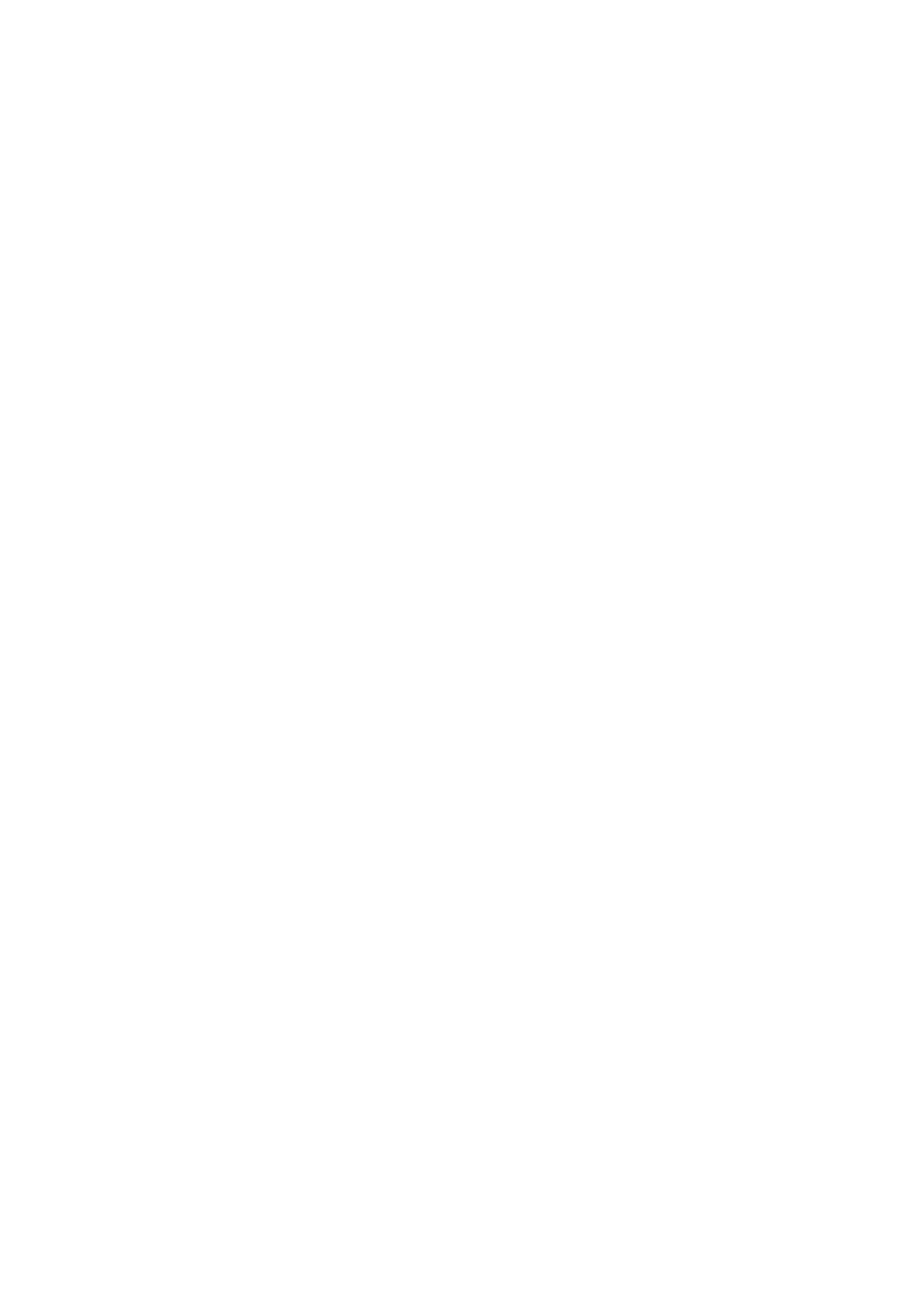|  |  | <b>Table of contents</b> |
|--|--|--------------------------|
|--|--|--------------------------|

| <b>Chapter One</b>   |  |
|----------------------|--|
|                      |  |
|                      |  |
|                      |  |
|                      |  |
|                      |  |
| <b>Chapter Two</b>   |  |
|                      |  |
|                      |  |
|                      |  |
| <b>Chapter Three</b> |  |
|                      |  |
|                      |  |
|                      |  |
|                      |  |
|                      |  |
|                      |  |
|                      |  |
|                      |  |
|                      |  |
|                      |  |
|                      |  |
|                      |  |
|                      |  |
|                      |  |
|                      |  |
|                      |  |
|                      |  |
|                      |  |
|                      |  |
|                      |  |
|                      |  |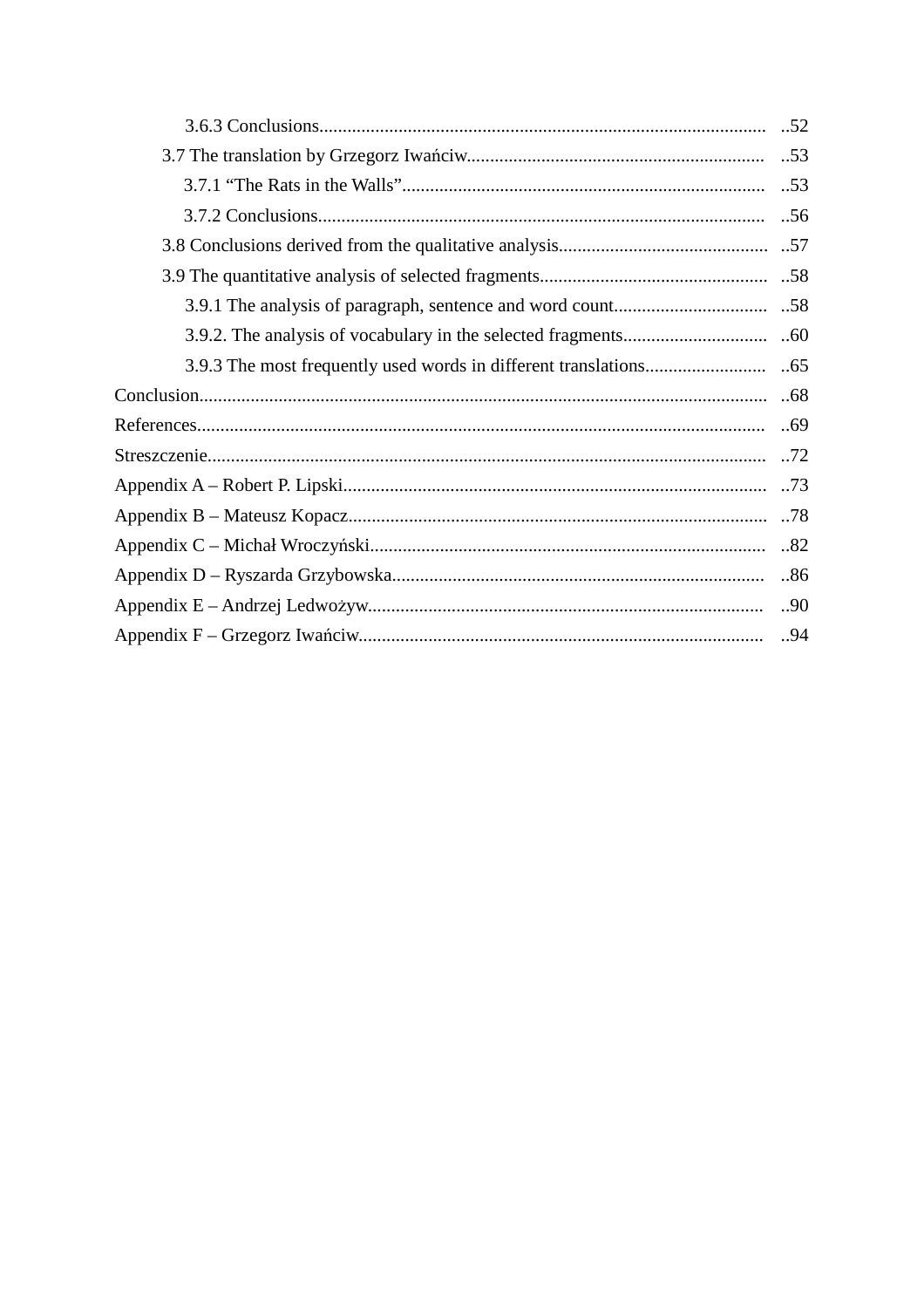# **Introduction**

Literary translation takes the work of those involved in it to the next level, as its subject is not solely text, but a text whose function is to evoke a certain emotional response. One of such responses is anxiety, uncertainty, eventually leading to fear. Between every two languages there is content that may be found challenging by translators.

This is due to syntactic differences, lexical schemas and the general structure of a language. It seems that translating what is unspeakable, monstrous and terrifying is an even greater difficulty. Fear is an emotion shared across cultures, regardless of the language they use. H.P. Lovecraft is an author whose stories aim to induce fear.

In order to do it, Lovecraft taps into the sense of anxiety, tell stories of the unknown and inexplicable. Although fear itself is universal, elements that cause it are rather culture- and language-specific which implies that translation of horror and gothic stories may require additional skill and attention from the translators.

The objective of this thesis is to present the style of H.P. Lovecraft's prose and analyse its Polish versions in terms of accuracy of translation.

The first chapter contains the theoretical basis, including the definitions of style, stylistics, features of style and style markers as well as a presentation of different approaches to stylistic analysis.

The second chapter presents H.P. Lovecraft as an author and enumerates the most prominent features of his style as well as its markers.

The third chapter presents the results of both the initial qualitative analysis and the quantitative analysis of selected fragments. A total of 11 stories, at least one by every Polish contemporary translator of Lovecraft, were selected for qualitative analysis, fragments from six stories, one for each translator were selected for the quantitative analysis. These fragments are included as Appendixes to this thesis (labelled A to E, with the names of respective translatiors).

The results of the analysis are hypothesised to present the level of accuracy in the Polish translations of H.P. Lovecraft's prose.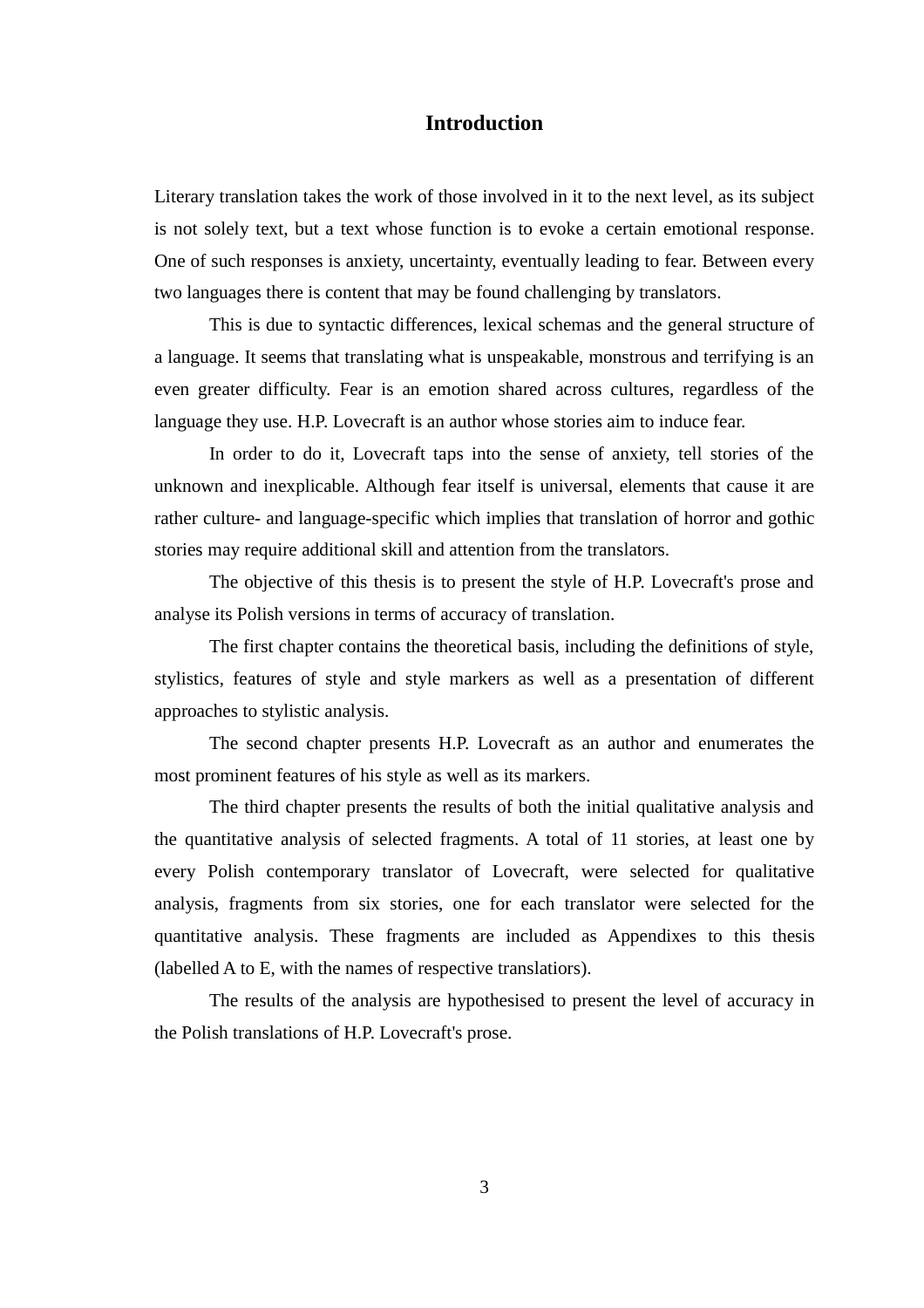# **Chapter One The theory of style**

### 1.1 The definition of style

It is essential to define style as such before any attempt to define a style of any particular author. Leech and Short in their *Style in Fiction* (1987:10), while forming an initial definition, claim that "[style] refers to the way in which language is used in a given context, by a given person, for a given purpose". It is, however, imperative to extend this definition beyond the above basics. The Saussurian ideas of *langue* and *parole* are used to present the definition of style in more detail, as according to Leech and Short the style belongs to the *parole* category, as it is a illustrates an individual use of language, particular to the user themselves (10-11), be it in writing, speech or other forms of communication.

Style is further defined as "an individual combination of linguistic habits" (12). This definition is still quite general, as it is explained that the style of one author can vary significantly, for example when writing in different genres or other purposes (12). Further refinement of the definition of style is done by narrowing it to the "linguistic characteristics of a particular text" (12) which is deemed to be neutral and yet defining by the authors.

Once the definition of style is coherent and detailed enough, the next step in defining a style of a particular author, is through the study of it, thus providing the definition of stylistics (13). When analysing any text, it is important to remember that both its form and content need to be analysed simultaneously. Leech and Short illustrate this by referring to the image of the "philological circle" used by Spitzer, where the "linguistic description" and the "literary appreciation" interchange in the process of stylistic analysis (13-14). The views on how a stylistic analysis should be founded and conducted tend not to be homogeneous.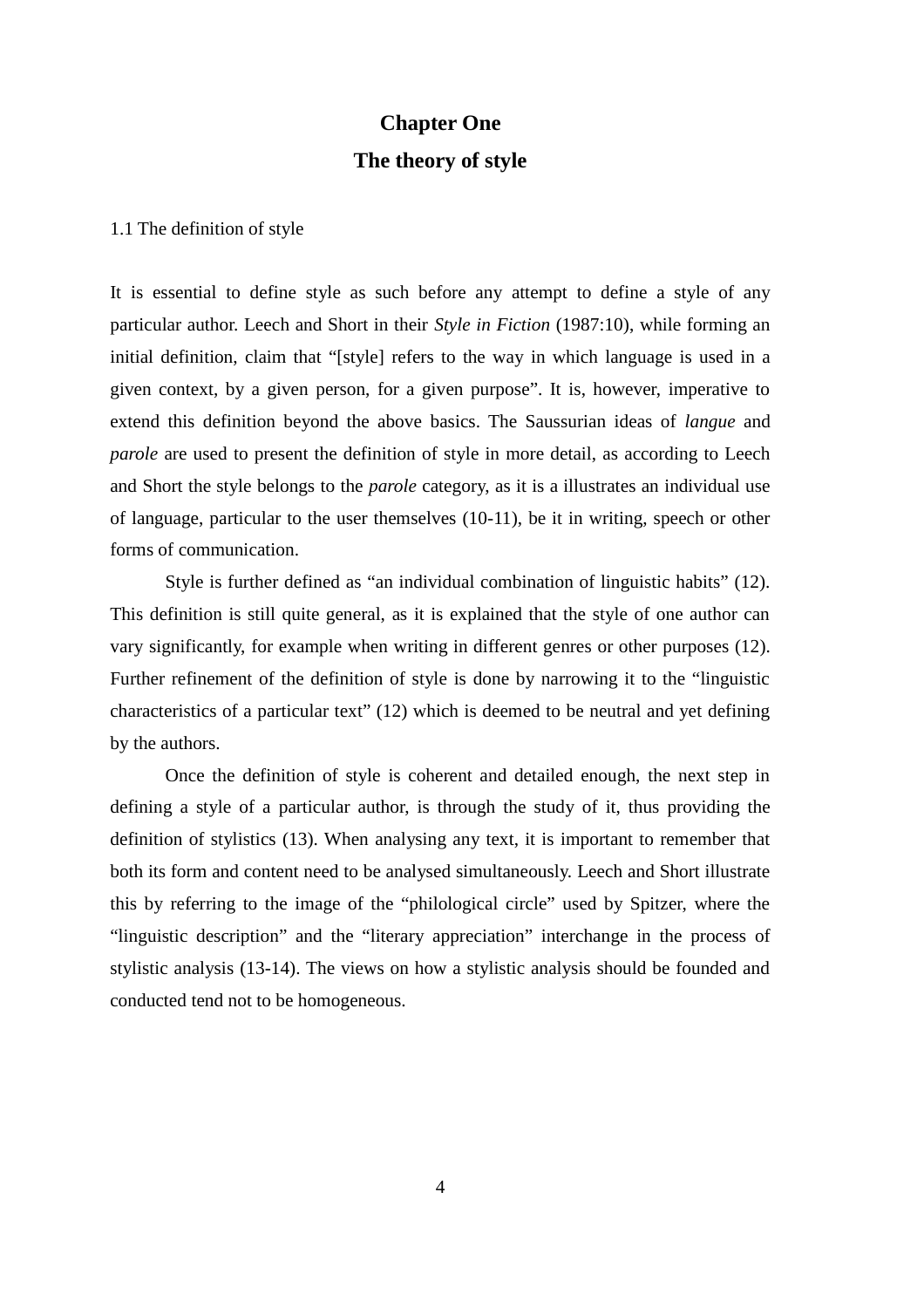### 1.2 Features of style and style markers

The authors of *Style in Fiction* define a feature of style as "the occurrence in a text of a linguistic or stylistic category" (Leech and Short, 1987:64). Within every text there is a large number of such features and it is imperative to focus on the most prominent and important ones. The "particular features of style which call for more careful investigation" (69) are called style markers. It is those style markers that this thesis seeks to define and extract from the style of H.P. Lovecraft, in order to analyse the Polish translations of his works in terms of accuracy. It is doubted whether an exhaustive and at the same time complete, quantitative analysis of a text is possible (44), hence only some of the features of Lovecraft's style will be subject to it.

# 1.3 Approaches to stylistic analysis

Leech and Short provide the basic distinction between the dualist approach, which assumes a strong division between the form and the content and the monist approach, where the above are inherently intermingled (1987:15). Supporters of the dualist approach argue that texts may be rephrased at a neutral level and still convey the same meaning, while displaying a normalised, repetitive structure which contains the simplest sentences possible. In this approach, style is seen as "a manner of expression" (19-22). As the monist approach, according to the authors of *Style in Fiction*, is the most suitable for poetry (25), it is unsuitable as a basis of this thesis.

Another stylistic approach described by Leech and Short is pluralism. In this approach "language performs a number of different functions, and any piece of language is likely to be the result of choices made on different functional levels" (30). The objective of this thesis is to analyse the style of H.P. Lovecraft both in the original and the Polish translation, particularly the emotional responses they evoke. It seems accurate to adopt the pluralist approach to stylistic analysis since the language of Lovecraft's prose serves to convey fear, doing so by means of both form and content. In this case, the analysis will focus on the function of the text, thus justifying the choice of the pluralist approach.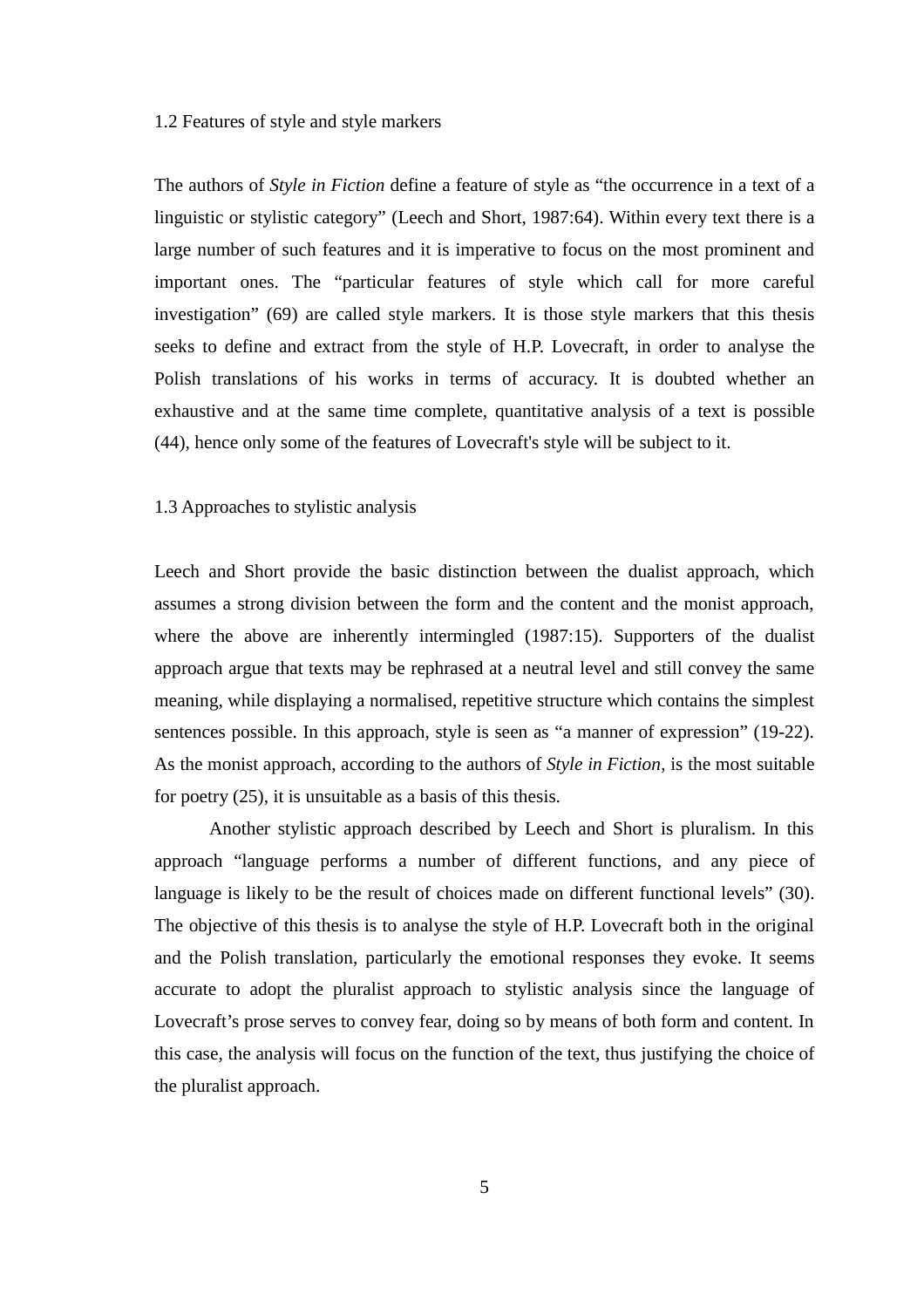### 1.4 The proposed modes of analysis

The selected stories by H.P. Lovecraft and their respective translations are subject to analysis comprising of two parts. The initial, qualitative analysis seeks to give examples of accuracies or inaccuracies in the translation of Lovecraft's style in prose, in terms of vocabulary, sentence structure and the degree of translation-motivated alterations. The second part of the analysis aims to verify the accuracy of translation in terms of quantity, namely of sentence length and the frequency of emotion-evoking and moodrelated vocabulary on the example of adjectives, nouns and adverbs.

It is hypothesised that the contemporary Polish translations of H.P. Lovecraft's prose are not quite accurate in their rendition of the author's style. Some of the features which remain ambiguous are the aforementioned mood-related vocabulary and sentence structure and other relevant features of H.P. Lovecraft's style, discussed in the next chapter.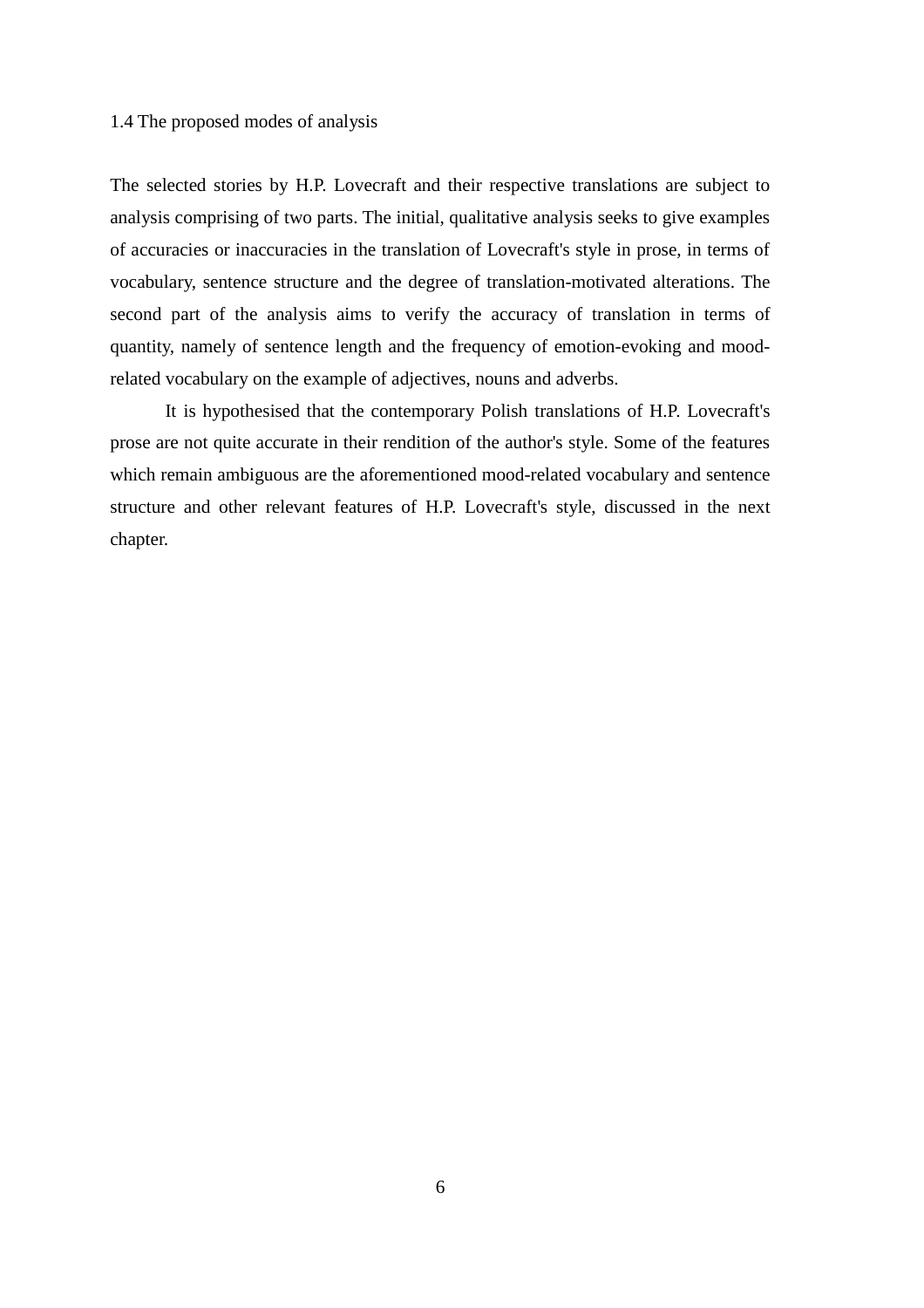# **Chapter Two H.P. Lovecraft and the style of his prose**

## 2.1 H. P Lovecraft and his influences

H. P. Lovecraft is one of the renowned authors and critics of horror fiction. In his essay on the aforementioned genres titled *Supernatural Horror in Literature* he stated that "[t]he oldest and strongest emotion of mankind is fear, and the oldest and strongest kind of fear is fear of the unknown" (Lovecraft, http://www.hplovecraft.com/), which implies that he was an author conscious of the workings of the human psyche.

Born to a gentry family in August of 1890, Lovecraft lost his father early and was raised in Providence, Rhode Island, under the influence of his overprotective mother and the grandfather, who influenced the author by introducing him to a wide range of literature, including classical Greek and Roman works. Lovecraft grew to be an outsider, though a very educated one. His interests, apart from humanities included astronomy, chemistry, evolutionary biology, and physics. According to Joshi (1999:16- 17), Lovecraft published scientific several articles in the fields of chemistry and astronomy. These were the foundations of his fascination with the universe and all things cosmic. As an atheist, he followed the philosophy of materialism, combining the views of classics such as Epicure or Democritus with modern thinkers like Nietzche or Haeckel, shaping him as a determinist. He disregarded the notion of free will, attributing all events to the inner causality of the universe and Destiny. It resulted in Lovecraft treating his literary work merely as art, performed mainly for pleasure and not for profit. (Joshi, 1980: 171-174). As he says, in the essay concerning his own work titled *Notes on Writing Weird Fiction*:

My reason for writing stories is to give myself the satisfaction of visualising more clearly and detailedly and stably the vague, elusive, fragmentary impressions of wonder, beauty, and adventurous expectancy which are conveyed to me by certain sights (scenic, architectural, atmospheric, etc.), ideas, occurrences, and images encountered in art and literature. I choose weird stories because they suit my inclination best—one of my strongest and most persistent wishes being to achieve, momentarily, the illusion of some strange suspension or violation of the galling limitations of time, space, and natural law which for ever imprison us and frustrate our curiosity about the infinite cosmic spaces beyond the radius of our sight and analysis. (Lovecraft, http://www.hplovecraft.com)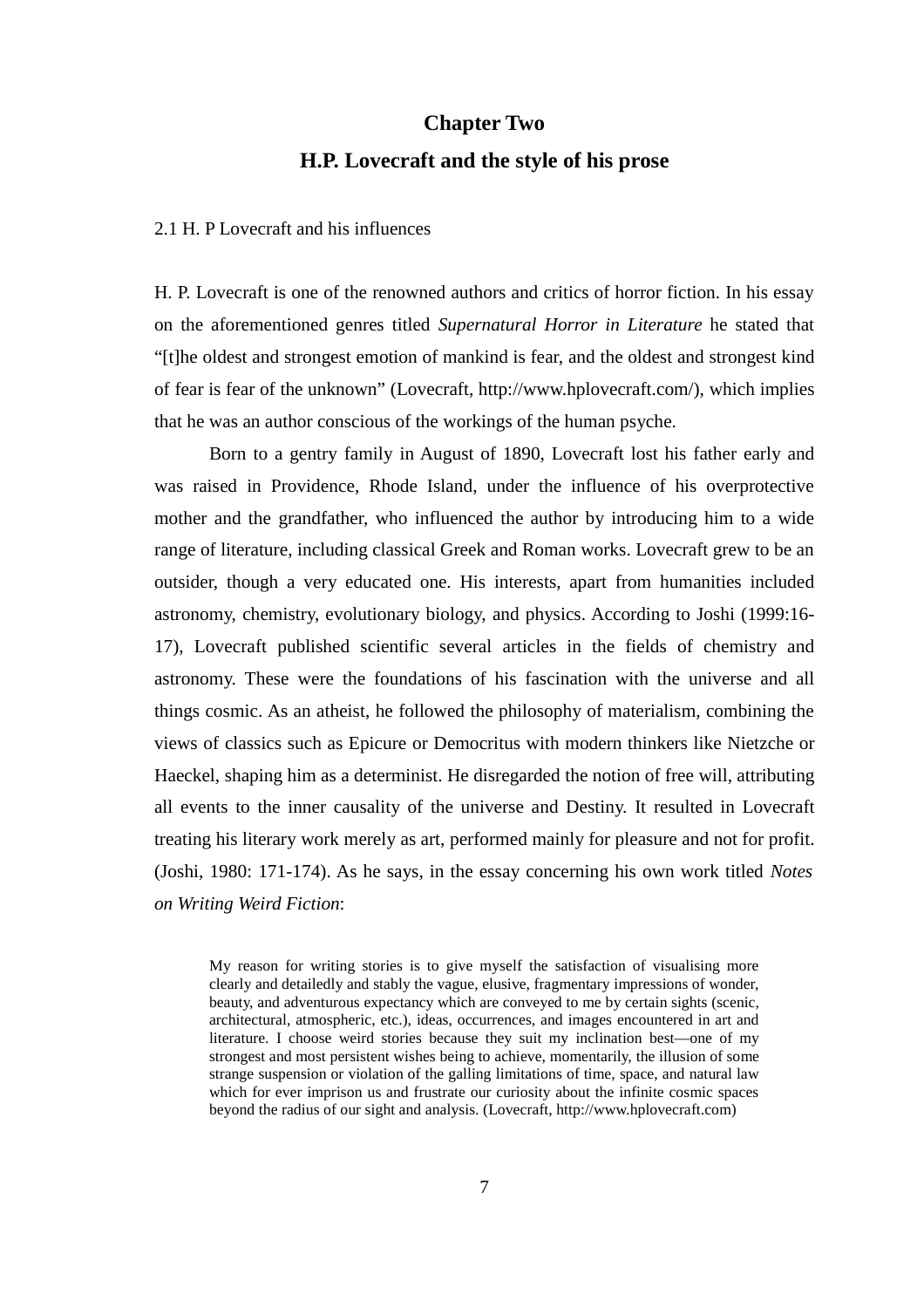Lovecraft's materialist view of the world made him into a writer deeply rooted in what is real. His scientific knowledge and attention to detail thus allowed him to create situations, set in the real world, where unnatural and disturbing situations take place. The strong sense of reality, contrasted with the sudden instance of alien creatures or phenomena is the foundation of his prose. On the other hand, Lovecraft based some of his texts on his dreams. These visions were usually transformed into prose poems, as in the case of "Nyarlathothep" or "What the Moon Brings". The world they present is far from real, governed by the laws of fluid dream logic, fantastic in setting and the course of events.

Lovecraft's views influenced the manner in which he created his characters. Most of the men who are first person narrators, witnessing horror and relating it, are well-educated antiquarians, possessing vast knowledge of their subject. They are frequently equipped with very rational minds and disbelieve what they see until they are confronted with the evidence supporting the existence of the unnatural in their world. Lovecraft's fiction can be divided. The first type are his horror stories, which contribute to the "Cthulhu mythos", an artificial mythology of Elder Gods out of this world, created and organised by one of Lovecraft's friends' and collaborators – August Derleth. The second is the "Dream cycle" which comprises of oneiric visions, often recorded from dreams, poetic and frightening at the same time. The same division can be made in terms of characters, as the characters prominent in the "Dream Cycle" include Lovecraft's alter ego – Randolph Carter, who first appeared under this name and function as the author's character in his own setting, in "The Statement of Randolph Carter" in 1919. The "dreamer" type of character is usually a sensitive, fragile youth, influenced by images and voices from the worlds or creatures beyond comprehension. An example of such character can be seen in the persona of the young painter from "The Call of Cthulhu".

The same division applies to Lovecraft's main literary influences. One of his masters was undoubtedly Edgar Allan Poe, whom he discovered at the early age of 8 (Joshi, 1999:16). Lovecraft admits attempts to copy Poe's style, more or less consciously, for example in "The Outsider" written in 1921 (86). The inspiration for the stories of the "Dream cycle" was Lord Dunsany, an Anglo-Irish fantasy writer.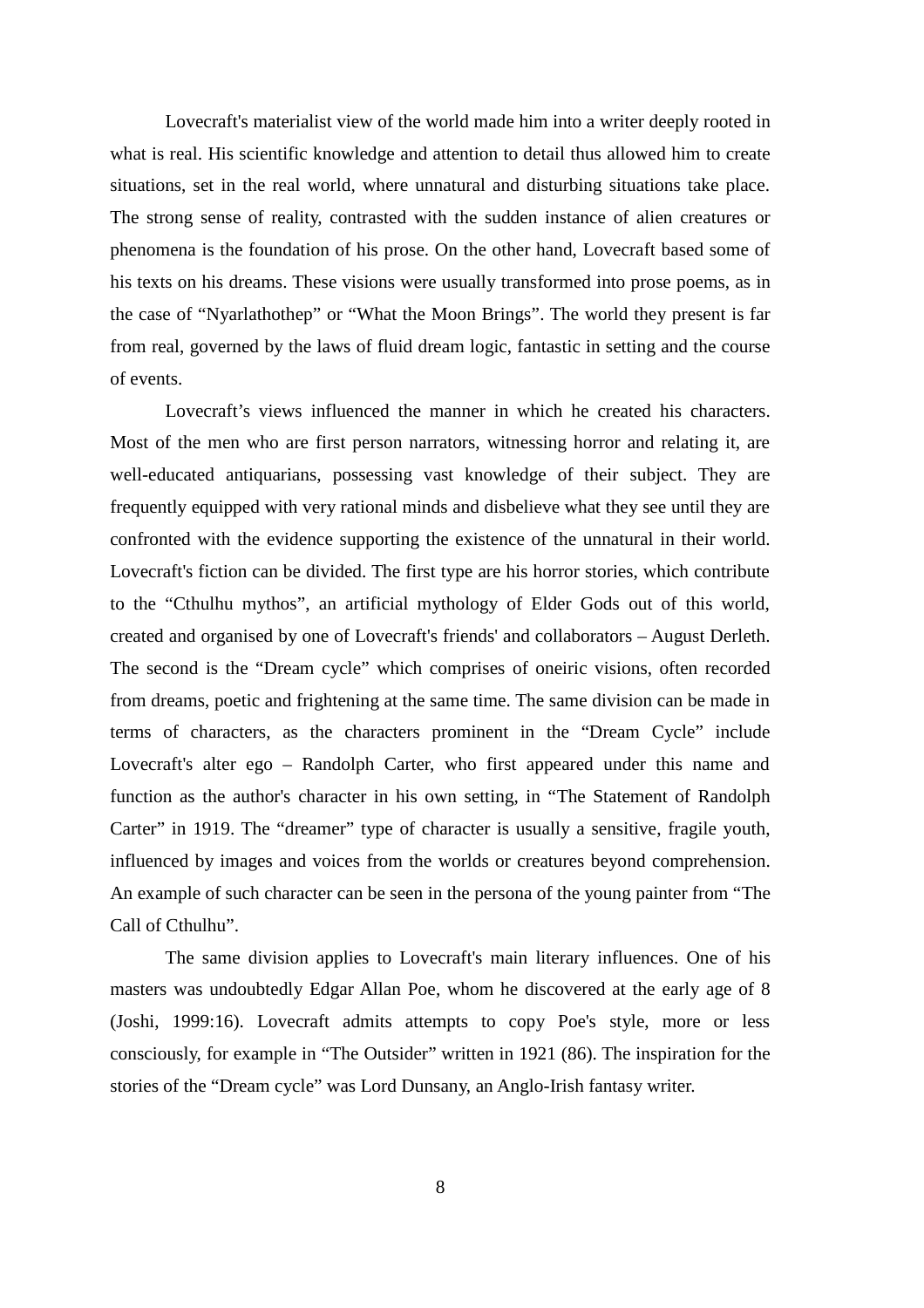According to Punter (1996:38), Lovecraft was criticised by Colin Wilson as being a simply untalented author. Wilson deemed Lovecraft's work as exaggerated and unacceptable as a form of art. Another critic, Edmund Wilson admitted that some of Lovecraft's works were indeed influenced by Poe, and Punter remarks that Lovecraft "saw terror in a very different way from Poe. Where Poe refers fear back to the 'life within'; Lovecraft is utterly devoid of psychological interest; his terrors are entirely those of the unintelligible outside" (38).

As a member of New England gentry, Lovecraft was very persistent in his sentiments for the local landscapes. Many of his works praise the space of New England, its towns, filled with relics of colonial architecture and rural, mysterious areas alike. Lovecraft's social origin may be seen as the source of his scepticism if not utter fear of members of non-white races, often expressed in the course of his stories.

2.2 The style of H.P. Lovecraft

The basic definition of Lovecraft's style is provided by S.T. Joshi, the critic, scholar and recent biographer of Lovecraft, in his *A Subtler Magick* as "lush, florid, richly textured prose [which] adheres to a long-standing tradition of what in classical rhetoric, is termed the "Asianic" style, in contrast to the reserved, restrained, understated manner known as the "Attic" style" (1999: 250). Joshi then remarks that Lovecraft combines two basic ingredients of "*scientific precision*" and "lush *prose-poetry*" (251, italics original) in order to achieve a certain effect, regardless of the evaluation of the style itself. In the following quote, Joshi praises Lovecraft's narration:

Few writers in all literature had a better sense of narrative *pacing* than Lovecraft. In all his great tales the narrative flow proceeds inexorably from the first word to the last, with rarely a false note and with a constantly accumulating sense of awe, wonder and terror. It is only toward the latter parts of a tale that Lovecraft unleashes what has derisively been termed his "adjectivitis" (Joshi, 1999:251)

What follows is a direct quote from Lovecraft's "Notes on Writing Weird Fiction" which Joshi sees as a justification of the "adjectivitis".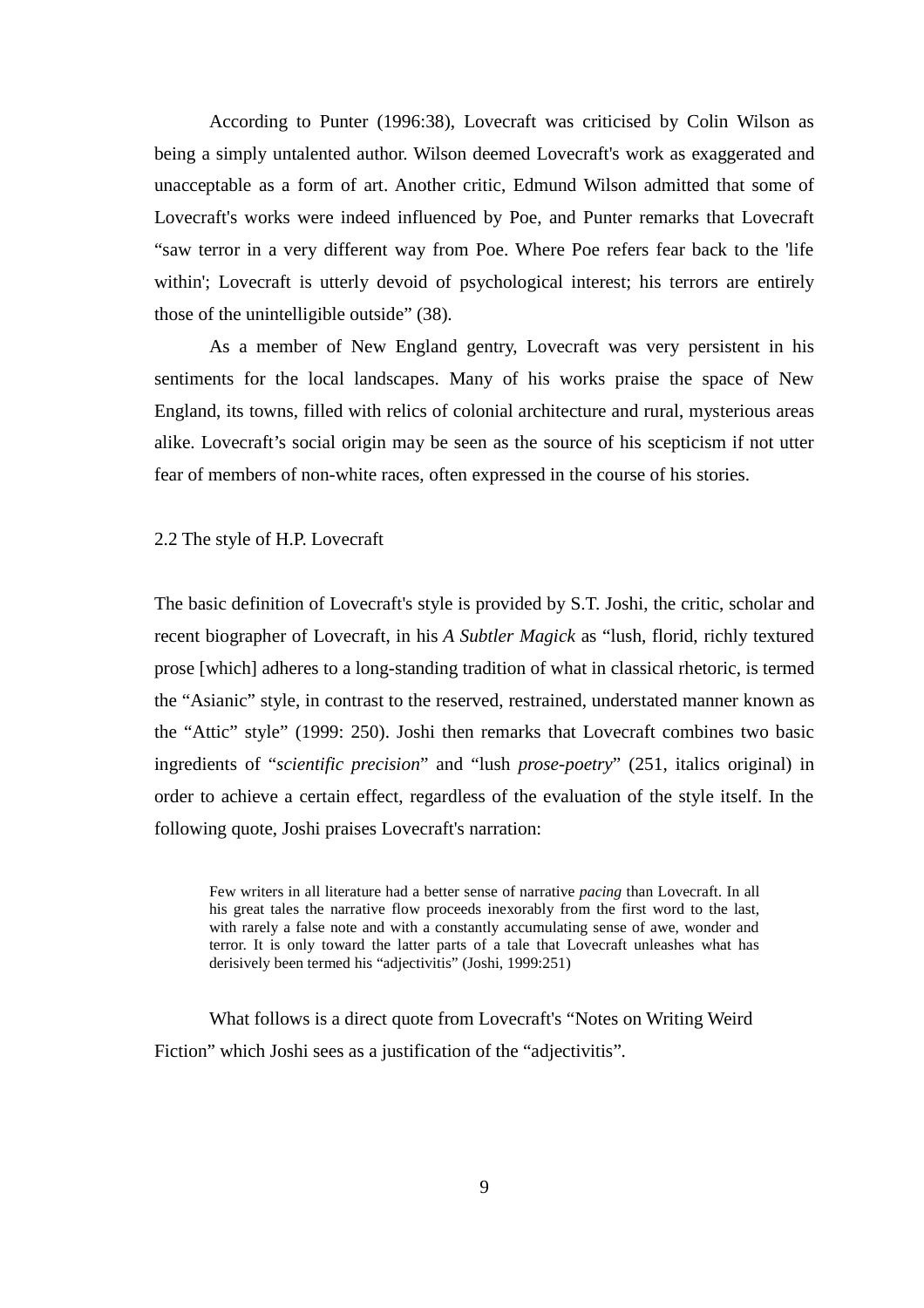Inconceivable events and conditions have a special handicap to overcome, and this can be accomplished only through the maintenance of a careful realism in every phase of the story *except* that touching on the one given marvel. This marvel must be treated very impressively and deliberately—with a careful emotional "build-up"—else it will seem flat and unconvincing. (Lovecraft, http://www.hplovecraft.com)

It may seem that the frequent use of adjectives in the climax of a story serves to, literally, overwhelm the readers with sheer intensity of the experience they share either with the narrator or with the characters. Thus, a conclusion could be drawn that the frequent use of adjectives, particularly at the end of a text is one of Lovecraft's style markers.

Further, Joshi argues that Lovecraft's style is not archaic, but rather dense and compressed. What is more, the author deems the readers as capable and prepared to show "wide knowledge in the realms of biology, chemistry, geology, astronomy, art, architecture, literature, mythology, and other disciplines" (Joshi, 1999:252) and those lacking such information are unable to understand the meaning which is conveyed as well as to imagine the scenes illustrated by scientific, detailed vocabulary.

In all his overwhelming descriptions, Lovecraft tends to use rather vague adjectives. Words like *indescribable, unknown* or *hideous* are offered to the reader with a gap which may only be filled by one's imagination and projection of things terrifying to the person. Lovecraft was aware that all readers are equally affected by horror fiction. Those who are moved by it, all would be naturally able to fill the gap presented by the adjectives.

The first person narration, so often seen in Lovecraft's prose, constitutes a significant part of his style. The reader can almost identify with the narrator, in order to take a more direct part in all of the events. This is emphasised by Lovecraft's intentional opposition between the local populace and the narrator – an outsider, not native to the parts, well-educated and ignorant of local superstitions, comes to a feared, supposedly cursed place, armed with his rational mind and knowledge, only to discover monstrosities.

Another of the most prominent features of Lovecraft's style is the use of words relating to various senses. It is not only the sights, but often, voices possessing terrifying qualities that prove fearsome and haunt the protagonists. The sense of smell is also very important, Lovecraft's emphasis of *stench* or the attribute *stinking* frequently accompany the locations of horrifying events, amplifying the effects of the sights and sounds. These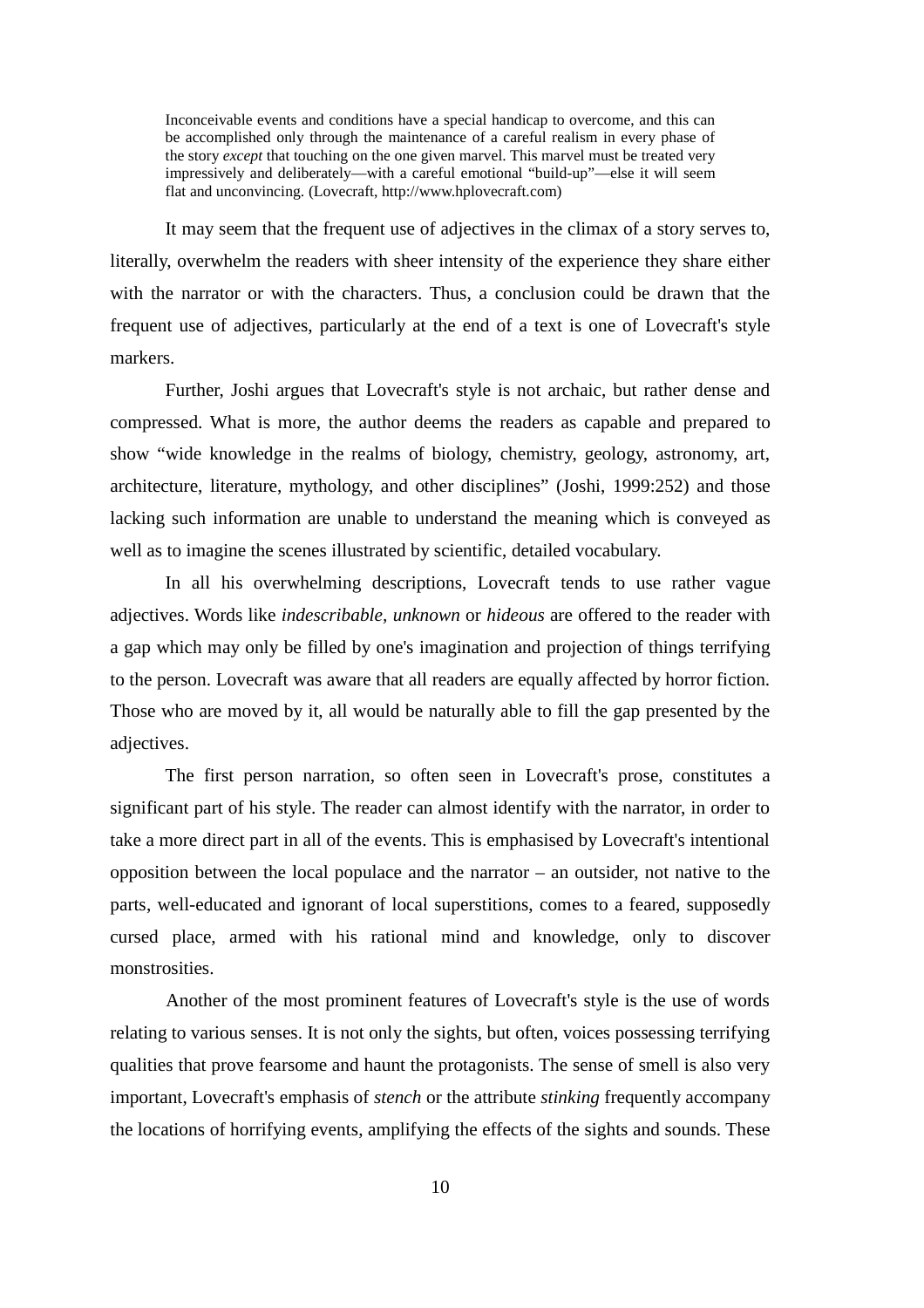are not the only senses Lovecraft employs – there is the sense of touch which also acts as a fear stimulator. Surfaces are often slimy, slippery to the touch, very unsteady to walk on, and by consequence, dangerous or even deadly to the protagonist.

It is important to mention the stylistic features of Lovecraft's "Dream cycle" stories. Some of them being prose-poems, they contain a number of visible style markers of which perhaps the alliterations are the most visible. As illustrated, for example in "What the Moon Brings", Lovecraft combines meanings to create almost song-like qualities to his text in "silent and sparkling, bright and baleful" or "saw gleaming, the spires, the towers and the roofs of that dead, dripping city" (Lovecraft, http://www.hplovecraft.com). Alliterations often extend above two words containing the same sound, as seen, for example in "Nyarlathothep" where "swarthy, slender, sinister" is noted in a description. The alliterations often gain an onomatopoeic dimension, as exemplified by the phrase "gnaw and glut upon" from "What the Moon Brings".

Another style marker is the intentional repetition of the phrase or its part, as noted, for example in "The Dream-Quest of Unknown Kadath", in the fragment "[s]tars swelled to dawns, and dawns burst into fountains of gold, carmine, and purple" (Lovecraft, http://www.hplovecraft.com). Repetitions at times communicate the quantity or even excess of something, which points to the idea of excess itself as alarming and threatening. The fragment from "The Colour out of Space" exemplifies the above claim: "The trees grew too thickly, and their trunks were too big for any healthy New England wood. There was too much silence in the dim alleys between them, and the floor was too soft with the dank moss and mattings of infinite years of decay" (Lovecraft, http://www.hplovecraft.com).

Finally, in terms of syntax, one of Lovecraft's style markers is his frequent use of inversion in the sentences. Adjectives are often fronted in relation to the following clauses, verbs assume non-standard positions in the sentence. Again, the first sentence from "The Colour out of Space" seems to be an adequate example of Lovecraftian syntax: "West of Arkham the hills rise wild, and there are valleys with deep woods that no axe has ever cut" (Lovecraft, http://www.hplovecraft.com).

All of the above features and style markers are to be tested both in qualitative and quantitative analysis of Polish translations compared with the original texts, in the course of the following chapter.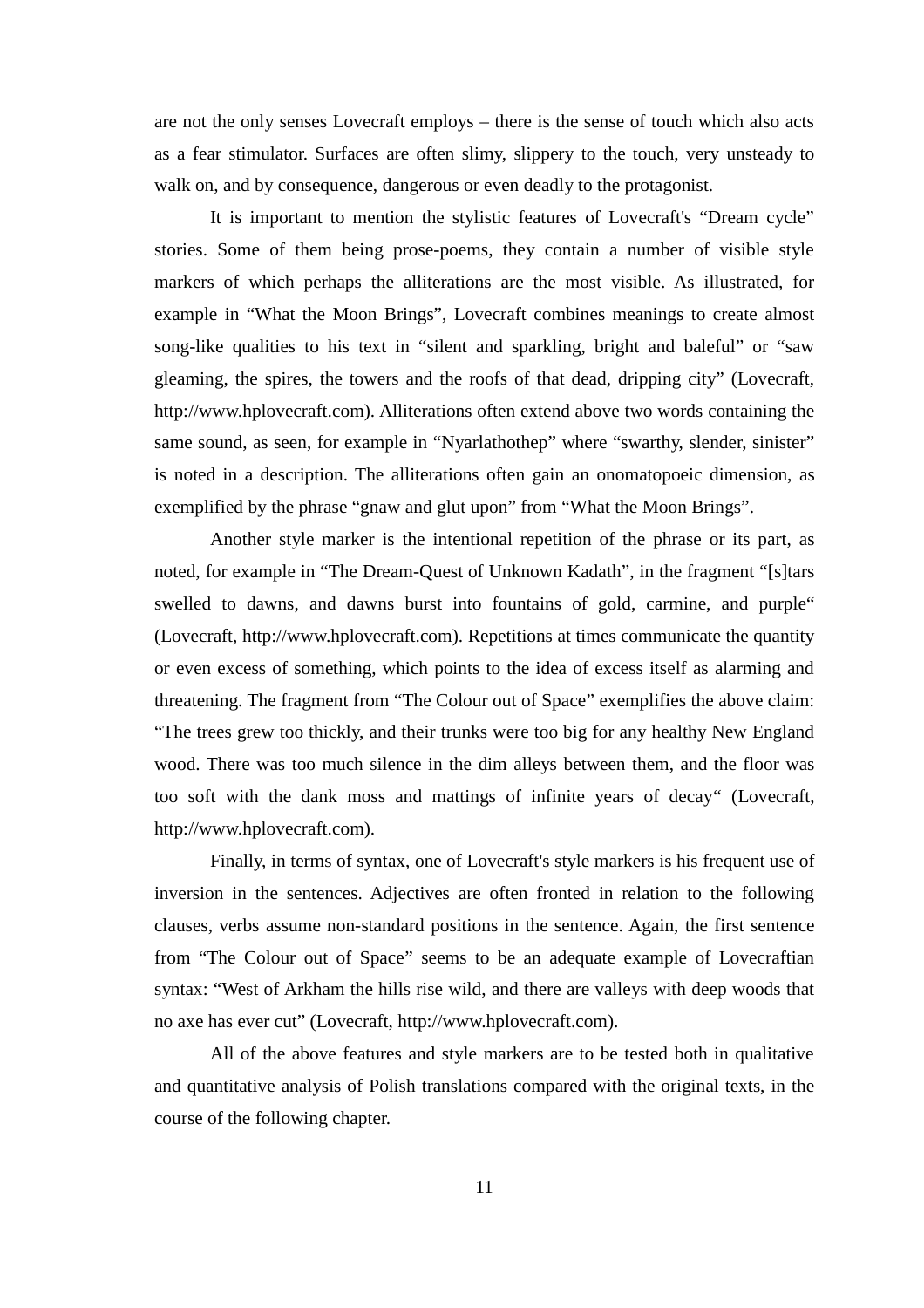# **Chapter Three The analysis of selected texts**

3.1 The initial qualitative analysis

A total of 11 stories have been chosen from the prose of H.P. Lovecraft to serve as primary texts for stylistic analysis. As there are six contemporary translators of Lovecraft, at least one story per each translator is present, in order to assess the extent to which the style of the author was either preserved or modified in the translation. The titles of the original stories are provided in English and the Polish versions of the titles are given where necessary in analysis. Thus, it is assumed that, for example "The Outsider" by Robert P. Lipski means the translation of "The Outsider" and does not attribute authorship to the translator.

The texts are grouped according to translators, as follows: "The Outsider", "The Statement of Randolph Carter" and "The Nameless City" in the translation of Robert P. Lipski; "Nyarlathothep" and "What the Moon Brings" by Mateusz Kopacz; "The Case of Charles Dexter Ward" by Michał Wroczyński; "The Colour ouf of Space" and "The Call of Cthulhu" by Ryszarda Grzybowska; "The Dream-Quest of Unknown Kadath" and "Pickman's Model" by Andrzej Ledwożyw and "The Rats in the Walls" by Grzegorz Iwańciw.

The initial analysis of the texts revealed a rather substantial number of translated fragments which may influence the reception of both the author and the stories in a rather negative manner. Such potentially harmful translation decisions occur on various levels of language, ranging from lexical choices which imbalance the careful, atmospheric structure of the Lovecraft's sentences, through major changes in syntax, reaching far beyond necessary syntactic adaptations, up to omissions, additions as well as changes affecting the comprehension of the entire text - its characters, mood and logic. These are presented in sections devoted to the respective translators.

The original texts of H.P. Lovecraft are available on *The H. P. Lovecraft Archive* website (http://www.hplovecraft.com). For the sake of brevity, when referencing the original texts, the author and the code abbreviation is given for each story, as explained in the table below.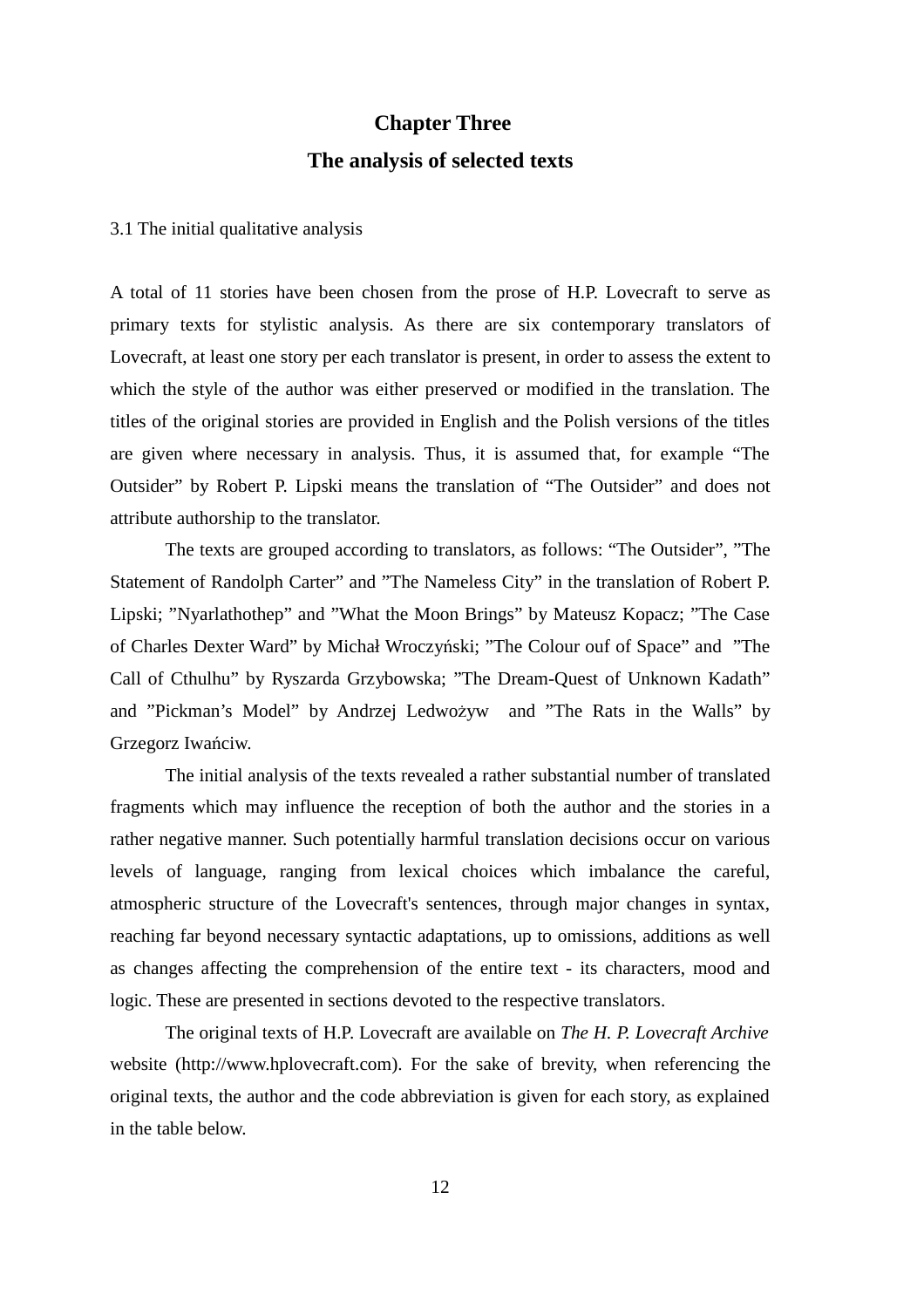| The title of the story  | The full web address of the story                         | Reference code |
|-------------------------|-----------------------------------------------------------|----------------|
| The Statement of        | http://www.hplovecraft.com/writings/texts/fiction/src.asp | Lovecraft, SRC |
| Randolph Carter         |                                                           |                |
| The Outsider            | http://www.hplovecraft.com/writings/texts/fiction/o.asp   | Lovecraft, O   |
| The Nameless City       | http://www.hplovecraft.com/writings/texts/fiction/nc.asp  | Lovecraft, NC  |
| Nyarlathothep           | http://www.hplovecraft.com/writings/texts/fiction/n.asp   | Lovecraft, N   |
| What the Moon Brings    | http://www.hplovecraft.com/writings/texts/fiction/wmb.asp | Lovecraft, WMB |
| The Case of Charles     | http://www.hplovecraft.com/writings/texts/fiction/cdw.asp | Lovecraft, CDW |
| Dexter Ward             |                                                           |                |
| The Colour out of Space | http://www.hplovecraft.com/writings/texts/fiction/cs.asp  | Lovecraft, CS  |
| The Call of Cthulhu     | http://www.hplovecraft.com/writings/texts/fiction/cc.asp  | Lovecraft, CC  |
| Pickman's Model         | http://www.hplovecraft.com/writings/texts/fiction/pm.asp  | Lovecraft, PM  |
| The Dream-Quest of      | http://www.hplovecraft.com/writings/texts/fiction/dq.asp  | Lovecraft, DQ  |
| Unknown Kadath          |                                                           |                |
| The Rats in the Walls   | http://www.hplovecraft.com/writings/texts/fiction/rw.asp  | Lovecraft, RW  |

Table 1. Codes for referencing primary texts in English

Five substantial excerpts, one for each translator, were chosen for further, quantitative analysis. This is done in order to compare the accuracy of each translator in representing the style of the author in excerpts which are crucial for the mood of the story, often describing the climax. Both the quality of translated texts as well as their significant quantitative values, such as word and sentence length are discussed. Furthermore, the chosen excerpts contain words which are recurrent in Lovecraft's fiction, particularly in terms of creating the mood, which may be used to measure the accuracy and consistency in preserving Lovecraft's style.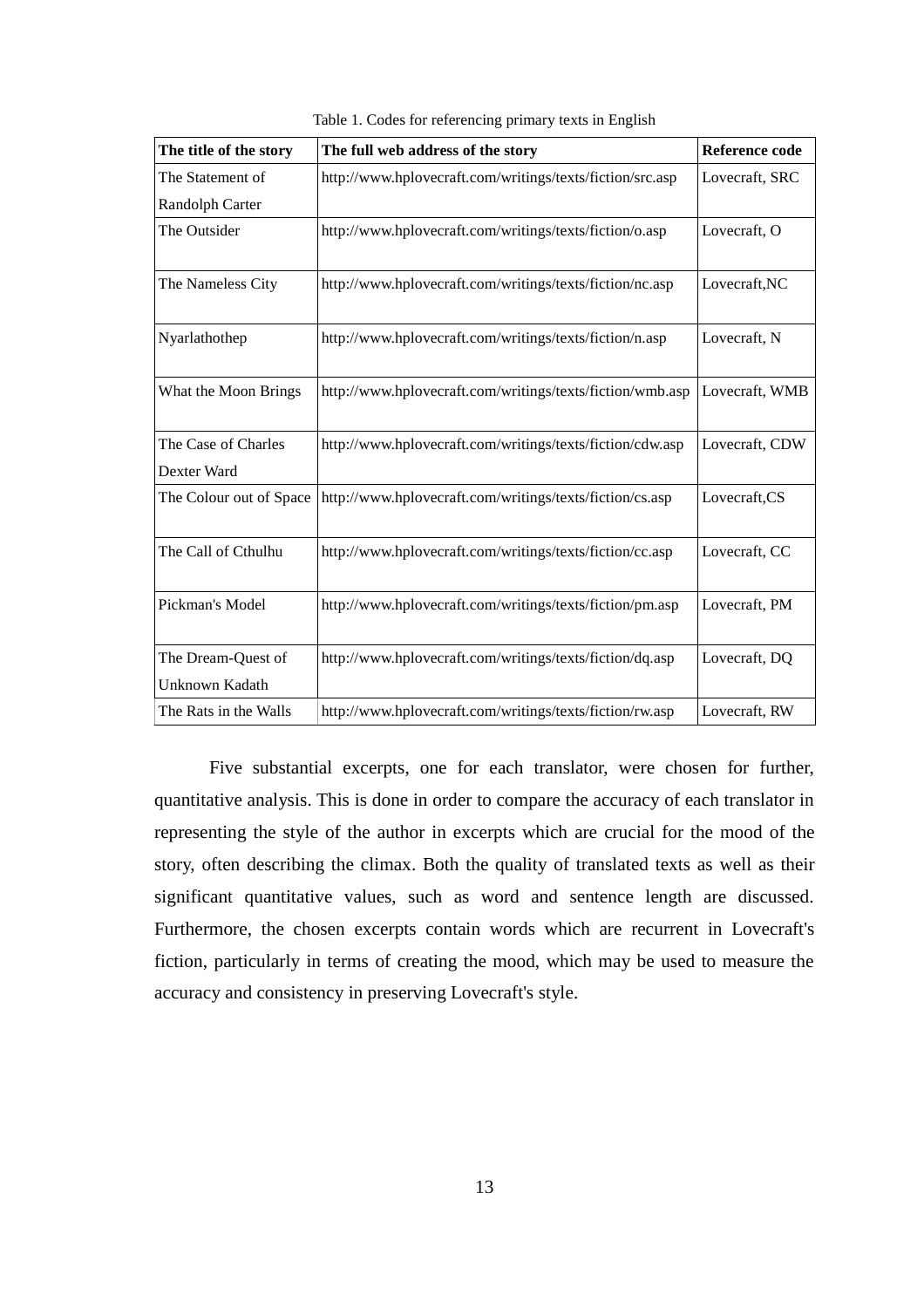### 3.2 The translations by Robert P. Lipski

Robert P. Lipski has translated quite a significant number of Lovecraft's stories. Apart from that, he is the author of Polish translations of some books by Stephen King, Algernon Blackwood or George R. R. Martin. The four chosen Lovecraftian stories in his translation come from the years 1919 – 1922 and mark the early stage of Lovecraftian prose. At this point of his life, Lovecraft was still quite significantly influenced by Poe, both in terms of form and content (Joshi, 1999: 52-53) and tended to experiment with various forms of horror, ranging "in narrative tone, from Poe-esque psychological horror (...) to languid prose-poetry (…) to proto-science-fiction (...); experiments in scope, from cosmic horror (...) to the horror inspired by repellent individuals" (68).

# 3.2.1 "The Statement of Randolph Carter"

"The Statement..." is chronologically, the earliest story out of the 11 chosen for analysis. According to Joshi (1999: 59) it is based on a dream Lovecraft had in December 1919 which was transcribed and transformed into a short narrative. It assumes the form of a testimony recorded during a police investigation. The title character recalls a occult research trip to a swamp, led by a friend of his, Harley Warren. The latter, inspired by his study of a forbidden book in Arabic, claims to have found a passage to a different sphere of the world, supposedly inhabited by demons. As his friend stays on the surface, Warren advances into the depths. He reports his findings with increasing amazement, as they keep contact through a wire phone. Eventually, he encounters unknown creatures and horrified, orders the man on the surface to block the unearthed entrance and escape. Carter refuses to comply, but changes his mind when a monstrous voice informs him that his friend is already dead, after which he faints while escaping.

The story is translated as "Zeznania Randolpha Cartera", which in itself is a minor inconsistency as the story contains only one testimony. Although the title may not be noticed as a logical fallacy on the side of the author, Lipski takes further liberties with the text which might be read as an overinterpretation.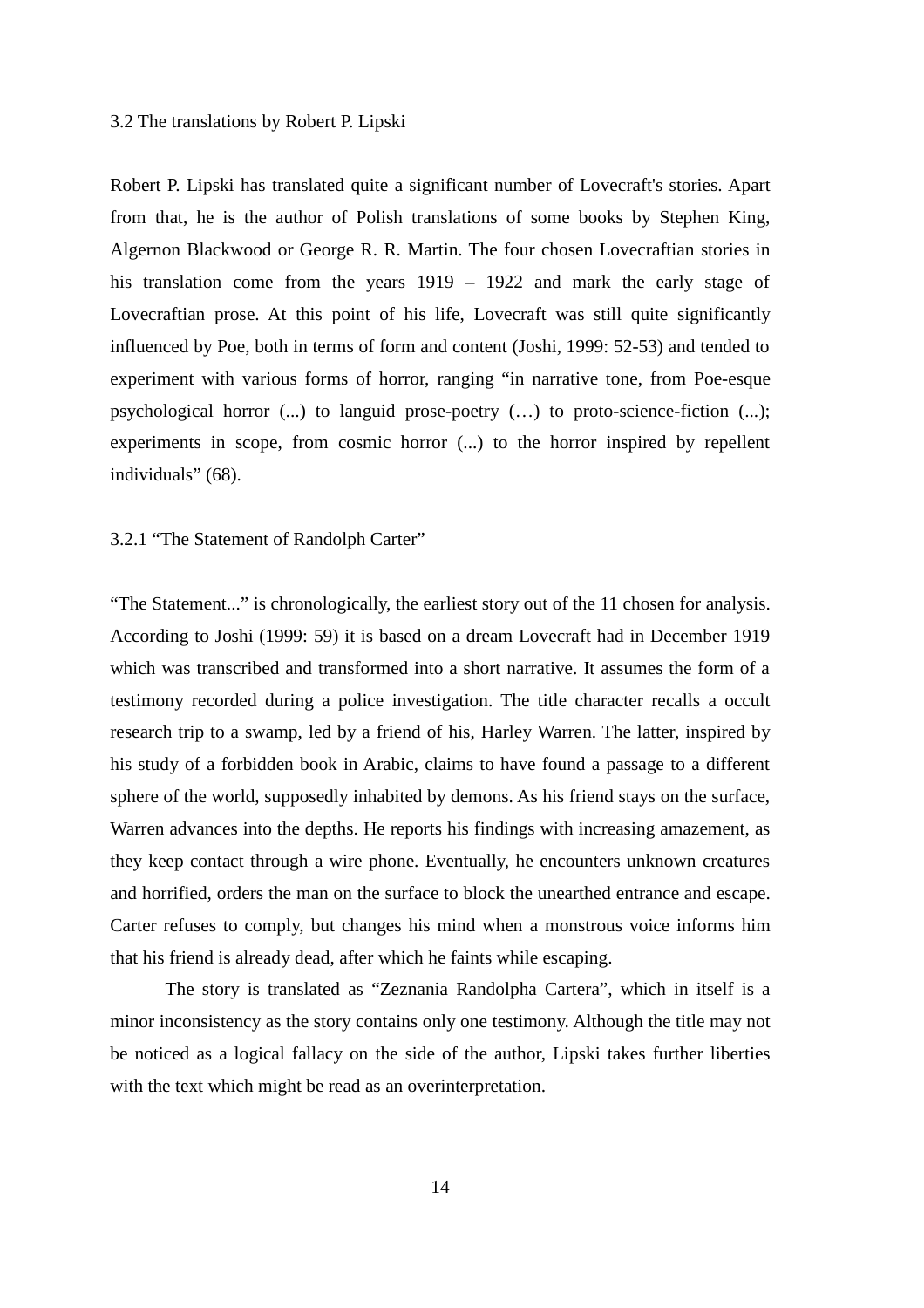Vision or nightmare it may have been—vision or nightmare I fervently hope it was—yet it is all that my mind retains of what took place in those shocking hours after we left the sight of men. (Lovecraft, SRC)

The above fragment is translated as:

Może była to wizja lub koszmar - dalibóg, pragnąłbym, aby tak było - ba, mam taką cichą nadzieję - jednak nie potrafię zapomnieć o tym, co wydarzyło się w ciągu tych szokujących godzin, kiedy we dwóch udaliśmy się na trzęsawisko. (Lovecraft, 2008: 54 [1963])

First of all, the inversion of the original sentence is not preserved. What is more, Lipski used the expression "dalibóg", which suggests that Carter is a religious person. This seems mildly inconsistent with the fact that both him and Warren were studying occult books. Another simplification of Carter's utterance is that he could not forget what happened, while in the original text, he is far more eloquent in his statements. The final words of this fragment were also changed. The more poetic "after we left the sight of men" is disregarded and replaced with a straight-forward phrase "when we went to the swamp".

The above examples show that Lipski changed Lovecraft's character. Randolph Carter, who is a recurring hero, the protagonist of "The Dream-Quest for the Unknown Kadath" to be discussed later, is an eloquent, sensitive man, a lucid dreamer who travels through wondrous lands in his sleep. Even though this is not said in "The Statement..."*,* Carter's way of speaking clearly indicates both eloquence and sensitivity. He is moved by the supernatural, hence, his narration is crucial to the mood in the story. This may be further supported by the fact that Lovecraft himself, being an erudite, identified with the persona of Randolph Carter. Lipski seems to be inconsistent in his interpretation of Carter, as visible in the following passage:

As to the nature of our studies—must I say again that I no longer retain full comprehension? It seems to me rather merciful that I do not, for they were terrible studies, which I pursued more through reluctant fascination than through actual inclination. (Lovecraft, SRC)

The above fragment was translated as:

Co się tyczy natury naszych badań - czy mam powtórzyć, że nie w pełni ją teraz pojmuję?

Fakt ów zda się być dla mnie łaskawością, gdyż były to potworne nauki, które zgłębiałem bardziej wskutek pełnej wahań fascynacji, niźli dzięki memu nastawieniu. (Lovecraft 2008: 54 [1963])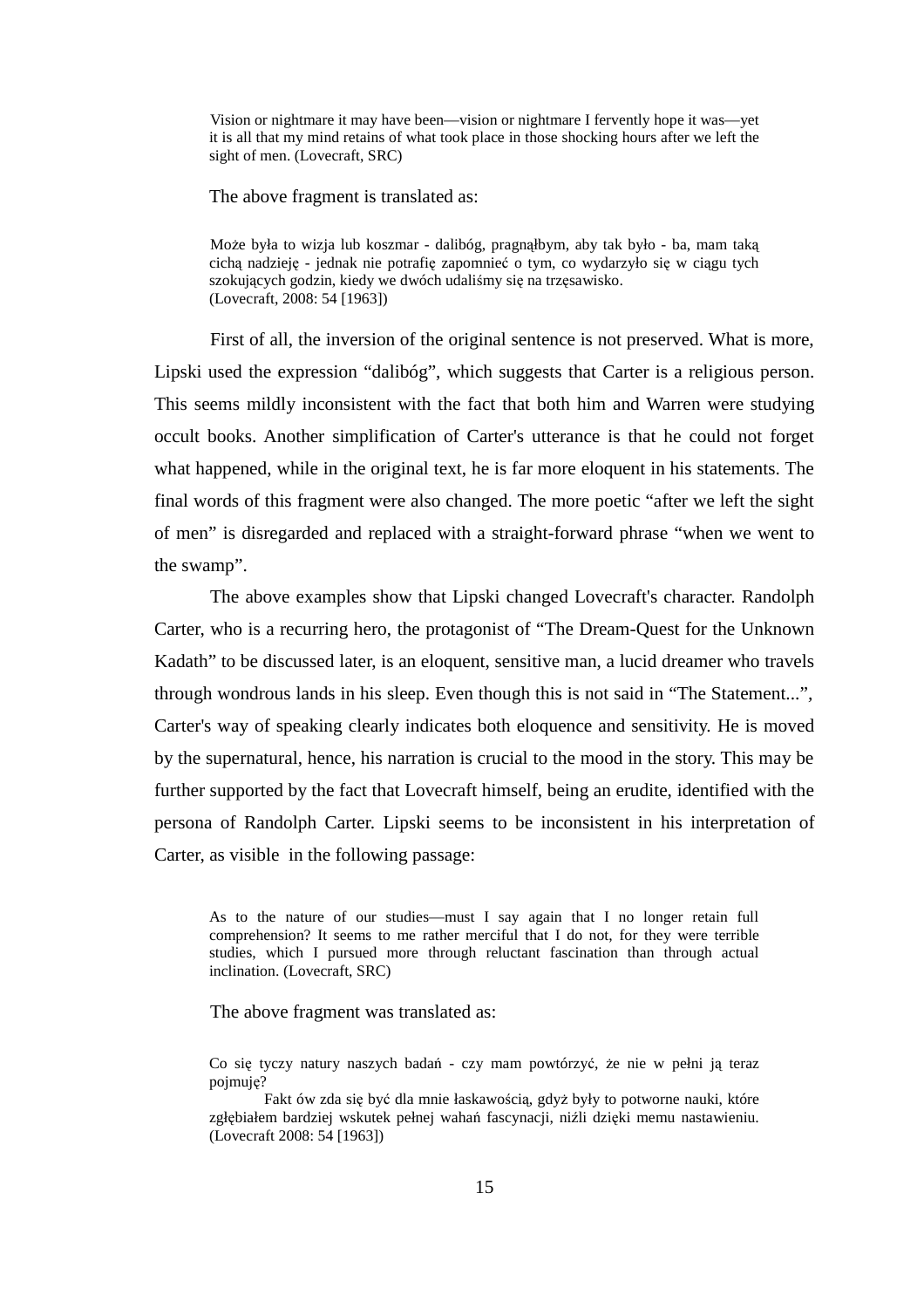Here Carter's eloquence is preserved, but instead, there is an alteration in the layout of the story. This seems to be a recurring phenomenon, not only in Lipski's translations. Such an alteration may disrupt the rhythm of the original paragraph and ease the tension of the story instead of building it.

Another fragment at the beginning of the text may require revision:

and the fiend-inspired book which brought on the end—the book which he carried in his pocket out of the world—was written in characters whose like I never saw elsewhere. (Lovecraft, SRC)

The above fragment was translated as:

zaś księga którą miał ze sobą Warren tamtej nocy - Księga traktująca o Złu, którą zabrał ze sobą w kieszeni schodząc z tego świata - zapisana była pismem, którego nigdy dotąd nie widziałem. (Lovecraft, 2008:54 [1963])

First of all, there is not a single mention of the word "evil" in the story. It may be argued that "natchiona przez demony" could be a better choice for "fiend-inspired". What is more, the "which brought on the end" is omitted in translation. The full fragment could be therefore translated as "natchiona przez demony księga, która sprowadziła koniec – księga, którą [Warren] zaniósł w swojej kieszeni poza ten świat...". Once again, Lipski takes the liberty of overinterpretation and replaces the phrases from the original text with heavy modifications which imbalance the logical consistency of the story, particularly in the mention of "evil".

One of the important elements of *The Statement of Randolph Carter* is the sphere of sound and voice. Since Warren and Carter communicate through a wire phone, the quality of Warren's voice is significant, as are its changes as the story progresses. This layer of the story is preserved and visible in the translation, with a variety of speech sounds and their respective attributes, ranging from Warren's calm tone, to his nervous voice, whisper, shriek, finally to the disembodied voice, announcing his death.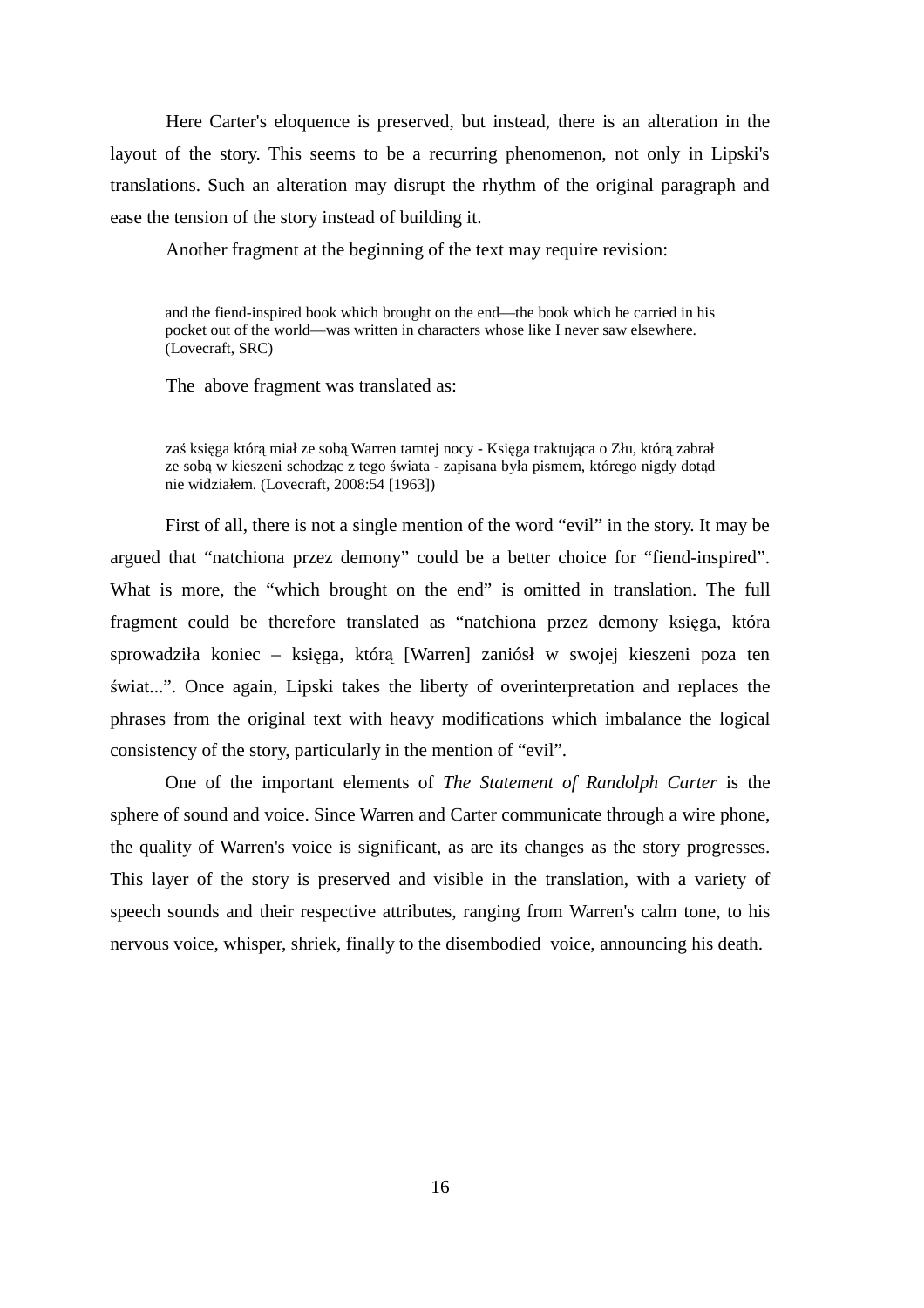# 3.2.2 *The Outsider*

According to Joshi (1999: 86), in this story, Lovecraft admitted to an attempt at a close imitation of the style of E. A. Poe. The prominent themes are loneliness, reclusion from the society and the inhuman, here illustrated by the protagonist who turns out to be a creature truly from a nightmare, an undead ghoul. He is the first person narrator who tells about his origins. Driven by the desire to meet other people, he decides to leave the castle which he sees as his prison. He encounters a monster, whose touch is cold. At the end, it is revealed that instead of a monster, he had touched the surface of a mirror.

Lipski translated the title as "Przybysz". The story does describe a journey from the protagonists castle into one inhabited by humans, yet the word "outsider" is used in a slightly different context as the journey suggested by the title is not the main issue of the story:

...I know always that I am an outsider; a stranger in this century and among those who are still men. (Lovecraft, O)

The above fragment was translated as:

wiem, że zawsze byłem i pozostanę już przybyszem z zewnątrz - obcym w tym stuleciu i pośród tych, którzy wciąż są jeszcze ludźmi. (Lovecraft, 2007:68 [1963])

It may be argued that since the story emphasises the idea of otherness, a more suitable title could perhaps be "Obcy". The word "przybysz" seems to be an acceptable substitute for "stranger" later in the sentence. The proposed revised version would be as follows:

wiem, że zawsze byłem i pozostanę obcym – przybyszem w tym stuleciu i pośród tych, którzy wciąż są ludźmi.

There is a number of lexical choices in the course of the story which seem to influence mood and evoke laughter more than fear as in the initial sentences of the text: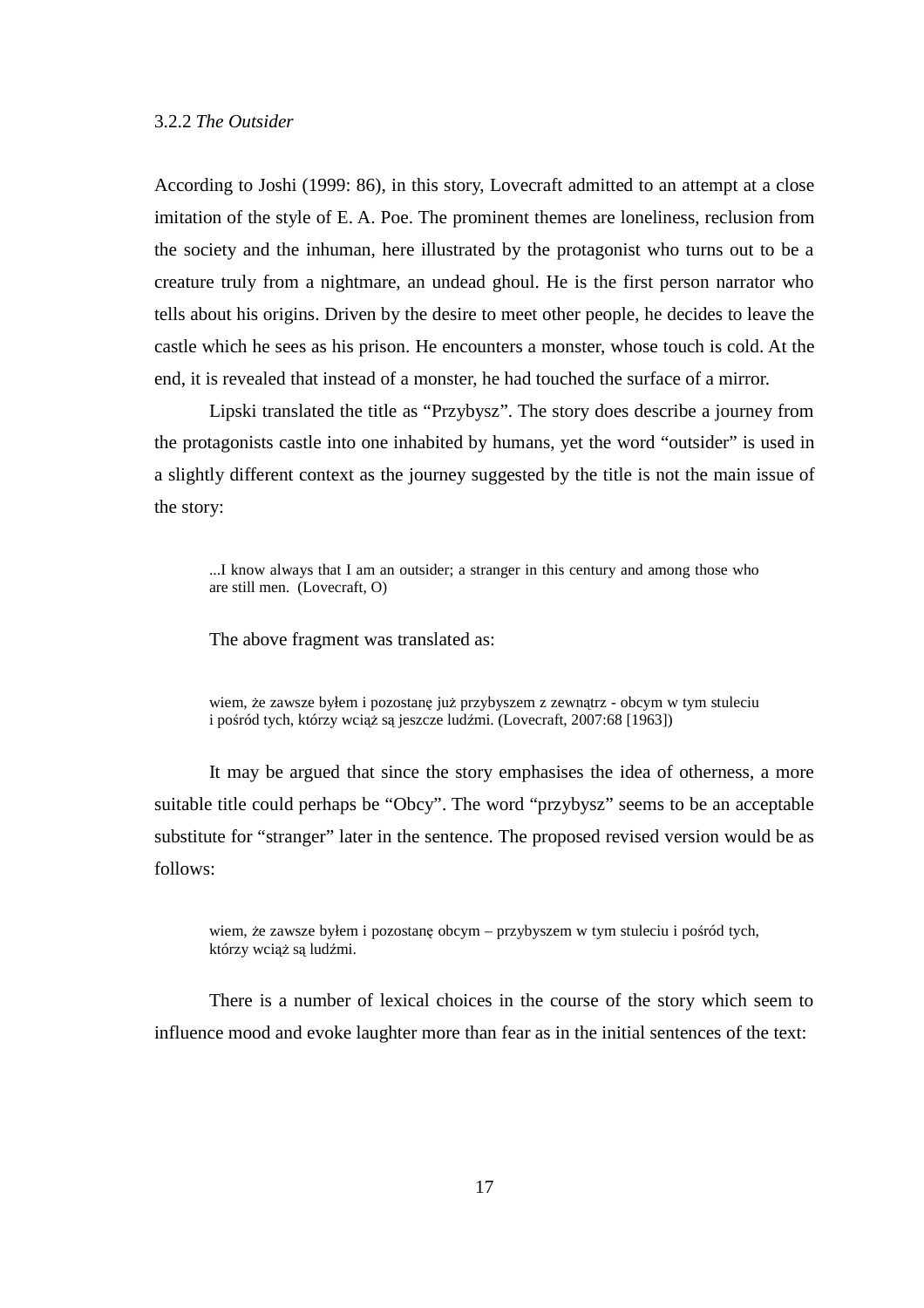Unhappy is he to whom the memories of childhood bring only fear and sadness. Wretched is he who looks back upon lone hours in vast and dismal chambers with brown hangings and maddening rows of antique books, or upon awed watches in twilight groves of grotesque, gigantic, and vine-encumbered trees that silently wave twisted branches far aloft. (Lovecraft, O)

The above fragment is translated as:

Nieszczęśliwy ten, któremu wspomnienia z dzieciństwa przynoszą jedynie lęk i smutek. Nieszczęśliwy ten, kto oglądając się wstecz, postrzega jedynie samotne godziny, spędzone w rozległych, przeraźliwych komnatach z brązowymi zasłonami i przyprawiającymi o obłęd rzędami pradawnych ksiąg, lub na posępnym czuwaniu w pomrocznych zagajnikach, wśród groteskowych, gigantycznych, oplecionych winoroślami drzew, których gałęzie wysoko w górze poruszają się bezgłośnie. (Lovecraft, 2007:60 [1963])

First of all, the anaphoric sentences begin with two synonymous, yet different words. Lipski used "nieszczęśliwy" in both cases, whereas a simple alteration such as "nieszczęsny" to render "wretched" would have sufficed. Another way of translating the two words would be to exchange "unhappy" for "nieszczęśliwiec" and "wretched" for "nędznik" (both in agreement with the cases of the sentence, "nieszczęśliwcem jest ten..." and "nędznikiem jest ten" respectively). Secondly, the adjective "dismal" describing chambers is translated as "przeraźliwy". This seems to be another overinterpretation, as the word "przygnębiający" or "ponury" would be an appropriate translation, since it is mentioned that the books in the chamber are "maddening" which may be the source of fear and the quality of the room itself is depressing, thus, Lipski transforms a logical, atmospheric sentence into a rather exaggerated structure.

Further in the paragraph the fragment "in twilight groves..." is translated as "w pomrocznych zagajnikach". Lipski used an archaism which again overstates the quality of the groves. They are not completely dark, as meant by the word "pomroczny". What is more, the use of this adjective evokes associations of "pomroczność jasna", which is a term for alcohol - resulting indisposition, may be more amusing than frightening to a potential reader. Another thing to consider is the fact that this is the opening paragraph of the story and due to choices of the translator, a Polish reader could well be discouraged and reject the story as simply badly written. Another example supports this:

Once I tried to escape from the forest, but as I went farther from the castle the shade grew denser and the air more filled with brooding fear; so that I ran frantically back lest I lose my way in a labyrinth of nighted silence. (Lovecraft, O)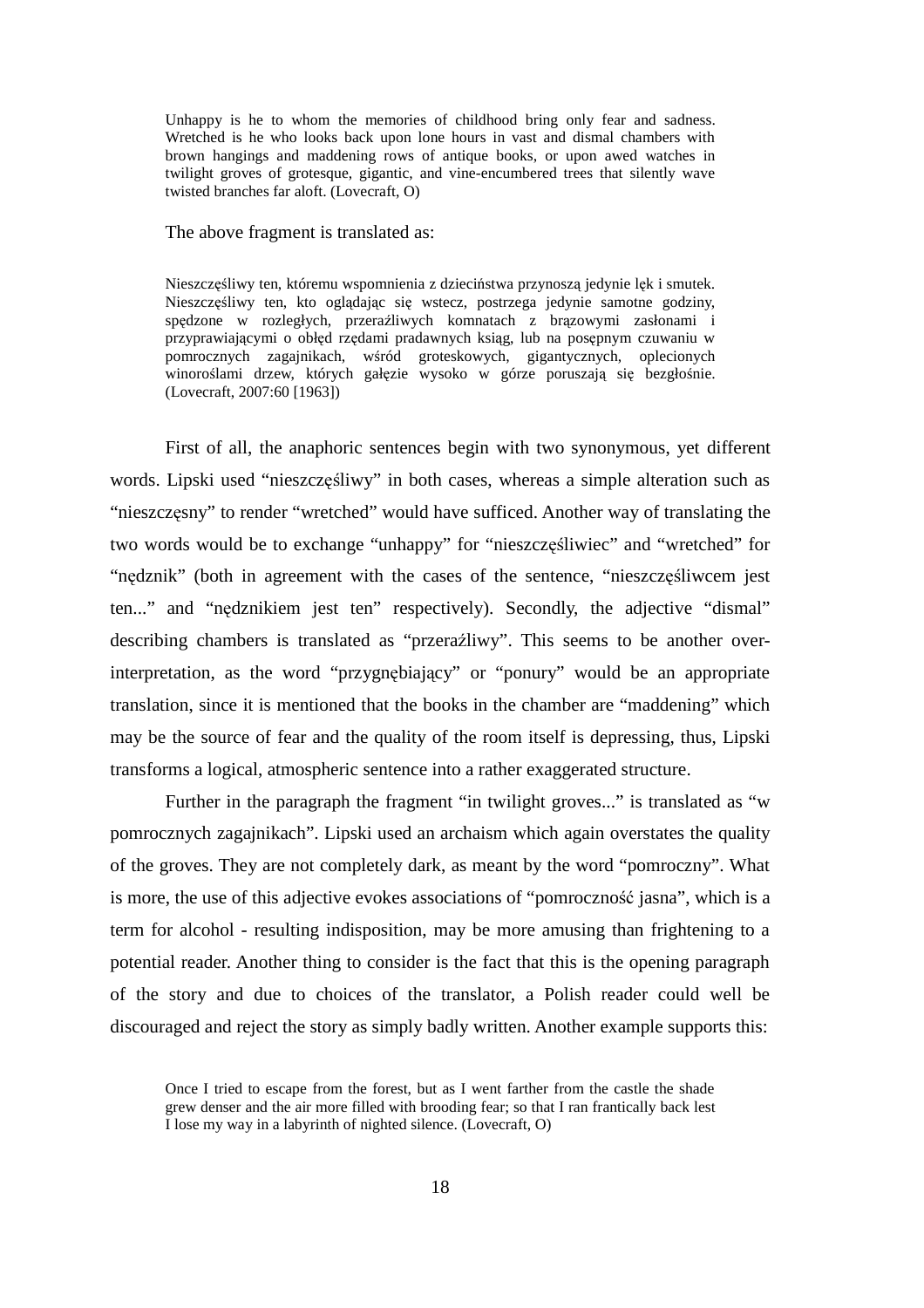The above fragment is translated as:

Raz próbowałem uciec z lasu, ale im bardziej oddalałem się od zamku, tym cienie robiły się gęstsze, a powietrze przepełniało się mroczną aurą grozy. W tej sytuacji rzuciłem się pędem z powrotem, lecz zgubiłem drogę w labiryncie posępnej, nocnej ciszy. (Lovecraft, 2007:62 [1963])

Perhaps the most dubious lexical choice in this sentence is "and the air more filled with brooding fear" and the Polish version "a powietrze przepełniało się mroczną aurą grozy". Lovecraft used a participle and a noun, whereas Lipski proposes what seems a tautological phrase "mroczna aura grozy" since it is earlier said that "cienie robiły się gęstsze" and the darkness is not mentioned in the course of the sentence anymore. A proposed translation, including a minor correction of the entire sentence could be follows:

Pewnego razu spróbowałem uciec z lasu, w miarę jak oddalałem się od zamku, tym cień stawał się gęstszy a powietrze wokół wypełnione nieprzejednaną grozą - rzuciłem się więc pędem z powrotem aby nie zgubić drogi w labiryncie nocnej ciszy.

The proposed corrections include, apart from the phrase mentioned above, changing the plural of "cienie" into singular "cień" which is closer to the original text, preserving the length of the sentence with the use of a dash instead of a division into two sentences as well as the use of "aby nie" instead of "lecz" which is an incorrect translation of "lest" altering the logic of the original sentence.

Further into the story, Lipski used yet another tautology in the phrase "mroczny zmierzch" translated from "the dank twilight", possibly misunderstanding the word as "dark". The adjective dank addresses the sense of touch, smell, feeling and is synonymous to damp, not to dark, as interpreted by the translator. There are two phrases, respectively "desperate precipice" and "fearful ascent" which are both translated as "przeraźliwa wspinaczka" without distinguishing between the two phrases, which is a choice analogous to "unhappy" and "wretched" in the initial sentences of the story. In addition, the root "przera(żać/przerażający/przeraźliwy)" is used 16 times in the translation while only 6 instances of the root "fear(ful/some)" were found.

Finally Lipski does not preserve the intentional use of italics, as is seen in the fragment: "Nearly mad, I found myself yet able to throw out a hand to ward off the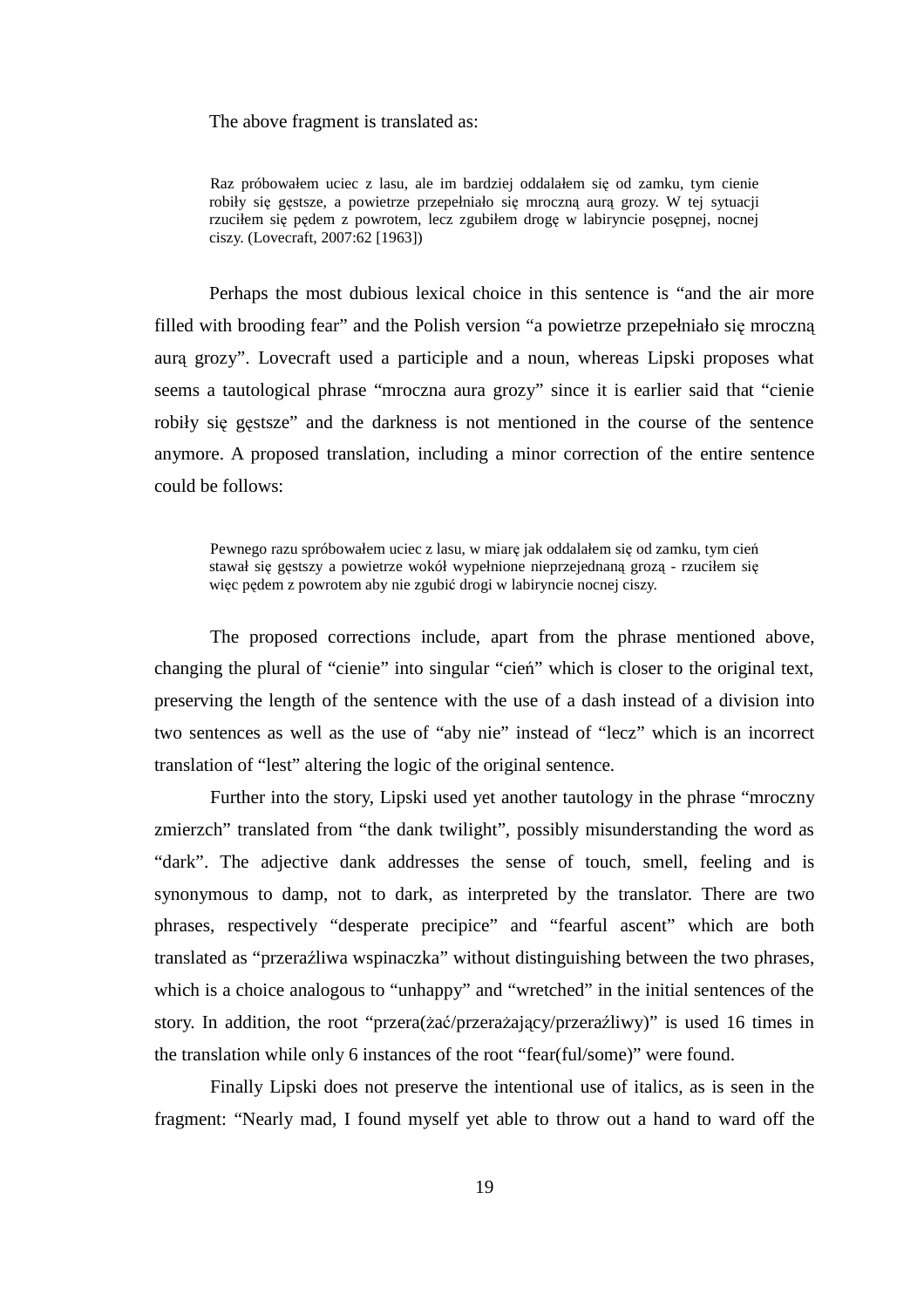foetid apparition which pressed so close; when in one cataclysmic second of cosmic nightmarishness and hellish accident *my fingers touched the rotting outstretched paw of the monster beneath the golden arch*"(Lovecraft, O, italics original)

All of the above examples support the evaluation of Lipski's translation of Lovecraft's style in this story as alarmingly impoverishing.

3.2.3 "The Nameless City"

Out of the stories translated by Lipski which were chosen for analysis, "The Nameless City" is the longest one. Similarly as in the case of other texts, the translation contains a number of fragments which may require a thorough revision.

Again, the shifts begin with the Polish title of the story, which is "Zapomniane Miasto". Often, in the course of the narrative, the adjective "zapomniany" is artificially inserted into the text along with the word "nienazwany" which would be more appropriate as the title and make the forceful additions redundant.

When introducing the city, Lovecraft describes it as "crumbling and inarticulate" which Lipski translated as "murszejące i niewyraźne". The city, hidden deep in the sands of the desert holds a mystery which the first person narrator explores, discovering traces of a reptillian civilisation out of this world in the ruins. In this context, the word "inarticulate" seems to be an unfortunate choice. It may be suggested that "nieopisane" or "niezrozumiałe" could be used in translation. Other fragments which could be possibly revised include:

My ears rang and my imagination seethed as I led my camel slowly across the sand to that unvocal stone place; that place too old for Egypt and Meroë to remember; that place which I alone of living men had seen. (Lovecraft, NC)

The above fragment is translated as:

Zadźwięczało mi w uszach i wyobraźnia zaczęła podszeptywać najróżniejsze wizje, gdy poprowadziłem wolno mego wielbłąda w stronę zakazanego miejsca, miejsca, które spośród wszystkich śmiertelników ja tylko zdołałem zobaczyć. (Lovecraft, 2008:88 [1963])

An entire part of the sentence, namely "that place too old for Egypt and Meroë to remember" is omitted. The narrator is an explorer educated in ancient cultures. Since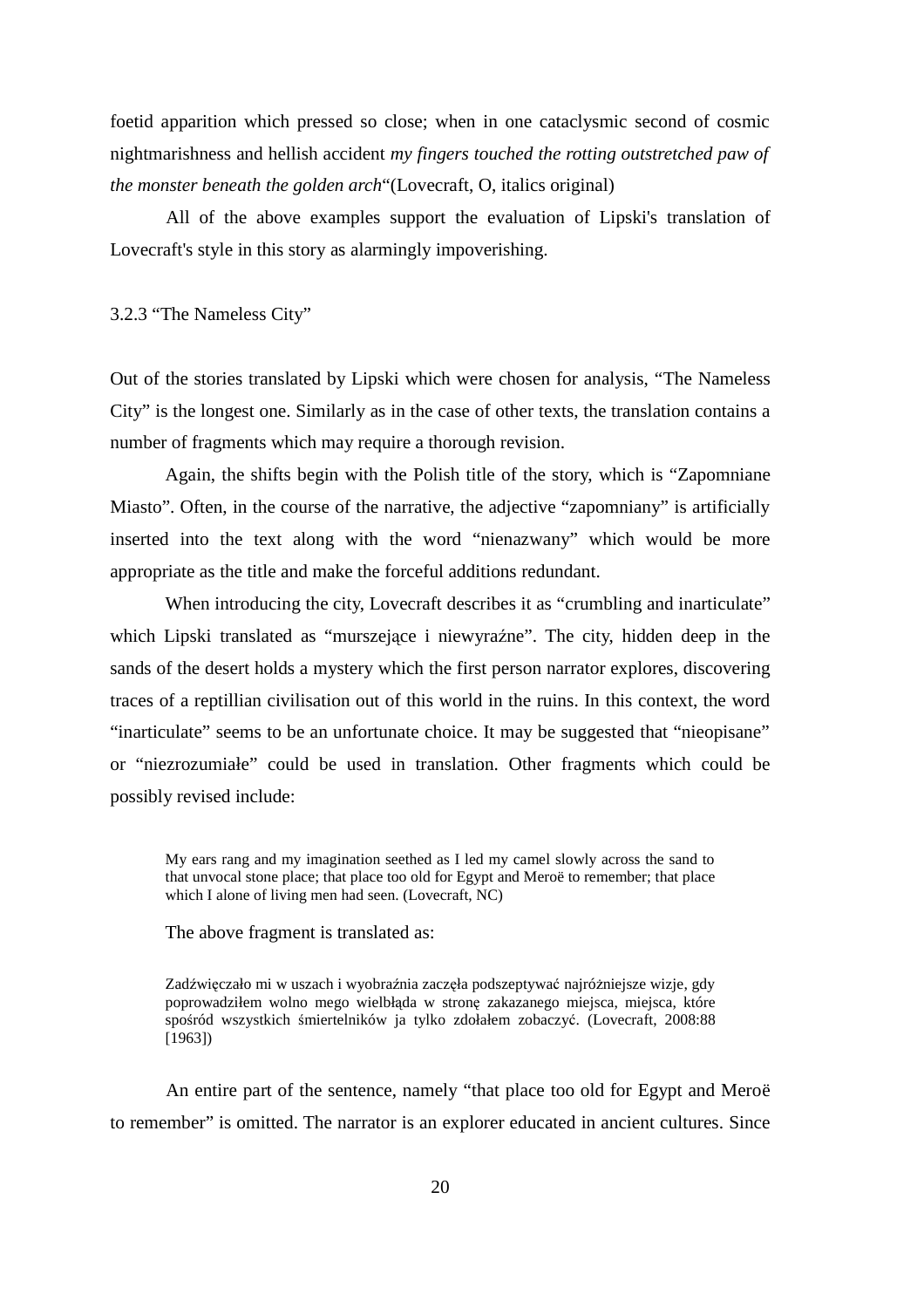many of Lovecraft's characters are, like himself, erudites and antiquaries, such a deletion deprives the protagonist of his knowledge and reduces him to the role of an explorer. The proposed correction would thus be: "...do tamtego cichego, kamiennego miejsca, do miejsca zbyt starego by pamiętano je w Egipcie i Meroe, miejsca, które spośród wszystkich śmiertelników ja tylko zdołałem zobaczyć", which also includes the addition of "that unvocal, stone place" into the sentence. What is more the, word "forbidden" is inserted in the sentence without a clear reason as the city cannot be forbidden if it is not remembered. In addition, the city is described as "primeval" which is translated as "prymitywny". The narrator mentions the intricacy of the ruins many times; what is more, primeval is semantically closer to "pradawny" or "pierwotny" than to the translator's choice.

Inversion often used by Lovecraft is hardly ever preserved in the translation, despite the fact that Polish syntax is similar in terms of altering the word order for poetical purposes as done by Lovecraft.

In and out amongst the shapeless foundations of houses and palaces I wandered, finding never a carving or inscription to tell of those men, if men they were, who built the city and dwelt therein so long ago. (Lovecraft, NC)

The above fragment is translated as:

Krążyłem pośród resztek fundamentów domów i placów, nie znajdując ani jednego hieroglifu czy inskrypcji mówiącej o ludziach – jeżeli to w ogóle byli ludzie – którzy wybudowali to miasto i mieszkali w nim w zamierzchłej, zapomnianej przeszłości. (Lovecraft, 2008:88 [1963])

The translation displays a standard word order and contains a minor lexical mistake. Therefore, a revised version could be proposed:

Pośród bezkształtnych ruin domostw i pałaców, krążyłem, na próżno szukając chociażby jednej inskrypcji traktującej o ludziach, o ile ludźmi byli, którzy zbudowali to miasto i zamieszkiwali je przed wiekami.

Furthermore, the syntax used by Lovecraft is often intricate, including long sentences with multiple clauses. When coupled with inversion, they need to be translated very carefully in order not to confuse the reader. This issue is exemplified by the following fragment and its Polish version: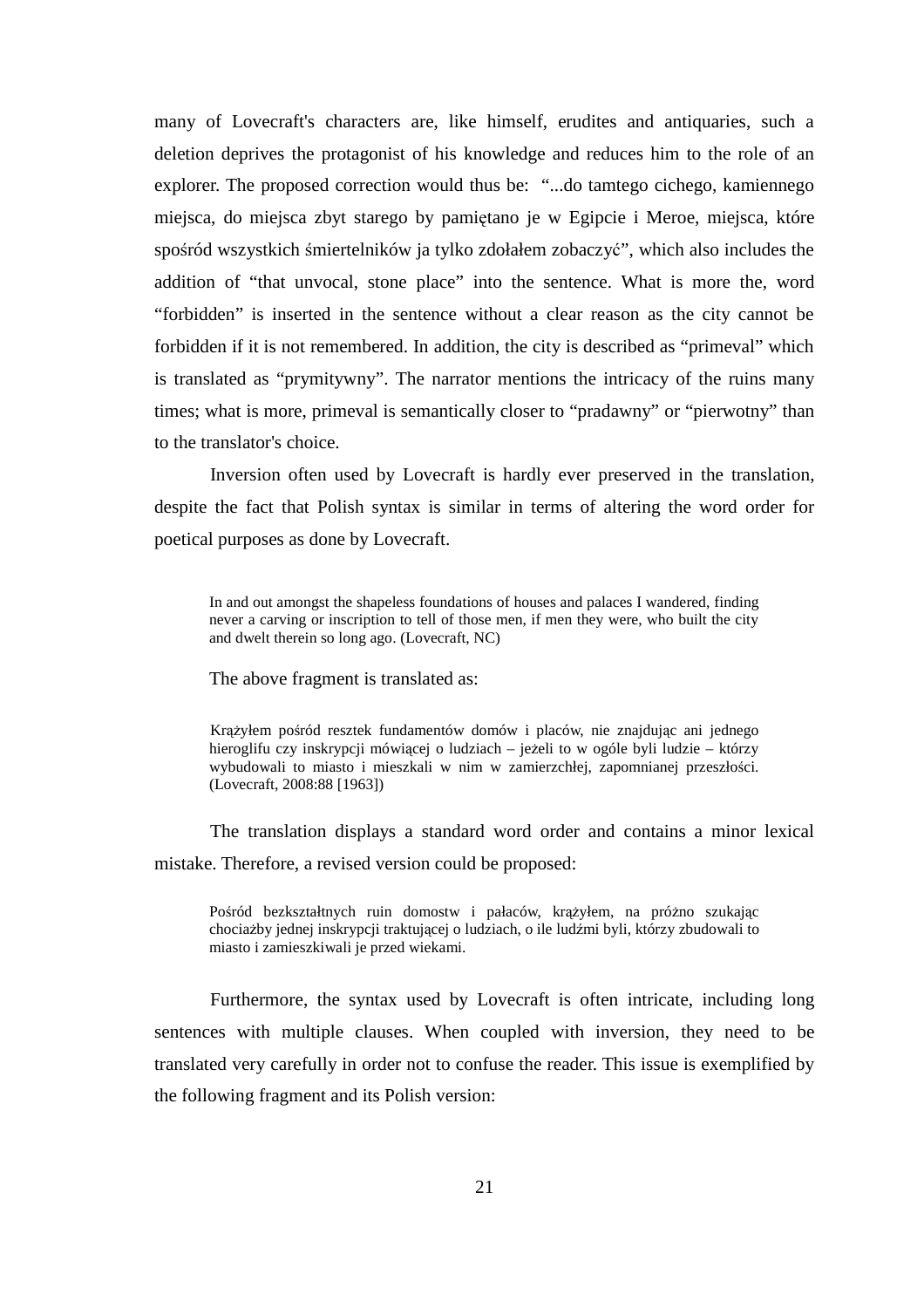Very low and sand-choked were all of the dark apertures near me, but I cleared one with my spade and crawled through it, carrying a torch to reveal whatever mysteries it might hold. (Lovecraft, NC)

Mroczne wejścia znajdujące się nieopodal, nisko umieszczone, wszystkie bez wyjątku były zasypane piachem, ale za pomocą łopaty oczyściłem jedno z nich i wczołgałem się do środka, zabierając ze sobą pochodnię, której blask miał ujawnić wszelkie znajdujące się wewnątrz sekrety. (Lovecraft, 2008:90 [1963])

The translation is significantly longer than the original sentence, due to the extensive paraphrasing done by Lipski. Although the use of standard word order might be helpful in facilitating the comprehension of the text, the sentence is rather bulky and dense. A proposed correction attempts to present Lovecraft's style more faithfully:

Wszystkim otworom w koło mnie piach dławił gardła, łopatą oczyściłem jednak jeden i wczołgałem się do środka, niosąc pochodnię, by odkryć wszelkie tajemnice, jakie skrywał.

Lipski's translation presents contradictory logic in several fragments. Below are some of the most prominent examples.

I saw no sculptures nor frescoes, there were many singular stones clearly shaped into symbols by artificial means. The lowness of the chiselled chamber was very strange, for I could hardly more than kneel upright; but the area was so great that my torch shewed only part at a time. (Lovecraft, NC)

The above fragment is translated as:

Choć nie dostrzegłem żadnych rzeźb ani fresków, stało tu wiele pojedynczych kamieni, obróconych tak, by nadać im symboliczne kształty. Ta cyzelowana komnata rzeźb była dziwnie niska, trudno mi było bowiem wyprostować się, nawet na klęczkach, pomieszczenie okazało się jednak tak wielkie, że blask mej pochodni nie był w stanie oświetlić go całego. (Lovecraft, 2008:90 [1963])

The first sentence clearly states that there are "no sculptures nor frescoes". The following sentence in translation mentions a chamber of sculptures, whereas it is merely chiselled and contains no ornaments of any sort. The use of a coma instead of a semicolon is ambiguous and requires extra attention from the reader, as to decide who is really to kneel, the narrator or the chamber. What is more the word "obróconych" does not seem to be an accurate translation of "clearly shaped into symbols by artificial means" which could be "kamieni, wyraźnie ułożonych w symbole, sposobem nienaturalnym"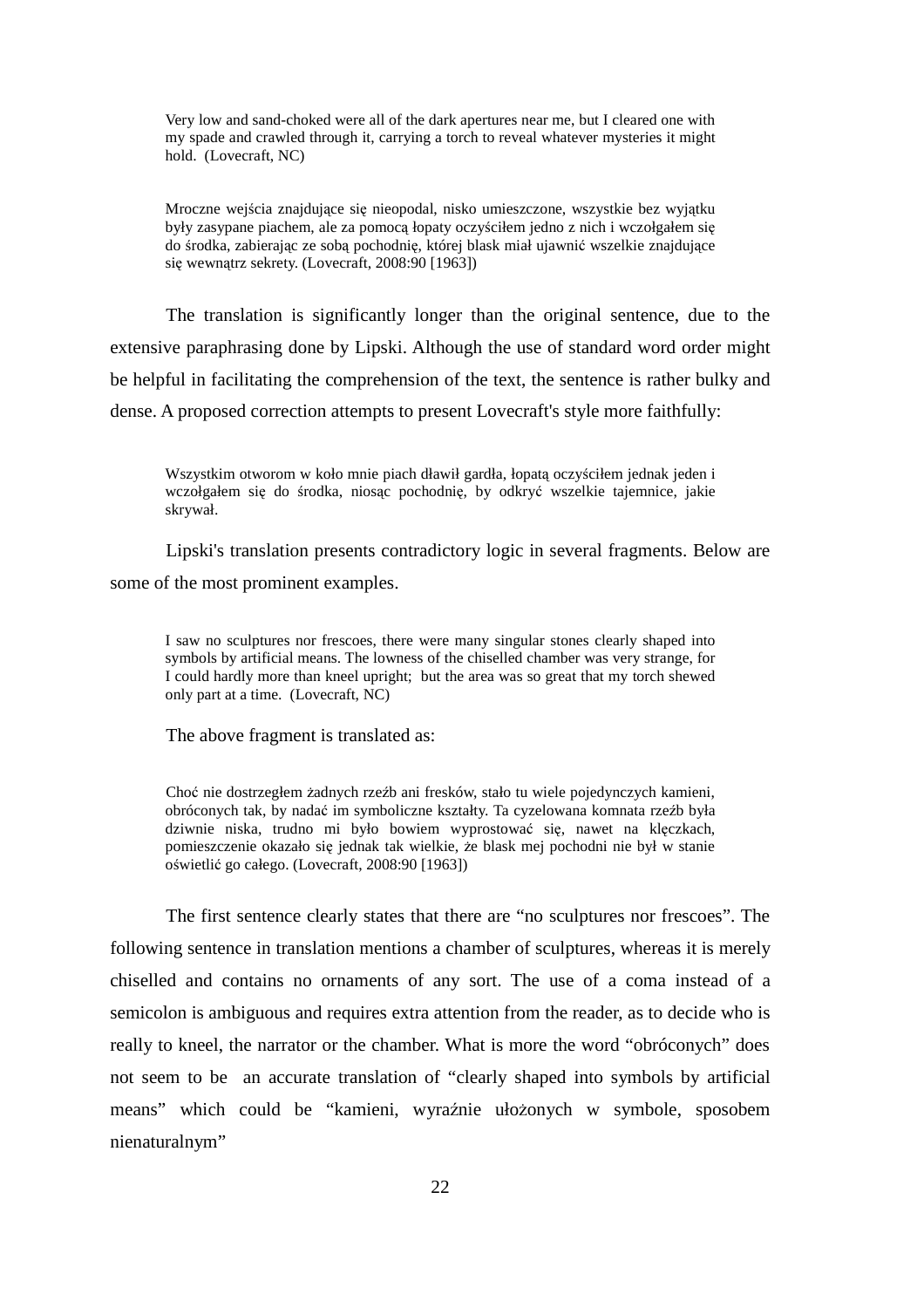Another example which may also require a thorough revision in terms of coherence.

Night had now approached, yet the tangible things I had seen made curiosity stronger than fear, so that I did not flee from the long moon-cast shadows that had daunted me when first I saw the nameless city. (Lovecraft, NC)

This is translated as:

Nadeszła noc, lecz pewne rzeczy, które ujrzałem, sprawiły, że ma ciekawość przemogła lęk i nie uciekłem przed długimi, księżycowymi ciemnościami, mrożącymi mi krew w żyłach, gdy pierwszy raz ujrzałem zapomniane miasto. (Lovecraft, 2008:90 [1963])

It is common knowledge that the Moon provides illumination during night time and as stated in the original sentence, it cannot be a new moon, as shadows are cast. These shadows and the night are then the source of darkness, not the moon, so that the phrase should be rendered "długie cienie rzucane przez księżyc" or even "cienie rzucane przez światło księżyca".

Contradictions continue when the narrator further describes the architecture of the nameless city.

and I wondered what the prehistoric cutters of stone had first worked upon. Their engineering skill must have been vast. (Lovecraft, NC)

The above fragment is translated as:

i zastanawiałem się, kim byli prehistoryczni kamieniarze, którzy się tutaj kiedyś mozolili. Ich zdolności inżynieryjne musiały być przeogromne. (Lovecraft, 2008:92 [1963])

The word "mozolili" implies that the work had been slow and difficult which is in natural opposition to their "vast" profficiency in engineering.

Apart from the issues of coherence and logic, a number of the translator's lexical choices may require revision as their accuracy in rendering Lovecraft's style is dubious. In the phrase "hideous haunted well" translated as "upiornej nawiedzonej studni" the alliterative sound symbolism is lost. It could be preserved in, for example "szkaradnej,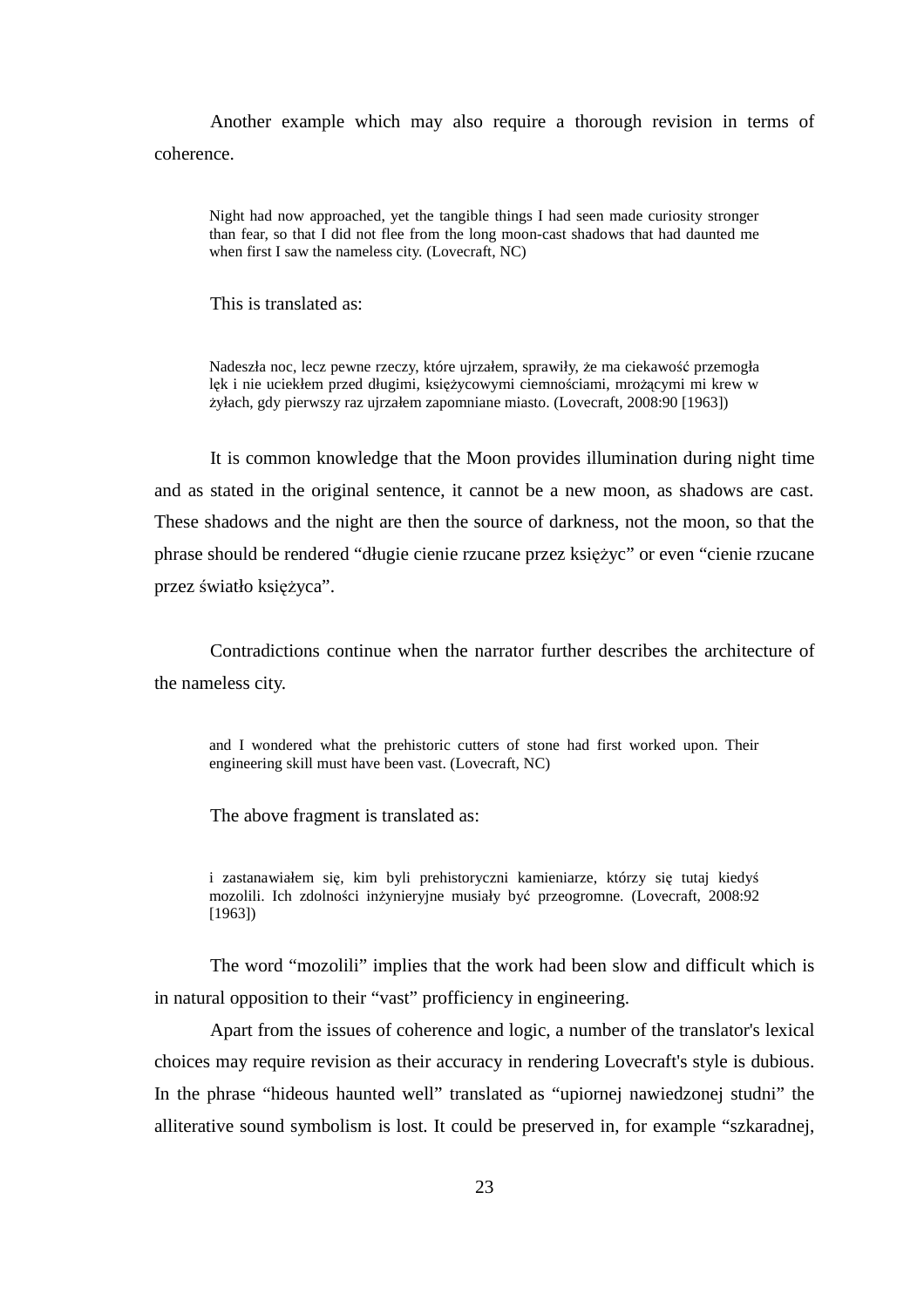strasznej studni". Secondly, the narrator travels through the desert on a camel but does not treat the animal in any visibly affectionate way, yet Lipski uses "biedne zwierzę" in relation to the camel, where "the beast" is used in the original. This display of sympathy was not in any way intended by Lovecraft and alters the mood of the story. Furthermre, while describing mummies the phrase "artificial idols" becomes "sztuczne bałwany" in Polish. The word "bałwany" may be replaced by "artefakty" with the omission of the word "sztuczne" in order to avoid a pleonasm, for a more neutral reception of the sentence.

The final part of the initial analysis of "The Nameless City" includes fragments containing lexical and syntactical choices which alter the meaning significantly and may need to be revised.

In the darkness there flashed before my mind fragments of my cherished treasury of daemoniac lore; sentences from Alhazred the mad Arab, paragraphs from the apocryphal nightmares of Damascius, and infamous lines from the delirious *Image du Monde* of Gauthier de Metz.I repeated queer extracts, and muttered of Afrasiab and the daemons that floated with him down the Oxus;

The above fragment is translated as:

Gdy tak stałem pośród ciemności, mój umysł rozbłysnął fragmentami zdobytych przeze mnie informacji, otworzył się KUFEREK z zawartością wszystkiego co tajemne, diabelskie i złowrogie. Przypomniałem sobie fragmenty tekstów szalonego Araba Alhazreda, apokryficznych koszmarów Damasciusa i niesławnych cytatów delirycznego Image du Monde Gauthera de Metza. Powtórzyłem osobliwe urywki i szeptałem do siebie o Afroarabie i demonach, które płynęły z nim w głąb Oxus

The most prominent and unfortunate choice is the use of the diminutive in the phrase "kuferek z zawartością wszystkiego co" in the above sentence containing such adjectives as "daemoniac", "nightmares", "delirious" as well Lipski's addition "z zawartością wszystkiego" which is rather unnecessary. This tendency reappears in another fragment, in the phrase "portraying a hidden world of eternal day filled with glorious cities and ethereal hills and valleys" translated as "ukazywały ukryty świat wiecznego dnia pełen wspaniałych miast, eterycznych wzgórz i uroczych dolin". The addition of the word "uroczy" to the valleys is an example of excessive overinterpretation.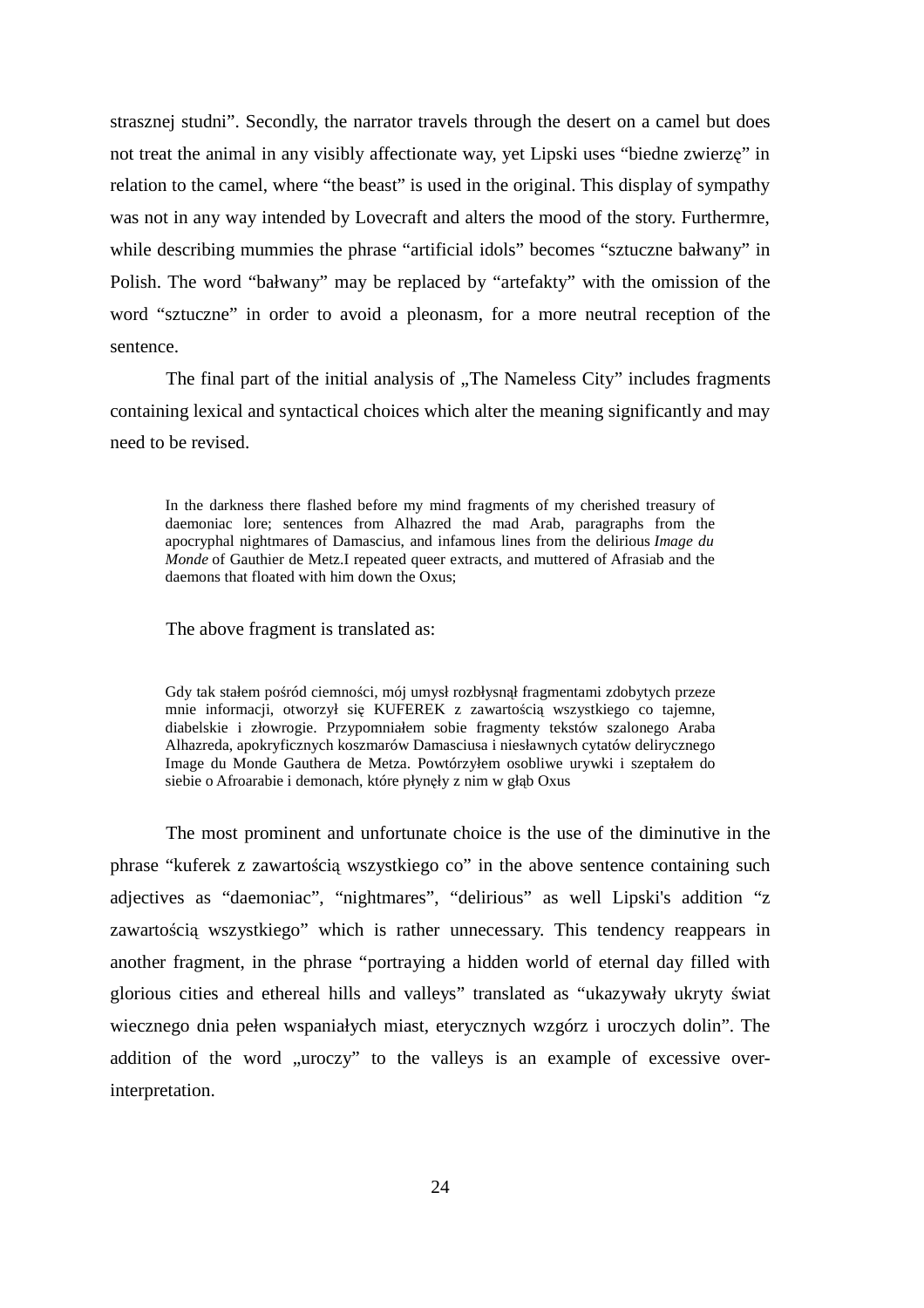What is more, in the above fragment, the inversion of the original sentence is not preserved, nor is the structure, as the fragment is divided into two sentences. This influences the dynamics of the narrator's utterance. Furthermore Lipski translates "Afrasiab" as "afroarab" whereas, according to *Encyclopedia Iranica* (http://www.iranica.com/) Afrasiab is a legendary Persian hero and Oxus the historical name of the river Amu. A following correction is thus proposed:

Gdym stał w ciemności, w moim umyśle rozbłyskały fragmenty uwielbionej przeze mnie skarbnicy demonicznej wiedzy; zdania z Alhazreda, szalonego Araba, akapity z apokryficznych koszmarów Damasciusa, niesławne wersety z delirycznego *Image du Monde* Gauthiera de Metza. Powtarzałem przedziwne fragmenty, mamrocząc o Afrasiabie i demonach, które wraz z nim spłynęły w dół rzeki Oxus.

As the narrator progresses deeper into the ruins of the nameless city, he reports:

I saw that the passage was a long one, so floundered ahead rapidly in a creeping run that would have seemed horrible had any eye watched me in the blackness; crossing from side to side occasionally to feel of my surroundings and be sure the walls and rows of cases still stretched on.

The above fragment is translated as:

Korytarz był, jak stwierdziłem, długi, toteż ruszyłem nim naprzód, a gdyby ktoś ujrzał mnie wtedy sunącego chwiejnie pośród ciemności, widok ten z pewnością zmroziłby mu krew w żyłach. Od czasu do czasu krążyłem od ściany do ściany, aby sprawdzić otoczenie i upewnić się, że pod ścianami wciąż znajdowały się rzędy skrzyń.

Not surprisingly, the standard word order is used instead of inversion. The syntax is altered significantly, with the addition of an exaggerated phrase "zmroziłby mu krew w żyłach". The repetition of parallel phrases "od czasu do czasu krążyłem od ściany do ściany" is a rather poor reendition of Lovecraft's original structure. The revised translation is an attempt to amend these deviations from the style of the author:

Ujrzawszy długi korytarz, ruszyłem naprzód pośpiesznie, pełznąc w sposób, który zapewne wydałby się przerażający każdemu, kto widziałby mnie w tych ciemnościach. Przemykałem od ściany do ściany, badając przestrzeń, aby upewnić się, iż brnę do przodu pośród rzędów pojemników.

A fragment from the final part of "The Nameless City" is chosen for further analysis in the later part of this chapter (See: Appendix A – Robert P. Lipski). The initial qualitative analysis presents a number of inaccuracies in terms of vocabulary, syntax, as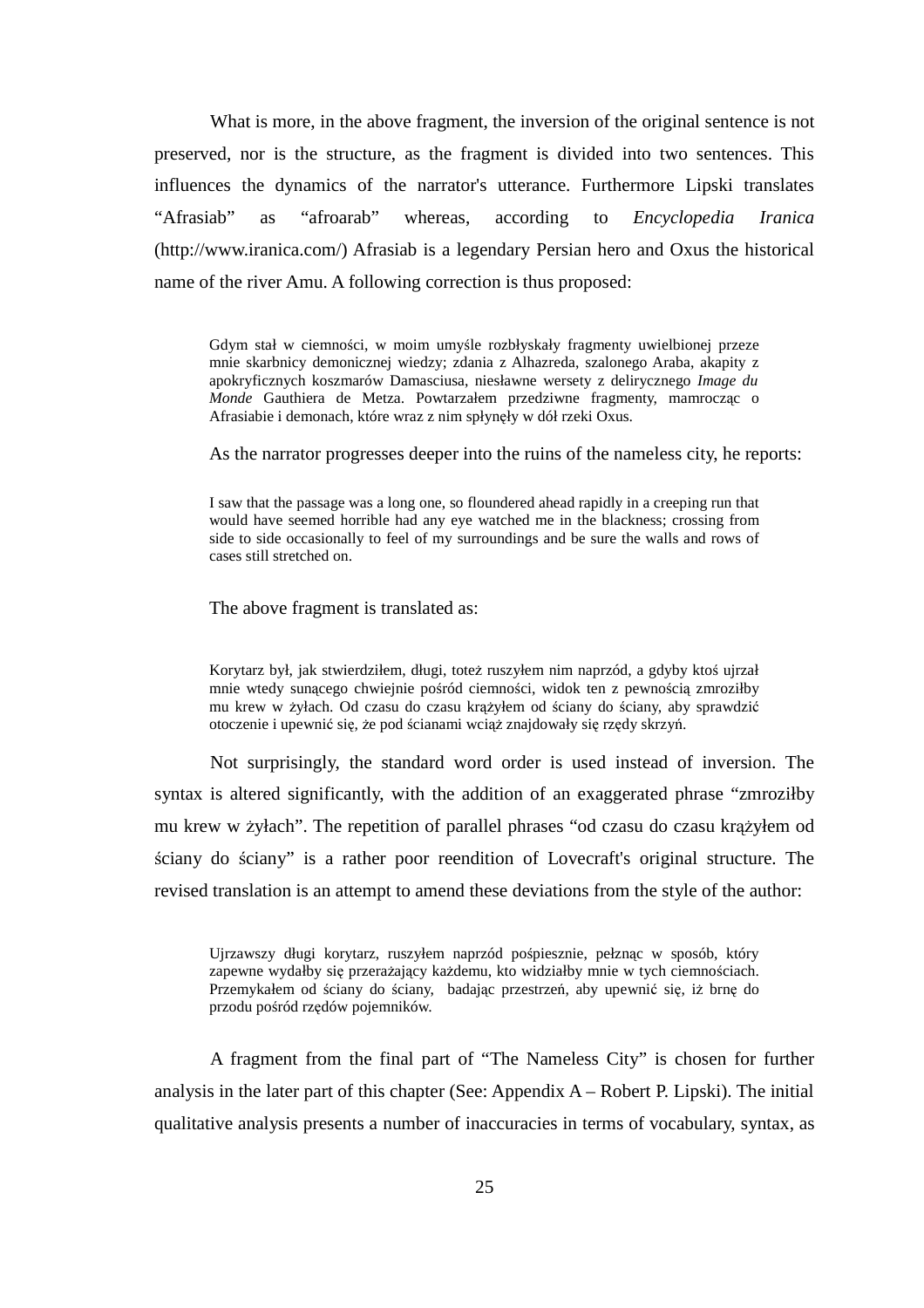well as unnecessary inserts and omissions which could be easily avoided.

In "The Nameless City" the use of intentional italics is not preserved in the Polish version, as is the case in "The Outsider", for example in the sentence "There were certain *proportions* and *dimensions* in the ruins which I did not like" (Lovecraft, O, italics original).

## 3.2.4 Conclusions

Robert P. Lipski tends not to be accurate in translating the style of H.P. Lovecraft. He quite frequently omits or adds words in an unnecessary manner, deleting particularly those words which Lovecraft used to emphasise his characters' knowledge of antiquity. This and further syntax modifications alter the sentences significantly, imbalance their dynamics and what is most important, change the meaning of the fragments. What is more, some fragments translated by Lipski seem to be rather illogical and contradictory. Lastly, some of his lexical choices, such as artificially inserted diminutives or unfortunate archaic forms, are by no means frightening to the reader and in fact spoil the carefully constructed mood.

## 3.3 The translations by Mateusz Kopacz

There are only two short stories of Lovecraft translated by Mateusz Kopacz so far : "Nyarlathothep" and "What the Moon Brings". Both of these are rather brief prose poems, based on Lovecraft's dreams which sets both text in an ethereal, surreal atmosphere of the unknown and the sublime. It may seem that the texts by Kopacz are insufficient to be analysed because of their modest length. They are however, as prose poems, full of stylistic means and thus represent the style of the author vividly. What is more Mateusz Kopacz translated S.T. Joshi's *H.P. Lovecraft: A life*, which is a rather exhaustive biography of the author. He also reviewed and corrected some of the stories translated by others. As he is one of the chief editors of www.hplovecraft.pl, a website devoted Lovecraft, his fiction and cultural influence, he seems to be a translator who possesses more knowledge of the author as well as one genuinely interested in the fiction he translates.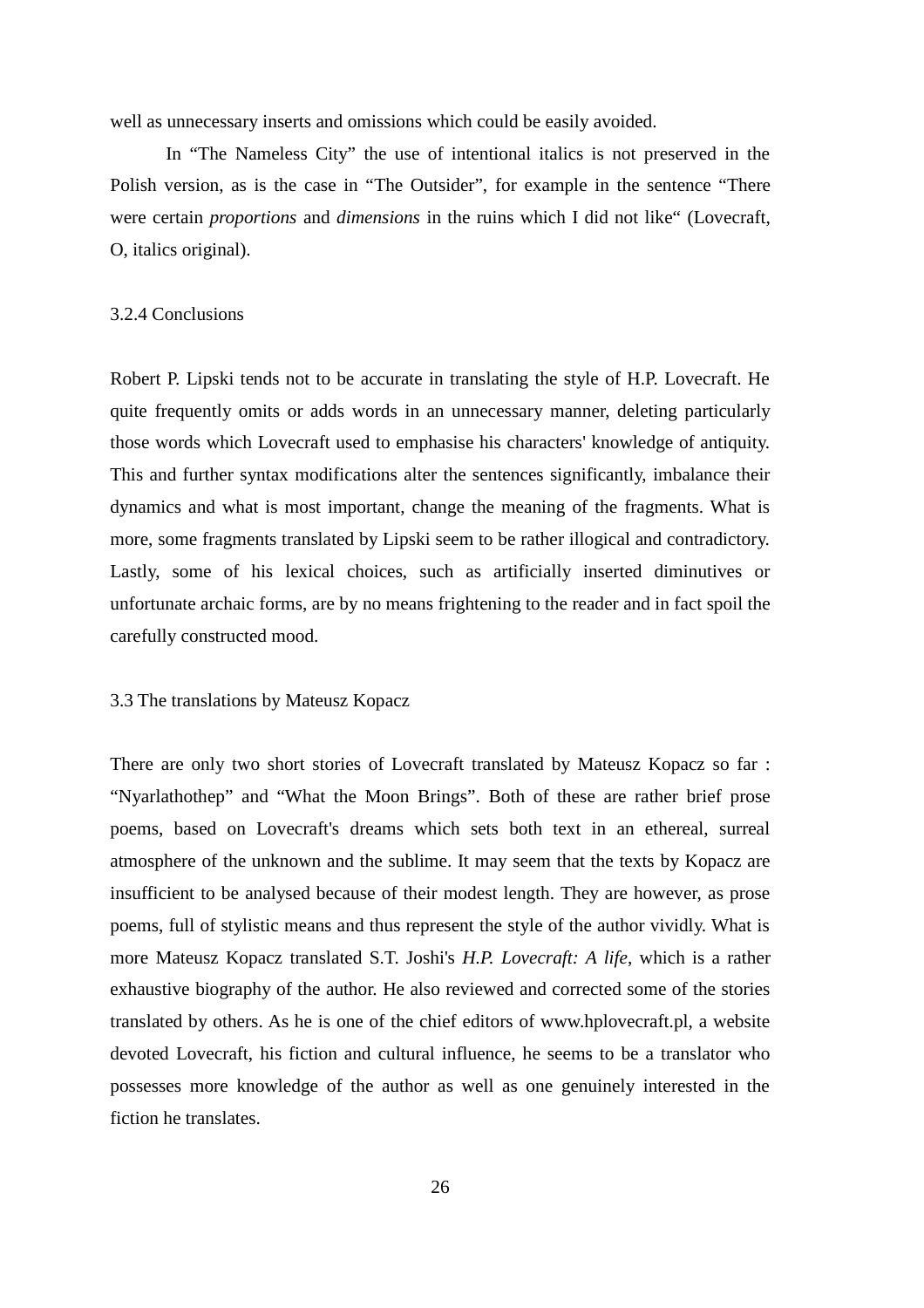## 3.3.1 "Nyarlathothep"

With the Polish title being the same as in the original, *"*Nyarlathothep" is a dream transformed into a prose poem. It is interpreted as the illustration of Lovecraft's fear of the often prophesied fall of civilisation (Joshi, 1999: 67). The initial analysis of the story allowed for a generally positive evaluation. Sentence structure, logic and the use of inversion are preserved. In one case, the translator inserts the name of Nyarlathothep into the sentence in order to clarify it so that "My friend had told me of him, and of the impelling fascination and allurement of his revelations, and I burned with eagerness to explore his uttermost mysteries" (Lovecraft, N) is translated as "Mój przyjaciel opowiadał mi o nim oraz swej nieodpartej fascynacji i zauroroczeniu jego odkryciami, zapałałem tedy żądzą zbadania najgłębszych tajemnic Nyarlathothepa" (Lovecraft, 2008:84 [1963]). It may be seen as an attempt to make the style of the author less confusing.

It seems that only the last paragraph of the story may require slight revision. It no longer describes what is happening to the crowds in the city and is more of a dreamscape, or a nightmarescape to be more precise.

Screamingly sentient, dumbly delirious, only the gods that were can tell. A sickened, sensitive shadow writhing in hands that are not hands, and whirled blindly past ghastly midnights of rotting creation, corpses of dead worlds with sores that were cities, charnel winds that brush the pallid stars and make them flicker low. Beyond the worlds vague ghosts of monstrous things; half-seen columns of unsanctified temples that rest on nameless rocks beneath space and reach up to dizzy vacua above the spheres of light and darkness. And through this revolting graveyard of the universe the muffled, maddening beating of drums, and thin, monotonous whine of blasphemous flutes from inconceivable, unlighted chambers beyond Time; the detestable pounding and piping whereunto dance slowly, awkwardly, and absurdly the gigantic, tenebrous ultimate gods —the blind, voiceless, mindless gargoyles whose soul is Nyarlathotep. (Lovecraft, N)

#### The above fragment is translated as:

Wrzeszczałem, widząc, co mnie czeka, a może bredziłem coś bezgłośnie – tylko bogowie przeszłości zdają się to wiedzieć. Obrzydliwy, wrażliwy cień wił się w dłoniach, które nie są dłońmi, i wirował ślepo w widmowych nocach zgniłych bytów, ścierw martwych światów z ranami, które niegdyś były miastami, i trupich wiatrów, omiatających blednące gwiazdy. W zaświatach niewyraźnych świątyń, wznoszących się na nienazwanych skałach, sięgających zawrotnych przestrzeni ponad sferami światła i ciemności. A poprzez obracający się cmentarz wszechświata przytłumione, przyprawiające o szaleństwo bicie w bębny oraz cienkie, monotonne pojękiwanie bluźnierczych fletni z nieogarnionych, nieoświetlonych komnat poza Czasem; odrażające dudnienie I odgłosy piszczałki, w rytm których tańczą powoli, niezdarnie i bezsensownie gigantyczni, mroczni, ostateczni bogowie – ślepe, nieme, bezmyślne gargulce, których duszą jest Nyarlathothep. (Lovecraft, 2008:86 [1963])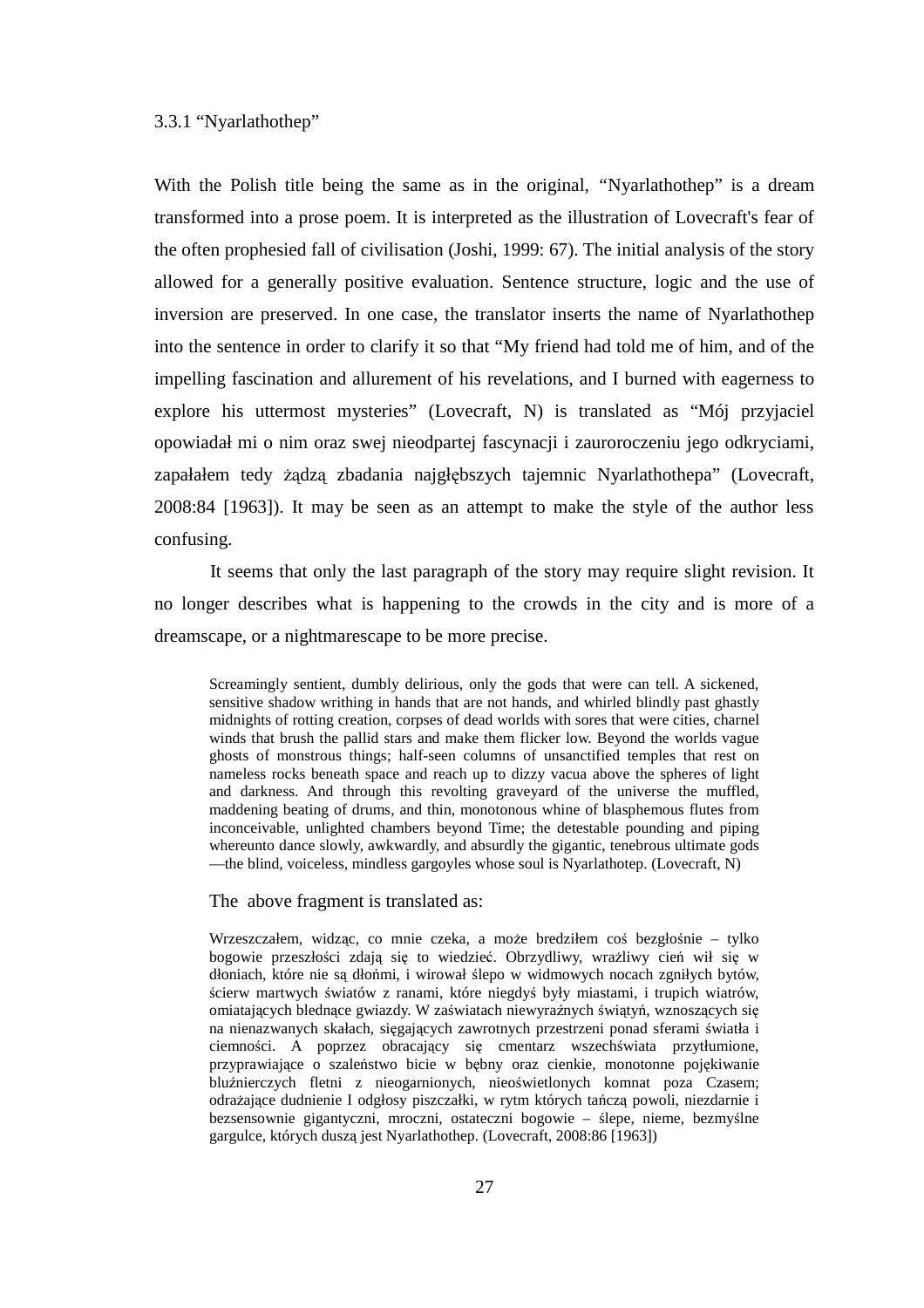First of all, the first person narrator seems to be excluded from the last paragraph as it describes Nyarlathothep as a cosmic being, beyond space and time, being the essence of other gods. This paragraph may be the most intricate construction in the entire story. "Screamingly sentient, dumbly delirious" are rather qualities of Nyarlathothep than the state of the narrator's mind. Perhaps a more neutral translation could be "Szaleńczo świadomy, ogłupiony omamami", which preserves the alliterative qualities of the phrase if it could be assumed that "dumb" is meant as "silly", not "mute". Similarly "Obrzydliwy, wrażliwy cień" could be "Scherlały, ckliwy cień" with a partial retention of the alliteration at the cost, however, of dampening the meaning. Next, in the sentence "Beyond the worlds..." the first phrase is omitted, as there is no mention of "vague ghosts of monstrous things" so an revision "Poza światami niewyraźne duchy rzeczy potwornych; pół-widoczne kolumny niepoświęconych świątyń" could be proposed. "Through this revolting graveyard of the universe" translated as "poprzez obracający się cmentarz wszechświata" seems to be a rather unfortunate lexical choice; resulting from a misunderstanding. As a solution perhaps the adjective "odrażający" could be suggested.

#### 3.3.2 "What the Moon Brings"

This story from 1922 is the last prose poem ever written by Lovecraft. The first person narrator travels through a garden at night and sees his surroundings transform completely as another Lovecraftian dreamscape is painted before his eyes. The title is translated as "Co sprowadza księżyc" which is accurate. Kopacz is rather careful in his translation; he tends, however, to add words or perform minor lexical changes to sentences, for example in the following case:

It was in the spectral summer when the moon shone down on the old garden where I wandered; the spectral summer of narcotic flowers and humid seas of foliage that bring wild and many-coloured dreams.(Lovecraft, WMB)

The above fragment is translated as:

Zdarzyło się to w widmowe lato, gdy księżyc oświecał stary ogród, po którym często wędrowałem; widmowe lato narkotycznych kwiatów i wilgotnych mórz listowia, pełne dzikich, barwnych snów. (Lovecraft, 2008:143 [1963])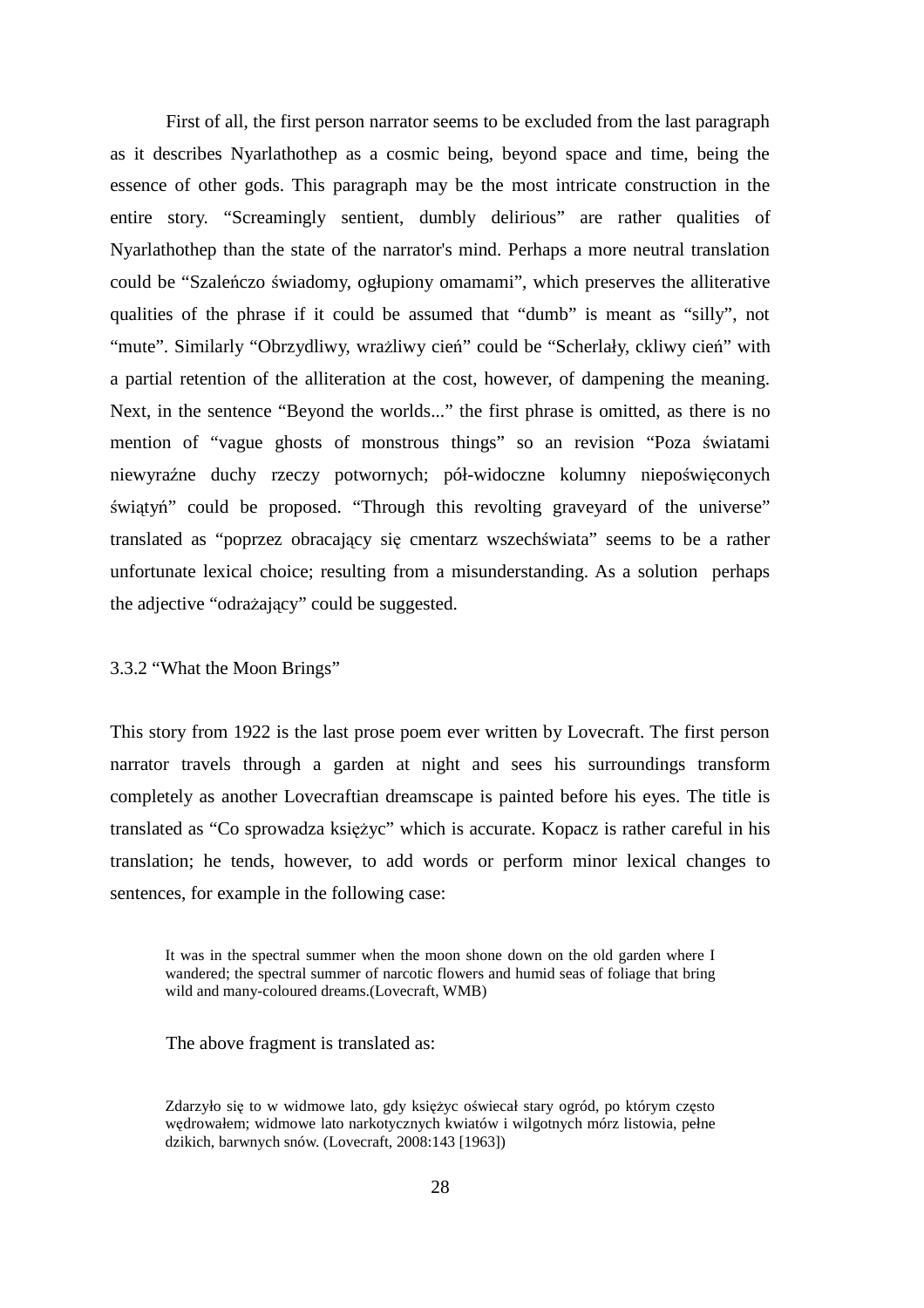The time expression "często" is added which is a phenomenon which takes place in few more sentences, what will be discussed later, during the detailed analysis. Furthermore, the original sentence suggests that the flowers and "humid seas of foliage" bring the dreams, whereas Kopacz attributes that to the summer in general by changing "that bring" into the adjective "pełne"

Few paragraphs later "the still tide ebbed from the sullen shore" is translated as "fale przypływu oddaliły się, odkrywając posępny brzeg". It is said that the water is still, before being moved to reveal the shore. Thus "nieruchoma fala oddaliła się..." could perhaps be more appropriate in this sentence.

In the following fragment "I would fain have questioned him, and asked him of those whom I had known when they were alive" is translated as "mógłbym zapytać go o tych, którzy będąc żywymi, dużo wiedzieli" and thus the meaning of the sentence is slightly altered, as the narrator clearly means the people he used to know, not those possessing great knowledge as Kopacz suggested.

One of the final sentences of the text, a description of a horror, has undergone a major transformation:

And when I saw that this reef was but the black basalt crown of a shocking eikon whose monstrous forehead now shone in the dim moonlight and whose vile hooves must paw the hellish ooze miles below, I shrieked and shrieked lest the hidden face rise above the waters, and lest the hidden eyes look at me after the slinking away of that leering and treacherous yellow moon. (Lovecraft, WMB)

The above fragment is translated as:

Spostrzegłem, że rafa była czarną bazaltową koroną plugawego widma, którego monstrualne czoło ukazało się w słabym świetle księżyca, a ohydne kopyta grzebały w mule na mile pod ziemią; wrzeszczałem przez cały czas, jak tajemna twarz unosiła się nad wodami, a ukryte oczy patrzyły na mnie, ześlizgnąwszy się ze zdradzieckiego żółtego księżyca. (Lovecraft, 2008:145 [1963])

First of all, the Polish sentence begins with "spostrzegłem", missing "gdy" which is essential in joining this phrase with the one beginning with "wrzeszczałem". Secondly "plugawego widma" seems to be a slight exaggeration on the side of the translator, a change to "odrażającego kształtu" is suggested. Furthermore, "hellish" is omitted in relation to the hooves. Finally, "lest" is not translated as "aby nie" and the translation alters the meaning. The proposed revision of this fragment is as follows: "Wrzeszczałem przez cały czas, aby tylko ukryta twarz nie wzniosła się ponad wodami i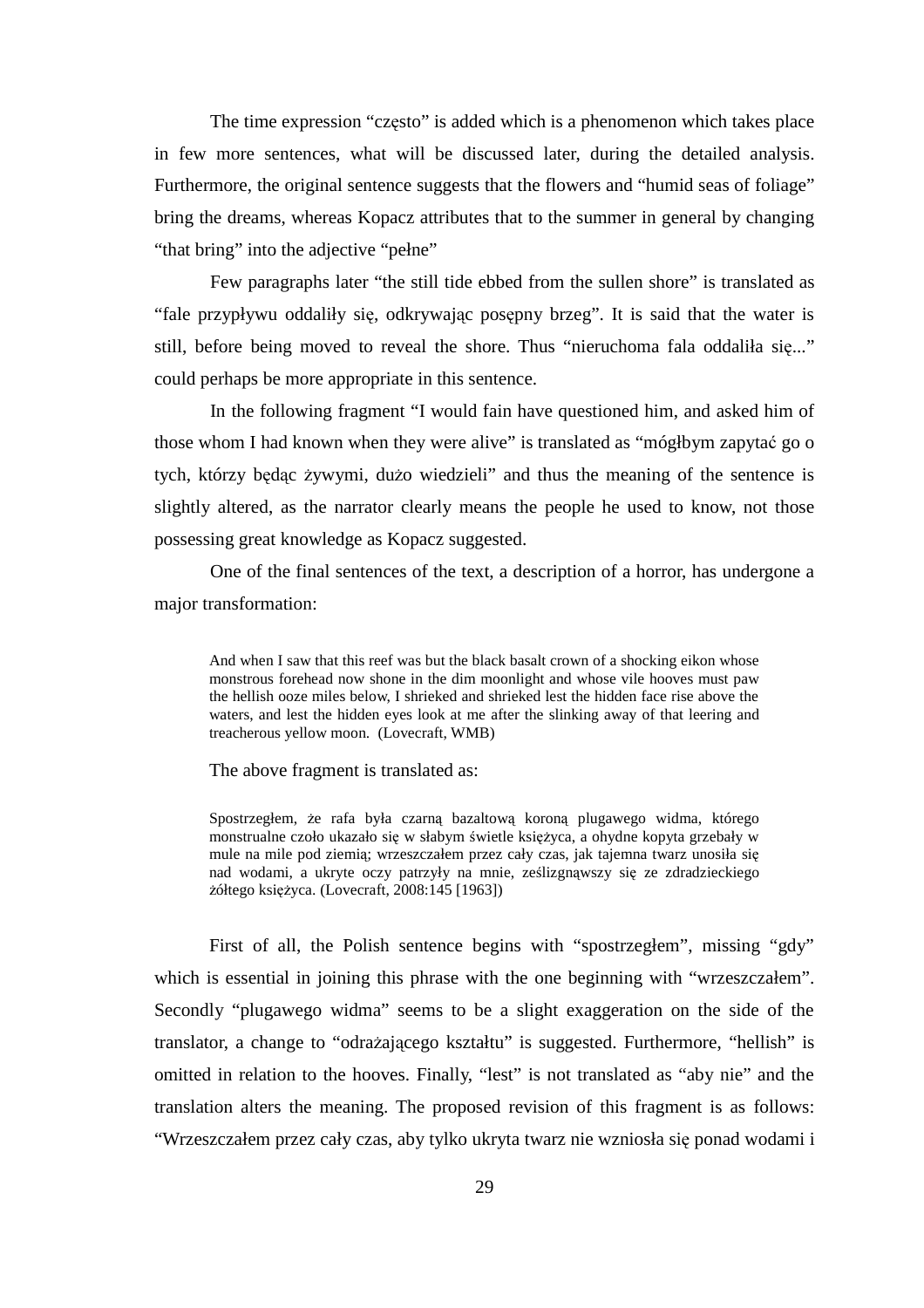by ukryte oczy nie spojrzały na mnie, gdy zajdzie już chytrze spoglądający, zdradziecki, żółty księżyc."

This story will be further analysed in the later part of this chapter, as it is similar in length as a whole to the other selected fragments. (See Appendix  $B - M$ ateusz Kopacz)

#### 3.3.3 Conclusions

Mateusz Kopacz seems to take great care when translating Lovecraft. He translated two texts modest in length and apart from a few revisions in terms of syntax and sentence logic, he may be deemed as a rather accurate translator. At times he attempts to lift the style and adds words to clarify certain sentences. Alliterative qualities of Lovecraft's prose poems are partially preserved in Kopacz's translations, yet in some fragments, the style is translated in a slightly exaggerated manner.

# 3.4 The Translation by Michał Wroczyński

From Lovecraft's stories, Wroczyński translated "The Case of Charles Dexter Ward" and "At the Mountains of Madness" which both are classified as short novels. Despite a small number of texts their length is rather substantial, contrary to the texts translated by Kopacz and they provide more material for analysis. Wroczyński translated "Miasteczko Salem" by Stephen King and the books from "The Historian" series by Elizabeth Kostova.

# 3.4.1 "The Case of Charles Dexter Ward"

The title of the short novel was translated as "Przypadek Charlesa Dextera Warda", which is accurate, as the case of Ward is a medical matter, despite the investigation by doctor Willett. The story, written in 1927 describes, in third person narration the life of a young antiquarian, Charles Dexter Ward, who gradually becomes mad due to the nature of his studies. As he delves in the past of his ancestor, he uncovers that the man, Joseph Curwen lived longer than a man should do and practised forbidden forms of magic,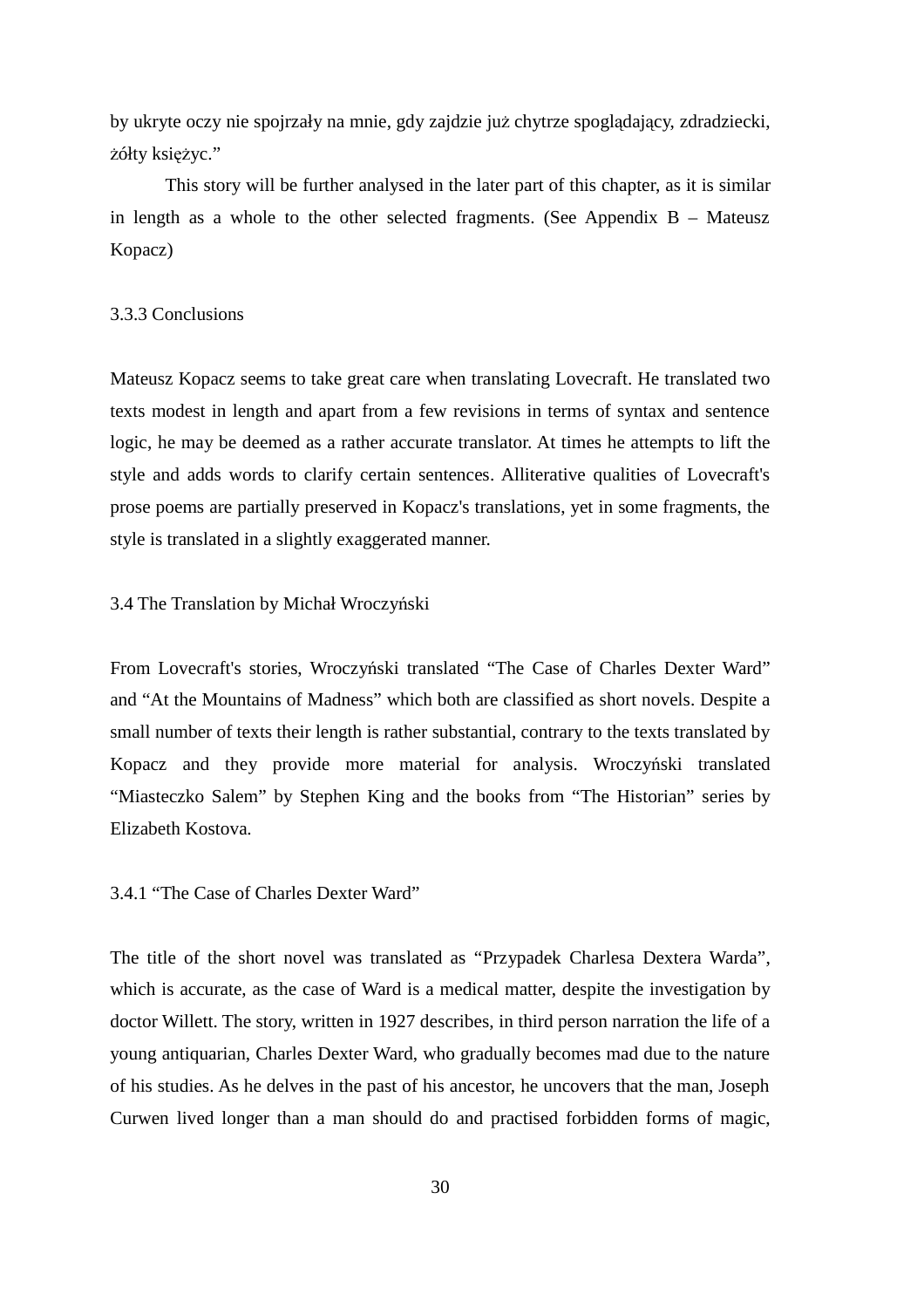including necromancy – the art of reanimating dead bodies.

The main text is preceded by a quote from a fictional almanach concerning necromancy, written by Borellus:

*The essential Saltes of Animals may be so prepared and preserved, that an ingenious Man may have the whole Ark of Noah in his own Studie, and raise the fine Shape of an Animal out of its Ashes at his Pleasure; and by the lyke Method from the essential Saltes of humane Dust, a Philosopher may, without any criminal Necromancy, call up the Shape of any dead Ancestour from the Dust whereinto his Bodie has been incinerated.* BORELLUS (Lovecraft, CDW, italics original)

The quote is used again, later in the text, and it is essential to the story. It may be suspected that it was omitted due to editorial limitations.

In terms of typography and punctuation, the translation by Wroczyński ("The Case of Charles Dexter Ward") modifies the original text significantly. In many cases, new sentences and paragraphs are started, while simply a semicolon is used by Lovecraft to divide phrases in his text. There are also discrepancies in the numeration and division of the chapters. On the other hand, Wroczyński preserves the use of italics as means of emphasis in certain fragments, unlike, for example, Lipski. The changes in typography, however, affect the overall rhythm of the story and illustrate the translator's tendency to manipulate it in excess both in terms of layout and lexical changes, which involve frequent adjectival additions.

It was, indeed, a difficult matter to obtain a legal commitment to the hospital, so powerful and lucid did the youth's mind seem; and only on the evidence of others, and on the strength of many abnormal gaps in his stock of information as distinguished from his intelligence, was he finally placed in confinement. (Lovecraft, CDW)

This is translated as:

Przy tak potężnym i klarownym umyśle trudno byłoby legalną drogą umieścić młodzieńca w szpitalu, gdyby nie świadectwo wielu postronnych osób oraz zadziwiające luki w zasobie wiadomości Charlesa, tak nieprzystające do jego inteligencji. (Lovecraft, 2008:296 [1963])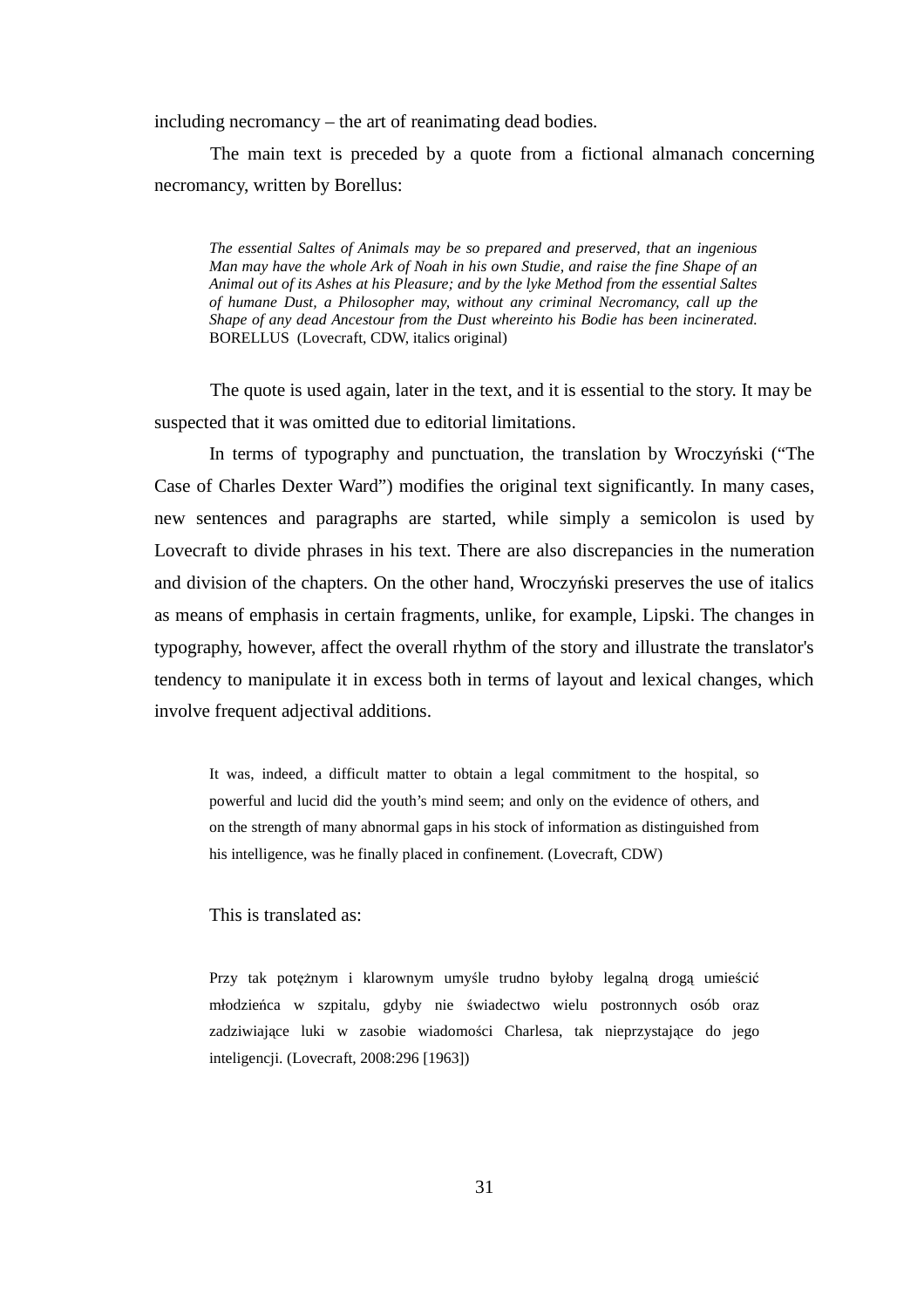The above sentence is not a translation of H.P. Lovecraft but rather the rendition of the text done by the translator. The final clause of the original sentence is omitted, thus changing the fragment to fit the style of Wroczyński, instead of presenting the style of H.P. Lovecraft. A revised translation is proposed:

Było zaiste trudnym uzyskać prawny nakaz umieszczenia w szpitalu, tak potężny i jasny wydawał się umysł młodzieńca; i tylko dzięki zeznaniom innych osób i w oparciu wiele anormalnych luk w jego zasobie informacji kontrastujących z jego inteligencją, udało się go w końcu umieścić w odosobnieniu.

Wroczyński's tendency to change the meaning of entire sentences and paragraphs persists in the following fragment:

Willett, indeed, presents a minor mystery all his own in his connexion with the case. He was the last to see the patient before his flight, and emerged from that final conversation in a state of mixed horror and relief which several recalled when Ward's escape became known three hours later. (Lovecraft, CDW)

This is translated as:

A w związku z ucieczką utrzymywał, że nic o niej nie wie. Był ostatnim człowiekiem, który widział pacjenta, a z ostatniej z nim rozmowy wyszedł w stanie przerażenia zmieszanego z ulgą, co przypomniało sobie kilka osób w trzy godziny później, kiedy ucieczka wyszła na jaw.(Lovecraft, 2008:297 [1963])

The above sentence describes Willett as playing a yet unexplained part in the story. Possibly due to a misunderstanding of the original sentence, the translator changes the context entirely and reports that Willett denies having had anything to do with the escape of the patient. Such a change influences the perception of the character. The sole statement is quite blunt, instead of introducing one of the elements of the mystery which are to be explained later in the course of the story. The revised translation could be as follows:

Willet, w rzeczy samej, sam w sobie jest pomniejszą tajemnicą w kwestii swojego związku ze sprawą. Był on ostatnim, który widział pacjenta przed jego ucieczką, a z owej ostatecznej rozmowy wyszedł w stanie przerażenia zmieszanego z ulgą, o czym kilka osób przypomniało sobie, gdy ucieczka Warda wyszła na jaw, trzy godziny później.

Frequent changes on the side of the translator also include rather exaggerated additions to the style of the author, as illustrated by the next example, "It was noon now,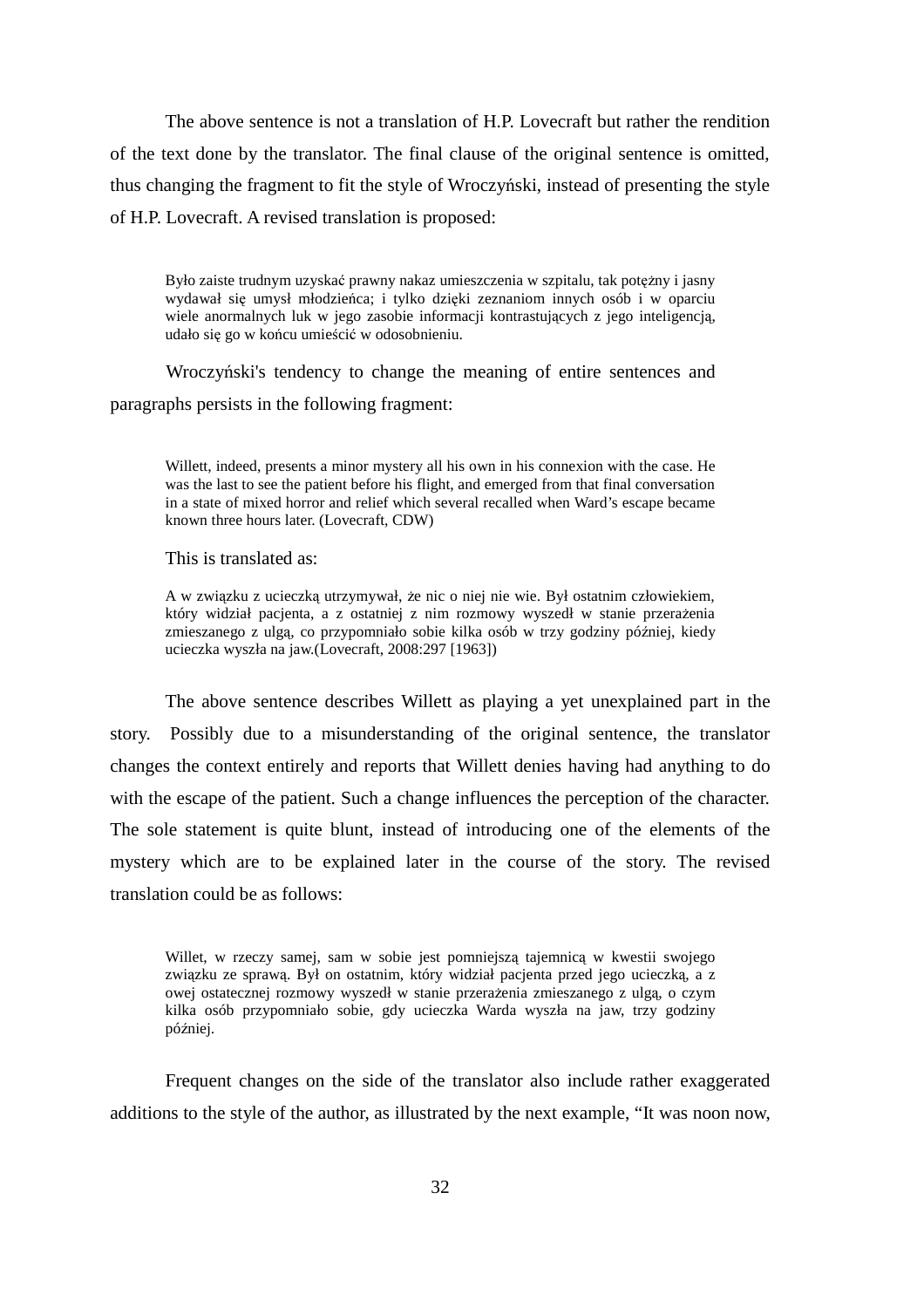but shadows as of coming night seemed to engulf the phantom-haunted mansion" (Lovecraft, CDW) which is translated as "Biło właśnie południe, lecz powietrze mroczyło się, jakby cienie nadchodzącej nienormalnie nocy rozpozścierały swą ponurą opończę nad nawiedzonym przez fantomy domem" (Lovecraft, 2008: 428 [1963]).

First of all, there is not a single mention of any 'dark cover'. What is more Lovecraft does not grant any attributes to the "coming night" whereas Wroczyński adds the adverb "abnormally coming night". The above additions are an example of a major inaccuracy in translating Lovecraft's style. A translation such as "Było właśnie południe, lecz cienie, jakby nadchodzącej nocy zdawały się otaczać ten nawiedzony przez zjawy dom" would be sufficient for this sentence.

These are not isolated cases, as Wroczyński similarly dramaticises the style, in the following fragment:

his heart beat with quickened force, and the entry to Providence along Reservoir and Elmwood avenues was a breathless and wonderful thing despite the depths of forbidden lore to which he had delved (Lovecraft, CDW)

This is translated as:

zabiło mu mocniej serce; wjazd do samego Providence ulicami Reservoir i Elmwood – mimo otchłannej, zakazanej wiedzy, jaką zdobył, by czymś cudownym i zapierającym w piersiach dech. (Lovecraft, 2008:360 [1963])

Here the phrase "despite the depths of forbidden lore" becomes "mimo otchłannej, zakazanej wiedzy" which is an inaccurate rendition. Furthermore, the word "otchłanny" seems to be out of place and simply does not fit in the sentence. The whole phrase could be rendered as "mimo głębin zakazanej wiedzy, jakich sięgnął".

There is also a number of ambiguous lexical choices, such as "On one side of the door stood a rack of savage whips" translated as "Po jednej stronie stał stojak z potwornymi pejczami" where savage as "potworny" could be replaced by "okrutny" or perhaps "brutalny". Further in the text, Wroczyński translates "there stood a shallow kylix of the sort found on the shelves above the whip-rack" (Lovecraft, CDW) as "stał płytki kyliks, których tak wiele znajdowało się na półkach powyżej upiornego stojaka z pejczami" (Lovecraft, 2008:416 [1963]) and inserts the word "upiorny" in relation to the whip-rack which is unnecessary and quite exaggerated. What is more there is a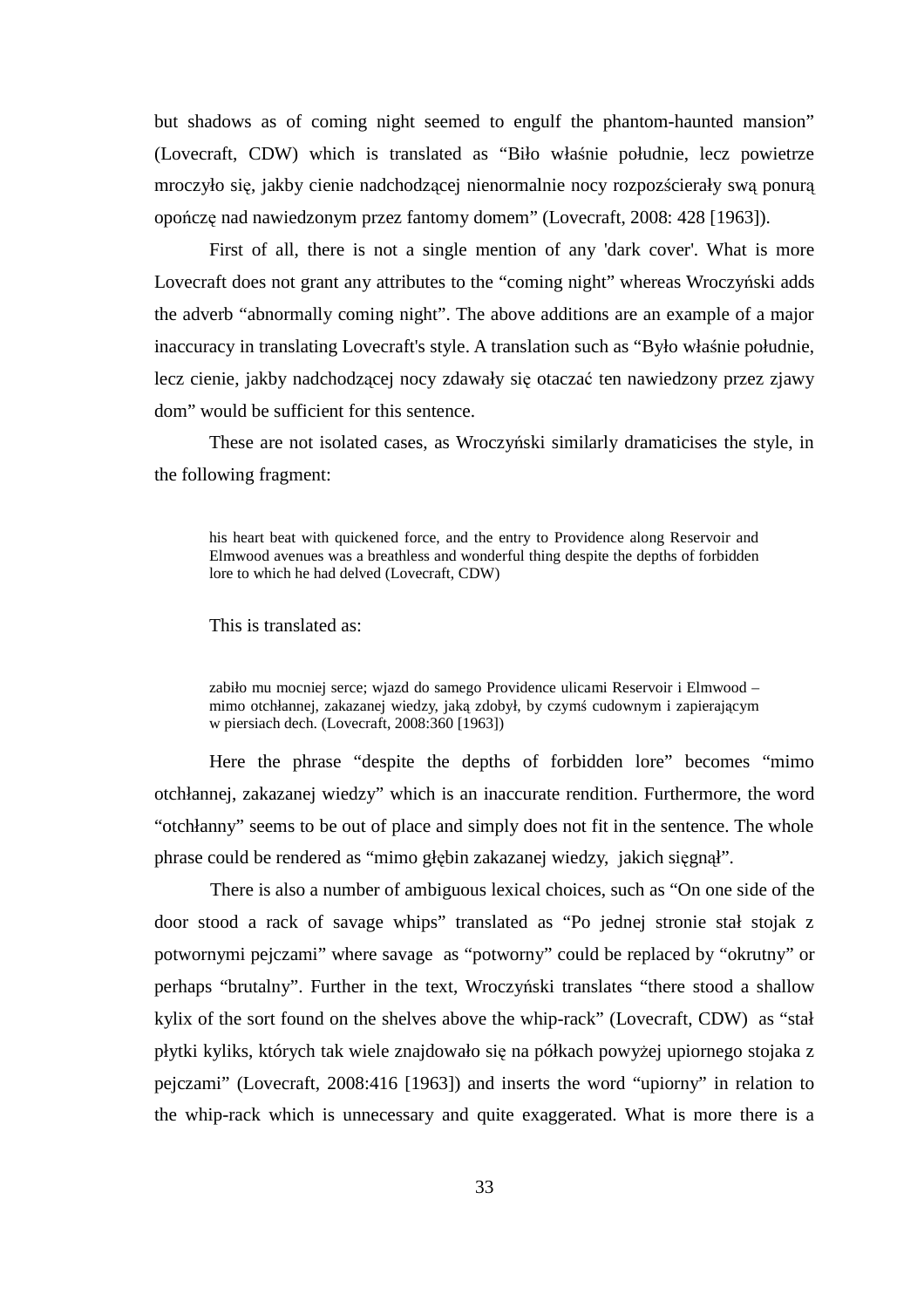singular / plural conflict in "kyliks, których tak wiele..." which could be closer to the original sentence when translated as "stał płytki kyliks, z rodzaju tych widzianych na półkach powyżej stojaka z pejczami".

Lexical additions persist in fragments such as one below.

About the second week Charles began to be absent from the house for long periods, and one day when good old black Hannah[..]but seemed more worried than he used to be; which grieved her very much, since she had watched him grow up from birth (Lovecraft, CDW)

The above sentence is translated as:

Po jakichś dwóch tygodniach Charles zaczął znikać na dłuższy czas z domu i pewnego razu, kiedy stara dobra Murzynka Hannah […], ale sprawiał wrażenie zastraszonego, co niezwykle martwiło poczciwą Murzynkę, która znała go przecież od urodzenia. (Lovecraft, 2008:371 [1963])

It is important to remember that Lovecraft was rather sceptical of non-white people. This belief was revised by him later in life, yet the addition of the word "poczciwa" by Wroczyński is an example of another inaccuracy on his part, probably an extension of the "good old", which in itself, however, is an unnecessary addition.

The short novel contains a substantial number of italicised quotes in Middle English, mostly letters exchanged between the necromancers, often describing their ways and rituals. The information they include is important in Willet's investigation about the origins of Ward's insanity.

Saye y<sup>e</sup> Uerses every Roodmas and Hallow's Eue; and if y<sup>r</sup> Line runn out not, *one shall bee in yeares to come that shal looke backe and use what Saltes or Stuff for Saltes you shal leaue him.* Job XIV. XIV. (Lovecraft, CDW)

The above fragment is translated as:

Wymawiaj Wersy jak każdy Krzyżownik i Wtajemniczony; a jeśli twa Linia nie wygaśnie, przyjdzie w nadchodzących leciach ktoś, kto spojrzy wstecz i użyje Prochów lub Materyałów na Prochy które mu pozostawisz. Job. XIV, XIV. (Lovecraft, 2008:345 [1963])

Here, probably due to another misunderstanding the terms "Roodmas" and "Hallow's Eue" are translated respectively as "Krzyżownik" and "Wtajemniczony", which is inaccurate as the words signify particular days. "Roodmas" is Old English for "Feast of the Cross", a Christian holiday, celebrated on May 3rd. "Hallow's Eue" is Old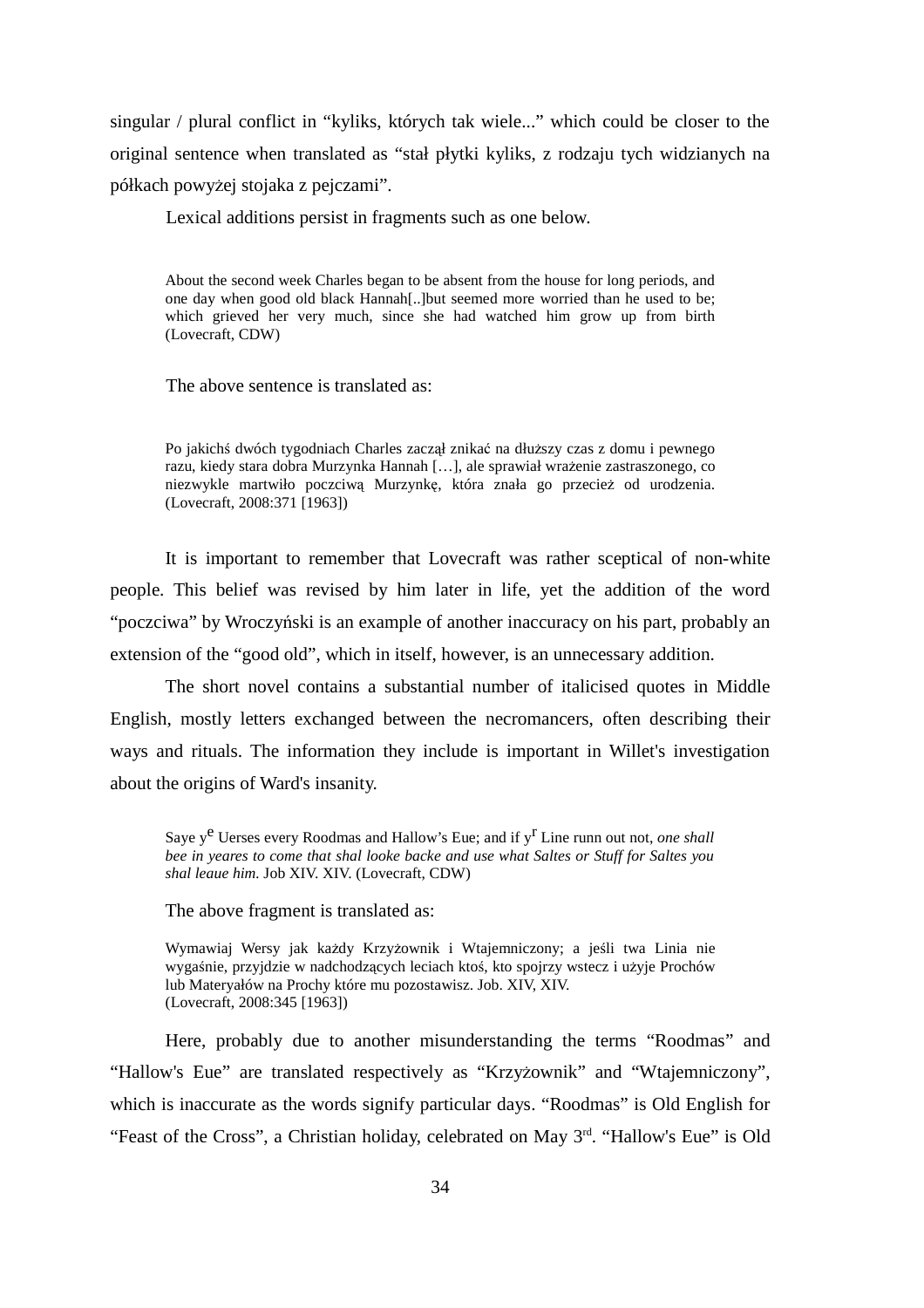English for Halloween, also known as the eve of All Hallows Day, celebrated on October 31<sup>st</sup>. Thus, a revised translation would sound as follows:

Wymawiaj Wersy w każde Znalezienie Krzyża Świętego i Wigilię Wszystkich Świętych ;jeśli twa Linia nie wygaśnie, przyjdzie w nadchodzących leciach ktoś, kto spojrzy wstecz i użyje Prochów lub Materyałów na Prochy które mu pozostawisz. Job. XIV, XIV

A fragment of *The Case of Charles Dexter Ward* is subject to close analysis in the further part of this chapter. (See Appendix  $C -$  Michał Wroczyński)

3.4.2 Conclusions

Wroczyński seems to take too many liberties when translating Lovecraft, which results in inaccuracy. Unnecessary lexical and syntactic additions are frequent in the Polish version of *The Case of Charles Dexter Ward.* Some of his proposed additions are rather exaggerated. Some paragraphs are significantly altered both in terms of syntax and meaning, due to recurring misunderstanding of the text by the translator.

3.5 The translations by Ryszarda Grzybowska

Grzybowska translated some of the best known stories by Lovecraft, including |The Call of Cthulhu", "The Dunwich Horror", "The Colour out of Space" and "The Shadow Over Innsmouth". She also translated books by Lucy Maud Montgomery, such as "Emily of New Moon" and "Emily's Quest".

3.5.1 "The Colour out of Space"

The story is translated as "Kolor z Przestworzy", which could be better rendered as "Kolor z Przestrzeni" or "Kolor z Kosmosu", this translation, however, is already established in Poland. The story was written in 1927 and marks the mature stage of Lovecraft's fiction. In terms of chronology it follows "The Case of Charles Dexter Ward". The first person narrator visits an old man, Ammi Pierce, local to the parts around the fictional city of Arkham, Massachusetts. Pierce describes how the house, the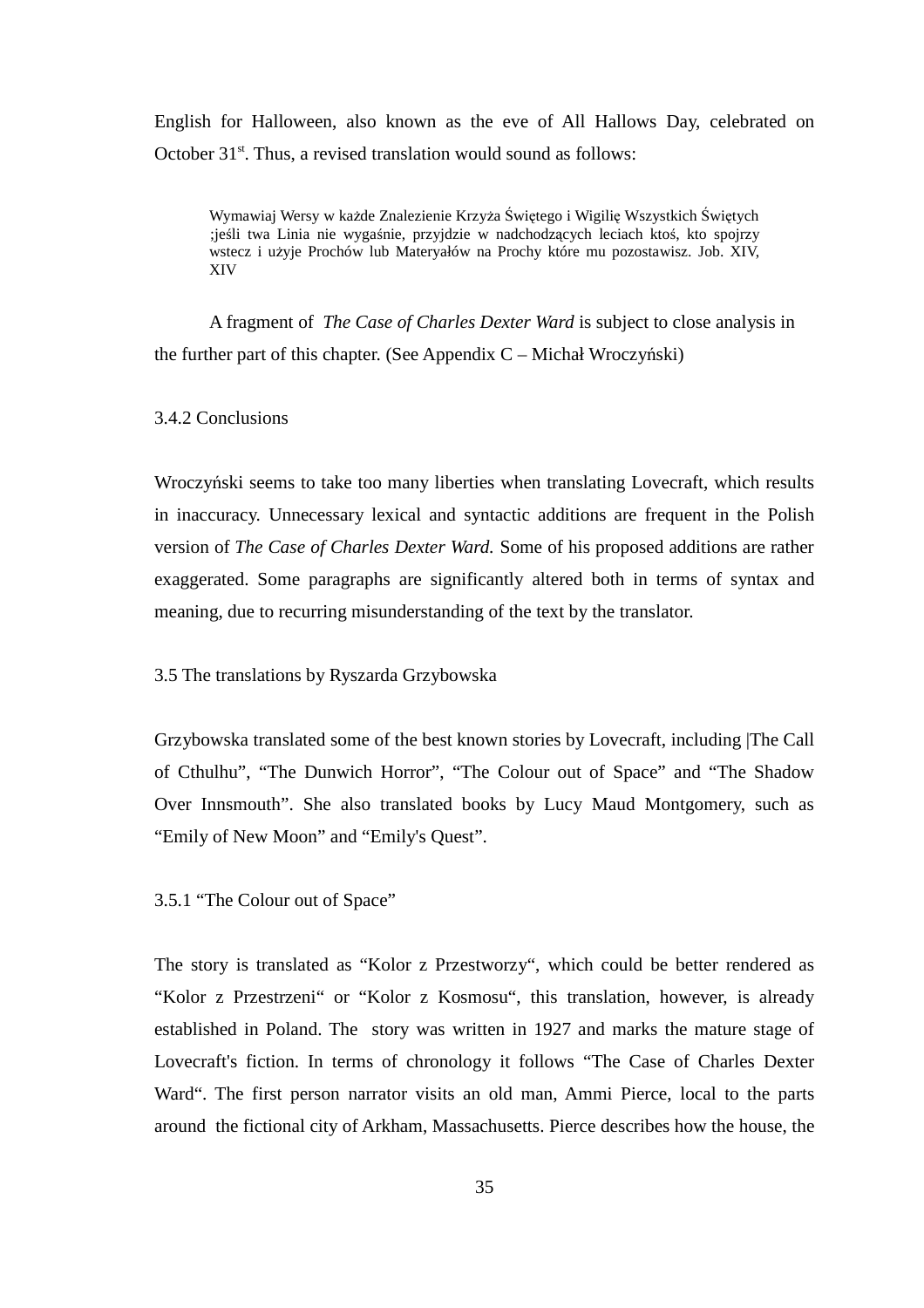land and the family of Nahum Gardner, his neighbour and friend, ceased to exist a year after a meteorite had fallen to his grounds.

The initial analysis of the story show only two parts which might require slight revision. Grzybowska is very careful in her translation of Lovecraft's style, as seen in the fragment below:

It was a scene from a vision of Fuseli, and over all the rest reigned that riot of luminous amorphousness, that alien and undimensioned rainbow of cryptic poison from the well —seething, feeling, lapping, reaching, scintillating, straining, and malignly bubbling in its cosmic and unrecognisable chromaticism. (Lovecraft, CS)

Translated as:

Była to scena z widzenia Fuseliego, a wszystkim, co jeszcze tam istniało, zawładnęła orgia świetlnego amorfizmu, obca, bezwymiarowa tęcza tajemnej trucizny sączącej się ze studni — kipiąca, wyczuwalna, lepka, sięgająca wszystkiego, iskrząca się, pełznąca w górę i jadowicie bulgocąca w swym kosmicznym, zupełnie nieznanym chromatyzmie. (Lovecraft, 2007:310 [1963])

Here, both the syntax and the lexical features of the sentence are preserved. Contrary to other translators, Grzybowska does not divide the long, complex utterance into parts and retains the original length. What is more, all of the used lexical items are successfully and accurately translated without any repetitions.

Perhaps the insertion of "ta" before "obca, bezwymiarowa tęcza" would increase the accuracy of translation even more. Furthermore, "zupełnie nieznanym" could be replaced by "nierozpoznawalnym" which is closer to "unrecognisable". Apart from these tentative suggestions, this Lovecraftian paragraph seems to be translated as accurately as possible.

There are, however, several fragments which may require revision:

The five cats had left some time before, but their going was scarcely noticed since there now seemed to be no mice, and only Mrs. Gardner had made pets of the graceful felines. (Lovecraft, CS)

Translated as:

Pięć kotów wywędrowało jeszcze wcześniej, ale ich nieobecności prawie nie ostrzeżono, bo i myszy wyginęły, tylko pani Gardner kwiliła jak małe kocięta. (Lovecraft, 2007:297 [1963])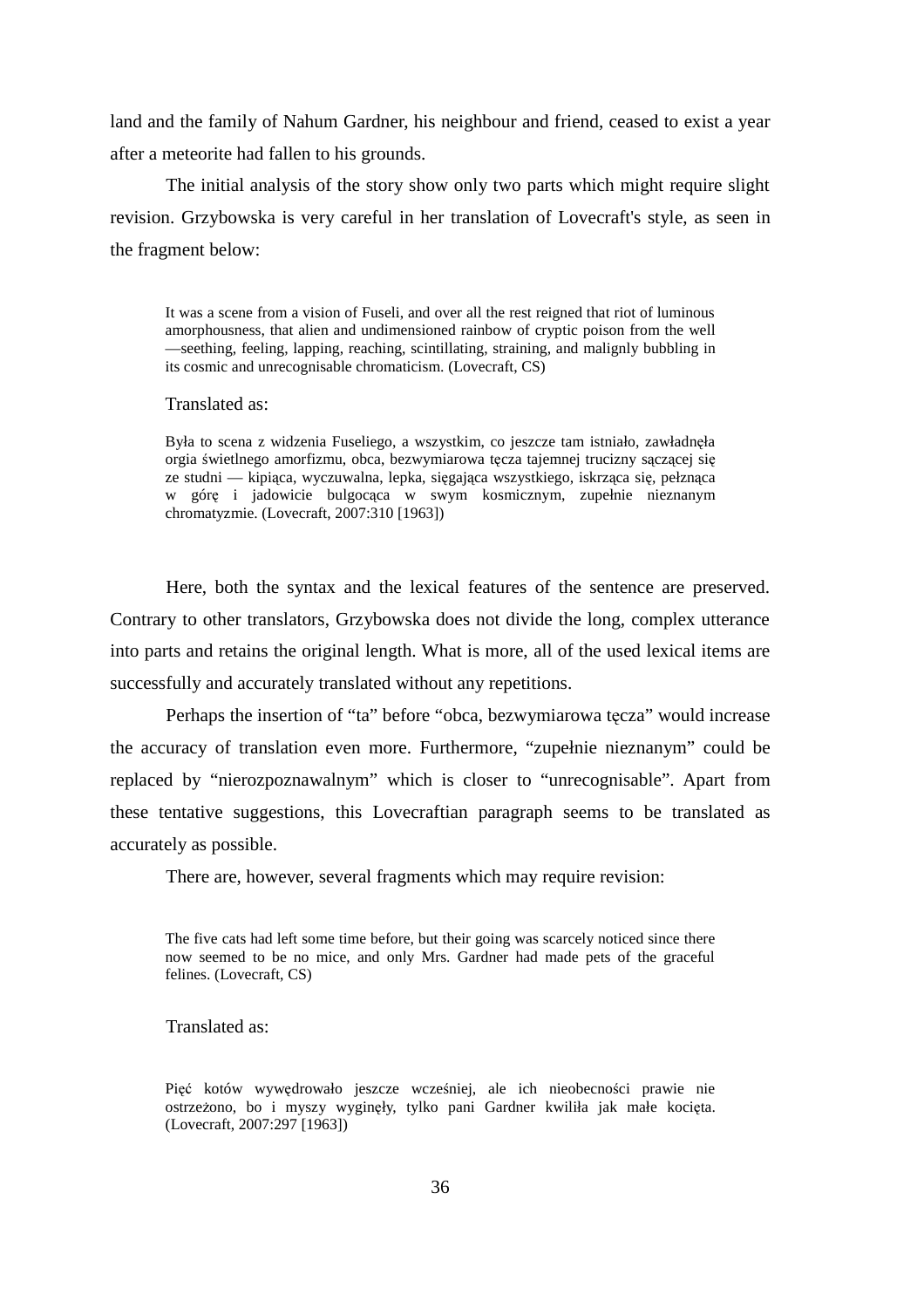The above translation communicates that Mrs. Gardner was making cat-like noises when closed in the attic after her husband deemed her as insane. There is no mention of any sounds being made in the original sentence. This is probably due to a misunderstanding or rather an over-interpretation of the fragment by Grzybowska. A following could be revision is proposed: "bo tylko pani Gardner zwykła zajmować się tymi pełnymi wdzięku zwierzętami."

In another example, such a change of meaning concerns a single word.

Zenas needed no calming. He had come of late to do nothing but stare into space and obey what his father told him; and Ammi thought that his fate was very merciful. (Lovecraft, CS)

The above fragment is translated as:

Zenasa nie trzeba było uspokajać. Ostatnio nic nie robił, tylko patrzył gdzieś w dal i posłusznie wykonywał polecenia ojca. Jego los wydał się Ammiemu szczególnie żałosny. (Lovecraft, 2007:298 [1963])

The final word of the sentence, "merciful" becomes "żałosny" which is the opposite of Lovecraft's original word. In the revised version, the sentence could end with."[z]daniem Ammiego, los potraktował go szczególnie łaskawie."

Grzybowska seems to be accurate, despite minor mistakes. Grzybowska chose to normalise the dialect of farmers around Arkham. The last time Nahum Gardner ever speaks to Ammi, he says:

I seen it time an' agin senct Zenas was took... whar's Nabby, Ammi?... my head's no good... dun't know how long senct I fed her... it'll git her ef we ain't keerful... jest a colour... her face is gettin' to hev that colour sometimes towards night... an' it burns an' sucks... it come from some place whar things ain't as they is here... one o' them professors said so... he was right... look out, Ammi, it'll do suthin' more... sucks the life out...(Lovecraft, CS)

His words are translated as:

widziałem to parę razy, jak zabrało Zenasa... gdzie Nabby, Ammi?... z moją głową jest źle... nie wiem, kiedy dałem jej jeść... dopadnie i ją, jak nie zadbamy... tylko kolor... jej twarz dostaje tego koloru pod wieczór... to pali i wysysa... pochodzi skądś, gdzie wszystko jest inne niż tutaj... jeden z profesorów tak mówił... miał rację... uważaj, Ammi, to jeszcze nie koniec... wysysa życie... (Lovecraft, 2007:302 [1963])

As seen above, Nahum's speech is translated as standard Polish speech, without preserving any of the phonetic variations proposed by Lovecraft in the original text.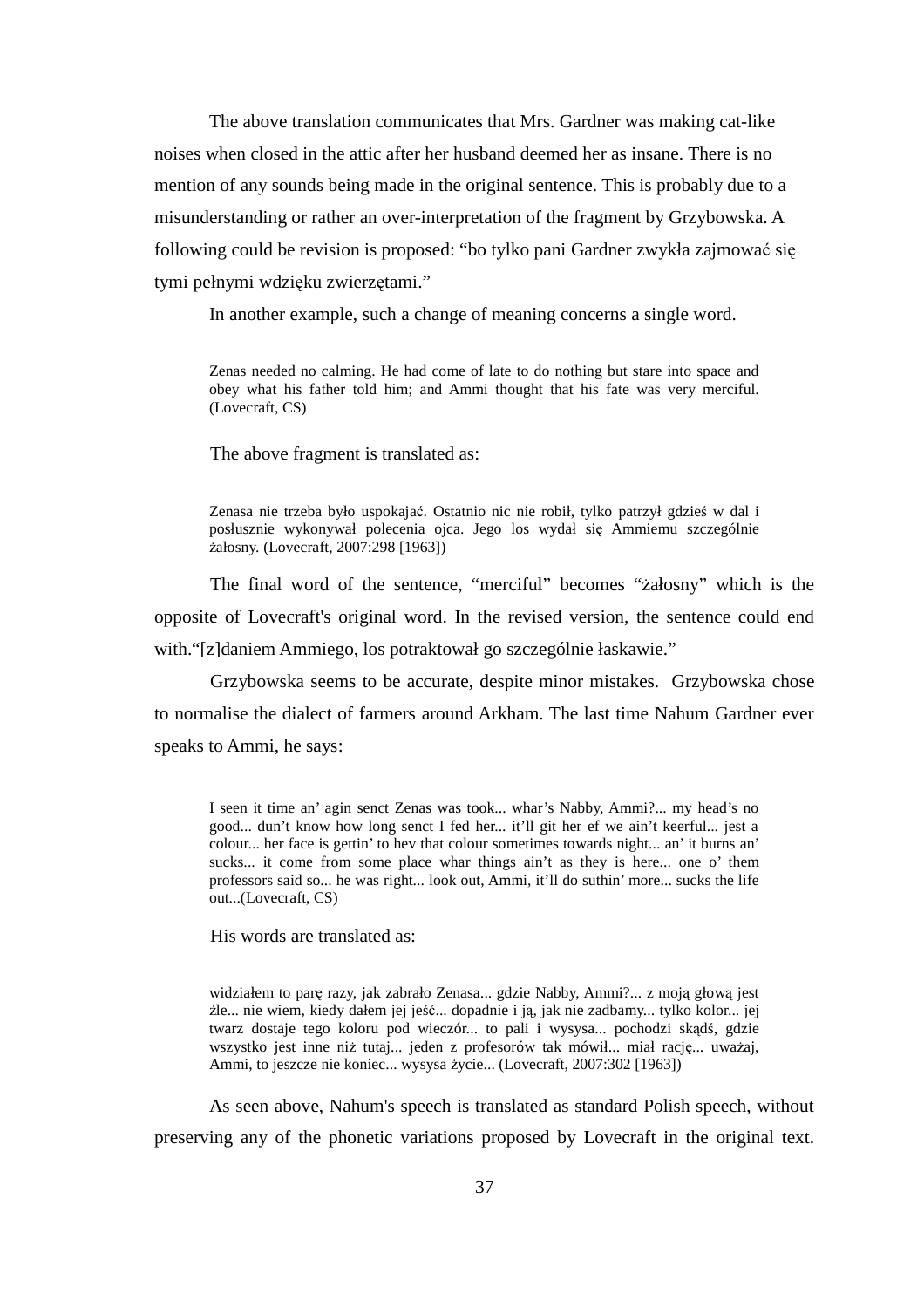What is more "senct" which seems to be a dialectal form of "since" is translated as "jak" which changes the meaning in the sentence. Nahum is terrified as he dies and standard speech may sound rather too calm for a man who witnessed horrors. Applying any dialectal form for his utterance could be proposed as a revision, for example:

Widział żem to ni raz ni dwo, od kiedy zabrało Zenasa...gdzie Nabby, Ammi? Moja głowa już nie dobra, ni wim, ile to już od kiedy ją żem karmił. Dorwie ją jak nie będziem uważać...toć to kolor...jej twarz czasem przybiera tyn kolor pod noc... to płonie I ssie... przyjszło z miejsca gdzie rzeczy ni takie jok tu... tyn z profesorów tok mówił... racje mioł...uważaj Ammi, jeszcze co zrobi... wysysa zycie...

Apart from the mentioned fragments requiring slight revision, Grzybowska's translations seem to be the most accurate out of the stories analysed so far. The syntactic structures as well as lexical choices are carefully transformed into Polish. The translation even preserves the Greco-Latin words used by Lovecraft such as "aërolite" rendered as "aerolit".

A fragment from *The Colour out of Space* is subject to close analysis in the later part of this chapter. (See Appendix D – Ryszarda Grzybowska)

3.5.2 "The Call of Cthulhu"

"The Call of Cthulhu" was written in the summer of 1926 and, similarly to "The Colour out of Space", it is one of Lovecraft's later stories. The story follows an investigation of a mysterious "Cthulhu cult" and is divided into three parts. The first one contains the results of the initial research, based on various visions and accounts and an attempt to identify an idol depicting a creature unknown to man. The second part concerns a police investigation on the swamps of Louisiana, which exposes one of the meeting places used by the cultists. In the final part, stranded sailors stumble upon an unknown island only to realise in horror that it is a place not from our world, inhabited by the creature seen on idols and in visions.

The story is narrated by a grand-nephew of the original "Cthulhu cult" researcher. In the initial paragraph, conscious of the maddening knowledge that came into his possession, he states: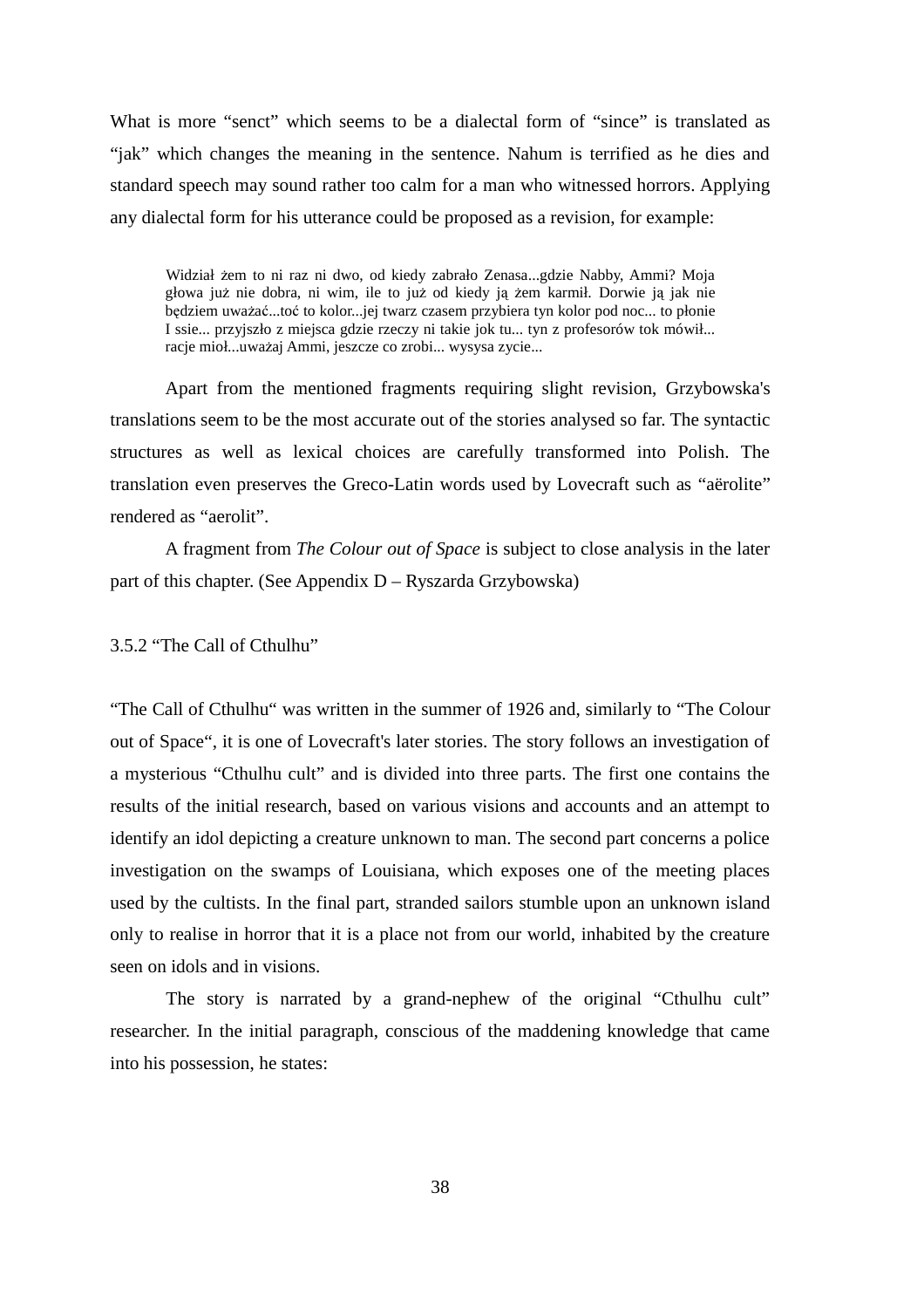The most merciful thing in the world, I think, is the inability of the human mind to correlate all its contents. We live on a placid island of ignorance in the midst of black seas of infinity, and it was not meant that we should voyage far. (Lovecraft, CC)

The above excerpt is translated as:

Wydaje mi się, ze największym dobrodziejstwem na tym świecie jest fakt, ze umysł ludzki nie jest w stanie skorelować całej swej istoty. Żyjemy na spokojnej wyspie ignorancji pośród czarnych mórz nieskończoności i wcale nie jest powiedziane, ze w swej podróży zawędrujemy daleko. (Lovecraft, 2007:120 [1963])

The words "it was not meant that we should voyage far" become "it is not said that we shall voyage far", which is considerably milder and not accurate in presenting the speaker's intention. A change to "i nie powinniśmy żeglować daleko" would be a more faithful rendering.

In another fragment an artist recounts his dream vision to the researcher:

during which he related startling fragments of nocturnal imagery whose burden was always some terrible Cyclopean vista of dark and dripping stone (Lovecraft, CC)

The above excerpt is translated as:

podczas których snuł zdumiewające opowieści o swoich nocnych wizjach. Dominował w nich straszny widok ciemnych, ociekających szlamem kamieni (Lovecraft, 2007:125 [1963])

First of all, the text is divided into two sentences instead of retaining the original length of the sentence. What is more, the adjective "Cyclopean", which seems to be quite frequent in Lovecraft's fiction, is omitted though it would be possible to insert it into the sentence right after "straszny" as "cyklopowy".

At times the Latin words used by Lovecraft become quite a challege, as in the description of the idol portraying Cthulhu.

The cephalopod head was bent forward, so that the ends of the facial feelers brushed the backs of huge fore paws which clasped the croucher's elevated knees. (Lovecraft, CC)

The above excerpt is translated as:

 Głowa wyrastająca jakby z nóg byla pochylona do przodu, tak ze koniuszki czułek na twarzy ocierały się o wielkie przednie szpony obejmujące podkurczone i uniesione kolana. (Lovecraft, 2007:131 [1963])

Here, the word "cephalopod", which translates to "głowonóg" in Polish would create a tautology when used in connection with the word "głowa". A paraprase "głowa przypominająca ośmiornicę" or "głowa, jak u mięczaka była pochylona..." would be, in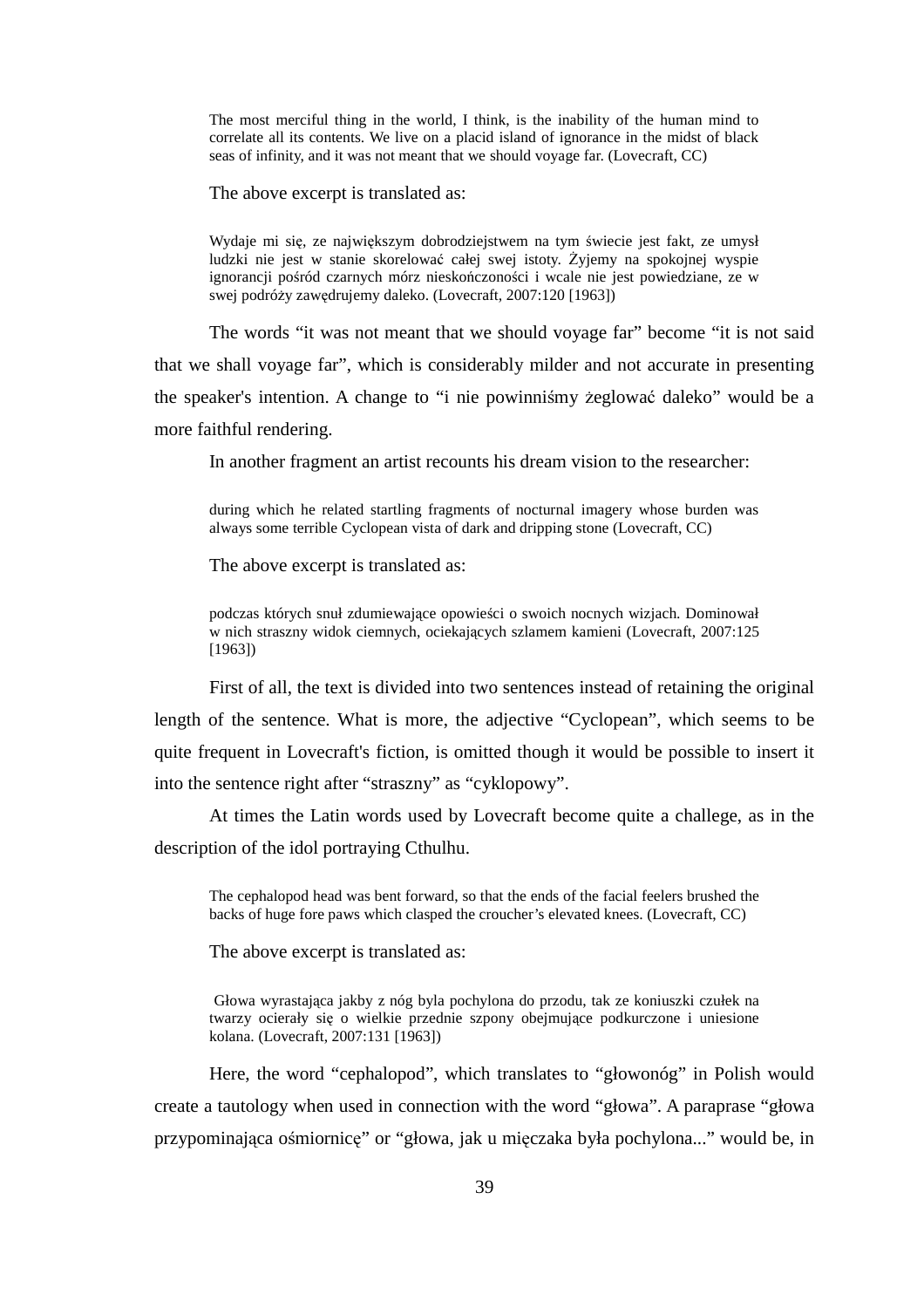turn, a rather exaggerated addition to the already complicated description. Perhaps a compromise, slightly improving logic, could be "Głowa z której wyrastały nogi była pochylona..." since the head of cephalopoda is larger in comparison to the size of the legs.

A curious lexical choice is noted in the following fragment:

 and all this in so stirring and horrible a connexion that it is small wonder he pursued young Wilcox with queries and demands for data. (Lovecraft, CC)

The above excerpt is translated as:

a wszystko w tak pełnym zamętu i strasznym powiązaniu, ze trudno się dziwić, iż molestował młodego Wilcoxa pytaniami i domagał się szczegółowych danych. (Lovecraft, 2007:129 [1963])

The word "molestował" is currently perceived as quite informal when compared to the original "pursued", perhaps a change to "zamęczał" could be more neutral and devoid of any other connotations. These however, are rather recent in language, so perhaps the revision would not be necessary at all.

Yet another ambiguity is presented in the fragment containing a direct

description of Cthulhu:

The Thing of the idols, the green, sticky spawn of the stars, had awaked to claim his own. The stars were right again, and what an age-old cult had failed to do by design, a band of innocent sailors had done by accident. After vigintillions of years great Cthulhu was loose again, and ravening for delight. (Lovecraft, CC)

The above excerpt is translated as:

Ta Rzecz bożków, zielona, lepka ikra gwiazd, obudziła się, aby domagać się swoich praw. Gwiazdy znalazły się we właściwej pozycji i czego nie zdołał dokonać odwieczny kult i jego wytyczony program, tego dokonała gromada nieświadomych marynarzy. Po niezliczonych latach wielki Cthulhu byl znowu wolny i spragniony uciechy. (Lovecraft, 2007:153 [1963])

Arguably, "Ta Rzecz bożków" seems to be a rather clumsy translation when describing something that was previously seen on idols. Perhaps "To Coś z posążków" could be used instead. Secondly the use of "ikra" as spawn is ambiguous as the biology of Cthulhu is not clear. Assuming that it is a being from another world, truly from the "stars", in conjunction with the quality of "sticky", the above attributes may be corrected to "mazisty pomiot gwiazd". Further in the fragment, "wytyczony program" is used in relation to a savage cult which is rather inaccurate, as this part of the sentence is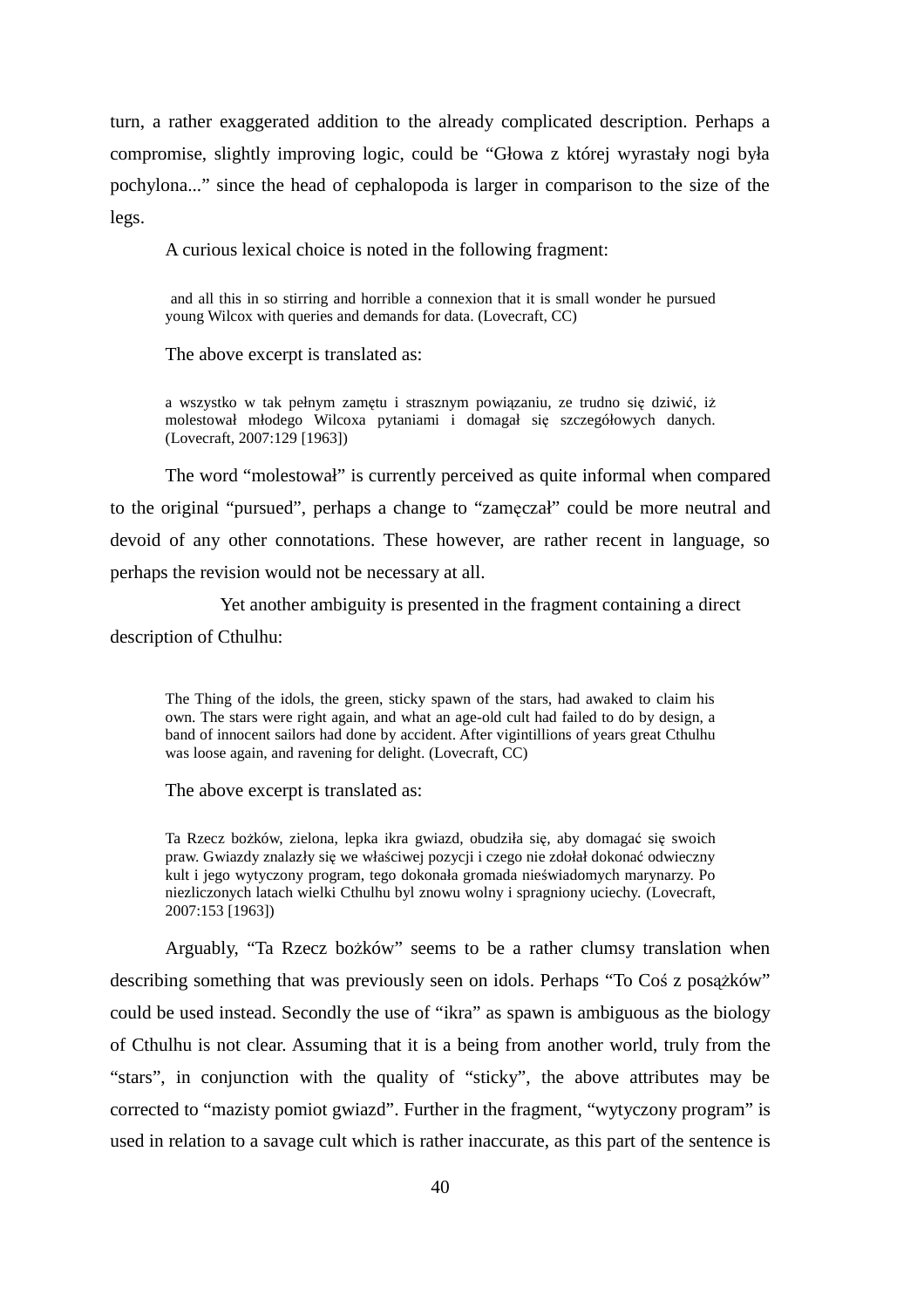significantly altered. A revised version is proposed: "a to, czego wiekowy kult nie był w stanie dokonać wedle planu, tego grupa niewinnych marynarzy dokonała przypadkiem".

Apart from the ambiguities, similarly as in *The Colour out of Space* Grzybowska slightly misunderstands some of Lovecraft's lexical choices. The first quote comes from the introduction of a renowned scholar..

This person was the late William Channing Webb, Professor of Anthropology in Princeton University, and an explorer of no slight note. (Lovecraft, CC)

The above excerpt is translated as:

Był to William Channing Webb, profesor antropologii w Princeton University, badacz naukowy raczej mało znany. (Lovecraft, 2007:131-132 [1963])

In the preceding paragraph of the story the narrator states that a person of great knowledge was needed in order to identify the curious idol. Here, Lovecraft by "of no slight note" means "well respected", which is translated as its opposite by Grzybowska.

As the cult is further researched and explained, the next fragment tells of the practices in the far North.

It was a faith of which other Esquimaux knew little, and which they mentioned only with shudders, saying that it had come down from horribly ancient aeons before ever the world was made. Besides nameless rites and human sacrifices there were certain queer hereditary rituals addressed to a supreme elder devil or *tornasuk;* (Lovecraft, CC)

The above excerpt is translated as:

Była to religia, o której inni Eskimosi raczej mało wiedzieli, a na która reagowali jedynie wzruszeniem ramion mówiąc, ze pochodzi z okresu bardzo dawnych eonów, jeszcze przed stworzeniem świata. Oprócz potwornych obrzędów i ofiar składanych z ludzi odprawiali jakieś niesamowite, odziedziczone po przodkach rytuały, przeznaczone dla nadrzędnego, starszego diabła albo tornasuka; (Lovecraft, 2007:132 [1963])

It is rather dubious that the local people would, as is proposed in Polish, "shrug" at the "nameless rites and human sacrifices". Clearly, their reaction is closer to "reagowali wzdrygnięciem się" or "dreszczem".

Finally, in the quote containing a description of the sunken city of R'lyeh where Cthulhu awakes, Grzybowska demonstrates a general accuracy in translating Lovecraft's style, despite minor choices which might require revision.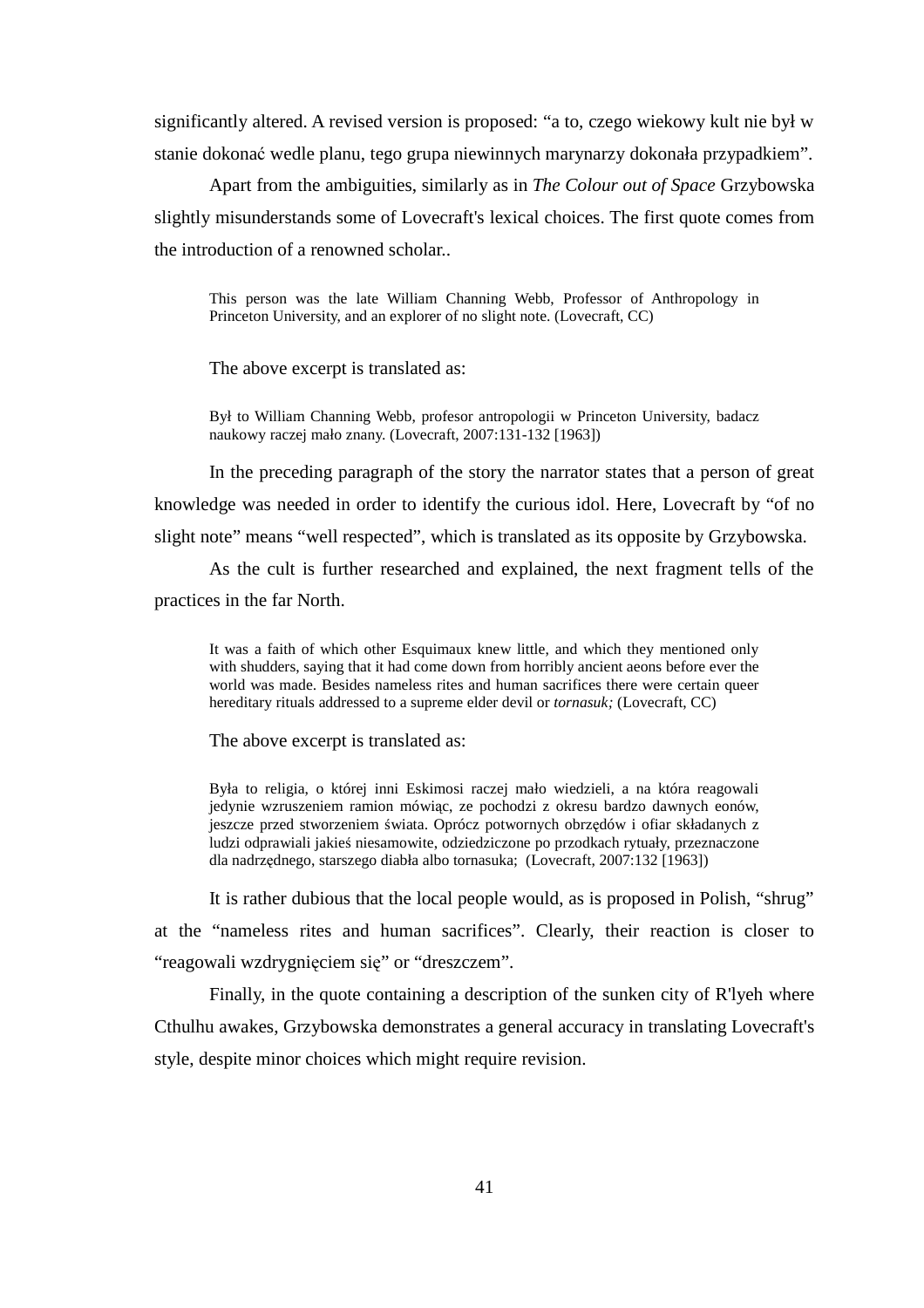The very sun of heaven seemed distorted when viewed through the polarising miasma welling out from this sea-soaked perversion, and twisted menace and suspense lurked leeringly in those crazily elusive angles of carven rock where a second glance shewed concavity after the first shewed convexity. (Lovecraft, CC)

The above excerpt is translated as:

Słońce na niebie zdawało się jakby wypaczone, kiedy się na nie patrzyło poprzez polaryzującą miazmę dobywającą się z tego perwersyjnego, nasiąkniętego morzem wnętrza, i jakaś niesamowita groza oraz niepewność czaiły się chytrze w tych zwariowanych, zwodnych wymiarach rzeźbionej skały, na której za pierwszym spojrzeniem widziało się wypukłość, za drugim wklęsłość. (Lovecraft, 2007:151-152 [1963])

The phrase from "when viewed through..." to "...twisted menace" could be more accurately translated translated as "gdy patrzyło się na nie poprzez polaryzującą miazmę wylewającą się z tej nasiąkniętej morzem perwersji, a przedziwna groza..."

Apart from the issues mentioned above, this fragment seems to illustrate Grzybowska's care in translating Lovecraft quite well. The unknown, unimaginable city, where even the sun is not normal is revealed as truly out of this world. The adjectives used by the author are rendered in accordance to the atmosphere of the story.

3.5.3 Conclusions

The translations by Grzybowska seem to display a rather high level of accuracy in terms of style. They are not, however, free of ambiguous lexical choices and unnecessary alterations. There is a slight inconsistency in following Lovecraft's manner of using Greco-Latin words.

What is more, Grzybowska does not adapt the dialectal forms used by the author but levels them to standard speech instead while they are at times in visible contrast with the eloquent speech of the narrator, as in the case of "The Colour out of Space" and the speech of Nahum Gardner. In some cases, Grzybowska inverts the meanings used by Lovecraft, which imbalances the logic of the sentence, bordering on incoherence. Despite the above, Grzybowska uses a wide variety of lexemes when translating complex descriptions and presents herself as a careful, if imperfect, translator.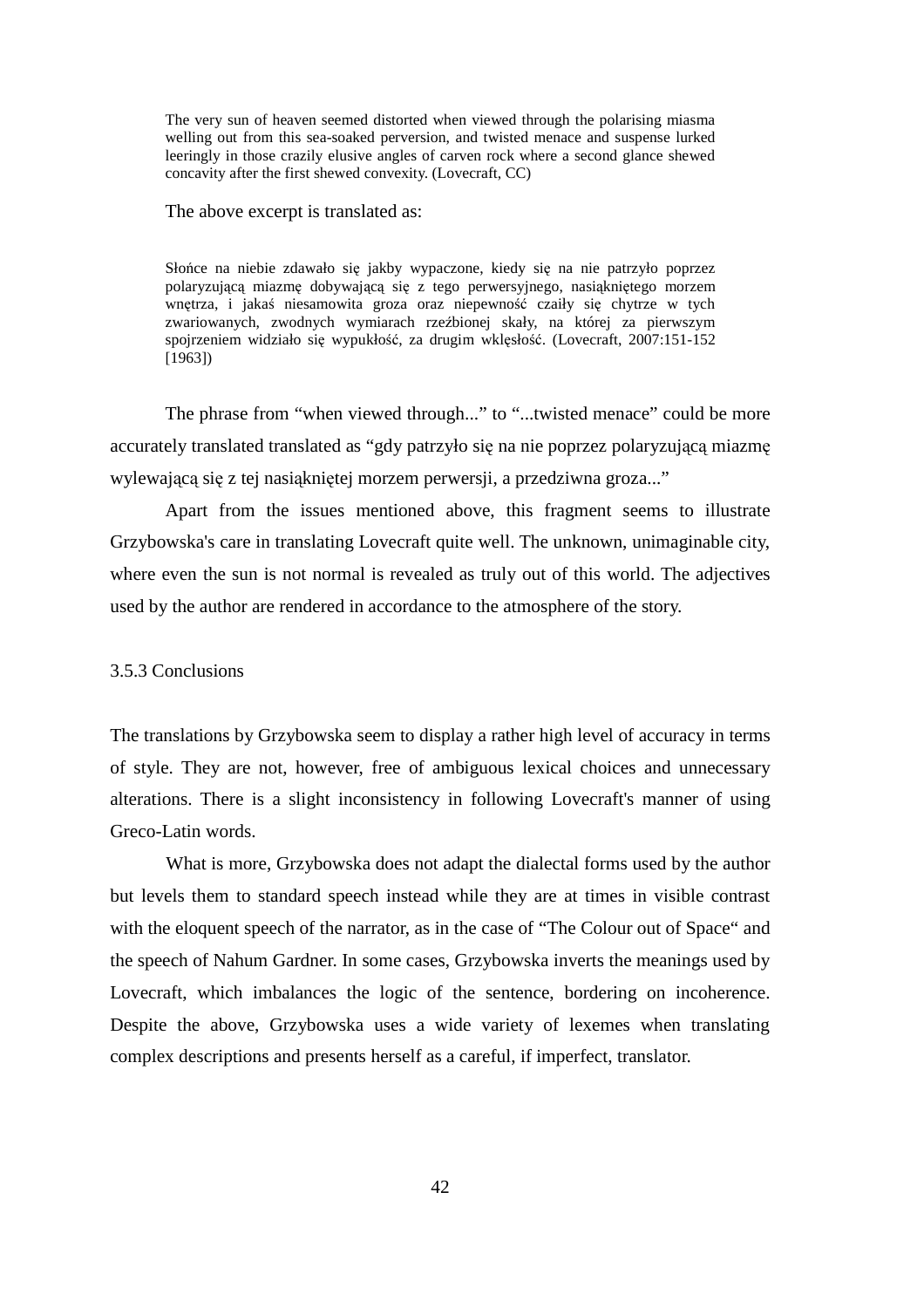#### 3.6. The translations by Andrzej Ledwożyw

Ledwożyw is only second to Lipski in the number of Lovecraft's stories translated into Polish. He is, however, the only contemporary translator whose works were corrected in newer editions of the author's stories. Amongst the ones which required correction are "The Case of Charles Dexter Ward" (re-translated by Wroczyński), "The Rats in the Walls" (re-translated by Iwańciw), and "The Music of Erich Zann" (re-translated by Grzybowska). Thus it may be suspected that Ledwożyw is a rather inaccurate translator of Lovecraft's works. The works chosen for analysis are "Pickman's Model" and The "Dream-Quest for the Unknown Kadath".

3.6.1 "Pickman's Model"

In this short story, the first person narrator by the name of Thurber attempts to explain what he has seen in the house of a Boston painter, Richard Upton Pickman. The artist is not a welcome member of the local art club because his works portray monsters gnawing on human flesh in disturbing detail. Unlike most first person narrators in Lovecraft's stories, Thurber is very expressive, direct and uses coloquial language. As he recounts what Pickman told him before, a narrative within a narrative is used by the author.

In the fragment below there are a number of inconsistencies between the original version and the translation.

I should think you'd have known I didn't drop Pickman for the same silly reasons that fussy old women like Dr. Reid or Joe Minot or Bosworth did. Morbid art doesn't shock me, and when a man has the genius Pickman had I feel it an honour to know him, no matter what direction his work takes. Boston never had a greater painter than Richard Upton Pickman. I said it at first and I say it still, and I never swerved an inch, either, when he shewed that "Ghoul Feeding". That, you remember, was when Minot cut him. (Lovecraft, http://www.hplovecraft.com, PM)

Wiesz, że nie odwróciłem się od Pickmana z powodu jakiejś głupiej błahostki, jak uczyniły to te stare zgredy w rodzaju doktora Reida, Joe Minota lub Roswortha. Chorobliwa sztuka mnie nie przeraża, a gdy ktoś był geniuszem, honorem było go znać bez względu na to, w jakim kierunku szła jego twórczość. Boston nigdy nie miał większego malarza od Richarda Uptona Pickmana. Powiedziałem to kiedyś i nadal podtrzymuję. Co więcej, nie odstąpię od tego ani o cal, po tym jak wystawił *Posiłek ghoula*. To dzieło, jak zapewne pamiętasz, Minot pociął nożem. (Lovecraft 2007:70 [1963])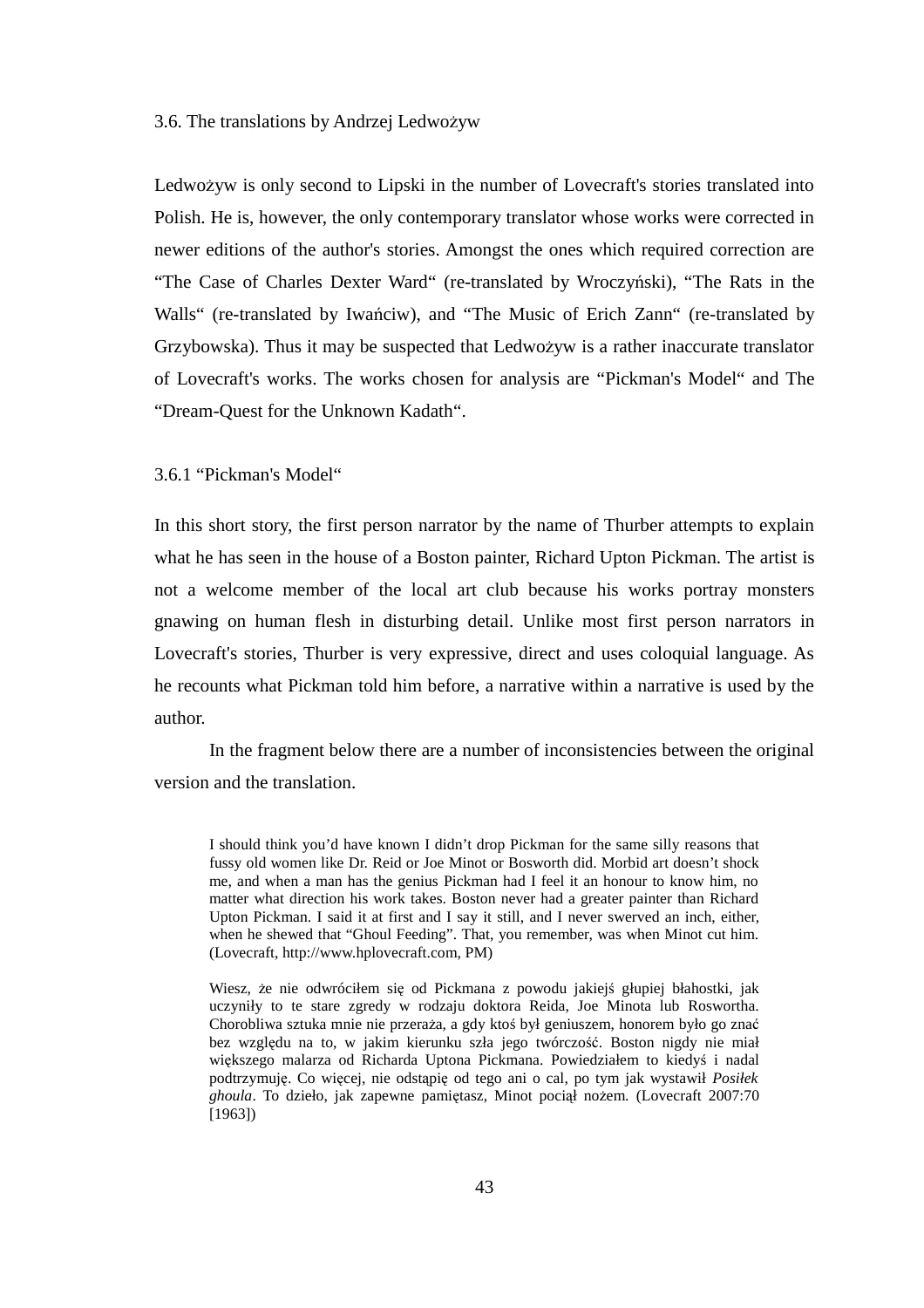First of all, the "fussy old women" become "stare zgredy" which, indeed carries over the speaker's attitude but is not entirely accurate in doing so. Perhaps "grymaśne stare baby" would be more in place in this context. Secondly, the third sentence of the fragment "Morbid art..." contains an inconsistency in terms of tense, as the structures in present simple are transformed into past tense in Polish. A following revision could be suggested in place of the above translation "...a gdy ktoś posiada geniusz, jaki posiadał Pickman, uważam za zaszczyt móc go znać, niezależnie od kierunku, w jakim idzie jego twórczość". There is also the question of the final sentence of the fragment. In the original it is not obvious what is meant by "Minot cut him". It could be interpreted as "abandoned" in reference to Pickman or as "attacked with something sharp" in reference to the painter. Ledwożyw inteprets it in the second way and specifies the tool used, a knife. As it is rather an over-interpretation, a correction of the last fragment to "To właśnie wtedy, jak pamiętasz, Minot go pociął" or "... Minot odciął się od niego" should the abandoning interpretation be chosen over the literal meaning of "cut".

Ledwożyw displays a tendency to omit certain fragments of original sentences, ignoring some of the complex descriptions, as in the following fragment where Thurber expresses his inability to talk about Pickman's works in detail.

There's no use in my trying to tell you what they were like, because the awful, the blasphemous horror, and the unbelievable loathsomeness and moral foetor came from simple touches quite beyond the power of words to classify. There was none of the exotic technique you see in Sidney Sime, none of the trans-Saturnian landscapes and lunar fungi that Clark Ashton Smith uses to freeze the blood. (Lovecraft, http://www.hplovecraft.com/, PM)

The above fragment is translated as:

Nie ma potrzeby, abym próbował ci opowiedzieć do czego to było podobne, gdyż brak mi słów zdolnych opisać ten straszliwy, bluźnierczy horror i niewiarygodną obrzydliwość. Nie było tu niczego z egzotycznych technik, jakie możesz zobaczyć u Sidneya Sime'a, niczego z pozasaturniańskich krajobrazów i księżycowych grzybów Clarka Ashtona Smitha, które miały mrozić krew w żyłach. (Lovecraft 2007:76 [1963])

Right at the beginning of the sentence, the meaning is changed as "need" is used instead of "use". Then, Ledwożyw translates "what they were like" to "do czego to było podobne" instead of "jakie były". Right after this part of the sentence, the translator procedes with a quite radical simplification of Lovecraft's style, as Thurber states that he is lost for words to describe that terrifying, blasphemous horror and incredible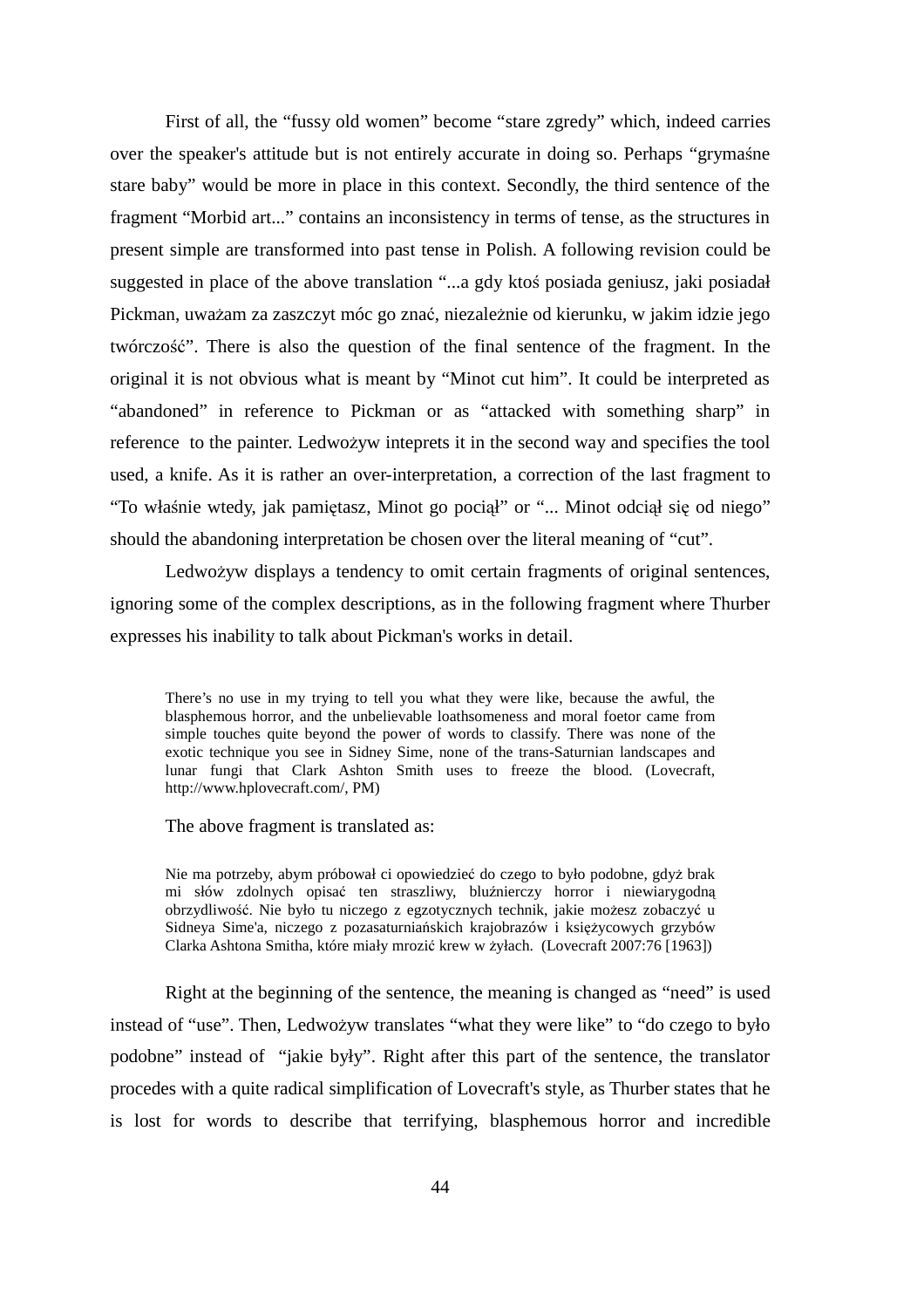monstrosity. Instead, in order to be accurate, the first sentence of this excerpt could be translated as "Nie ma sensu żebym próbował opowiedzieć ci, jakie były, gdyż ta okropna, ta bluźniercza groza i niewiarygodna obrzydliwość i moralny fetor jakie tchnęły z lekkich ruchów pędzla wykracza poza możliwości języka".

The next quote presents Ledwożyw's attempt to be too accurate, bordering on absurdly literal. Omission is another phenomenon present in the translation of this fragment.

Now, Eliot, I'm what the man in the street would call fairly "hard-boiled", but I'll confess that what I saw on the walls of that room gave me a bad turn. They were his pictures, you know—the ones he couldn't paint or even shew in Newbury Street—and he was right when he said he had "let himself go". Here—have another drink—I need one anyhow! (Lovecraft, http://www.hplovecraft.com/, PM)

Eliocie, byłem, jakby to powiedział człowiek z ulicy, "ugotowany na twardo". Muszę przyznać, że to, co zobaczyłem na ścianach, wstrząsnęło mną. To były jego obrazy - te, których nie mógł wystawić na Newbury Street. (Lovecraft 2007:76 [1963])

The conversational insert "now" at the beginning of the sentence is missing in the Polish version. What is, however, perhaps the most prominent ambiguity of this sentence, is the phrase "hard-boiled" translated as "ugotowany na twardo". In order to preserve the direct and informal language of Thurber's monologue the word "zahartowany" could be used an idiomatic equivalent of "hard-boiled". Ledwożyw finishes his translation of the sentence after "shew in Newbury Street" and the part that follows is completely omitted. Therefore an addition of "i miał rację, gdy powiedział że 'pofolgował sobie'. Masz – napij się jeszcze – w każdym razie ja i tak muszę!" is suggested, along with the corrections mentioned before.

The final quote mentioned in the initial analysis of this story concerns sentence logic as well as a slight mood-alteration.

That nauseous wizard had waked the fires of hell in pigment, and his brush had been a nightmare-spawning wand. Give me that decanter, Eliot! (Lovecraft, http://www.hplovecraft.com/, PM)

Ten wstrętny czarownik obudził w farbach ognie piekielne, a jego pędzel był różdżką zrodzoną przez koszmary... Podaj mi, proszę, karafkę... (Lovecraft 2007:77 [1963])

Ledwożyw states that Pickman's brush was a "nightmare-spawned wand", which is in contradiction to the original sentence, in which Lovecraft clearly states that it was the painter who "had waked the fires of hell in pigment" and not the other way around.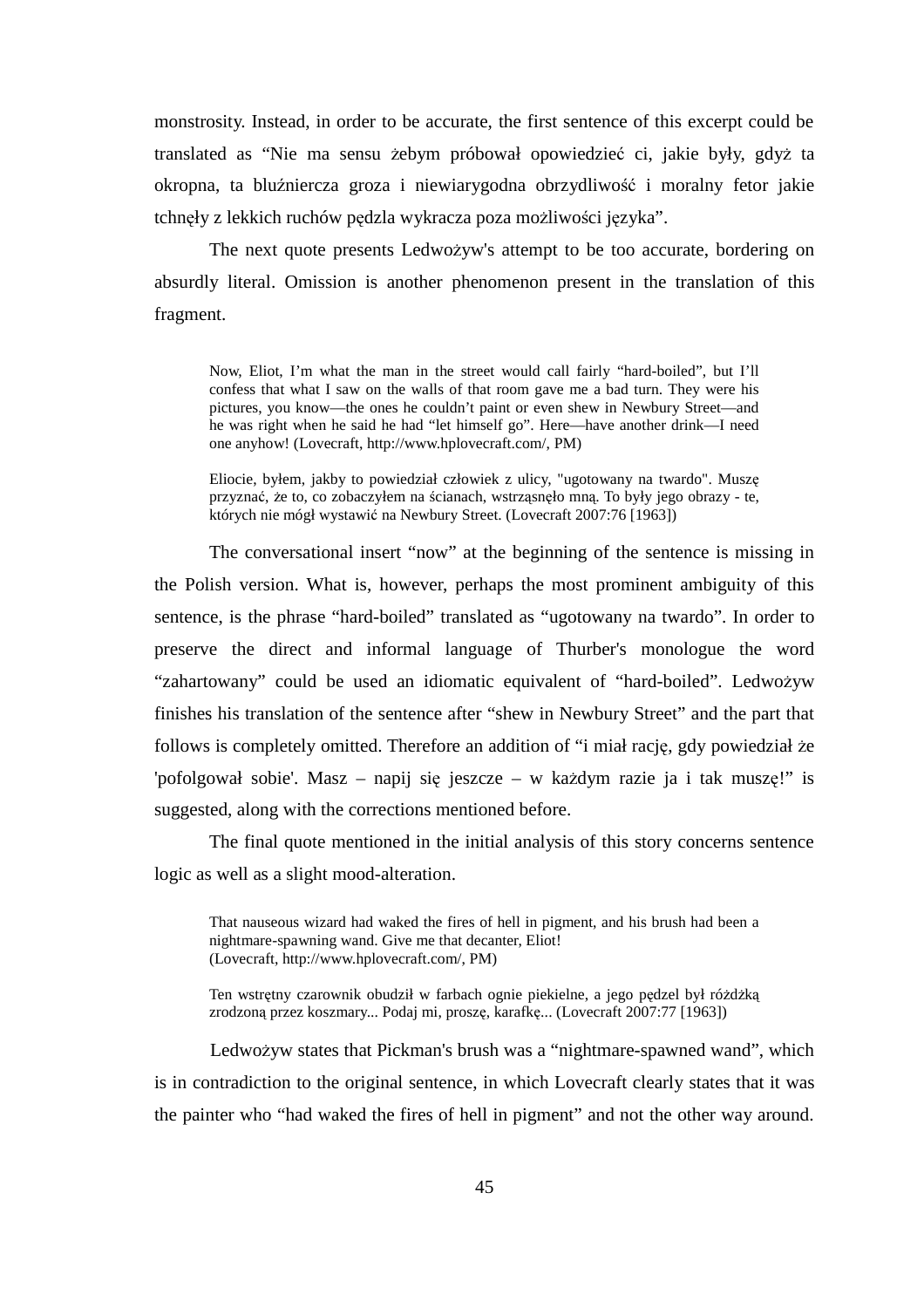The expressiveness of Thurber's exclamation is toned down to a polite request for the decanter, whereas in the original the speaker seems to be increasingly excited, particularly when speaking about Pickman's art.

The initial analysis of *Pickman's Model* presents a number of various inaccuracies in translation. The evaluation of Ledwożyw's translations is continued with the next story.

## 3.6.2 "The Dream-Quest of Unknown Kadath"

According to Joshi (1999:113) "The Dream-Quest of Unknown Kadath" was written after Lovecraft, having returned from New York, experienced an intense surge of inspiration. In the quote "energies were not only released but his work gained in depth, substance and maturity" (113). This novella presents the journey,that Randolph Carter, who is an experienced dreamer, undertakes, in order to find the legendary city of Kadath, where the gods dwell. As a part of the Dream Cycle, "The Dream-Quest of Unknown Kadath" combines the elements of horror with fable-like, picturesque landscapes and creatures out of this world, demonstrating the power of Carter's imagination and in turn, the capabilities of human imagination in general.

The title of the story was translated as "W Poszukiwaniu Nieznanego Kadath". Here, Ledwożyw omitted the word "dream" completely, despite the idea of dreaming being essential to the story. Perhaps the title could be changed to "Sen w Poszukiwaniu Nieznanego Kadath", since "Sen-Wyprawa do Nieznanego Kadath" as a more direct translation seems to be rather clumsy. The novella is very rich in its imagery, with complex, at times overwhelming sentences and events of epic proportions.

Ledwożyw demonstrates inconsistency in relatively simple matters such as the grammatical gender of Kadath. As it is an unknown city, in most cases, it is treated as a neuter noun, as in "Teraz zrozumiał, że przodujące nad wszystkim Kadath" (Lovecraft, 2008:256 [1963]). On the next page, however, Ledwożyw proposes a sentence such as "Bogowie Zewnętrzni byli obecni i z pewnością Kadath daleki był od stanu opustoszenia" (Lovecraft, 2008:257 [1963]).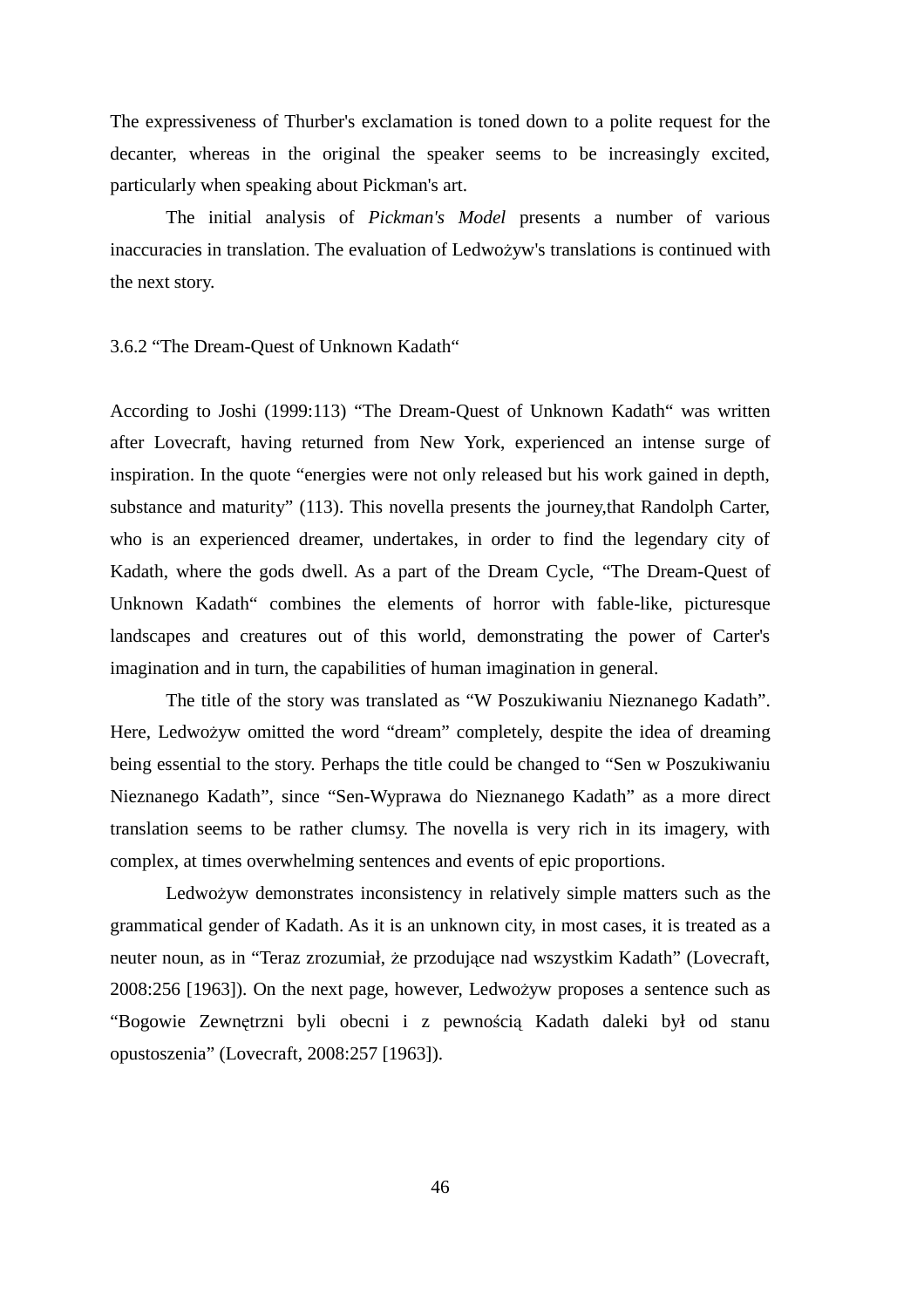Throughout the translation, there are fragments which display a rather poor sentence construction. Mostly contradictory or illogical, the examples of such sentences include the following fragments:

When for the third time he awaked with those flights still undescended and those hushed sunset streets still untraversed, he prayed long and earnestly to the hidden gods of dream that brood capricious above the clouds on unknown Kadath, in the cold waste where no man treads. (Lovecraft, DQ)

The above fragment is translated as:

Gdy obudził się po raz trzeci, nie zszedłszy tymi schodami na ciche o zachodzie słońca ulice, którymi także jeszcze nie szedł, modlił się długo i żarliwie do tajemniczych bogów ze snu, którzy przebywają – kapryśni – nad chmurami wiszącymi nad nieznanym Kadath w lodowatym pustkowiu, gdzie nie stanęła ludzka stopa. (Lovecraft, 2008:162 [1963])

This sentence seems to lack both cohesion and coherence, the use of the adverbial participle "nie zszedłszy" paired with the further phrase "którymi także jeszcze nie szedł" as a translation of "undescended" and "untraversed" respectively, creates a sentence difficult to comprehend and seemingly impossible to enjoy when read. The use of the adverbial participle could be a way to translate the non-standard word order in the sentence. Revised,the fragment could read as follows:

Zbudziwszy się po raz trzeci, pośród schodów jeszcze niezdobytych i cichych ulic o zachodzie słońca, nieprzemierzonych, modlił się długo i żarliwie do ukrytych bogów snu, którzy dumają, kapryśni, ponad chmurami na nieznanym Kadath, pośród zimnego pustkowia, nie tkniętego ludzką stopą

Ledwożyw does not preserve the original sentence length and division and some of his lexical choices seem to be dubious.

Carter, however, had no fear; for he was an old dreamer and had learnt their fluttering language and made many a treaty with them; (Lovecraft,DQ)

The above fragment is translated as:

Carter jednak się nie bał, gdyż był doświadczonym marzycielem. Nauczył się ich trzepoczącej mowy i zawarł z nimi wiele układów. (Lovecraft, 2008:164 [1963])

Here, one sentence becomes three (the final fragment of the sentence is not quoted, for the sake of brevity). The term "had learnt their fluttering language" becomes "[n]auczył się ich trzepoczącej mowy". The original word evokes associations with a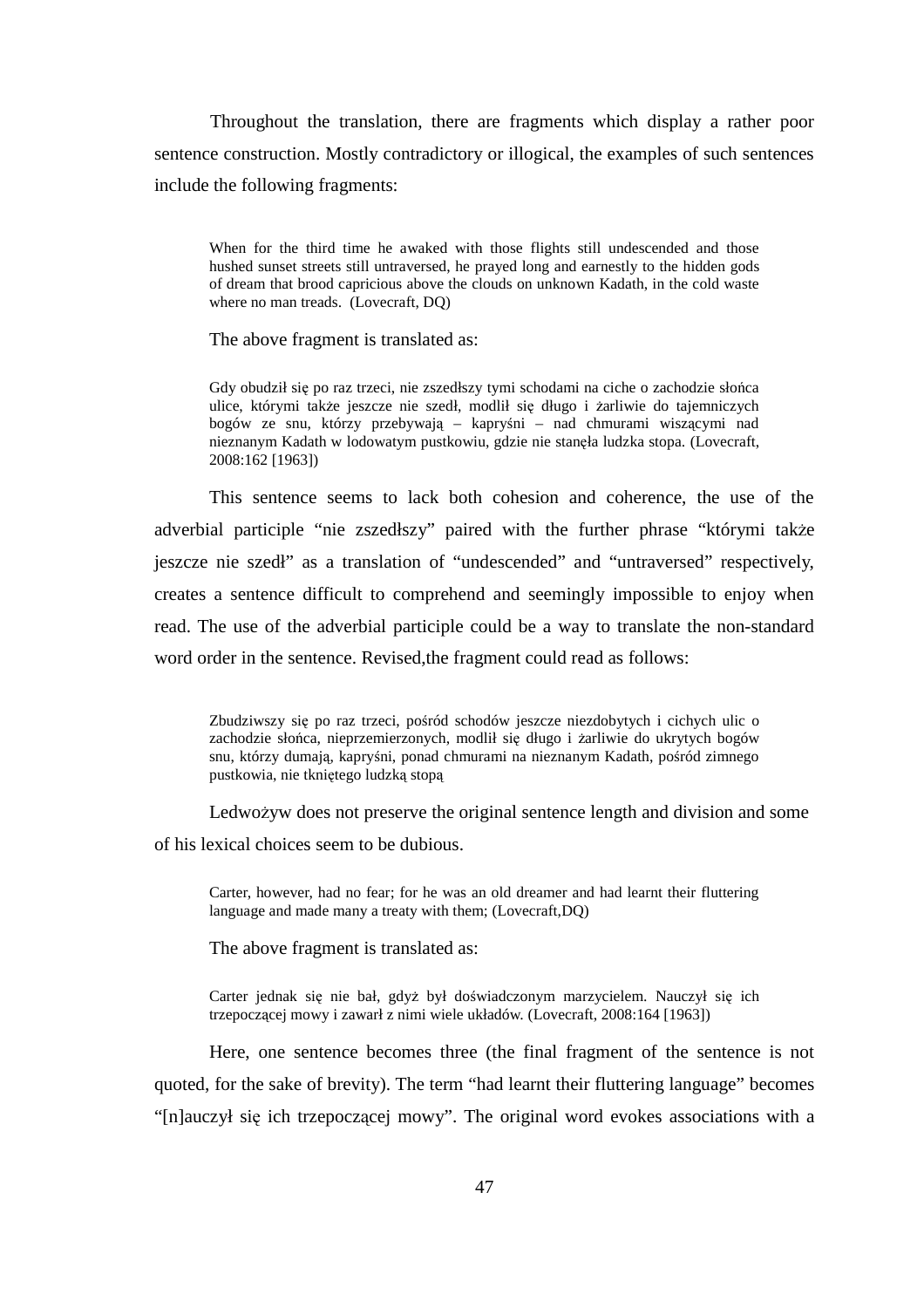language which is light, and as it is earlier mentioned that the beings Carter meets, the zoogs, are "furtive and secretive" (Lovecraft, DQ). It could be thus suspected that their speech is rather hushed and discreet, therefore the word "zwiewna" could be used instead of "trzepocząca", which would be more associated with avian creatures.

In terms of words describing sound and speech, there is another fragment, in the climax of the story, where Carter, having reached the city of Kadath, faces Nyarlathothep, one of the gods, in his human form. The deity addresses the dreamer.

Watchers have spoken of this thing, and the Other Gods have grunted as they rolled and tumbled mindlessly to the sound of thin flutes in the black ultimate void where broods the daemon-sultan whose name no lips dare speak aloud. (Lovecraft, DQ)

The above fragment is translated as:

Strażnicy powiedzieli mi o tym, a Bogowie Zewnętrzni chrząkali, przetaczając się i koziołkując bezrozumnie w stronę dźwięku fletów w czarnej ostatecznej otchłani, w której ma swe gniazdo Bestia Nuklearnego Chaosu, której imienia nie odważą się wymówić niczyje wargi. (Lovecraft, 2008:259 [1963])

The most unfortunate lexical choice of the fragment is the word "chrząkali" as a translation of "grunted". The Other Gods are unimaginable, monstrous and rather tenebrous and it is ambiguous whether they would simply "clear their throat" at the news of an intruder in their domain. Perhaps the word "mamrotali", "charczeli" "powarkiwali" or even "wydali pomruk" could be a better choice to translate "grunted". Ledwożyw insists to translate "the daemon-sultan", which is merely one of the epithets of another god, Azathoth as "Bestia Nuklearnego Chaosu". In fact, the deity is known under a variety of names and, "the Nuclear Chaos" "the daemon-sultan" or "the Blind Idiot God" are amongst them. Here "sułtan demonów" could be sufficient, as in the original text there is not a single instance of the word "nuclear", whereas there are five phrases "the daemon-sultan", four of which include the name Azathoth. A revised version could be thus proposed:

Strażnicy mówili o tym, a Bogowie Zewnętrzni mamrotali, kręcąc się i kłębiąc bezrozumnie przy dźwiękach cienkich fletów w czarnej, ostatecznej pustce, gdzie dumny sułtan demonów, którego imienia nie odważą się wymówić żadne wargi.

Some of Ledwożyw's inaccuracies concern major alterations of the original lexemes and the sentence structure.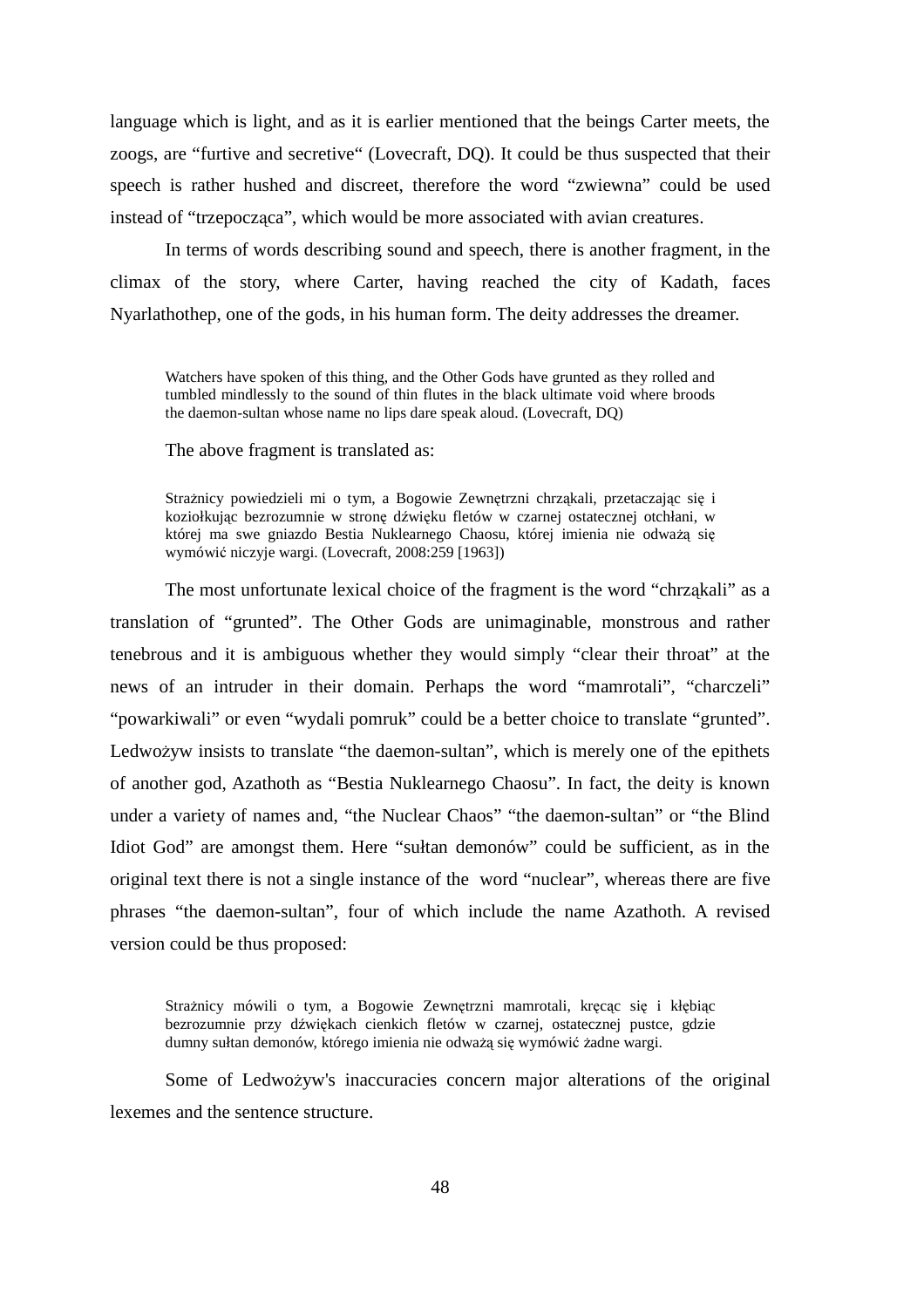The dead temples on the mountains were so placed that they could have glorified no wholesome or suitable gods, and in the symmetries of the broken columns there seemed to lurk some dark and inner meaning which did not invite solution. (Lovecraft, DQ)

The above fragment is translated as:

Opuszczone świątynie na szczytach gór były umieszczone w taki sposób, że nie mogły wychwalać właściwych czy normalnych bogów, a w symetrii ich połamanych kolumn wydawało się, że jest coś ciemnego, jakieś wewnętrzne znaczenie, które nie chciało wyciągnięcia na światło dzienne. (Lovecraft,2008:175 [1963])

First of all, the word "dead" could be translated as "umarłe" for more accuracy. Secondly "were so placed" translated as "były umieszczone w taki sposób, że" seems to be redundant and unnecessary, as a simpler, and more accurate "były tak umieszczone, iż" would be sufficient. Furthermore, the "dark and inner meaning which did not invite solution" is translated as "coś ciemnego, jakieś wewnętrzne znaczenie, które nie chciało wyciągnięcia na światło dzienne" is yet again a rather redundant and exaggerated structure. A revision of the above sentence could be:

Umarłe świątynie na szczytach gór były tak umieszczone, iż nie mogłyby sławić bogów zdrowych czy właściwych, a w symetrii ich rozbitych kolumn zdawało się czaić jakieś mroczne, wewnętrzne znaczenie, które nie zamierzało poddać się zrozumieniu.

Ledwożyw presents a tendency to create tautological constructions in some of

the sentences, while the original sentences are varied in their vocabulary.

Reflecting upon these things, he was staggering to his feet in the midst of his nightmare company when there rang without warning through that pale-litten and limitless chamber the hideous blast of a daemon trumpet. (Lovecraft, DQ)

The above fragment is translated as:

Zastanawiając się nad tymi rzeczami, zachwiał się na nogach pośród swej koszmarnej kompanii, gdy w blado oświetlonym i nieskończonym pomieszczeniu rozległo się potworne trąbienie jakiejś demonicznej trąby (Lovecraft, 2008:257 [1963])

Here the phrase "potworne trąbienie jakiejś demonicznej trąby" is an example of

a rather repetitive and poor lexical choice. A following revision could be proposed:

Rozmyślając nad tymi rzeczami chciał się na nogach pośród swego koszmarnego towarzystwa, gdy rozbrzmiał potężnie, bez ostrzeżenia, przez ową blado oświetloną i nieskończoną komnatę, potworny odgłos demonicznej trąby.

Another tautology appears on the following page of the translation.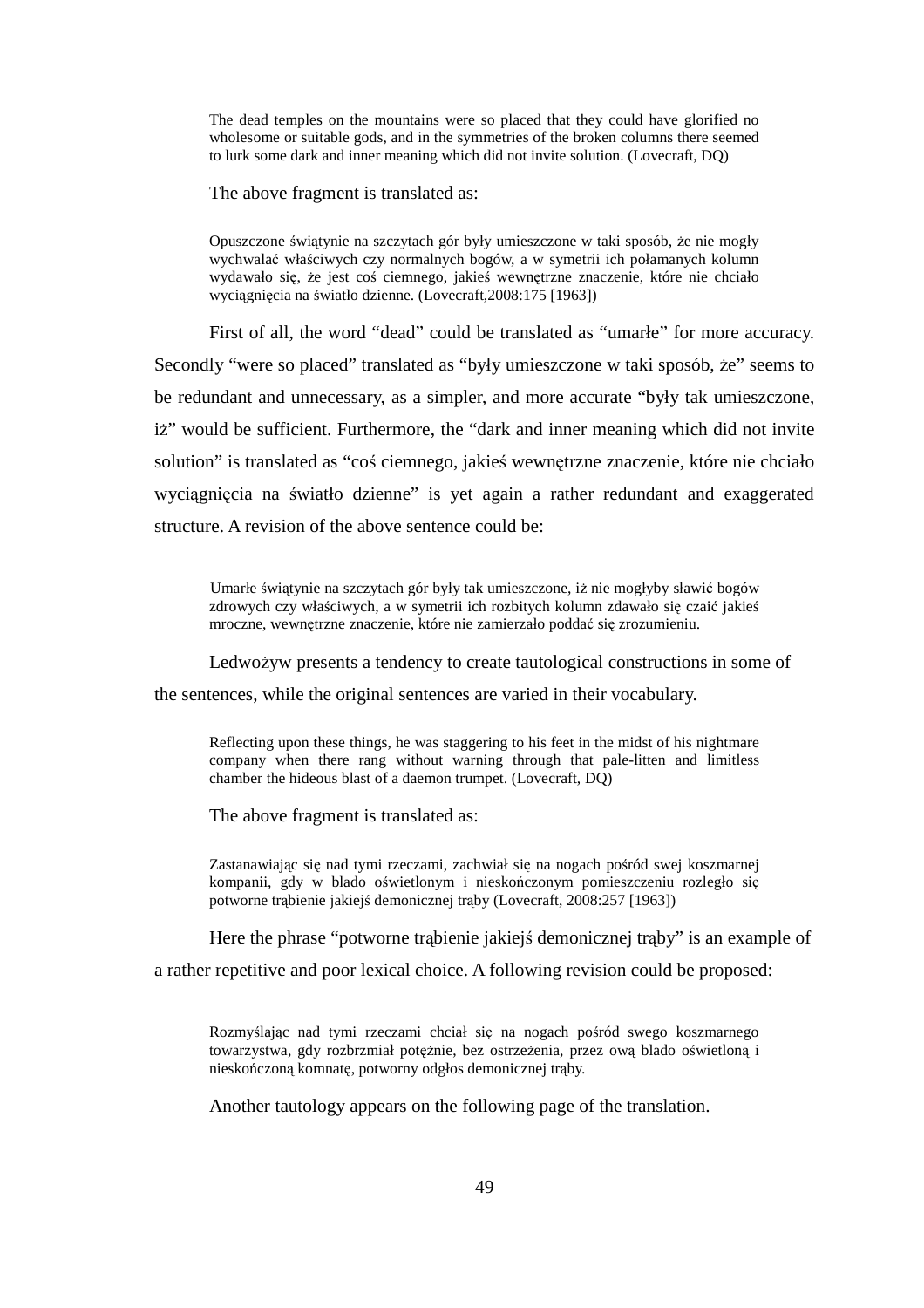Then down the wide lane betwixt the two columns a lone figure strode; a tall, slim figure with the young face of an antique Pharaoh, gay with prismatic robes and crowned with a golden pshent that glowed with inherent light. (Lovecraft, DQ)

The above fragment is translated as:

Potem, z szerokiego przejścia między dwiema kolumnami wyszła postać: wysoka, szczupła, z młodą twarzą antycznego faraona, w jaskrawych, pryzmatycznych szatach, ukoronowana złotą koroną, błyszczącą w niespójnym świetle. (Lovecraft, 2008:258 [1963])

The phrase "ukoronowana złotą koroną" could be translated directly as "ukoronowana złotym pszentem" since at the very beginning of the story, in the fragment "Ci potrząsali przybranymi w pszent głowami i przysięgali, że będzie to oznaczało śmierć dla jego duszy" (Lovecraft, 2008:162 [1963]) there is an annotation, explaining that "pschent" is the Double Crown of Ancient Egypt. Thus, Ledwożyw could use the word "pszent" again, as it was previously explained in the course of the story, avoiding this tautology.

The story concludes in Carter's return to his home in New England, after Nyarlathothep makes him realise, that it is not the dreamlands, but the reality, where he grew up, that he cherishes.

Scent of the sea and fragrance of the fields; spell of the dark woods and joy of the orchards and gardens at dawn. These, Randolph Carter, are your city; for they are yourself. New-England bore you, and into your soul she poured a liquid loveliness which cannot die. (Lovecraft, DQ)

The above fragment is translated as:

Zapach morza i pól, czar tajemnych lasów i radość ogrodów o świcie. Tam, Randolphie Carter, jest twoje miasto, gdyż jest ono samym tobą. Zrodziła cię Nowa Anglia i w twoją duszę wlewa płyn miłości, która nie może umrzeć. (Lovecraft, 2008:261 [1963])

Ledwożyw translated "liquid loveliness" as "the liquid of love" which is by no means accurate and instead of inspiring warmth and hope, this fragment seems to be rather ridiculous, not even amusing. What is more, despite the use of past simple in Lovecraft's sentence, Ledwożyw used a continuous, imperfect form of present tense. A following revision of the final sentence could be proposed, including an attempt to preserve the alliterative qualities of the original phrase: "Zrodziła Cię Nowa Anglia i w twoją duszę wlała płynne piękno,które nie może umrzeć".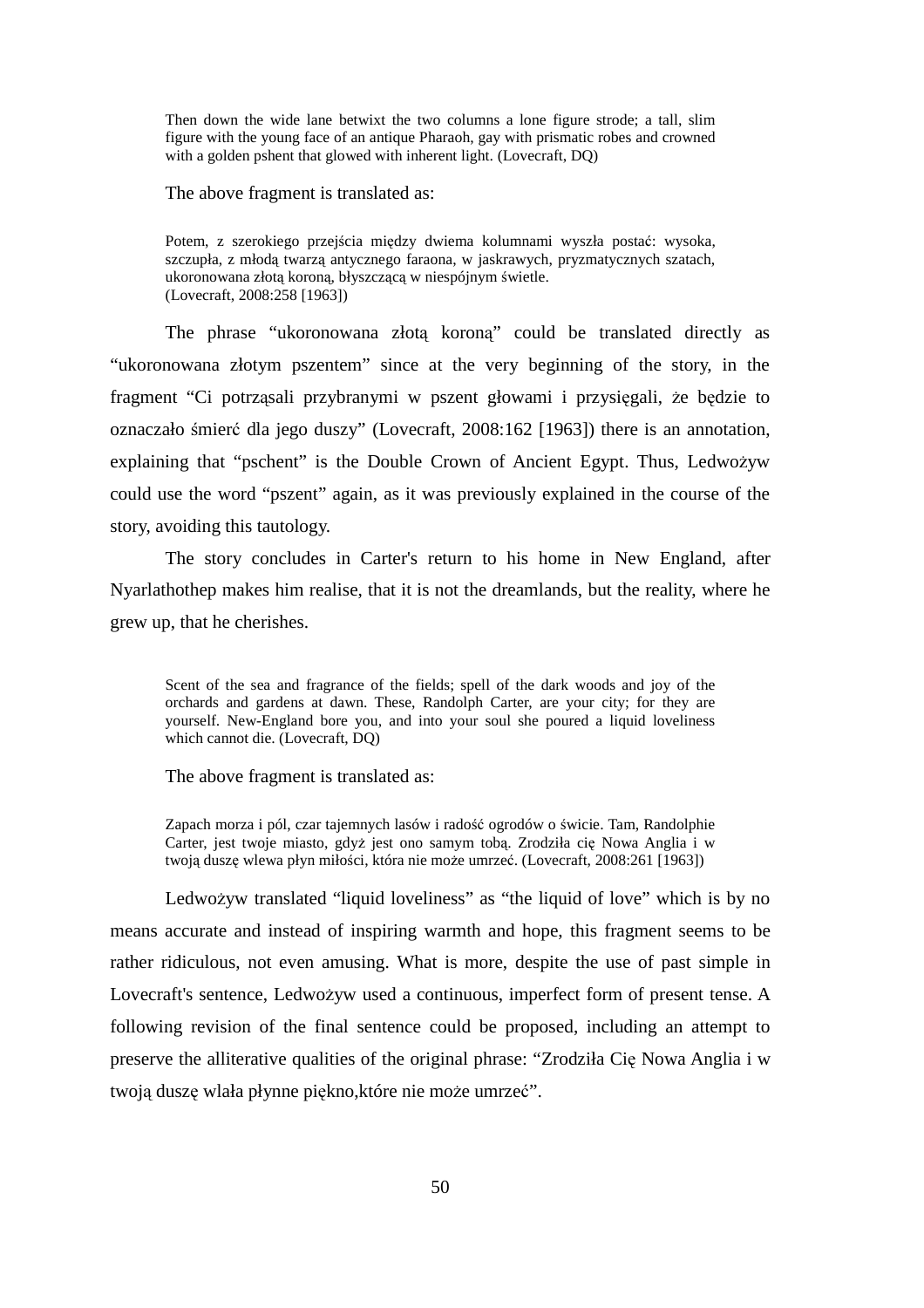Finally, in the penultimate paragraph of the story, Carter is transported back to the real world, as the day begins. This fragment is a truly Lovecraftian paragraph, containing florid descriptions, intentional repetition of the beginning of the phrase, inversion as well as alliterations. The paragraph is rendered by Ledwożyw with a quite disturbing inaccuracy:

Stars swelled to dawns, and dawns burst into fountains of gold, carmine, and purple, and still the dreamer fell. Cries rent the aether as ribbons of light beat back the fiends from outside. And hoary Nodens raised a howl of triumph when Nyarlathotep, close on his quarry, stopped baffled by a glare that seared his formless hunting-horrors to grey dust. Randolph Carter had indeed descended at last the wide marmoreal flights to his marvellous city, for he was come again to the fair New England world that had wrought him. (Lovecraft, DQ)

The above fragment is translated as:

Gwiazdy nabrzmiały, świt wybuchł fontannami złota, karminu i purpury, a marzyciel ciągle spadał. Krzyki rozdarły eter, gdy wstęgi światła przegoniły diabły z zewnątrz. Ochrypły Nodens ryknął tryumfalnie, gdy Nyarlathothep, bliski pochwycenia swej zwierzyny, zatrzymał się skonfundowany przez światło, które spaliło jego bezkształtne, polujące przerażenia na szary pył. Randolph Carter istotnie zszedł w końcu marmurowymi schodami do swego cudownego miasta, gdyż wrócił znów do pięknej Nowej Anglii, świata, który go wykuł. (Lovecraft, 2008:267 [1963])

The initial phrase is simplified, and Lovecraft's intentional repetition is omitted, as is the inversion of "and still the dreamer fell". Then, the god Nodens is described as "hoary", which Ledwożyw translates as "ochrypły" instead of using an attribute of old age. Furthermore "forlmess hunting-horrors" become "bezkształtne polujące przerażenia". Lastly, in the last sentence, there is a slight inaccuracy in the phrase "to the fair New England world that had wrought him", as the world is moved to a separate clause. Thus a revision could be proposed:

Gwiazdy nabrzmiały w zorze, a zorze wybuchły fontannami złota, karminu i purpury, gdy marzyciel nieprzerwanie spadał. Krzyki rozdarły eter, gdy wstęgi światła przegoniły demony z zewnątrz. Sędziwy Nodens zawył tryumfalnie, gdy Nyarlathothep, doganiający swą zwierzynę zatrzymał się, skonfundowany blaskiem, który spalił jego bezkształtne polujące poczwary na szary pył. Randolph Carter zaiste zeszedł w końcu szerokimi, marmurowymi schodami do swego cudownego miasta, gdyż znów powrócił do świata pięknej Nowej Anglii, który go wykuł.

As the idea of dream as a narrative experienced when sleeping, as opposed to daydreaming or fantasising, it could be argued, that perhaps the word "marzyciel" for "dreamer" is not exactly accurate, despite the phrase "marzenia senne" being present in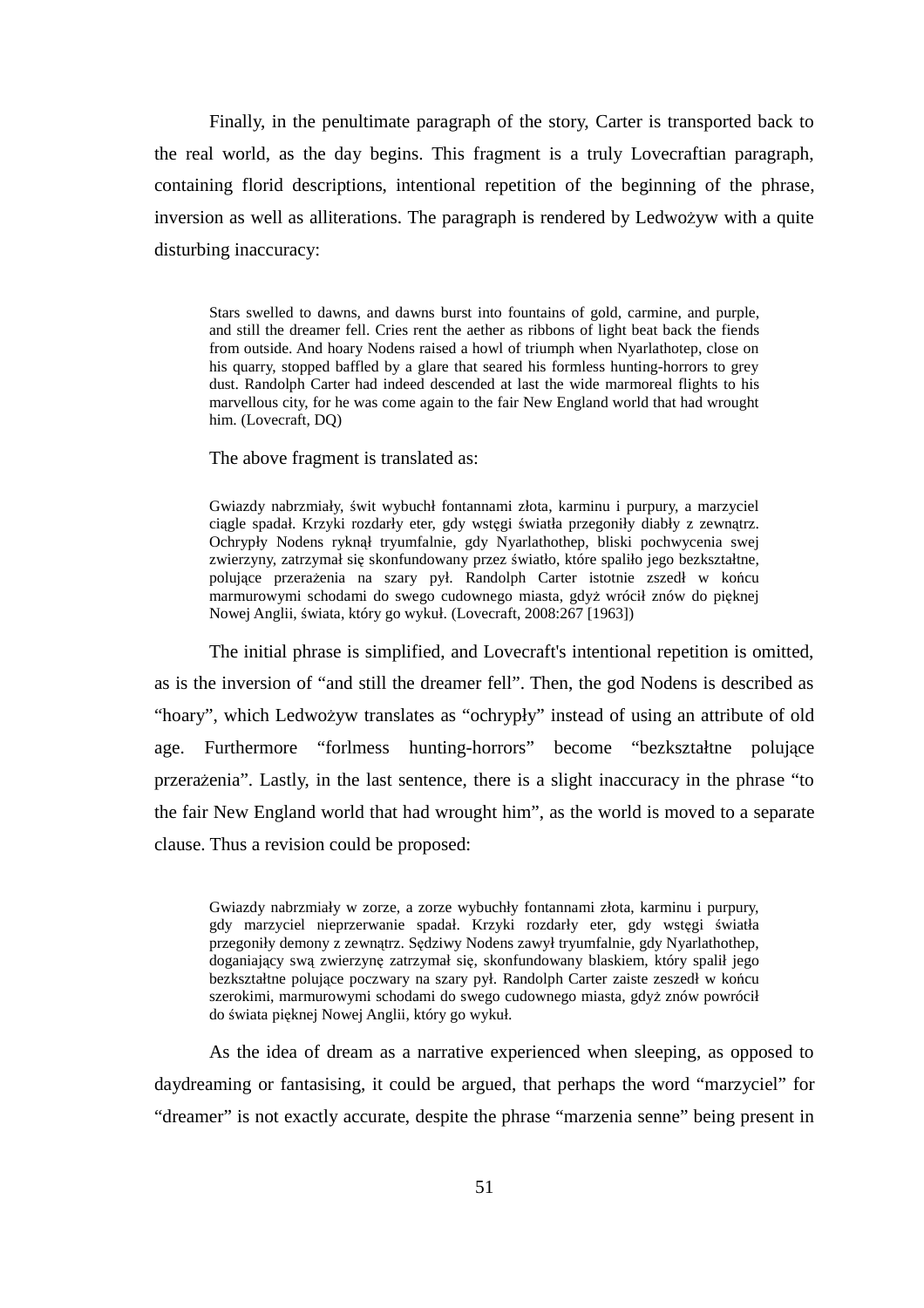Polish. A neologism "śniciel" could be proposed for the story. This is motivated by the fact that the world presented in *The Dream-Quest of Unknown Kadath* is a fantasy setting, full of both fable-like and terrifying creatures.

The initial qualitative analysis provided quite a number of examples for stylistic inaccuracies in Ledwożyw's translations, including rather poor lexical choices, alterations of sentence structure, introducing unnecessary tautologies and grammatical inconsistencies.

As there seems to be an alarming number of inconsistencies and inaccuracies on the side of the translator. Due to the length of the story, the enumeration of all possible fragments where a revision could be proposed would require a significant extension of this thesis.

A fragment from "The Dream-Quest of Unknown Kadath" is chosen for the quantitative analysis in the later part of this chapter. (See Appendix  $E -$  Andrzej Ledwożyw)

### 3.6.3 Conclusions

Translations of Lovecraft's works by Andrzej Ledwożyw seem to be quite inaccurate due to a number of reasons, which include omissions of intentional repetitions, inappropriate lexical choices, often influencing the mood of the story and creating tautologies or alterations to the sentence structure.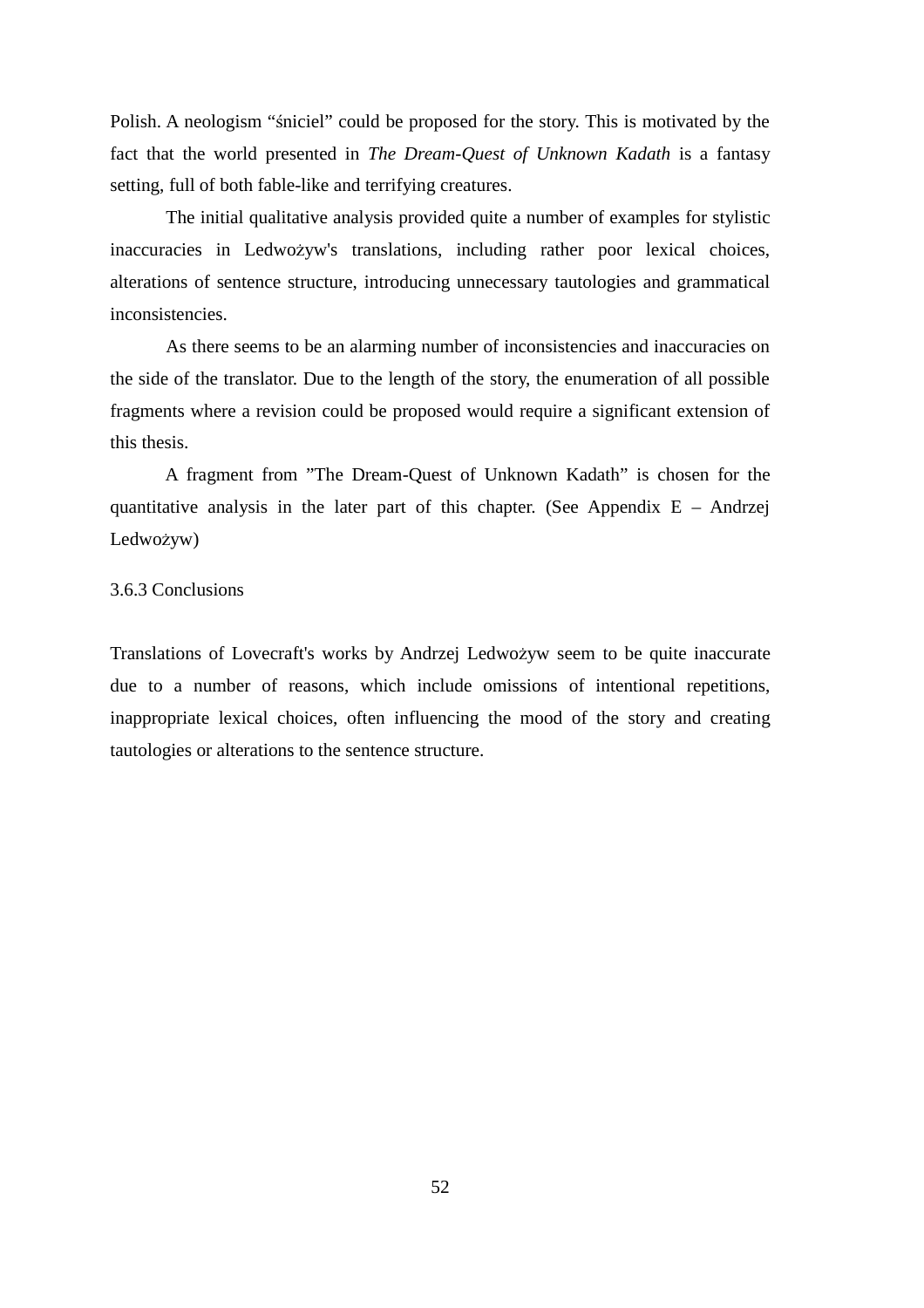#### 3.7 The translation by Grzegorz Iwańciw

Iwańciw translated only one of Lovecraft's works, namely "The Rats in the Walls" in its contemporary Polish editions. The version included in *Opowie*ś*ci o Makabrze i Koszmarze* is a corrected translation of an earlier work by Andrzej Ledwożyw, which implies that the latter's translation simply had to be revised.

3.7.1 "The Rats in the Walls"

This short story was written quite early, in 1923. It adopts the first person perspective of a man from the Delapore family. He moves to the rebuilt house of his ancestors in England and explores the lore behind the de la Poers, as his family was originally called. He is an ardent lover of cats and soon after moving, both he and his companions discover the mysteries of the ancestral seat.

Iwańciw is rather careful in his translation, yet there is a number of fragments which alter the original text both in terms of form and content, influencing the mood significantly. One of these occurs in the first paragraphs of the story.

Exham Priory had remained untenanted, though later allotted to the estates of the Norrys family and much studied because of its peculiarly composite architecture; an architecture involving Gothic towers resting on a Saxon or Romanesque substructure, whose foundation in turn was of a still earlier order or blend of orders—Roman, and even Druidic or native Cymric, if legends speak truly. (Lovecraft, RW)

The above fragment is translated as:

Exham Priory pozostawał niezamieszkany, choć później przyłączono go do posiadłości rodziny Norrys. Często jednak odwiedzano zamek i przyglądano mu się z zainteresowaniem ze względu na interesującą architekturę, będącą osobliwą mieszanką różnych stylów. Gotyckie wieże posadowiono na głównej bryle budynku w stylu romańskim, który z kolei stanął na fundamentach z czasów rzymskich, czy też jak chce legenda – nawet staroceltyckich. (Lovecraft, 2007:27-28 [1963])

First of all, the tautology "przyglądano mu się z zainteresowaniem ze względu na interesującą architekturę" is an example of quite poor sentence structure, especially compared to the original. What is more, the deliberate repetition of the word "architecture", natural to Lovecraft's style is omitted and replaced by sentence division. The description of the architecture contains numerous alterations, including the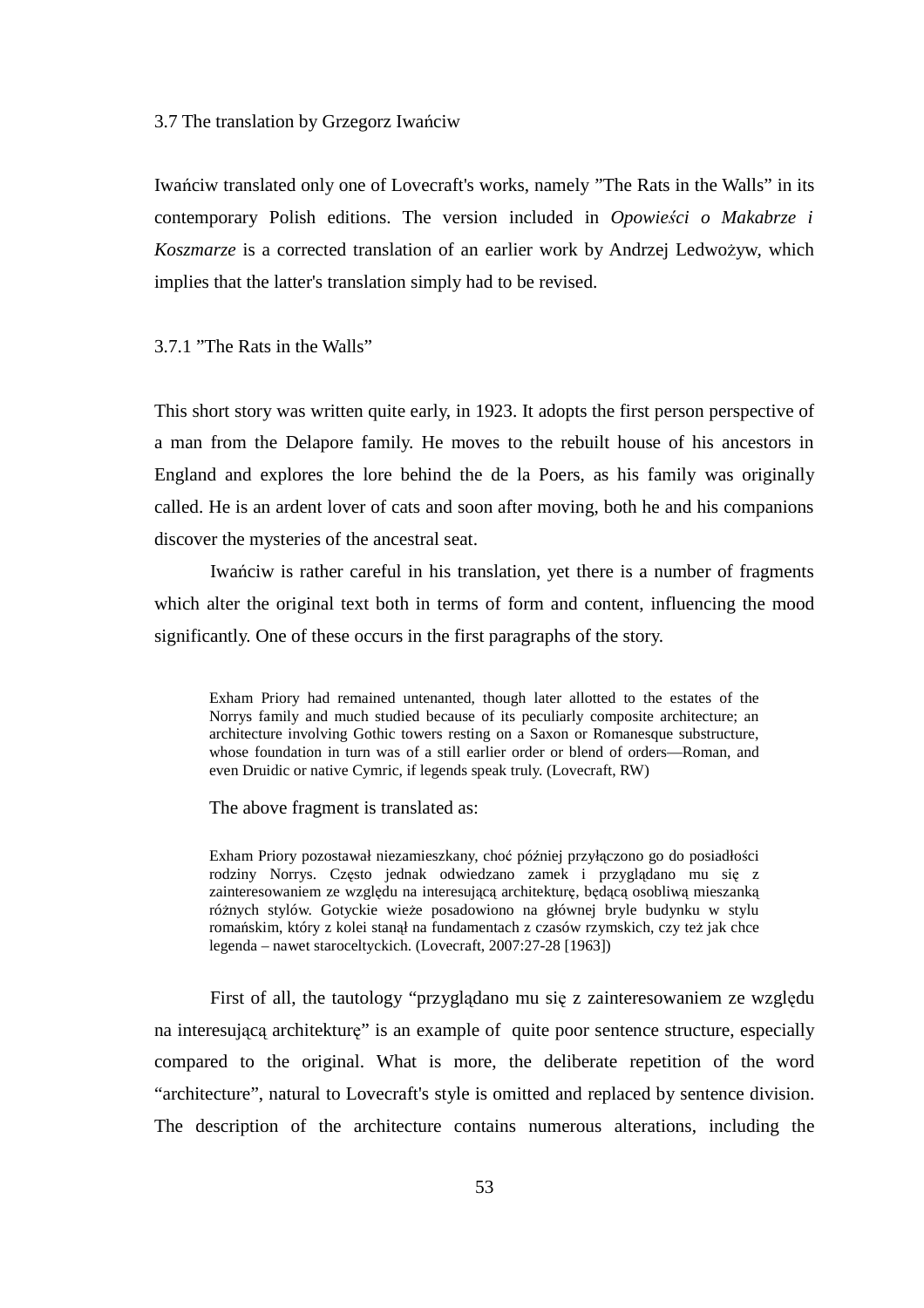replacement of the final words "Druidic or native Cymric" are replaced with a single word "staroceltycki". It may have been a conscious choice to update the description to modern historical knowledge. Possibly, the word "Druidic" could be a sufficient hint for the reader, signifying the pre-Roman times in architecture in England. It is used at the cost of accuracy. This complex sentence need not be divided and equivalents for all the words are possible to provide, since it is possible to render its entire content without sacrificing fluency, as in the revised translation below:

Exham Priory pozostał niezamieszkany, choć później przyłączono go posiadłości rodziny Norrys i sporo badano ze względu na jego osobliwie złożoną architekturę; architekturę łączącą gotyckie wieże, oparte o saksońską czy też romańską podbudowę, której z kolei fundamentem była jeszcze wcześniejszy porządek, czy też mieszanka porządków – rzymskiego, a nawet druidycznego czy tubylczego starowalijskiego, jeśli legendy mówią prawdę.

There is a more substantial fragment containing further alterations, surprisingly, very heavy in terms of the meaning and logic of the paragraphs.

The bare statistics of my ancestry I had always known, together with the fact that my first American forbear had come to the colonies under a strange cloud. Of details, however, I had been kept wholly ignorant through the policy of reticence always maintained by the Delapores. Unlike our planter neighbours, we seldom boasted of crusading ancestors or other mediaeval and Renaissance heroes; nor was any kind of tradition handed down except what may have been recorded in the sealed envelope left before the Civil War by every squire to his eldest son for posthumous opening. The glories we cherished were those achieved since the migration; the glories of a proud and honourable, if somewhat reserved and unsocial Virginia line.

During the war our fortunes were extinguished and our whole existence changed by the burning of Carfax, our home on the banks of the James. My grandfather, advanced in years, had perished in that incendiary outrage, and with him the envelope that bound us all to the past. (Lovecraft, RW)

The above fragment is translated as:

Od dawna interesowałem się historią mojego rodu. Wiedziałem, że mój amerykański przodek przyjechał do kolonii owiany dziwną legendą. Nie znałem jednak żadnych szczegółów, gdyż Delapore'owie słyną z powściągliwości i dyskrecji. W odróżnieniu od rodzin zamieszkujących sąsiednie plantacje, rzadko przechwalaliśmy się przodkami bohaterami wypraw krzyżowych, czy też innymi herosami Średniowiecza i Renesansu. Nie było też w naszej rodzinie żadnej tradycji przechodzącej z ojca na syna, z wyjątkiem zwyczaju sięgającego rodowodem czasów sprzed Wojny Domowej, a polegającego na przekazywaniu potomkowi zalakowanej koperty, którą mógł otworzyć dopiero po śmierci ojca. Nasz ród pielęgnował nowsze, poemigracyjne tradycje tradycje dumnego, poważanego, choć powściągliwego i mało towarzyskiego rodu z Wirginii.

Podczas Wojny Secesyjnej podupadliśmy finansowo, a całe nasze życie uległo zmianie w wyniku pożaru domu rodzinnego w Carfax, nad brzegiem rzeki James. Mój dziad zginął w płomieniach, a wraz z nim spłonęła jego koperta, która miała związać tradycją kolejne pokolenie naszego rodu. (Lovecraft, 2007:28-29[1963])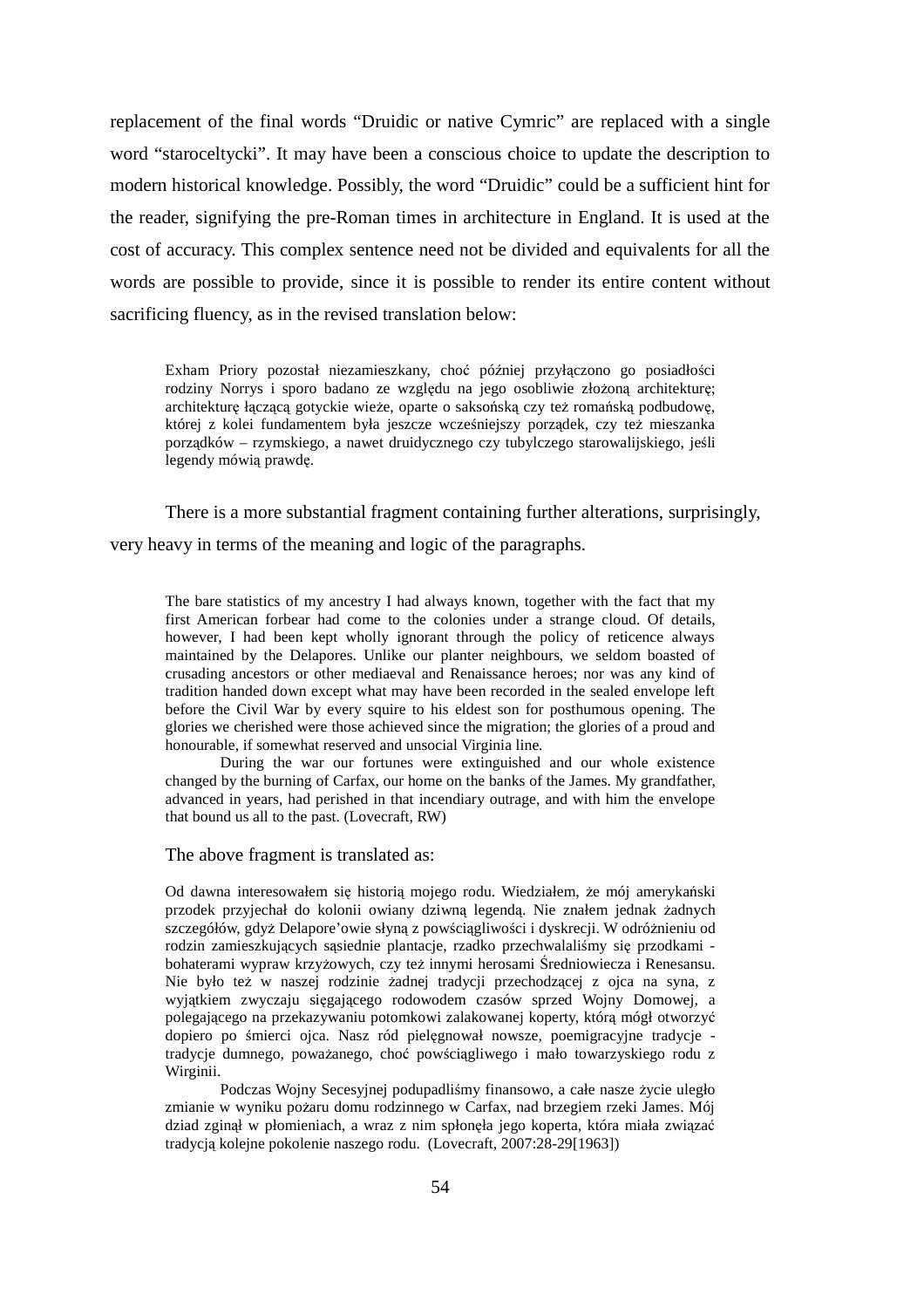One of the most visible changes lies in the very first sentence of the fragment. Contrary to Lovecraft's original text, in the translation, the narrator states that he had been interested in the family lore for a long time and the fact that his ancestor left England for reasons unknown is one of the basic truths about de la Poers. The phrase "Nie znałem jednak..." evidently points out the contradiction created by the mistranslation of the first sentence. Another fragment, "[W] odróżnieniu..." assumes that American Delapores were planters as well, yet they are only the neighbours of some planters. Furthermore, "the glories we cherished" is translated as "tradycje", whereas the author seems to mean "chwała którą się chełpiliśmy, była chwałą, którą osiągnęliśmy po emigracji, chwałą dumnej i honorowej, jeśli nawet nieco powściągliwej i nietowarzyskiej linii rodu z Wirginii". The term "the Civil War" is inaccurately translated as "Wojna Domowa" instead of the established translation "Wojna Secesyjna". The latter term is used at the beginning of the next paragraph, where only "war" is used by the author.

The next fragment contains lexical choices which are rather unsuitable for a horror story, especially when they are an inaccurate translation in regard to the original sentences.

I did not draw the curtains, but gazed out at the narrow north window which I faced. There was a suspicion of aurora in the sky, and the delicate traceries of the window were pleasantly silhouetted. (Lovecraft, RW)

Translated as:

Nie zasłaniałem kotar, aby móc patrzeć na wąskie, północne okno, które mieściło się na przeciwległej ścianie. W delikatnym świetle księżyca gotyckie ornamenty wyglądały bardzo malowniczo. (Lovecraft, 2007:36)

The Polish version does not mention "aurora" at all. Secondly, Iwańciw used the adverb "malowniczo" to describe the quality of a Gothic window at night, whereas the traceries, "maswerki" in Polish are not translated. A revision of the second sentence could read as follows: "Na niebie zamajaczyła zorza podejrzenie zorzy, a na jej tle maswerki okna były delikatnie zarysowane".

In the climax of the story, the narrator discovers his terrifying ancestry which leads him to a temporary state of madness as well as a suggested act of cannibalism. In his insane raving, he gradually adopts the language of all those before him who took part in the rituals.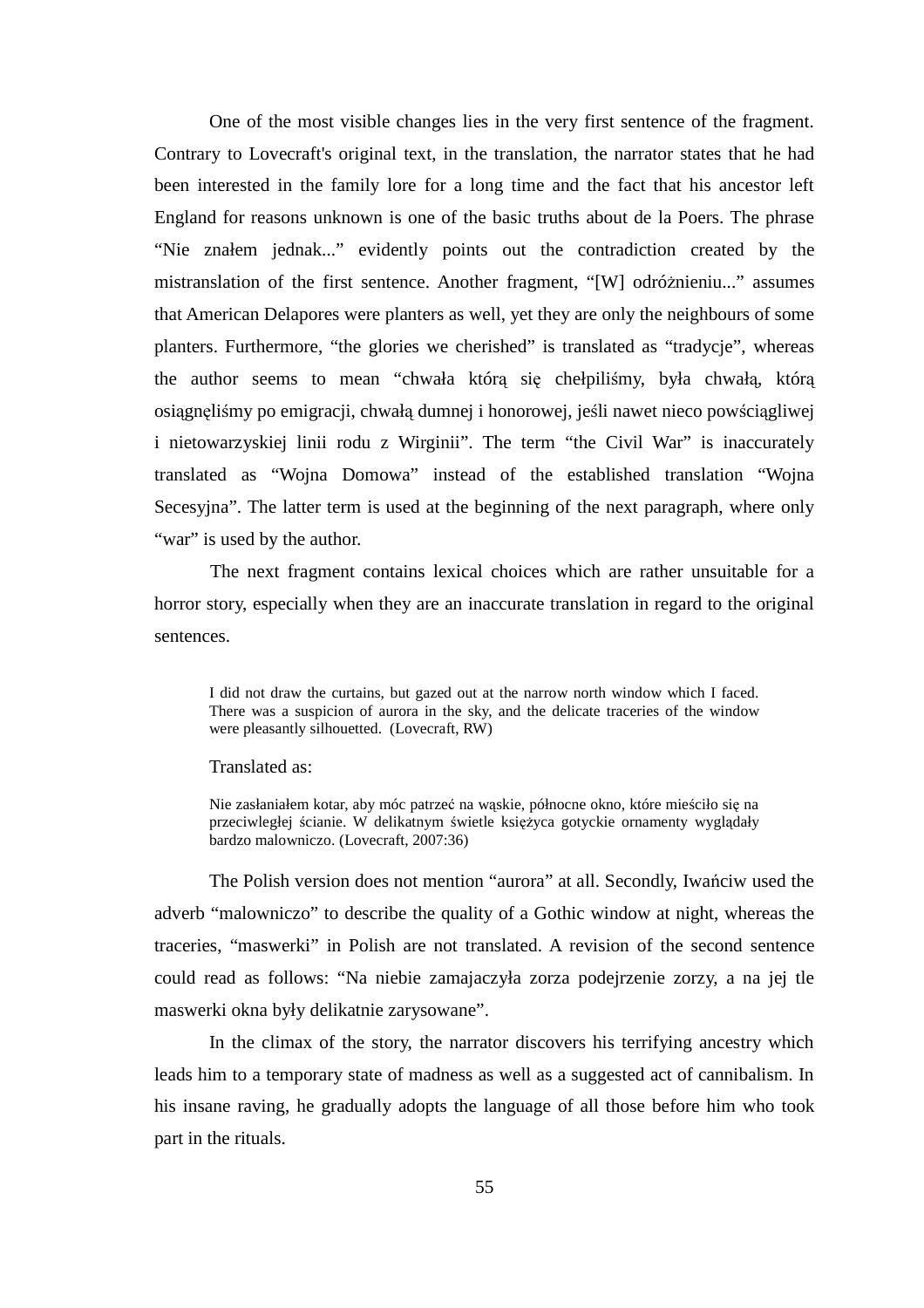Who says I am a de la Poer? He lived, but my boy died! . . . Shall a Norrys hold the lands of a de la Poer? . . . It's voodoo, I tell you . . . that spotted snake . . . Curse you, Thornton, I'll teach you to faint at what my family do! . . . 'Sblood, thou stinkard, I'll learn ye how to gust . . . wolde ye swynke me thilke wys? . . . Magna Mater! Magna Mater! . . . Atys . . . Dia ad aghaidh 's ad aodann . . . agus bas dunach ort! Dhonas 's dholas ort, agus leat-sa! . . . Ungl . . . ungl . . . rrrlh . . . chchch . . . (Lovecraft, RW)

The above fragment is translated as:

Kto mówi, że jestem de la Poer? On żyje, a mój syn umarł! Norrys zagarnął ziemie rodu de la Poer?! To voodoo, mówię wam.... ten plamisty wąż... Niech cię diabli, Thornton! Jak mogłeś mdleć na widok dzieła mojego rodu? Dam ci nauczkę! Ty... śmierdzielu...ja...krew...świnie...co?! *Magna Mater! Magna Mater!...Attis! Dia ad aghaidh's ad aodaun...agus bas dunach ort! Dhonas 's dholas ort, agus leat-sa!... Ungl... ungl... rrlh... chchch...*(Lovecraft, 2007:48 [1963], italics original)

The initial utterances are translated accurately. However, further in the paragraph, the initial accuracy seems to be lost. "Dam ci nauczkę!" is added, perhaps as an attempt to translated "I'll teach ye how to gust...". Earlier the translator omits the phrase "s'blood", which seems a Middle English curse, used in order not to break the third commandment. As utterances descend into earlier and unknown versions of English, to Latin and Old Gaelic, there is "co?!" instead of the first unintelligible fragment. A following revision could be thus proposed: "Rany pańskie, ty psubracie, naucze ja cię smaku..."

Since the fragment emphasises the increasing incoherence of the utterance, the parts which are impossible to translate without the command of a language far from Modern English could be left as in the original. Lovecraftian prose often contains shouts in languages unknown to man, particularly in moments of ritual ecstasy. The unknown, menacing cries add to the intensity of the climax as the suggestion of archaic language is understandable in the context of the story as well as the complex architecture of the cursed house, discussed earlier.

A fragment of *The Rats in the Walls* is chosen for further analysis in the later part of this chapter. (See Appendix F – Grzegorz Iwańciw)

### 3.7.2 Conclusions

Iwańciw, despite the attempts to accurately translate the style of Lovecraft's prose, seems to take numerous liberties in sentence structure, division and also in terms of minor lexical alterations which are quite unfitting for a horror story. In some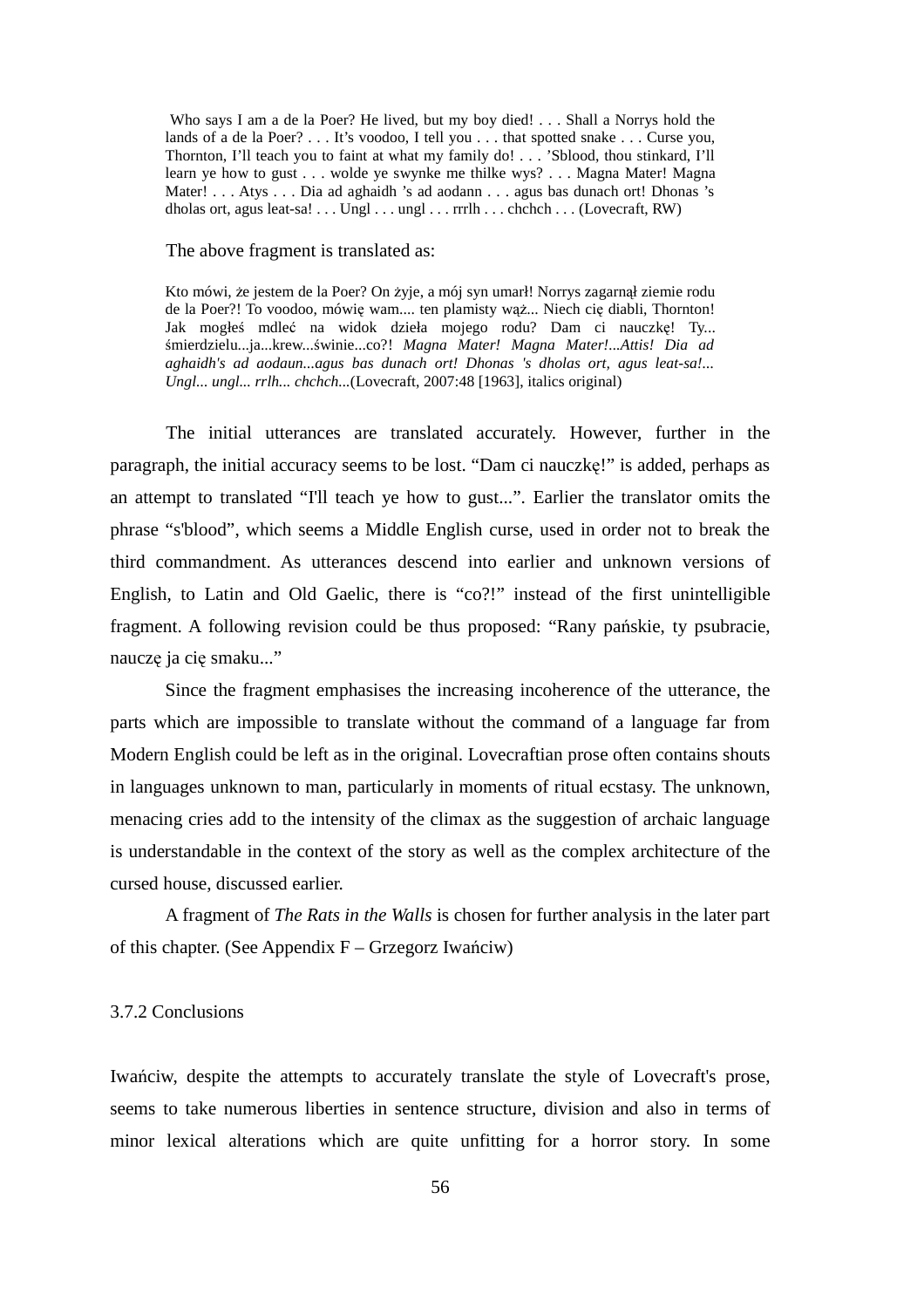paragraphs, the meaning is changed significantly. What is more, some fragments of his translation present flawed logic and contradiction.

3.8 Conclusions derived from the qualitative analysis

Out of the six presented translators of H.P. Lovecraft, two groups could be distinguished after performing the initial qualitative analysis of their work. The first group are the translators who are careful in translating Lovecraft's style as accurately as possible, retaining many of its features and the richness. This care seems to be slightly exaggerated when the author's style is shifted or the speech of his characters is translated as standard speech, despite the intentional use of dialect, as noted in the translation of "The Colour out of Space" by Ryszarda Grzybowska. The artificial shift of Lovecraft's style also includes the insertion of words such as pronouns or character names into the sentences in order to improve the coherence of the original sentence, as seen in the translation of "Nyarlathothep" by Mateusz Kopacz.

The second group of the translators tend to omit, at times, significant portions of entire sentences, or, quite contrary, add redundant words into the sentence, extending it unnecessarily, as in "The Case of Charles Dexter Ward" translated by Michał Wroczyński. Manipulating the original text in such way often results in illogical or contradictory sentences which are rather difficult to comprehend and may result in the readers' rejection of the stories as poorly written and uninteresting. Inaccuracy is also illustrated by lexical choices which are by no means recommended in the translation of a horror story, such as the use of diminutives, as seen in the translation of "The Nameless City" by Robert P. Lipski. Another example of a rather serious inaccuracy is the impoverishment of Lovecraft's style through a combination of syntactical changes and modest use of synonyms, resulting in tautological sentences, as seen in "The Dream-Quest of Unknown Kadath" by Andrzej Ledwożyw and "The Rats in the Walls" by Grzegorz Iwańciw.

In both groups there were examples of the translators misunderstanding or perhaps misreading the original sentences which resulted in lexical choices that may need to be revised. One of the recurring features in both groups was the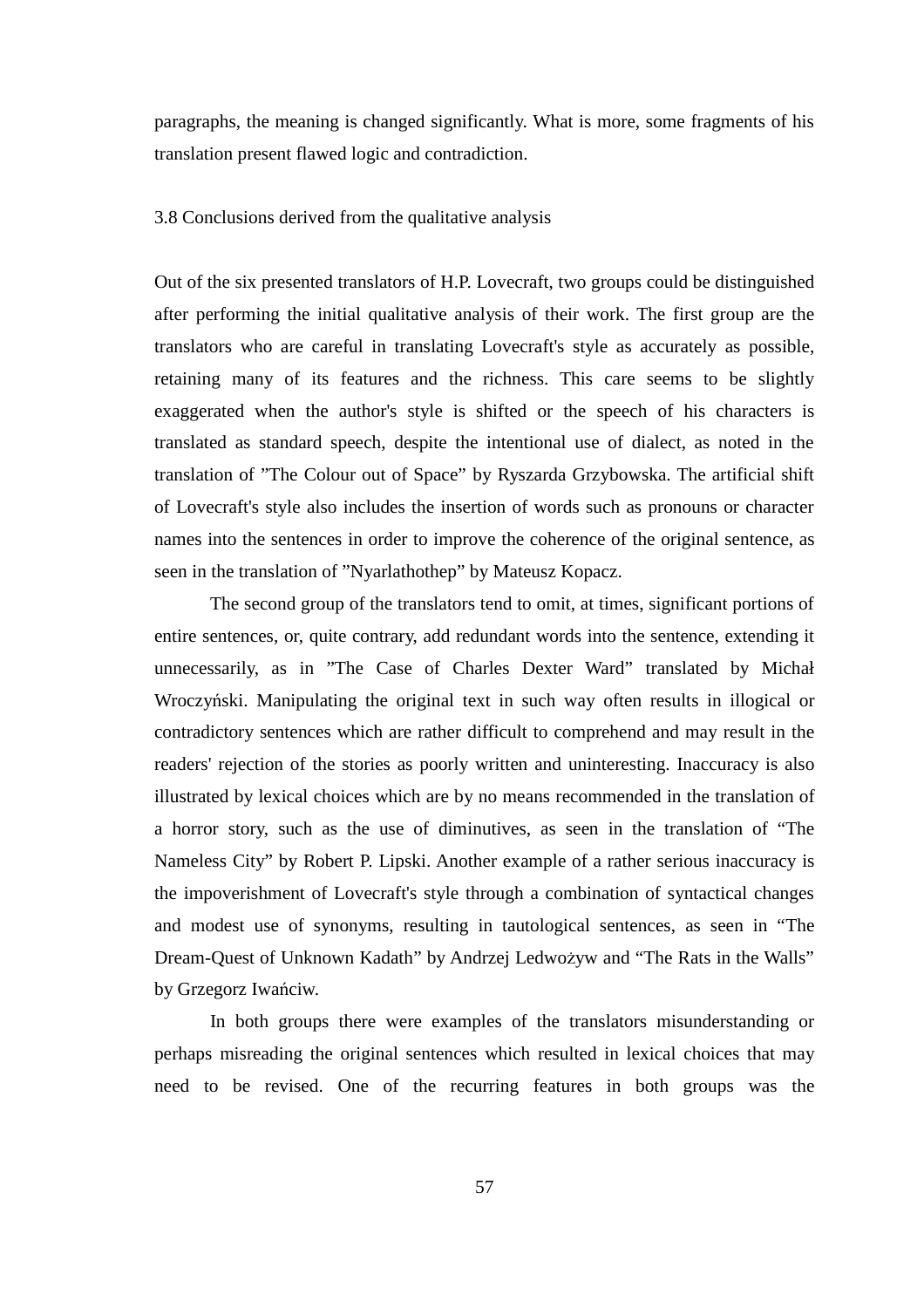misunderstanding of the word "lest", which could be translated as "aby nie" and used in such a way in the sentence after necessary syntactic adjustments.

Another inaccuracy present in translations of both groups concerns sentence and paragraph division. Some long sentences are divided into several shorter ones, while others are amalgamated into very long and complex sentences. This may be, however, connected to editorial limitations.

3.9 The quantitative analysis of selected fragments

3.9.1 The analysis of paragraph, sentence and word count

A fragment of text representing each translator was chosen for the quantitative analysis. Initially the number of paragraphs, sentences and words in each fragment, both original and translated, was counted, including the discrepancies in word count, given in brackets, between the English and the Polish versions. This provides the basis for further analysis and shows which translator may be deemed as accurate in preserving the paragraph layout used by Lovecraft.

| The original text |                |              | The translation |            |             |                      |  |
|-------------------|----------------|--------------|-----------------|------------|-------------|----------------------|--|
| Sentences         | Paragraphs     | No. of words | Sentences       | Paragraphs | Words       | <b>Translated by</b> |  |
| 21                | 5              | 739          | $25 (+4)$       | $9 (+4)$   | 748 $(+9)$  | Lipski               |  |
| 19                | 8              | 720          | 19              | 8          | 593 (-189)  | Kopacz               |  |
| 21                | $\overline{4}$ | 768          | 21              | 4          | 556 (-212)  | Wroczyński           |  |
| 27                | $\overline{4}$ | 723          | $28 (+1)$       | 4          | $654(-69)$  | Grzybowska           |  |
| 24                | 5              | 808          | $25 (+1)$       | 5          | $617(-191)$ | Ledwożyw             |  |
| 34                | 6              | 834          | $37 (+3)$       | $8 (+2)$   | 644 (-190)  | Iwańciw              |  |

Table 2. Number of sentences and paragraphs in the original texts and in translations

The next table shows the compares the average sentence length in words. It is of course necessary to consider the use of prepositions instead of noun cases, and pronouns instead of verb forms inflected for person, which increases the word count of the original as compared to the Polish versions. All figures are rounded where necessary, discrepancies are given in brackets.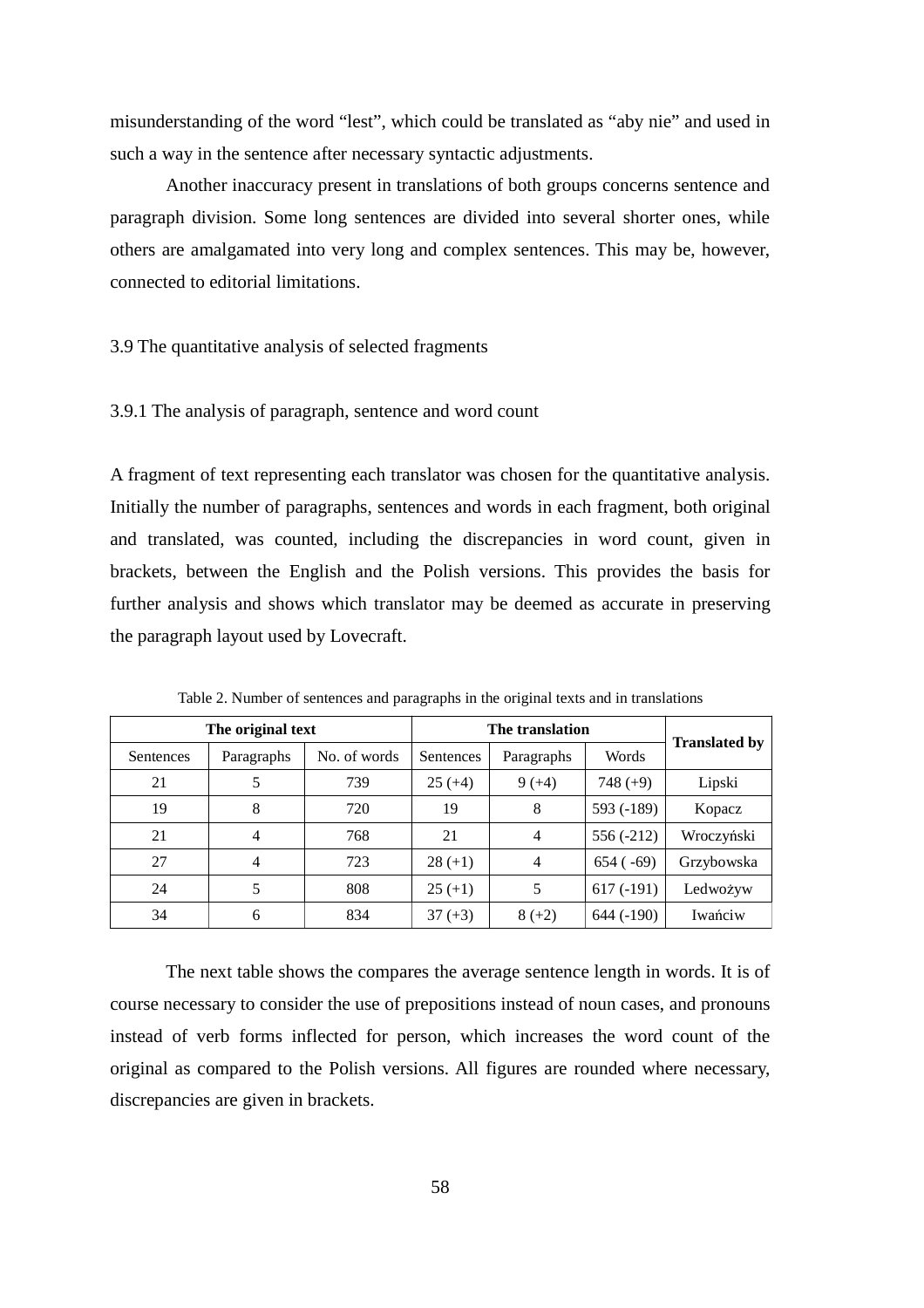| The original text | The translation | <b>Translated by</b> |  |
|-------------------|-----------------|----------------------|--|
| 35                | $30(-5)$        | Lipski               |  |
| 38                | $31(-7)$        | Kopacz               |  |
| 37                | $26(-9)$        | Wroczyński           |  |
| 27                | $23(-4)$        | Grzybowska           |  |
| 34                | $24(-10)$       | Ledwożyw             |  |
| 24                | $17(-7)$        | Iwańciw              |  |

Table 3. Average sentence length in words

As can be seen from the above tables, the most visible difference between the number of the sentences in the original and the translated text is displayed in the fragment translated by Lipski. There are 4 additional sentences, which means he altered the original sentences by Lovecraft. Furthermore, he divided the original paragraphs, thus extending them from 5 to 9. On the other hand, the word count in Lipski's translation slightly exceeds the original word count of the story; what is more, his translation seems to preserve the original sentence length rather closely, being only 5 words less on average than the original sentence.

It seems that the most accurate translation according to Tables 2 and 3 is the one by Ryszarda Grzybowska. There is only 1 additional sentence in her translation, the number of paragraphs remained the same as in the original text, there are fewer words in her translation than in the original, only 69, however, which is a still significantly smaller discrepancy when compared to other translators. Grzybowska is also close to the original average sentence length, with her sentences being only 4 words shorter, which is the lowest of all translators.

The remaining translators, apart from Iwańciw with 3 additional sentences and 2 additional paragraphs, preserve the original sentence and paragraph division rather well and their word count discrepancy oscillates around 200. In terms of average sentence length, the remaining translations vary from 7 (Kopacz, Iwańciw) to 9 (Wroczyński) and even 10 (Ledwożyw) words less per sentence.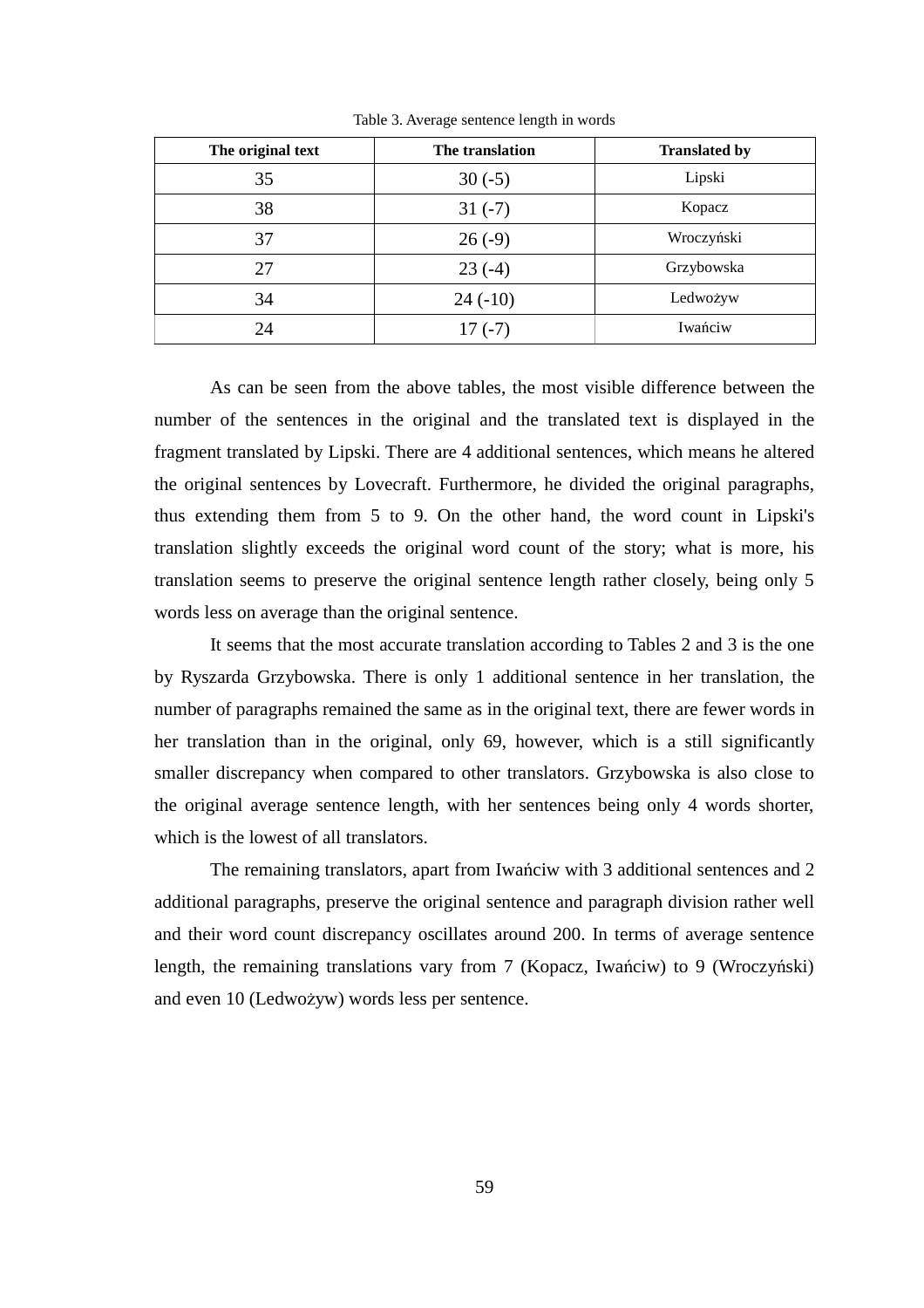#### 3.9.2. The analysis of vocabulary in the selected fragments

The following tables show a comparison between the numbers of style-related words, which include vocabulary of Greco-Latin origin, adjectives, nouns and adverbs which describe situations, states or attributes evoking fear in the original text and the translation. Examples of such may include "fiendish", "hideous", "morbidity", "darkness", "horribly" or "despairingly". Thus, more common words and those which do not adhere to any of the senses, are neutral or exclusively serve to construct the cohesion of the sentences are not taken into account.

| The original text             | The translation                 |  |  |  |
|-------------------------------|---------------------------------|--|--|--|
| Unique adjectives             |                                 |  |  |  |
| 50 (55 including repetition)  | $61(77)$ including repetitions) |  |  |  |
| Unique nouns                  |                                 |  |  |  |
| 40 (44 including repetitions) | 49 (61 including repetitions)   |  |  |  |
| Unique adverbs                |                                 |  |  |  |
| 12 (13 including repetitions) | 12 (13 including repetitions)   |  |  |  |

Table 4. The comparison of lexical content in the fragment of "The Nameless City"

As could be seen from Tables 2 and 3, Lipski exceeds the word count of the original story, also in terms of uniquely used adjectives. This discrepancy increases when the repetitions of used adjectives and nouns are counted. Data from Table 4 may suggest that Lipski uses a wide vocabulary to translate Lovecraft's stories, yet he does not refrain from frequent repetitions. Adverbs seem to be used accurately in his translation. Since the qualitative analysis yielded examples of additions and omissions in Lipski's translations it was thus suspected that it may be further exemplified by the quantitative analysis. The increase in the number of adjectives in the translations can be at times ascribed to the necessity to translate compound nouns as separate words, adjectives and nouns. An example sentence from the fragment shows that Lipski tends to extend the original sentences quite significantly.

I dropped prone again and clutched vainly at the floor for fear of being swept bodily through the open gate into the phosphorescent abyss. (Lovecraft, NC)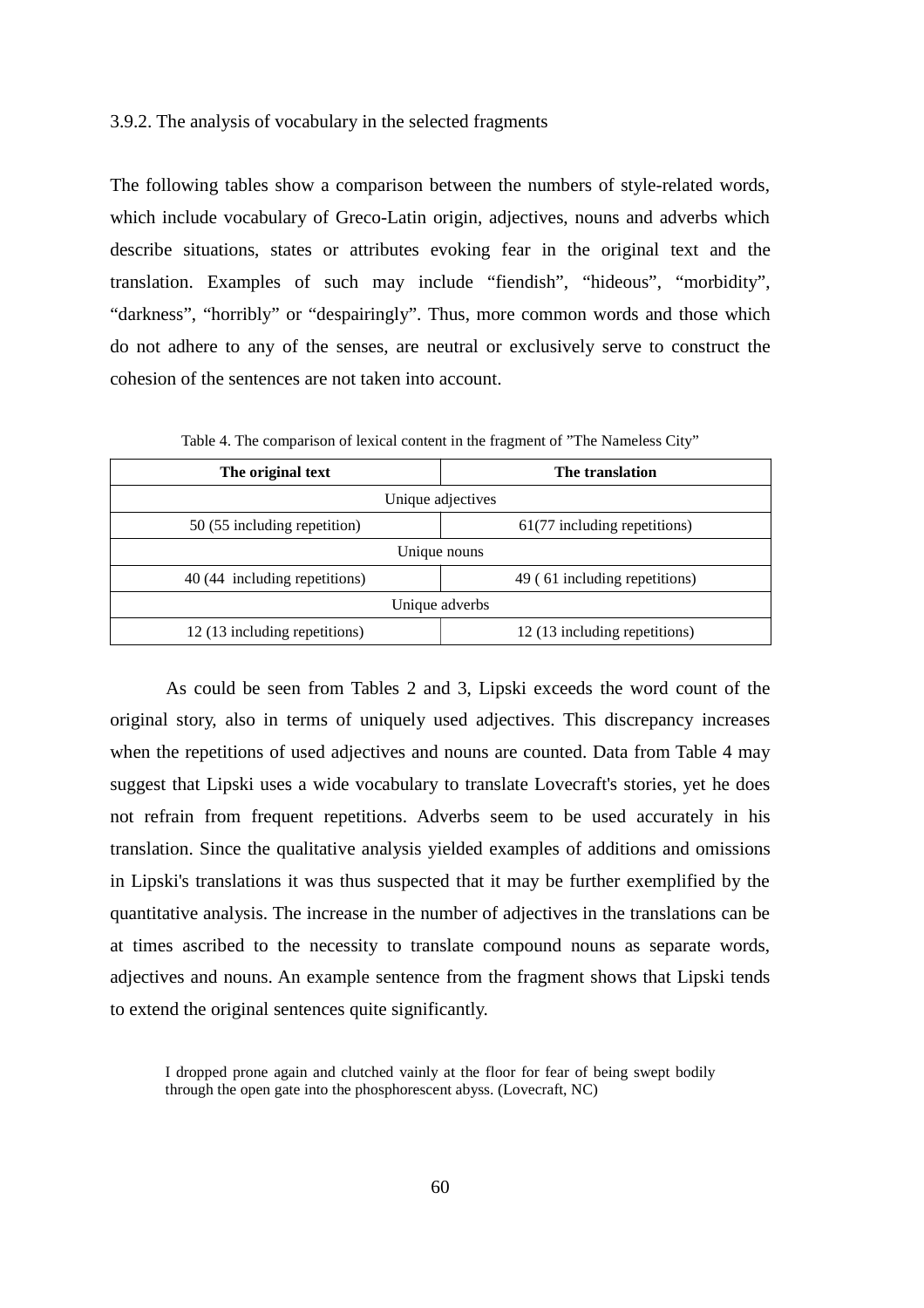The above sentence is translated as:

Ponownie zległem płasko na ziemi, przywierając, najlepiej jak potrafiłem, do podłoża, lękałem się bowiem, że silny wicher mógłby cisnąć mnie jak nieważkie piórko przez otwartą bramę w głąb świetlistej otchłani. (Lovecraft, 2008:100 [1963])

In the translation, although the adverb is preserved, a different lexeme is used, instead translating "vainly". What is more, "najlepiej jak potrafiłem" and "cisnąć mnie jak nieważkie piórko" add to the sentence as the passive voice of the original is changed to active with the "silny wicher" being the agent in the sentence.

| The original text             | The translation               |  |  |  |
|-------------------------------|-------------------------------|--|--|--|
| Unique adjectives             |                               |  |  |  |
| 44 (52 including repetitions) | 55 (59 including repetitions) |  |  |  |
| Unique nouns                  |                               |  |  |  |
| 8 (9 including repetitions)   | 8                             |  |  |  |
| Unique adverbs                |                               |  |  |  |
| 4                             |                               |  |  |  |

Table 5. The comparison of lexical content in "What the Moon Brings"

The quantitative analysis of lexical items in "What the Moon Brings" translated by Kopacz is shown in Table 5. Similarly to Lipski, there are more unique words in the translation than in the original, mostly due to compounding of nouns by Lovecraft. The number of repetitions, however, is smaller than the repetitions used by Lovecraft, which is due to the careful choice of lexemes as the translator wants to avoid repetition and translate the author's style accurately. What is more, Kopacz at times uses adjectives and other constructions, in turn replacing some of the original adverbs.

|  |  | Table 6. The comparison of lexical content in the fragment of "The Case of Charles Dexter Ward" |  |  |  |  |
|--|--|-------------------------------------------------------------------------------------------------|--|--|--|--|
|  |  |                                                                                                 |  |  |  |  |

| The original text            | The translation               |  |  |  |
|------------------------------|-------------------------------|--|--|--|
|                              |                               |  |  |  |
|                              | Unique adjectives             |  |  |  |
| 26                           | 22 (23 including repetitions) |  |  |  |
| Unique nouns                 |                               |  |  |  |
| 22 (28 including repetition) | 21 (29 including repetitions) |  |  |  |
| Unique adverbs               |                               |  |  |  |
|                              | 1 (2 including repetitions)   |  |  |  |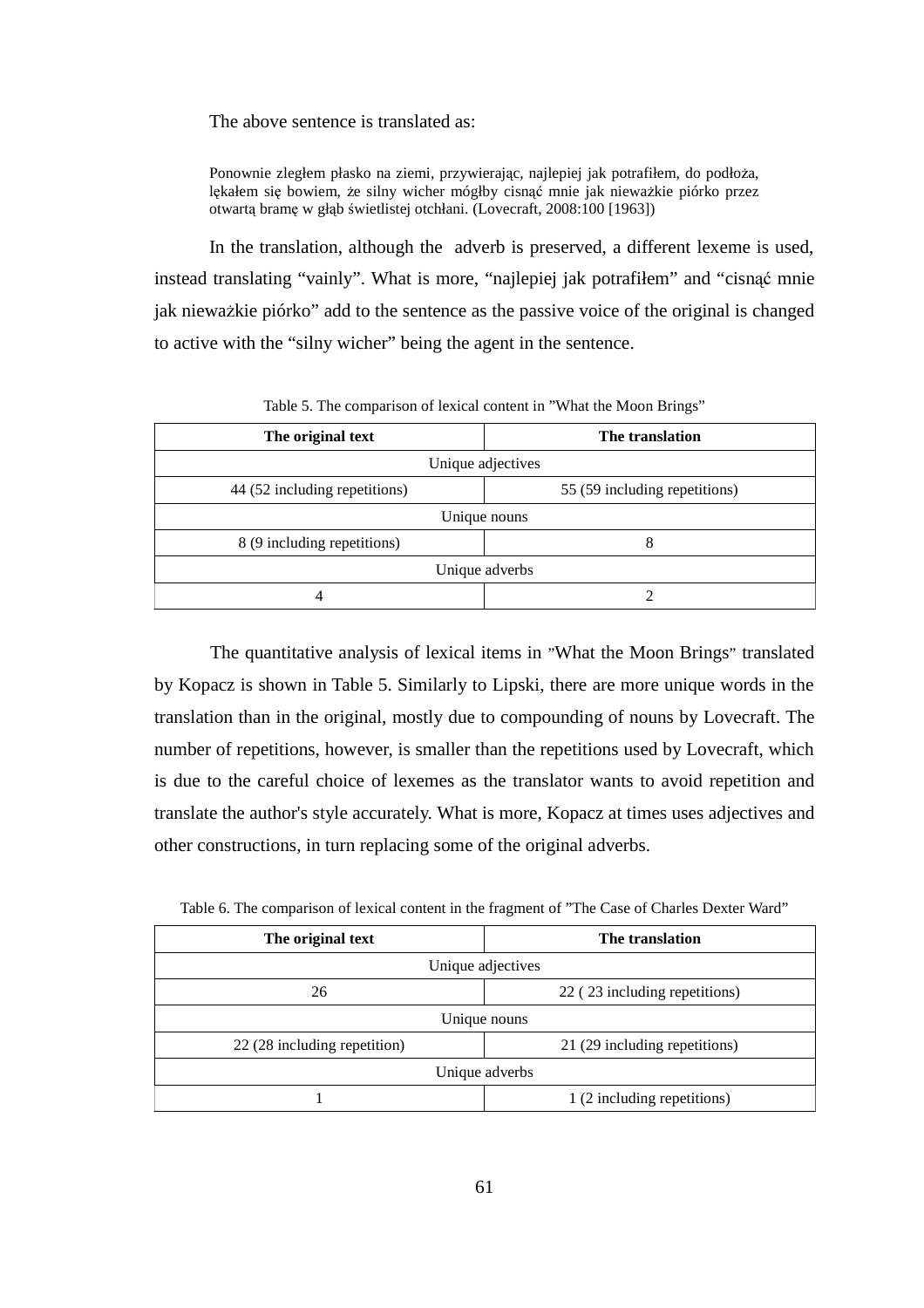The fragment of *The Case of Charles Dexter Ward* translated by Wroczyński seems to be fairly accurate in terms of quantity. The word count of the translation is 212 words less than the original version. Wroczyński is first of the translators who tend to simplify the original sentences, at times significantly.

Where the script he had memorised began "Y'ai 'ng'ngah, Yog-Sothoth", this epigraph started out as "Aye, engengah, Yogge-Sothotha"; which to his mind would seriously interfere with the syllabification of the second word. (Lovecraft, CDW)

The above sentence is translated as:

Podczas gdy wersja, którą pamiętał, zaczynała się: "Y'ai ng'ngah, Yog-Sothoth", ten epigraf brzmiał: "Aye, cngengah, *Yogge-Sothotha",* wyraźna różnica w drugim słowie. (Lovecraft, 2008:417 [1963], italics original)

In translation, the phrase "which to his mind would seriously interfere with the syllabification of the second word" is simplified in a rather careless manner to "wyraźna" różnica w drugim słowie", with the omission of such complex words as "interfere" and "syllabification" used by Lovecraft in the original. In conjunction with the discrepancy in the average sentence length in words, which shows that the sentences in Wroczyński's translation are on average 9 words shorter than Lovecraft's, it may be suggested that he seems to overly simplify the original text.

| The original text             | The translation               |  |  |  |
|-------------------------------|-------------------------------|--|--|--|
| Unique adjectives             |                               |  |  |  |
| 32 (35 including repetition)  | 33 (34 including repetitions) |  |  |  |
| Unique nouns                  |                               |  |  |  |
| 20 (21 including repetitions) | 19 (20 including repetitions) |  |  |  |
| Unique adverbs                |                               |  |  |  |
| 4                             |                               |  |  |  |

Table 7. The comparison of lexical content in the fragment of "The Colour out of Space"

The above table concerning the translation by Grzybowska shows that her translation seems to be as accurate in terms of quantity as it is in terms of quality. The number of adverbs is preserved and there are minute differences between the number of adjectives and nouns, the latter preserving even the number of repetitions in relation to the original fragment.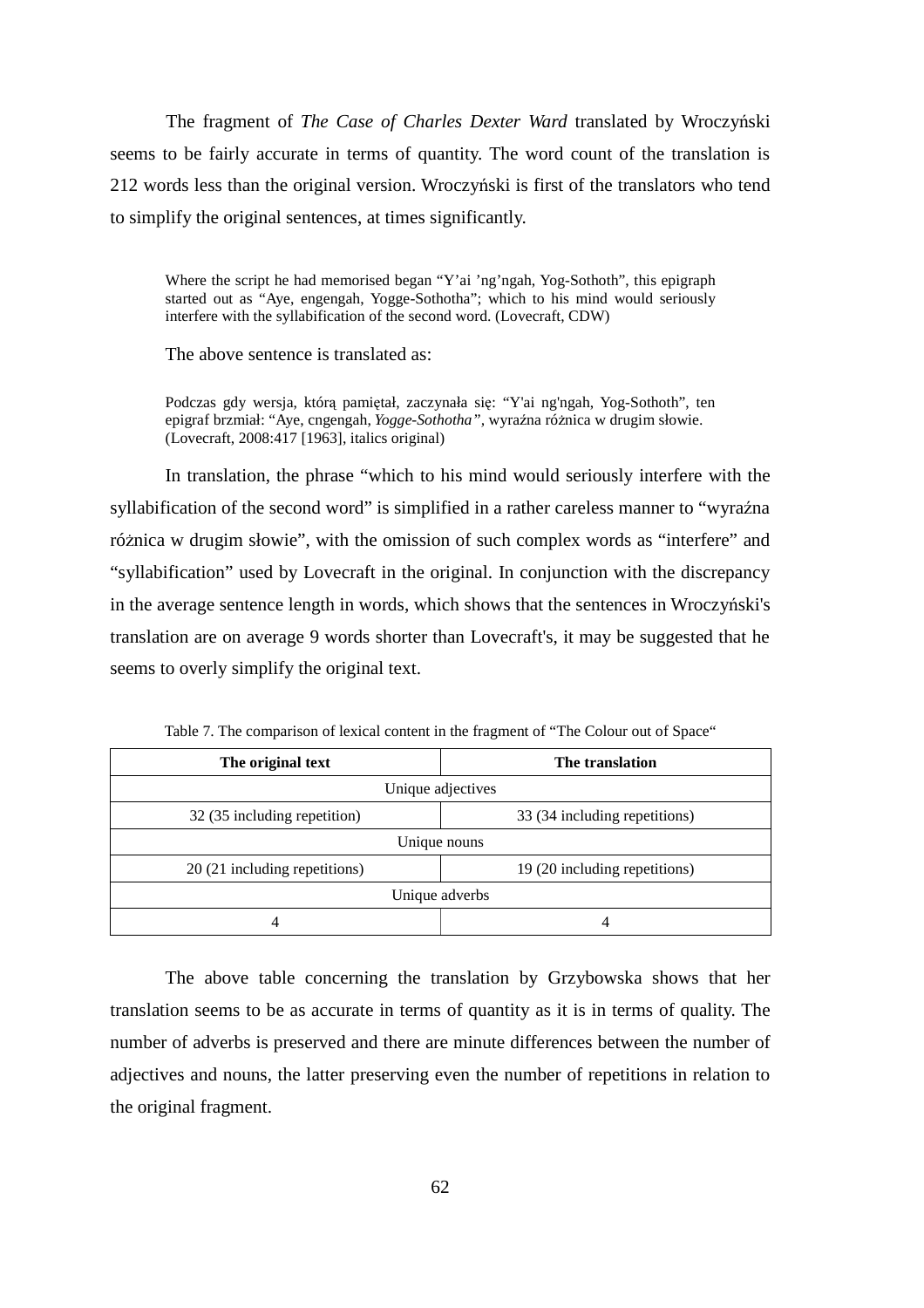| The original text             | The translation               |  |  |  |
|-------------------------------|-------------------------------|--|--|--|
|                               | Unique adjectives             |  |  |  |
| 58 (60 including repetition)  | 40 (46 including repetitions) |  |  |  |
| Unique nouns                  |                               |  |  |  |
| 44 (48 including repetitions) | 34 (38 including repetitions) |  |  |  |
| Unique adverbs                |                               |  |  |  |
| 6                             | 6                             |  |  |  |

Table 8. The comparison of lexical content in the fragment of "The Dream-Quest of Unknown Kadath"

As shown by Table 3, the translation by Ledwożyw 10 less words on average contains per sentence than the original text. The number of used adjectives and nouns seems to be clearly smaller than in Lovecraft's vocabulary. Ledwożyw used almost 20 less unique adjectives, 14 less when counting repetitions. Analogically, there are 10 less nouns than in the original. The average sentence length is smaller, largely due to simplification, which can be exemplified by the fragment below.

After a few moments he regretted his thoughtless haste, and wished he had tried to follow backward the frescoes he had passed on the way in. True, they were so confused and duplicated that they could not have done him much good, but he wished none the less he had made the attempt. (Lovecraft, DQ)

The above sentences are translated as:

Po kilku chwilach pożałował swego bezmyślnego pośpiechu i pomyślał, że powinien postępować za freskami, które mijał idąc tu. W istocie jednak były one tak zawiłe i poplątane, że nie na wiele by mu się przydały, lecz nie wymyślił nic lepszego. (Lovecraft, 2008:232 [1963])

The phrase "lecz nie wymyślił nic lepszego" is a rather rough translation of "but he wished none the less he had made the attempt". When combined with Ledwożyw's tendency to omit words or create tautological constructions, it may be suggested that his translation impoverishes Lovecraft's style quite significantly.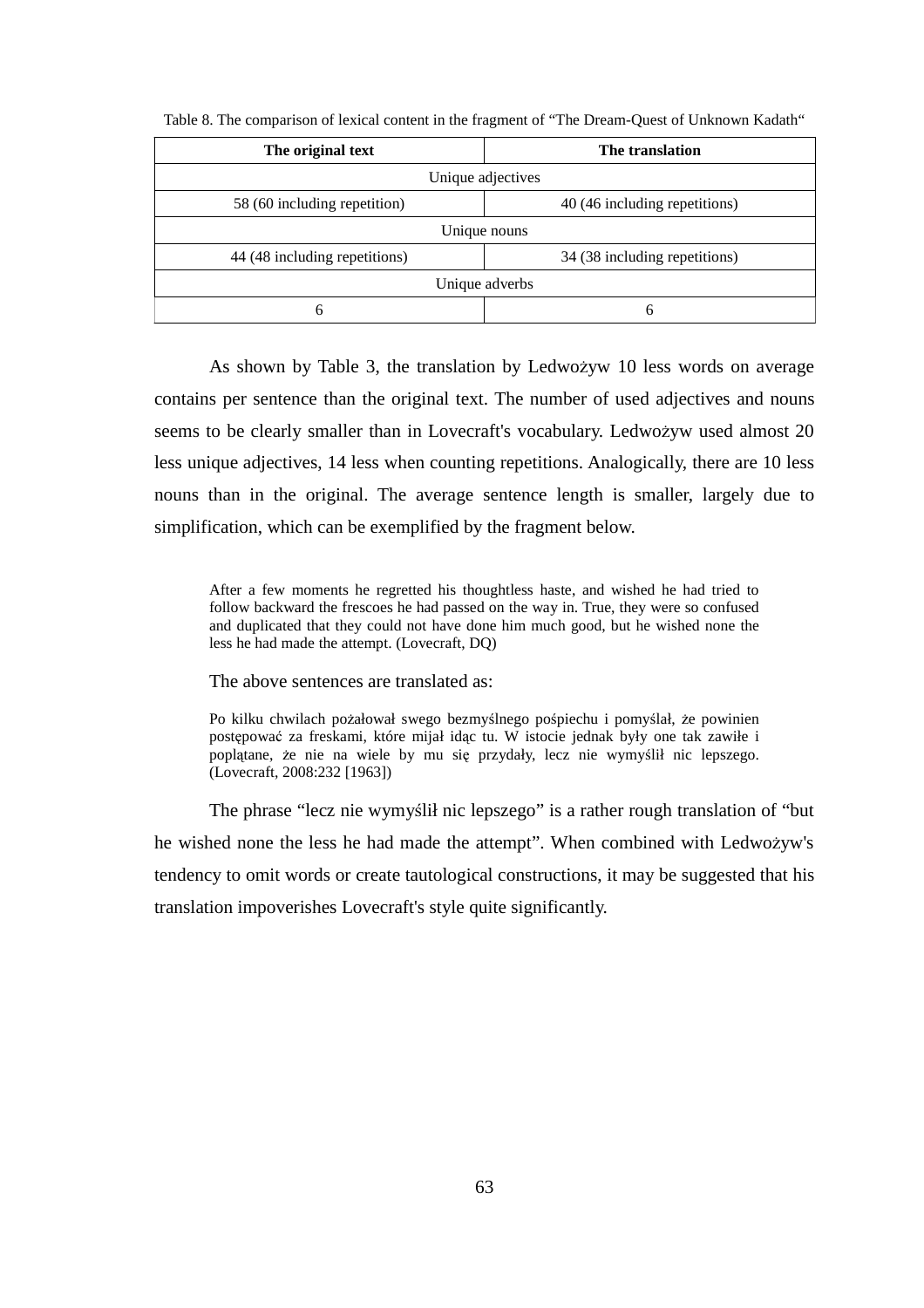| The original text             | The translation               |  |  |  |
|-------------------------------|-------------------------------|--|--|--|
| Unique adjectives             |                               |  |  |  |
| 36 (37 including repetition)  | 24 (26 including repetitions) |  |  |  |
| Unique nouns                  |                               |  |  |  |
| 29 (36 including repetitions) | 24 (30 including repetitions) |  |  |  |
| Unique adverbs                |                               |  |  |  |
| 8                             | 4                             |  |  |  |

Table 9. The comparison of lexical content in the fragment of *The Rats in the Walls*

The translation of *The Rats in the Walls* by Iwańciw contains considerably fewer words (-190) than the original and 7 less words per sentence on average. This may be due to omissions which influence the complexity and mood of the sentences, as illustrated by an example.

The skulls denoted nothing short of utter idiocy, cretinism, or primitive semi-apedom. Above the hellishly littered steps arched a descending passage seemingly chiselled from the solid rock, and conducting a current of air. (Lovecraft, RW)

The above sentence is translated as:

Kształt czaszki wskazywał na to, że szkielety należały do pół małp, pół ludzi. Z wnętrza wykutego w skale korytarza dochodził do nas powiew powietrza, lecz nie zatęchłego, jak można by się spodziewać, lecz chłodnego i świeżego. (Lovecraft, 2007:44 [1963])

Phrases such as "utter idiocy, cretinism, or primitive semi-apedom" or "hellishly littered" are omitted in the translation, which is overly simplified, similarly as in the case of Ledwożyw's translation. Curiously enough, it was Iwańciw who translated *The Rats in the Walls* again, revising Ledwożyw's work and, unfortunately, displaying similar tendencies in translation as his predecessor.

| Total number                    | Word class                      |              |  |
|---------------------------------|---------------------------------|--------------|--|
| The original text               | The translation                 |              |  |
| 246 (265 including repetitions) | 235 (267 including repetitions) | Adjectives   |  |
| 163 (186 including repetitions) | 155 (186 including repetitions) | <b>Nouns</b> |  |
| 35 (36 including repetitions)   | 29 (32 including repetitions)   | Adverbs      |  |

Table 10. The total number of unique words used and their repetitions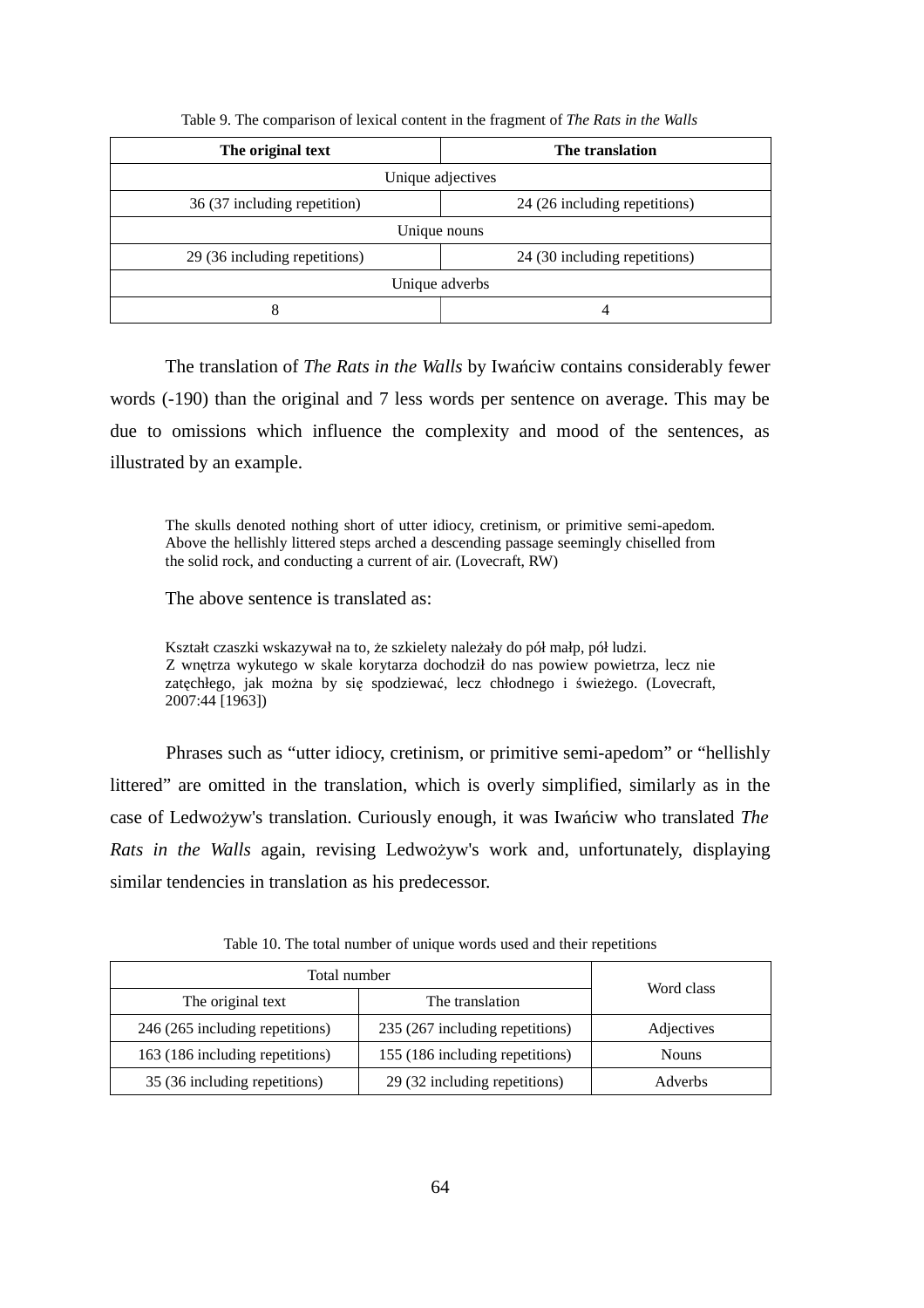The above table shows that in general, the translations contain fewer unique adjectives and nouns, yet respectively, a larger percent of repetitions, apart from the adverbs which are used more scarcely than in the original texts.

## 3.9.3 The most frequently used words in different translations

Amongst the used lexemes there are some which appear more than once in the fragments, though no mood-related noun or adjective appeared more than 7 times in the fragments altogether. The table below illustrates the recurring words, starting from those of highest frequency.

| Word                | <b>Frequency</b> |
|---------------------|------------------|
| Horror              |                  |
| Unknown (adjective) | 6                |
| Hideous             | 6                |
| <b>Nameless</b>     | 5                |
| Dead (adjective)    | 5                |
| Vast                | 4                |
| Terrible            | 3                |
| <b>Monstrous</b>    | 3                |
| Fiendish            | 3                |
| Unknown (noun)      | 2                |

Table 11. Most recurring mood-related words in the analysed fragments

The most frequently used word is the noun "horror". It is translated in a variety of ways or, at times, omitted or changed in the course of the sentence. In *The Colour out of Space* the phrase "in horror and nausea" is translated as "panicznie przerażony", which may not be overly accurate, yet it renders the feeling of fear. There are three instances of "horror" in "The Rats in the Walls". It appears in the phrases "[t]here now lay revealed such a horror as would have overwhelmed us had we not been prepared" and "[h]orror piled on horror" which are respectively translated as "[c]hoć byliśmy przygotowani na niespodzianki, to jednak widok, który ujrzeliśmy, był szokujący" and "[K]iedy zaczęliśmy zwiedzać ruiny, potwornościom nie było końca" and none of the translations possess even a trace of the original word. The use of "niespodzianki" and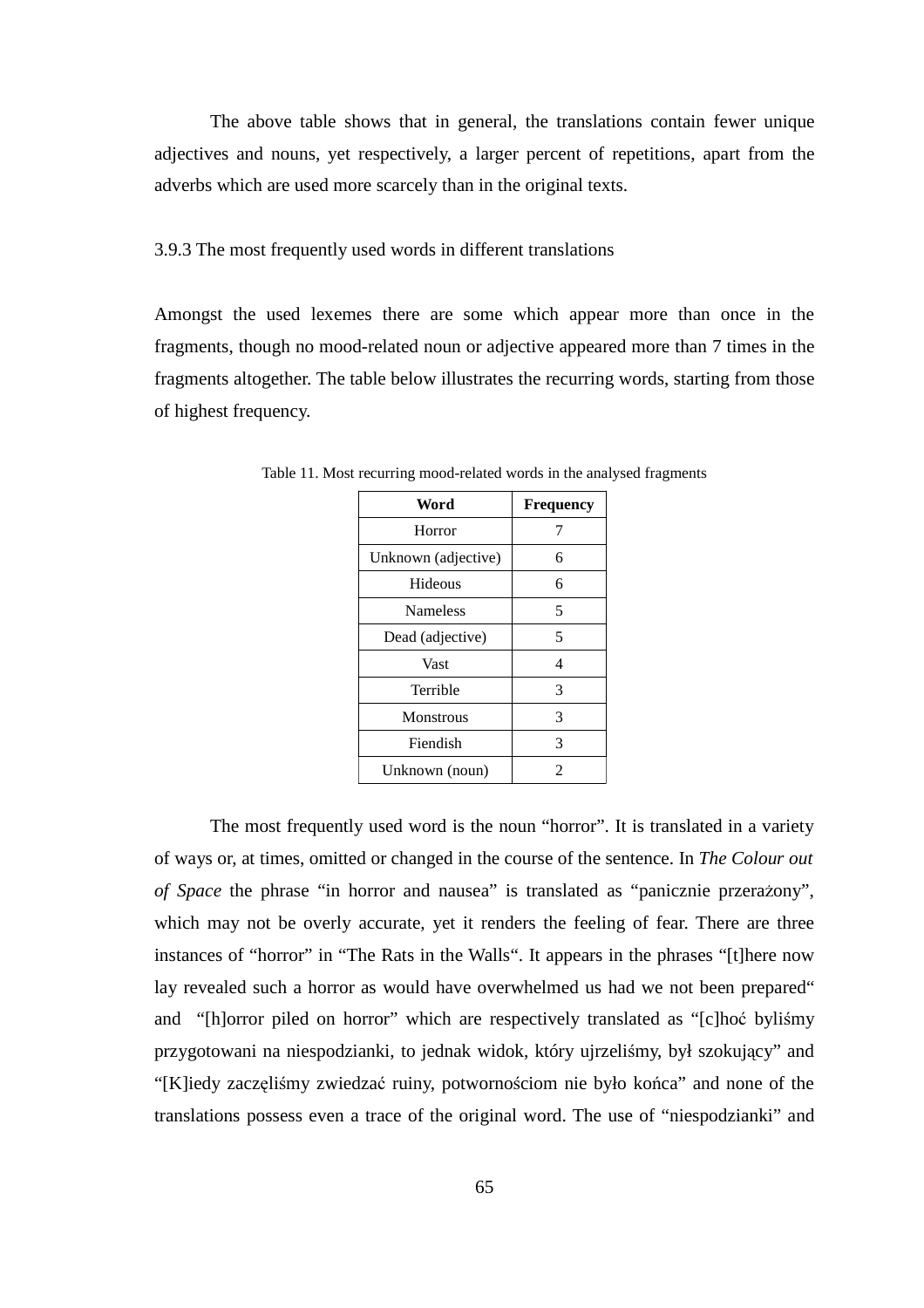"widok" or "szokujący" is by no means accurate in rendering the mood of the sentence. Lovecraft's intentional repetition of the word in the second phrase is also omitted by Iwańciw. The remaining instances include "ciało wychwyciło horror, zanim oczy go ujrzały" in "What the Moon Brings", which is accurate, "[z]łowieszczy księżyc wisiał nisko ponad tymi koszmarami" where the plural "horrors" becomes "nightmares", which may be deemed as accurate in terms of mood, since the text was based on a dream. In "The Case of Charles Dexter Ward", "horror" appears in the phrase "pod wpływem tego wszystkiego doktora ogarnęła fala grozy", which is again accurate.

The word "unknown" appears in 5 of the fragments, either as a noun or as an adjective, most frequently in *The Colour out of Space* in relation to the colour itself and is consequently translated as "nieznany". Wroczyński renders "the past and the unknown" as "minionego i niezgłębionego" in *The Case of Charles Dexter Ward*, which could be perhaps translated simply as "nieznanego" but is nonetheless quite accurate. Both Kopacz and Lipski translate their contexts of "unknown" as "nieznany/e" whereas Iwańciw omits the word and renders "unknown fissures" as "jakieś szczeliny".

One of the more frequent words present in almost every fragment is "hideous". In Lipski's fragment this quality is attributed to voices and translated as "odrażające". Kopacz in "What the Moon Brings" translates the "unfamiliar and hideous" scenes presented by the moon, uses the words "odpychające i odrażające". In Grzybowska's fragment the phrase "hideous unknown blend of colour" becomes "nieprawdopodobnym kolorem", later "the hideous thing" is translated as "ta ohydna rzecz", which is more accurate. Iwańciw, despite changing the sentence syntax and the word to which "hideous is attributed", namely "hideous day of discovery" to "ohydnych odkryć", preserves the meaning of the adjective quite correctly. Ledwożyw, however, translates the phrase "in that hideous second" as "w tej straszliwej sekundzie", which renders the word closer to "terrible" or "horryfying" than "repulsive" or "revolting", which would be the original meaning. It could be discussed that in the generally poetic language of "The Dream-Quest of Unknown Kadath" such an alliterative translation would be appropriate.

As for the adjective "nameless", is consequently translated as "zapomniany" in *The Nameless City* in Lipski's translation. The issue concerning the title was discussed in the earlier part of this chapter. However, when used in the phrase "nameless race", it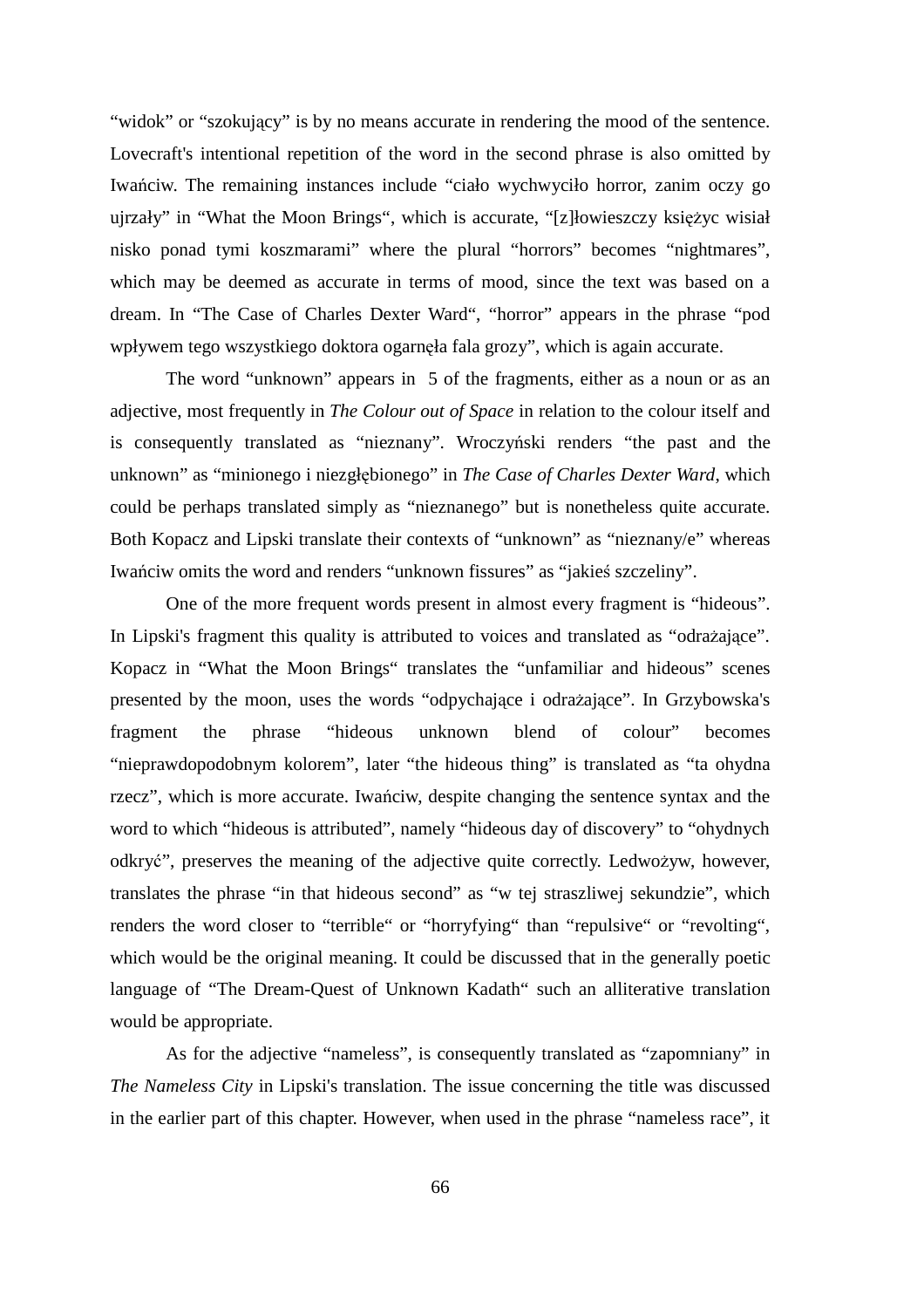becomes "nie mającą nazwy rasę" in Lipski's translation. In *What the Moon Brings* by Kopacz "the nameless sea" is translated "nienazwane morze", which is accurate.

The word "vast" is used 3 times in *What the Moon Brings* and once in the fragment of *The Dream-Quest of Unknown Kadath*. Kopacz translated "vast and nameless sea" as "kolosalnego i nienazwanego morza", "vast reef" as "obszernej rafie" and the last "much of the vast reef" becomes "dużą część ogromnych raf". Ledwożyw omits the word in his translation as "[t]here was no light in this vast and evil-smelling crypt" becomes "[w] tej śmierdzącej złem krypcie nie było światła".

The translations of "terrible" range from "potworne" in *The Colour out of Space* ("something terrible"), and to "przerażająca dolina" in the phrase "terrible valley" in Lipski's fragment, or to "straszliwa" when describing a "terrible invocation" in *The Case of Charles Dexter Ward*. "Monstrous" in all instances is translated either as "potworny" or "monstrualny" and fiendish as "diabelski" or "szatański", which are both accurate. The word "potworny" is thus used by different translators to convey both the meaning of "terrible" and "monstrous".

The recurring items of vocabulary seem to be translated rather consistently, despite minor deviations, such as the case of "nameless" as "zapomniane" in Lipski's translation.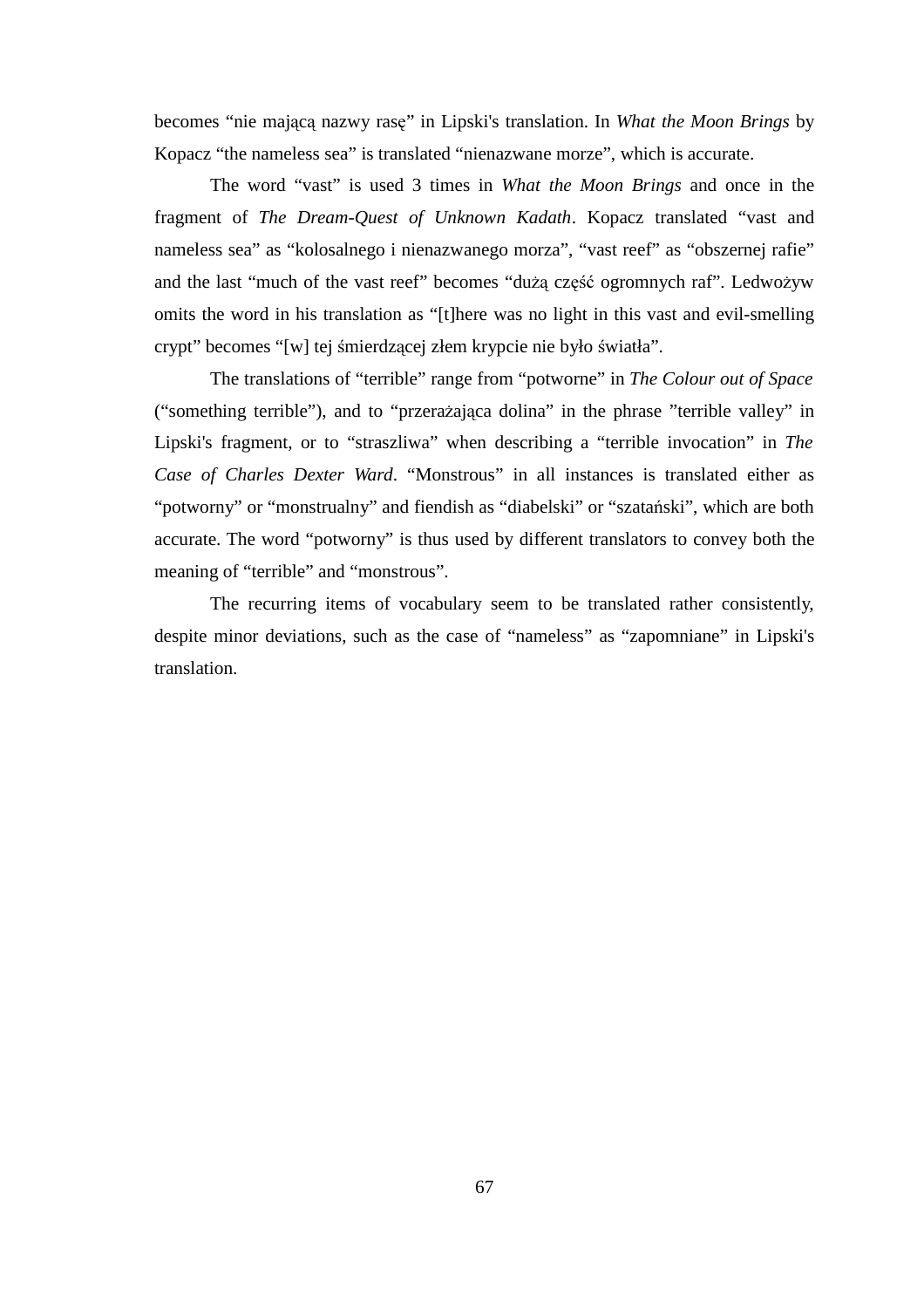# **Conclusion**

The style H.P. Lovecraft seems to pose a challenge for translators, since it is not accurately translated in the recent Polish editions of his prose. Six of his contemporary translators were analysed: Robert P. Lipski, Mateusz Kopacz, Michał Wroczyński, Ryszarda Grzybowska, Andrzej Ledwożyw and Grzegorz Iwańciw. At least one story translated by each of the translators was subject to qualitative analysis, which exposed inconsistencies and inaccuracies in their work.

No work was absolutely free from lexical mistakes which with varying degree of gravity. The ambiguities which may require a revision of the translation included additions and omissions of essential content, exaggeration in the use of adjectives which exceeded the original text, modifications in the sentence structure leading to a change of meaning or creation of tautological and contradictory constructions, shifting the mood of the story significantly by use of diminutives or inaccurate lexical items instead of the original vocabulary.

The most accurate translation, both in terms of quality and quantity, is the work by Ryszarda Grzybowska, in spite of minor lexical mistakes and the normalisation of dialectical speech, whose content is nonetheless translated correctly. Grzybowska's translation is closely followed by the works of Kopacz, who tends to shift the style of the author by additions which increase the coherence of the original sentences.

The remaining translators are not quite accurate in their translations and many of the aforementioned ambiguities can be found in their works. Examples of revised versions were proposed for certain fragments, and it may be necessary to retranslate some of H. P. Lovecraft's works into Polish again in order to present an accurate rendition of his style to the Polish readers.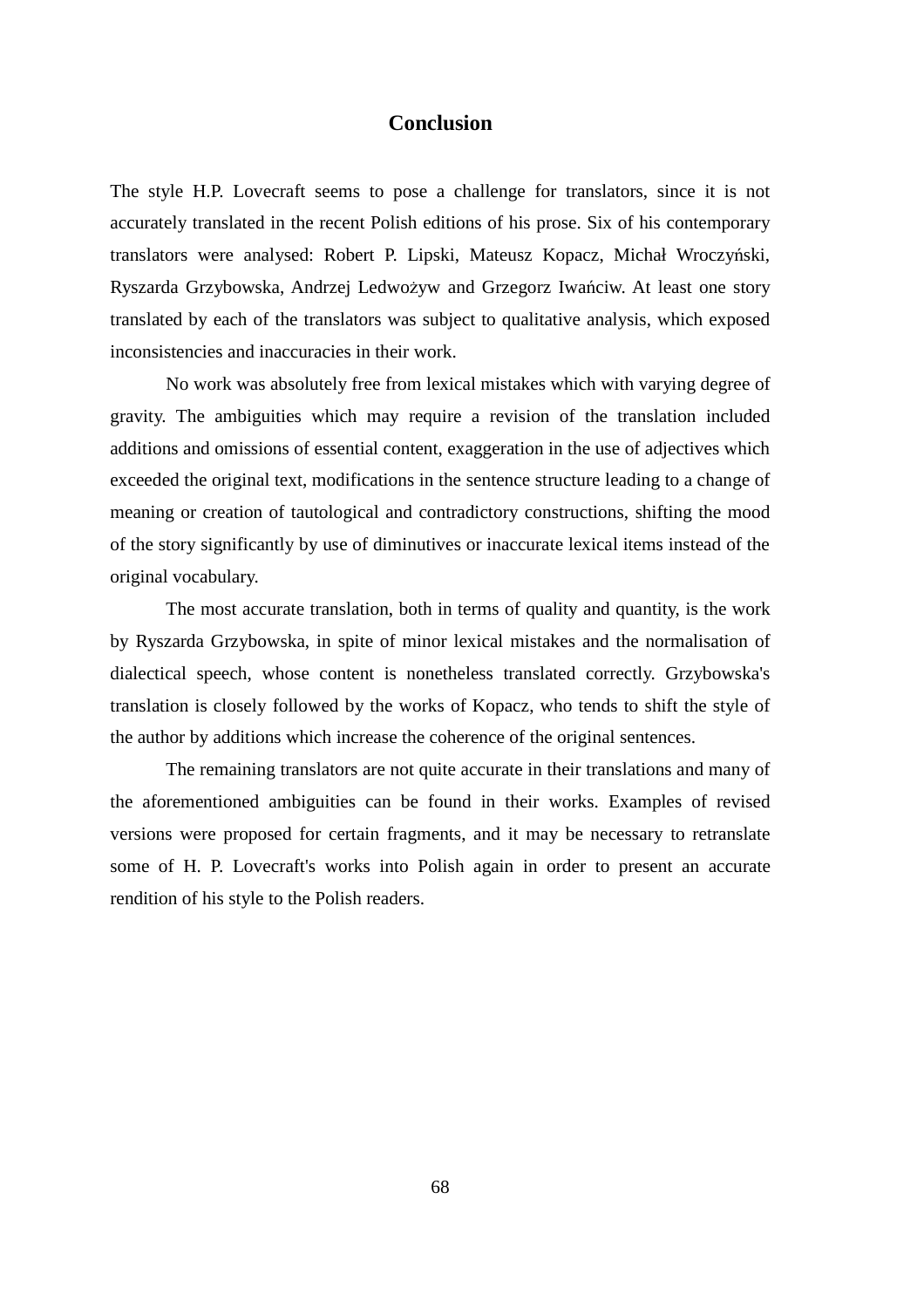## **References**

### **Primary Sources**

Lovecraft, H.P. "The Statement of Randolph Carter"

http://www.hplovecraft.com/writings/texts/fiction/src.asp, DOA June 20, 2011

Lovecraft, H.P. "The Outsider"

http://www.hplovecraft.com/writings/texts/fiction/o.asp, DOA June 20, 2011

Lovecraft, H.P. "The Nameless City"

http://www.hplovecraft.com/writings/texts/fiction/nc.asp, DOA June 20, 2011

Lovecraft, H.P. "Nyarlathothep"

http://www.hplovecraft.com/writings/texts/fiction/n.asp, DOA June 20, 2011

Lovecraft, H.P. "What the Moon Brings"

http://www.hplovecraft.com/writings/texts/fiction/wmb.asp, DOA June 20, 2011

Lovecraft, H.P. "The Case of Charles Dexter Ward"

http://www.hplovecraft.com/writings/texts/fiction/cdw.asp, DOA June 20, 2011

Lovecraft, H.P. "The Colour out of Space"

http://www.hplovecraft.com/writings/texts/fiction/cs.asp, DOA June 20, 2011

Lovecraft, H.P. "The Call of Cthulhu"

http://www.hplovecraft.com/writings/texts/fiction/cc.asp, DOA June 20, 2011

Lovecraft, H.P. "Pickman's Model"

http://www.hplovecraft.com/writings/texts/fiction/pm.asp, DOA June 20, 2011

Lovecraft, H.P. "The Dream-Quest of Unknown Kadath"

http://www.hplovecraft.com/writings/texts/fiction/dq.asp, DOA June 20, 2011

Lovecraft, H.P. "The Rats in the Walls"

http://www.hplovecraft.com/writings/texts/fiction/rw.asp, DOA June 20, 2011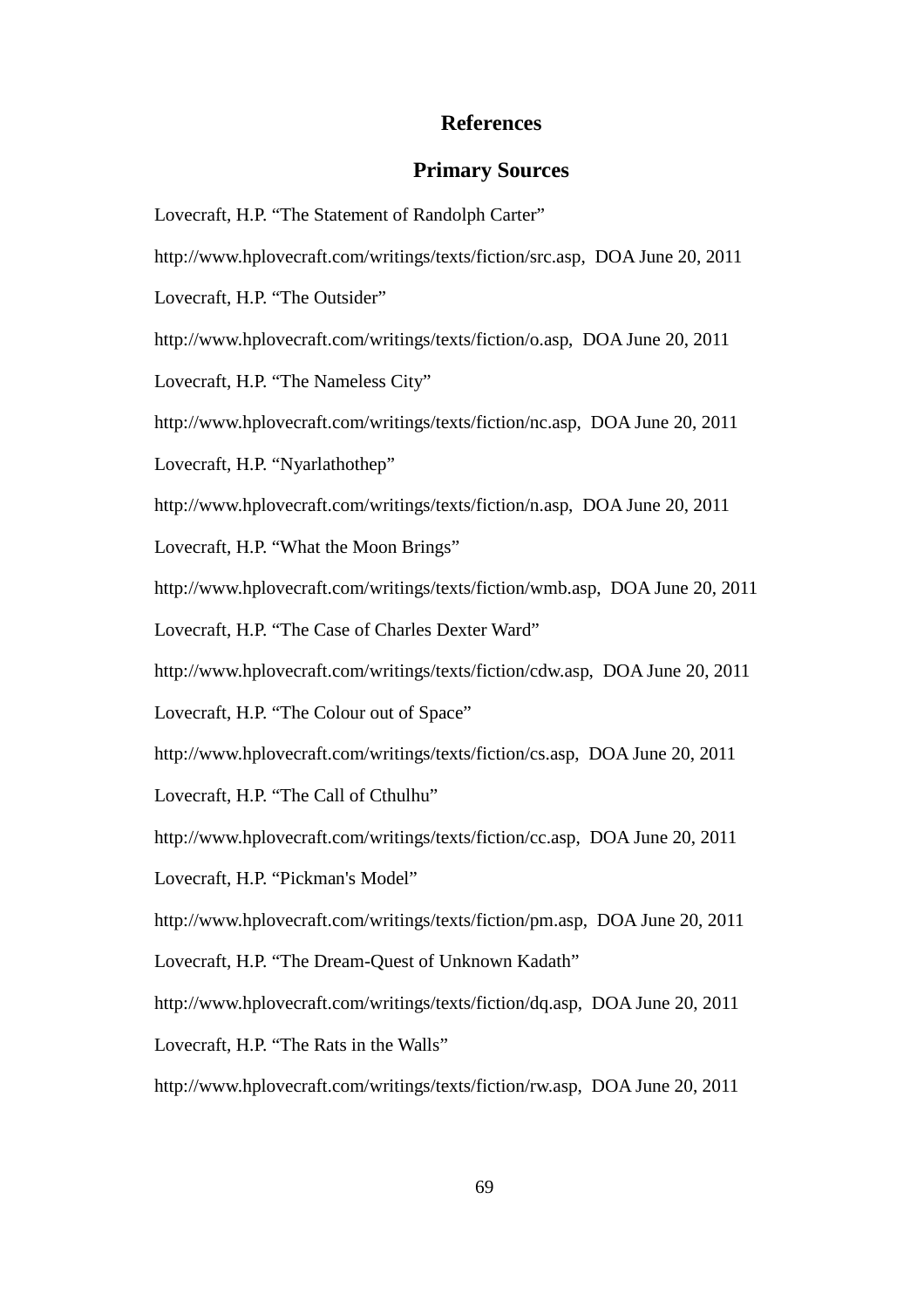- Lovecraft, H.P. 2007. *Opowie*ś*ci o Makabrze i Koszmarze*. Poznań: Zysk i S-ka.
- Lovecraft, H.P "Szczury w Murach" (trans. Grzegorz Iwańciw)
- in *Opowie*ś*ci o Makabrze i Koszmarze*. p. 27-48
- Lovecraft, H.P "Przybysz" (trans. Robert P. Lipski)
- in *Opowie*ś*ci o Makabrze i Koszmarze*. p. 60-68
- Lovecraft, H.P "Model Pickmana" (trans. Andrzej Ledwożyw)
- in *Opowie*ś*ci o Makabrze i Koszmarze*. p.69-83
- Lovecraft, H.P "Zew Cthulhu" (trans. Ryszarda Grzybowska)
- in *Opowie*ś*ci o Makabrze i Koszmarze*. p. 120-156
- Lovecraft, H.P "Kolor z Przestworzy" (trans. Ryszarda Grzybowska)
- in *Opowie*ś*ci o Makabrze i Koszmarze*. p. 281-314
- Lovecraft, H.P. 2008. *Sny o Terrorze i* Ś*mierci*. Poznań: Zysk i S-ka.
- Lovecraft, H.P "Zeznania Randolpha Cartera" (trans. Robert P. Lipski)
- in *Sny o Terrorze i* Ś*mierci*. p.53-60
- Lovecraft, H.P "Nyarlathothep" (trans. Mateusz Kopacz)
- in *Sny o Terrorze i* Ś*mierci*. p. 83-86
- Lovecraft, H.P "Zapomniane Miasto" (trans. Robert P. Lipski) in *Sny o Terrorze i* Ś*mierci*. p. 87-102
- Lovecraft, H.P "Co Sprowadza Księżyc" (trans. Mateusz Kopacz)
- in *Sny o Terrorze i* Ś*mierci*. p. 143-146
- Lovecraft, H.P "W Poszukiwaniu Nieznanego Kadath" (trans. Andrzej Ledwożyw) in *Sny o Terrorze i* Ś*mierci*. p. 161-268
- Lovecraft, H.P "Przypadek Charlesa Dextera Warda" (trans. Michał Wroczyński) in *Sny o Terrorze i* Ś*mierci*. p. 295-438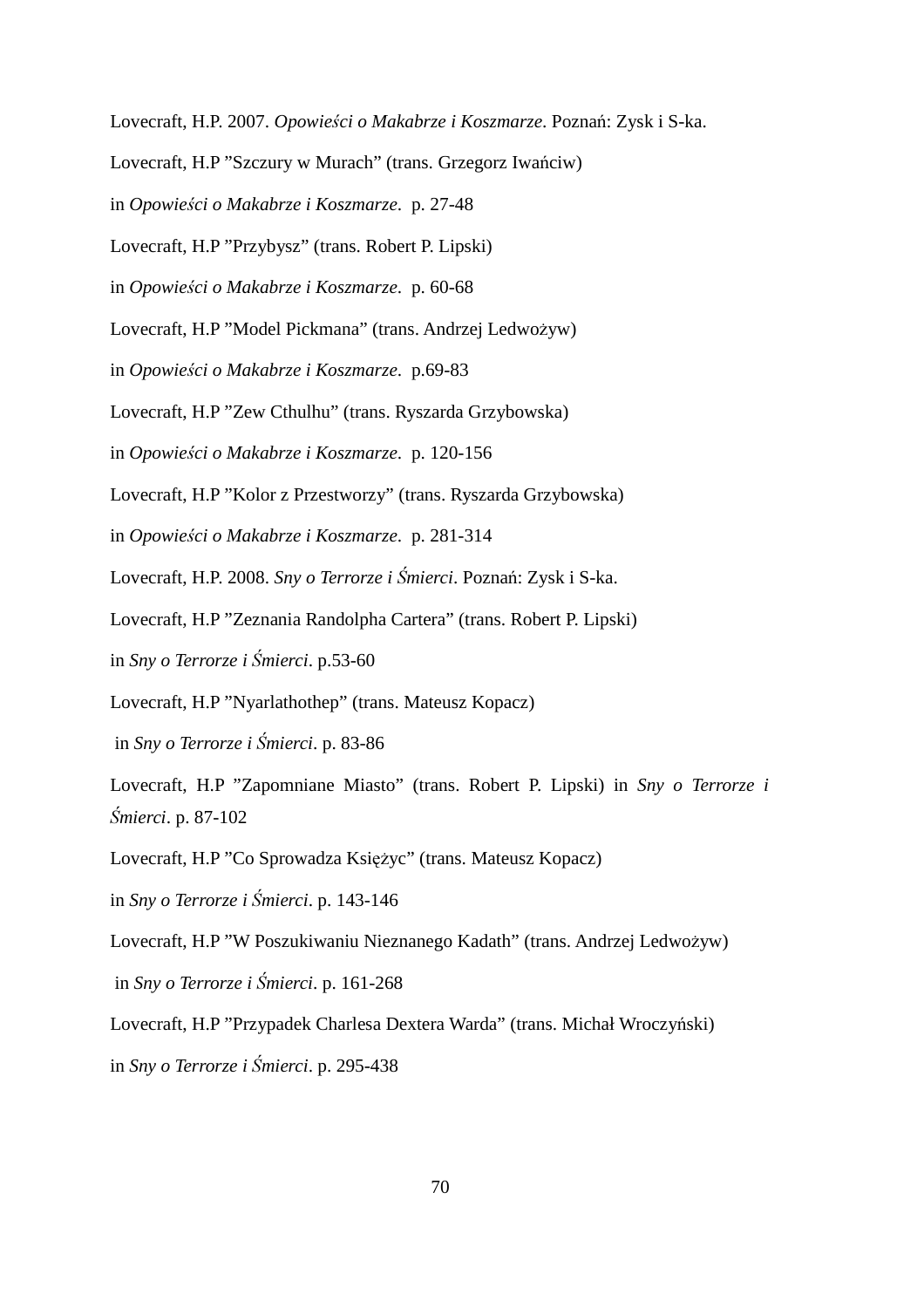# **Secondary Sources**

Leech, Geoffrey N. and Michael H. Short. 1987. *Style in fiction.* London-New York: Oxford.

Punter, David. 1987 *The Literature of terror.* New York: Addison Wesley Longman.

Joshi, S.T. 1980 *The Weird Tale.* Austin: University of Texas Press.

Joshi, S.T. 1999 *A Subtler Magick: The Writings and Philosophy of H.P. Lovecraft.* Gilette: Wildside Press.

Lovecraft, H.P. "Supernatural Horror in Literature",

http://www.hplovecraft.com/writings/texts/essays/shil.asp, DOA June 20, 2011

Lovecraft, H.P. "Notes on Writing Weird Fiction",

http://www.hplovecraft.com/writings/texts/essays/nwwf.asp , DOA June 20, 2011

# **Dictionaries and encyclopaedias**

*Meroe* http://www.britannica.com/EBchecked/topic/376237/Meroe*,* 

*DOA June 20, 2011* 

*Encyclopaedia Iranica* http://www.iranica.com/articles/afrasiab-turanian-king **,** 

DOA June 20, 2011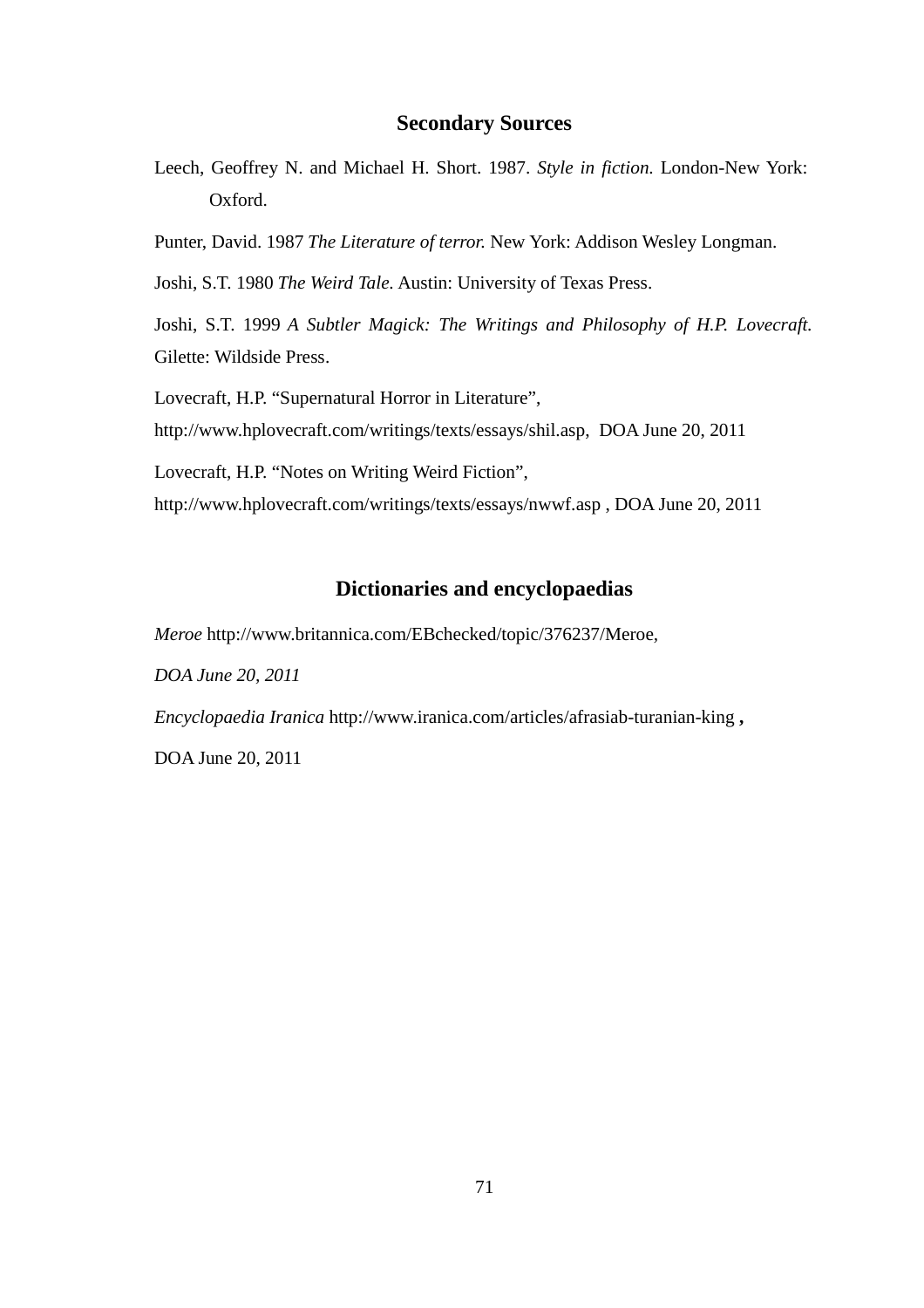# **Streszczenie**

Celem niniejszej pracy jest przedstawienie literackiego stylu prozy H.P. Lovecrafta oraz analiza tłumaczeń jego utworów na język polski pod względem wierności odwzorowania owego stylu.

Praca składa się z trzech rozdziałów. Rozdział pierwszy zawiera podstawy teoretyczne: definicje stylu, cech stylu, stylistyki oraz wyznaczników stylu.

W rozdziale drugim przedstawiona zostaje sylwetka H.P. Lovecrafta, autorzy oraz zjawiska które wpłynęły na kształtowanie jego stylu i zdania krytyków na temat typowych dla niecho cech stylistycznych. Dalsza część rozdziału zawiera teoretyczne przedstawienie cech jego stylu literackiego.

Rozdział trzeci składa się z dwuczęściowej analizy wybranych utworów Lovecrafta. W pierwszej części, 11 wybranych tekstów, przynajmniej jeden na każdego z sześciu współczesnych tłumaczy Lovecrafta na język polski, jest poddanych analizie jakościowej, której celem jest zbadanie wierności tłumaczenia względem stylu autora ze szczególnym uwzględnieniem treści, które wpływają na nastrój utworu. Niekiedy podawane są propozycje poprawy tych fragmentów, które mogą wymagać ponownego przetłumaczenia.

Druga część rozdziału trzeciego to analiza ilościowa wybranych fragmentów z sześciu utworów, jednego dla każdego tłumacza, której celem jest zbadanie wierności tłumaczenia pod względem ilości akapitów, zdań, słów, średniej długości zdania oraz użycia słownictwa, które wpływa na nastrój utworu, w tym najczęściej stosowanych przez autora unikalnych przymiotników, rzeczowników oraz przysłówków.

Postawiono hipotezę, iż styl Lovecrafta może stanowić wyzwanie w tłumaczeniu literackim. Obecne w tłumaczeniach niejasności potwierdzają ową hipotezę. W tłumaczeniach prozy Lovecraft'a na język polski za najwierniejszy, na podstawie analizy jakościowej oraz ilościowej może zostać uznany przekład Ryszardy Grzybowskiej.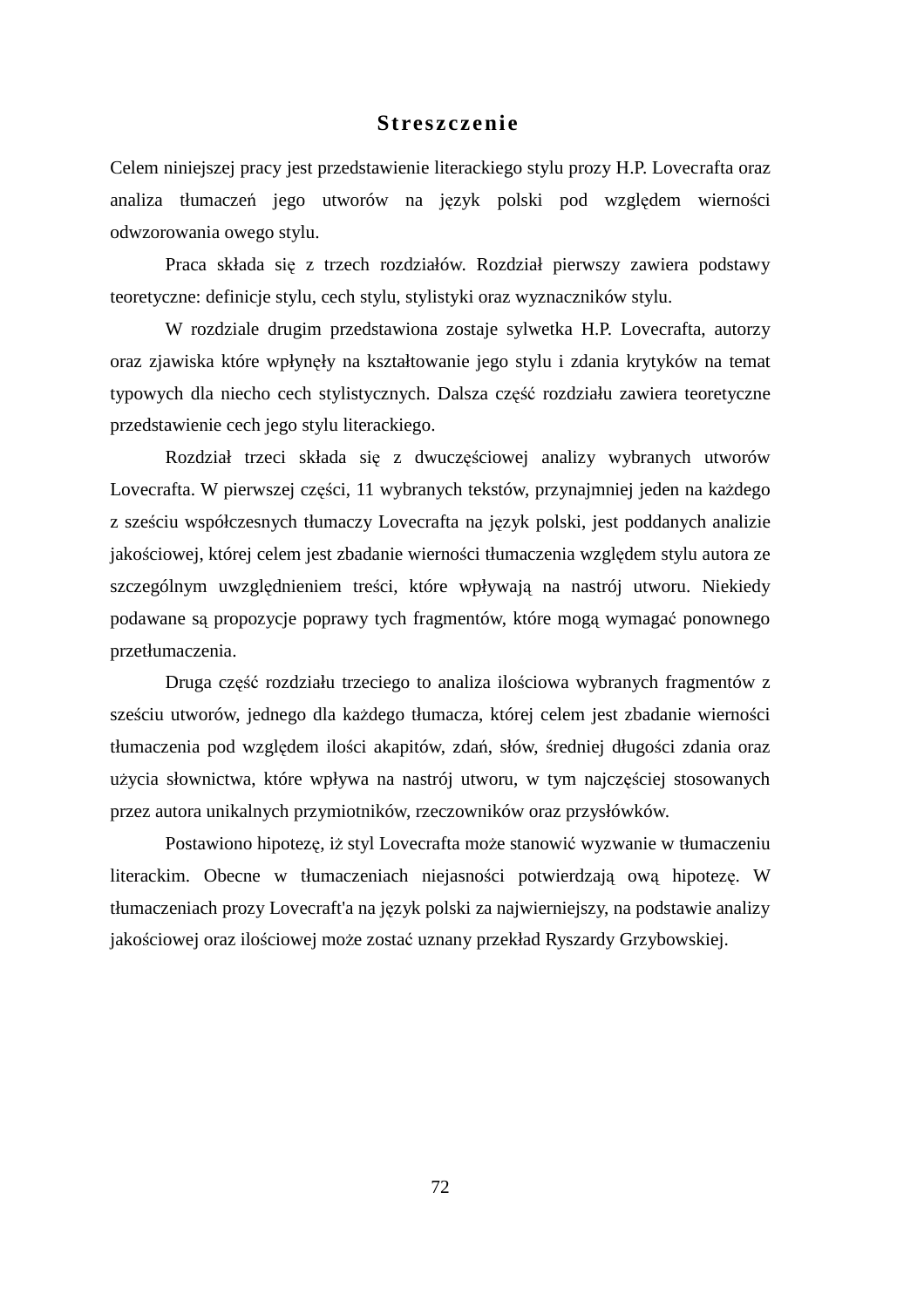# **Appendix A – Robert P. Lipski**

Suddenly there came another burst of that acute fear which had intermittently seized me ever since I first saw the terrible valley and the nameless city under a cold moon, and despite my exhaustion I found myself starting frantically to a sitting posture and gazing back along the black corridor toward the tunnels that rose to the outer world. My sensations were much like those which had made me shun the nameless city at night, and were as inexplicable as they were poignant. In another moment, however, I received a still greater shock in the form of a definite sound—the first which had broken the utter silence of these tomb-like depths. It was a deep, low moaning, as of a distant throng of condemned spirits, and came from the direction in which I was staring. Its volume rapidly grew, till soon it reverberated frightfully through the low passage, and at the same time I became conscious of an increasing draught of cold air, likewise flowing from the tunnels and the city above. The touch of this air seemed to restore my balance, for I instantly recalled the sudden gusts which had risen around the mouth of the abyss each sunset and sunrise, one of which had indeed served to reveal the hidden tunnels to me. I looked at my watch and saw that sunrise was near, so braced myself to resist the gale which was sweeping down to its cavern home as it had swept forth at evening. My fear again waned low, since a natural phenomenon tends to dispel broodings over the unknown.

More and more madly poured the shrieking, moaning night-wind into that gulf of the inner earth. I dropped prone again and clutched vainly at the floor for fear of being swept bodily through the open gate into the phosphorescent abyss. Such fury I had not expected, and as I grew aware of an actual slipping of my form toward the abyss I was beset by a thousand new terrors of apprehension and imagination. The malignancy of the blast awakened incredible fancies; once more I compared myself shudderingly to the only other human image in that frightful corridor, the man who was torn to pieces by the nameless race, for in the fiendish clawing of the swirling currents there seemed to abide a vindictive rage all the stronger because it was largely impotent. I think I screamed frantically near the last—I was almost mad—but if I did so my cries were lost in the hell-born babel of the howling wind-wraiths. I tried to crawl against the murderous invisible torrent, but I could not even hold my own as I was pushed slowly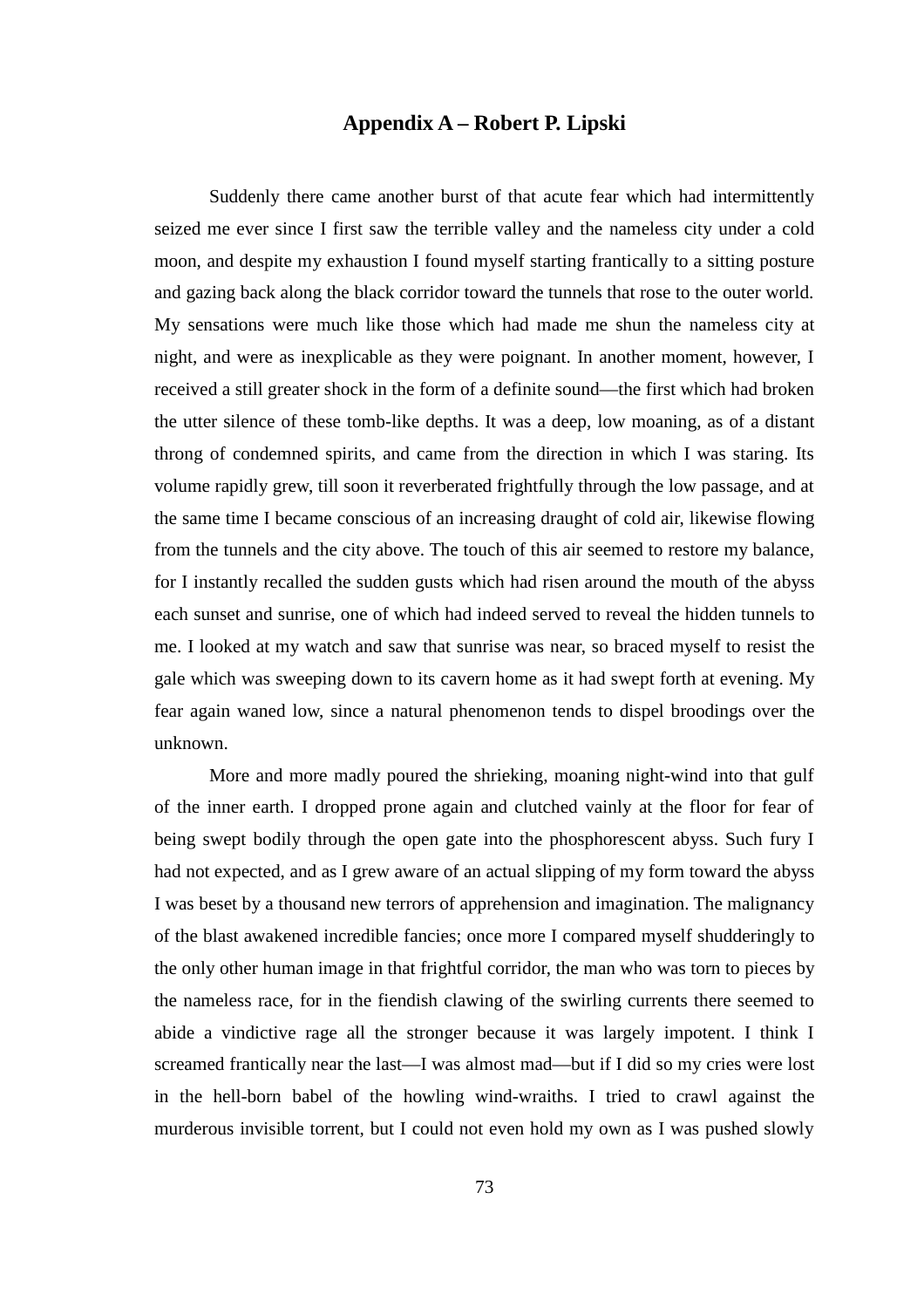and inexorably toward the unknown world. Finally reason must have wholly snapped, for I fell to babbling over and over that unexplainable couplet of the mad Arab Alhazred, who dreamed of the nameless city:

> "That is not dead which can eternal lie, And with strange aeons even death may die."

Only the grim brooding desert gods know what really took place—what indescribable struggles and scrambles in the dark I endured or what Abaddon guided me back to life, where I must always remember and shiver in the night-wind till oblivion or worse—claims me. Monstrous, unnatural, colossal, was the thing—too far beyond all the ideas of man to be believed except in the silent damnable small hours when one cannot sleep.

I have said that the fury of the rushing blast was infernal—cacodaemoniacal and that its voices were hideous with the pent-up viciousness of desolate eternities. Presently those voices, while still chaotic before me, seemed to my beating brain to take articulate form behind me; and down there in the grave of unnumbered aeon-dead antiquities, leagues below the dawn-lit world of men, I heard the ghastly cursing and snarling of strange-tongued fiends. Turning, I saw outlined against the luminous aether of the abyss what could not be seen against the dusk of the corridor—a nightmare horde of rushing devils; hate-distorted, grotesquely panoplied, half-transparent; devils of a race no man might mistake—the crawling reptiles of the nameless city.

And as the wind died away I was plunged into the ghoul-peopled blackness of earth's bowels; for behind the last of the creatures the great brazen door clanged shut with a deafening peal of metallic music whose reverberations swelled out to the distant world to hail the rising sun as Memnon hails it from the banks of the Nile.

(Lovecraft, NC)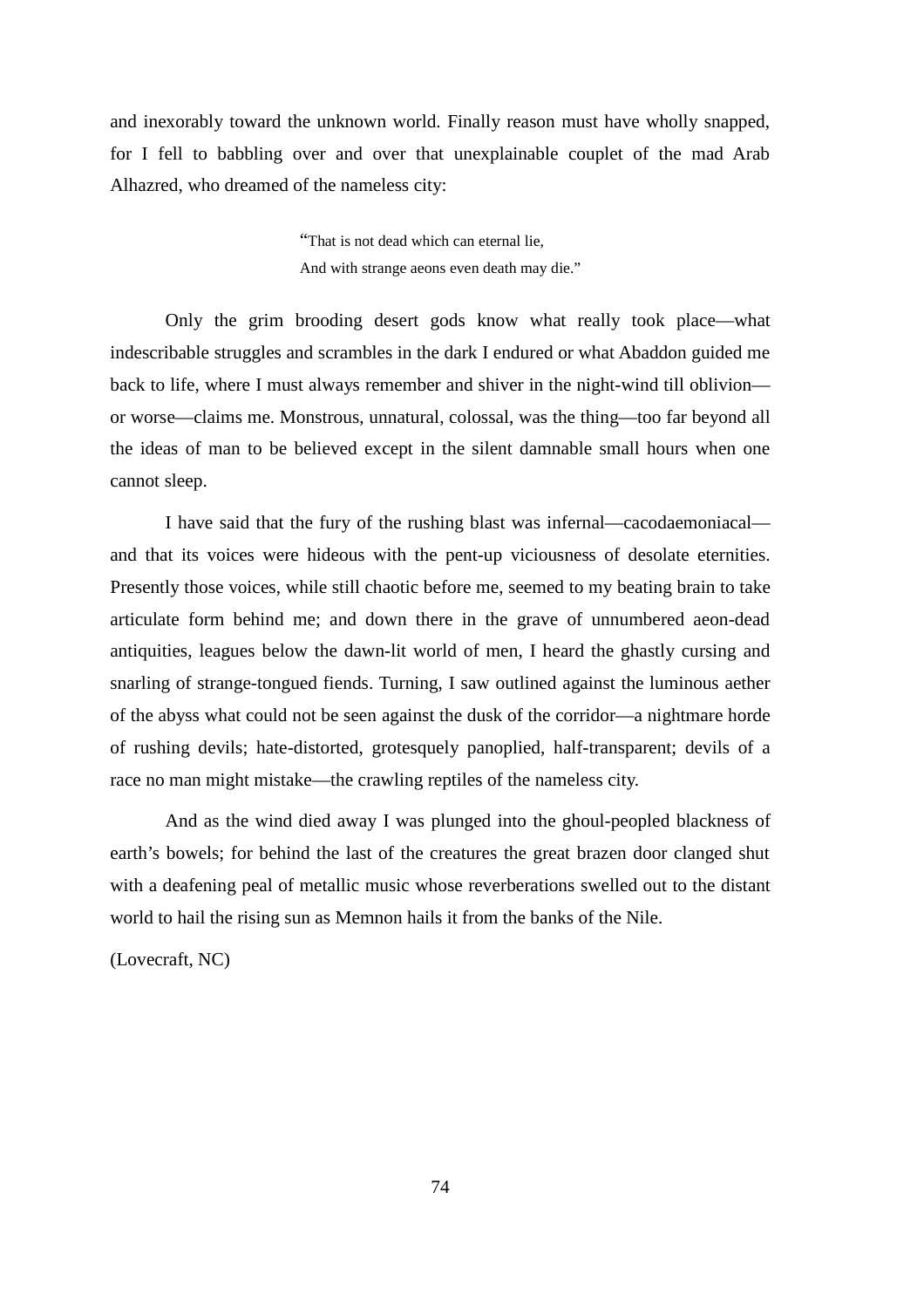Nagle poczułem kolejną falę tego dojmującego lęku, który ogarniał mnie sporadycznie, odkąd po raz pierwszy ujrzałem przerażającą dolinę i zapomniane miasto skąpane w zimnym blasku księżyca. Pomimo wyczerpania zacząłem podnosić się gorączkowo do pozycji siedzącej i powróciłem wzrokiem ku mrocznym tunelom wiodącym w górę, ku zewnętrznemu światu. Ogarnęło mnie dziwne przeczucie, to samo, które nakazało mi unikać miasta bez nazwy po zmierzchu, I równie niewyjaśnione, jak przenikliwe. Jednak już chwilę później przeżyłem silniejszy wstrząs, usłyszawszy wyraźny dźwięk – pierwszy, który przełamał absolutną ciszę panującą w tych niemal grobowych czeluściach. Był to głęboki, niski jęk, jakby odległego tłumu dusz potępionych, dochodzący ze strony, w którą patrzyłem.

Z każdą chwilą odgłos coraz bardziej przybierał na sile, aż w końcu zaczął rozbrzmiewać przeraźliwym gromkim echem w dolnym korytarzu, a ja równocześnie poczułem, że nagle zrobiło się zimno, jakby od strony tuneli I miasta powyżej zrobił się przeciąg I do korytarzy zaczęło wpływać lodowate powietrze. Już pierwszy podmuch przywrócił mnie do równowagi, natychmiast bowiem przypomniałem sobie burze piaskowe szalejące u wejścia do czeluści o świcie i zachodzie słońca, owe chłodne wichury, dzięki którym odkryłem wejście do sekretnych tuneli. Spojrzałem na zegarek I stwierdziłem, że świt był już blisko, toteż zaparłem się o ścianę, by stawić czoło wiatrowi, który wpływał na powrót do swej podziemnej domeny, którą opuścił wieczorem. Strach mój znowu osłabł, jako że zjawiska naturalne nie pobudzają do rozmyślań nad nieznanymi fenomenami. Coraz silniejszy I bardziej zajadły nocny wicher wdzierał się, wyjąc, jęcząc I zawodząc w otchłani wnętrza ziemi. Ponownie zległem płasko na ziemi, przywierając, najlepiej jak potrafiłem, do podłoża, lękałem się bowiem, że silny wicher mógłby cisnąć mnie jak nieważkie piórko przez otwartą bramę w głąb świetlistej otchłani.

Nie spodziewałem się takiej furii żywiołu I gdy poczułem, że wolno, lecz nieubłaganie przesuwam się w kierunku czeluści, owładnęły mną tysiące nowych lęków, obaw I imaginacji. Siła I zajadłość podmuchu ożywiła niewiarygodne teorie I fantazje – raz jeszcze z dreszczem grozy porównałem siebie do jedynego wyobrażenia istoty ludzkiej w przerażającym korytarzu, wizerunku człowieka, który został rozdarty na strzępy przez nie mającą nazwy rasę, w zajadłych bowiem atakach diabelskiej wichury szalejącej opętańczo wokół mnie zdawałem się wyczuwać mściwy gniew, tym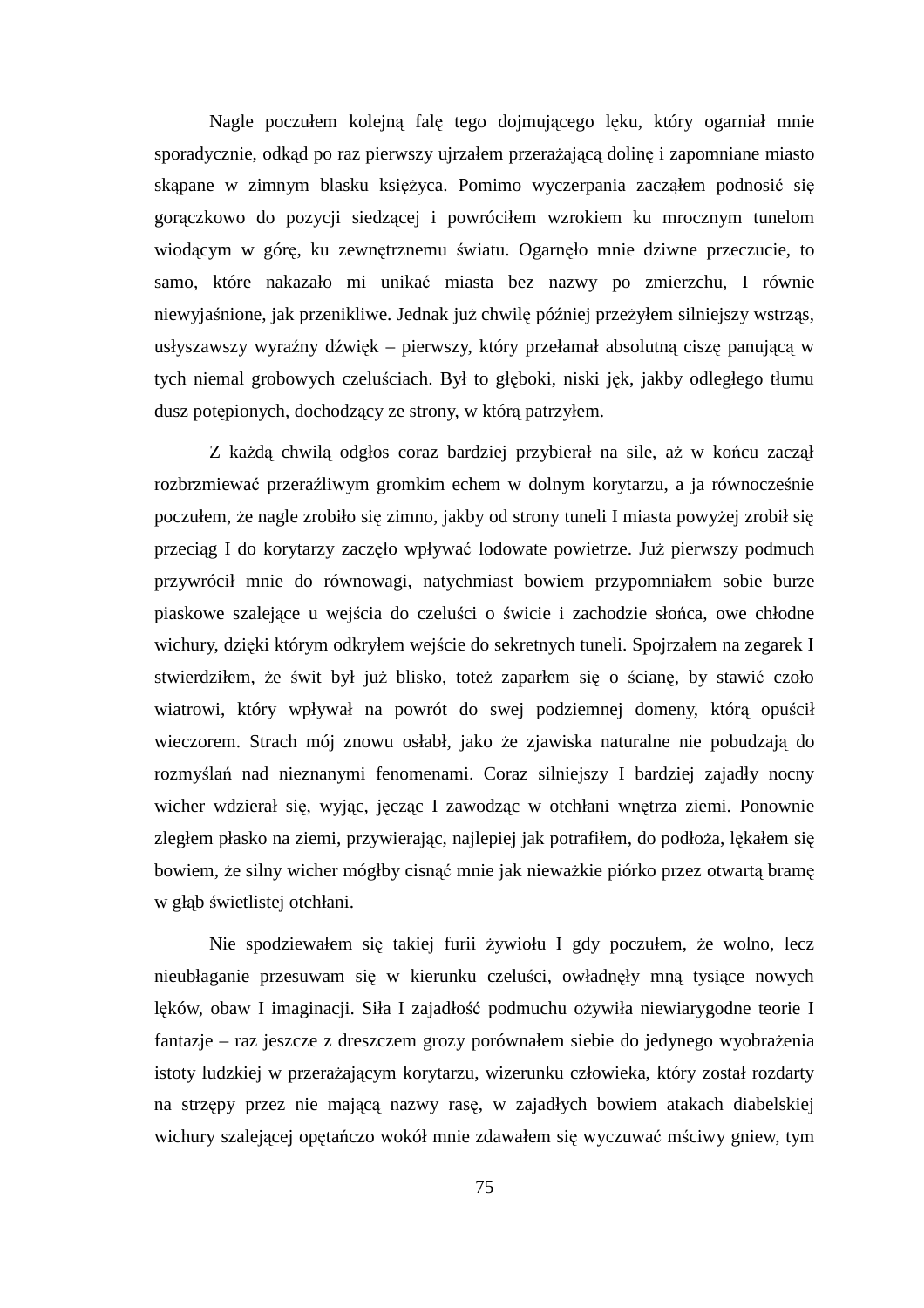silniejszy, że efekty jej działań wydawały się znikome. Wydaje mi się, że pod koniec krzyczałem – byłem o krok od utraty zmysłów – ale jeżeli tak, jeżeli rzeczywiście wyłem jak oszlały, mój wrzask utonął na dobre wśród zrodzonego w czeluściach piekieł jazgotu I skowytu powietrznych widm.

Próbowałem się czołgać, walcząc z morderczym, niewidocznym, znoszącym prądem, lecz był on silniejszy. Nie miałem się czego uchwycić I wolno, nieuchronnie osuwałem się w stronę nieznanego świata. W końcu musiałem jednak poddać się obłędowi – zacząłem bowiem powtarzać, raz po raz, bez końca, niewyjaśniony kuplet szalonego Araba Alhazreda, który śnił o zapomnianym mieście.

#### *Nie umarło,co spoczywa*ć *w u*ś*pieniu wieki całe mo*ż*e,*

*A czasu upływ w ko*ń*cu i* ś*mier*ć *nawet zmo*ż*e.*

Tylko posępni zadumani bogowie pustyni wiedzą, co się wtedy naprawdę wydarzyło – jakie nieopisane trudy i znoje musiałem pokonać pośród ciemności lub jakiż Abaddon odprowadził mnie na powrót do krainy żyjących, gdzie wspomnienie tego, co zaszło, nigdy mnie już nie opuści i gdzie drżał będę, słysząc zawodzenie nocnego wiatru, do dnia, kiedy wydam ostatnie tchnienie – lub kiedy – co gorsza – ów wiatry zabierze mnie ze sobą. To było potworne, nienaturalne, kolosalne, wykraczające ponad wszystko, w co może uwierzyć człowiek, nie licząc owych rzadkich cichych, mrocznych godzin przedświtu, kiedy dręczy ludzi bezsenność.

Wspomniałem już, że furia tej wichury była iście diabelska, piekielna, demoniczna, głosy zaś odrażające i przepełnione złem i ponadczasową wrogością. Obecnie głosy te, mimo iż wciąż chaotyczne, zdawały się dla mego udręczonego mózgu przyjmować bardziej zrozumiałą, artykułowaną formę. I nagle w czeluściach grobu umarłych całe eony temu prastarych istot, głęboko pod powierzchnią skąpanego w promieniach wstającego słońca świata ludzi, usłyszałem upiorne przekleństwa, warkot i złorzeczenia czartów posługujących się dziwnym językiem.

Odwracając się ujrzałem odcinającą się na tle świetlistego eteru otchłani, czego nie byłem w stanie dostrzec w półmroku korytarza, koszmarną hordę pędzących jak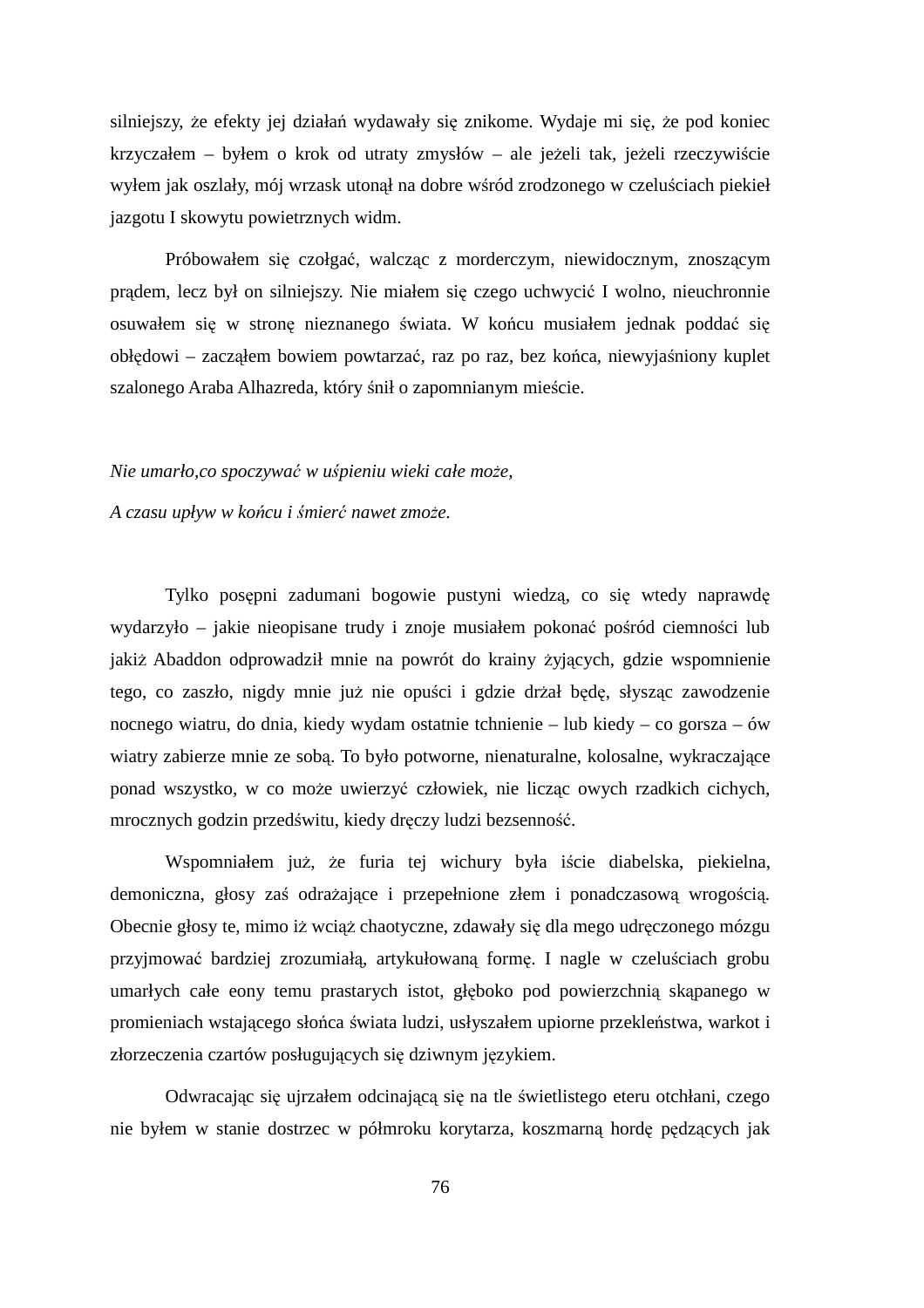szalone diabłów; szczerzących się upiornie, łypiących nienawistnie wpół przezroczystych czartów należących do rasy, której człowiek nie mógłby pomylić z żadną inną – były to pełzające potworne gadzie istoty, mieszkańcy zapomnianego miasta. A kiedy ucichł wiatr, znalazłem się wśród przeraźliwej ciemności, mroku najgłębszego wnętrza ziemi, kiedy bowiem ostatnia z kreatur przekroczyła granicę krainy świetlistego eteru, wielkie mosiężne drzwi zatrzasnęły się za nią z ogłuszającym metalicznym hukiem, który rozbrzmiewając dookoła gromkim, melodyjnym echem, przywodzić mógł na myśl całemu światu odgłos powitania wschodzącego słońca, tak jak niegdyś Memnon witał je, stojąc nad brzegiem Nilu.

(Lovecraft, 2008: 99-102[1963])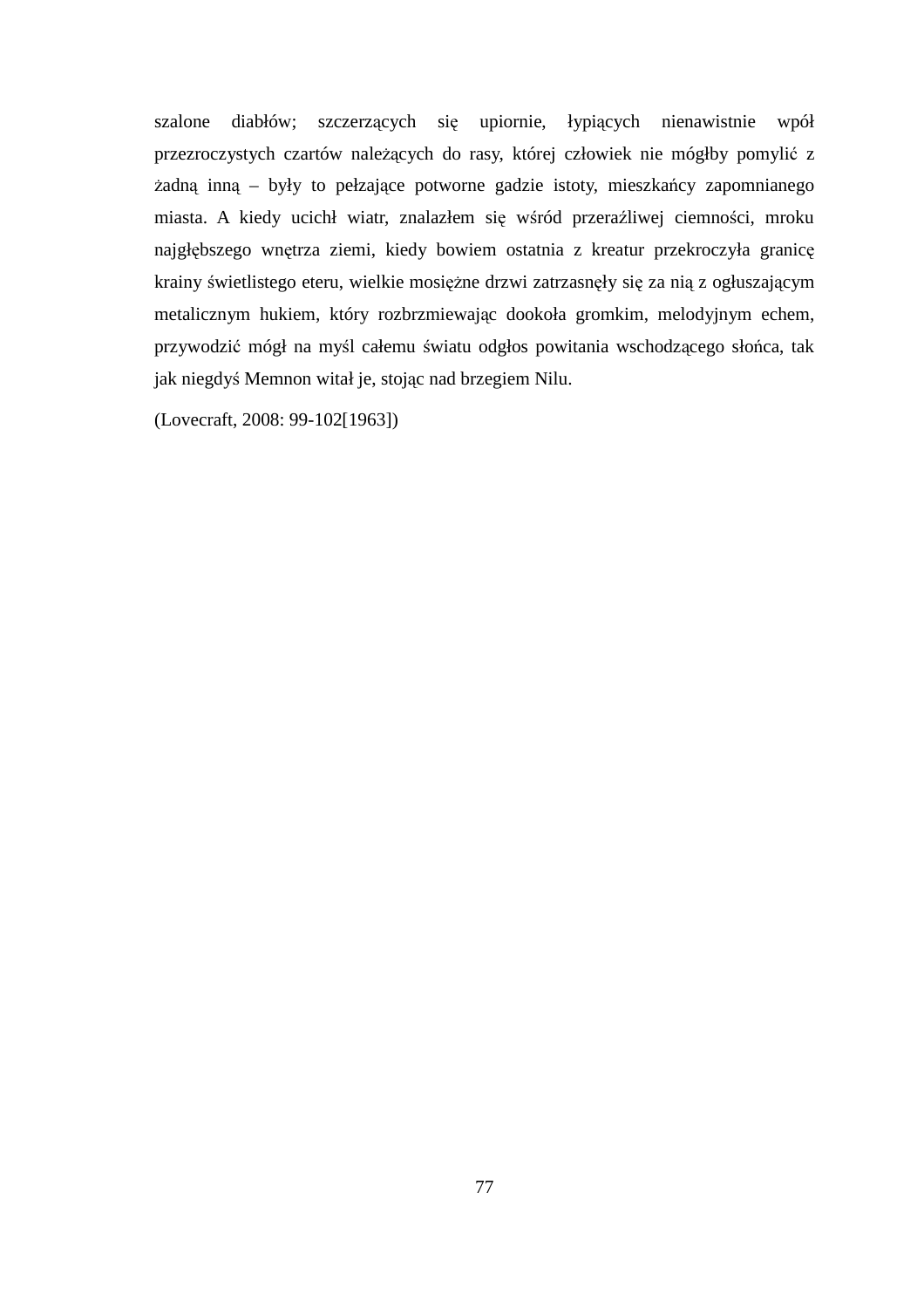### **Appendix B – Mateusz Kopacz**

I hate the moon—I am afraid of it—for when it shines on certain scenes familiar and loved it sometimes makes them unfamiliar and hideous.

 It was in the spectral summer when the moon shone down on the old garden where I wandered; the spectral summer of narcotic flowers and humid seas of foliage that bring wild and many-coloured dreams. And as I walked by the shallow crystal stream I saw unwonted ripples tipped with yellow light, as if those placid waters were drawn on in resistless currents to strange oceans that are not in the world. Silent and sparkling, bright and baleful, those moon-cursed waters hurried I knew not whither; whilst from the embowered banks white lotos blossoms fluttered one by one in the opiate night-wind and dropped despairingly into the stream, swirling away horribly under the arched, carven bridge, and staring back with the sinister resignation of calm, dead faces.

 And as I ran along the shore, crushing sleeping flowers with heedless feet and maddened ever by the fear of unknown things and the lure of the dead faces, I saw that the garden had no end under that moon; for where by day the walls were, there stretched now only new vistas of trees and paths, flowers and shrubs, stone idols and pagodas, and bendings of the yellow-litten stream past grassy banks and under grotesque bridges of marble. And the lips of the dead lotos-faces whispered sadly, and bade me follow, nor did I cease my steps till the stream became a river, and joined amidst marshes of swaying reeds and beaches of gleaming sand the shore of a vast and nameless sea.

Upon that sea the hateful moon shone, and over its unvocal waves weird perfumes brooded. And as I saw therein the lotos-faces vanish, I longed for nets that I might capture them and learn from them the secrets which the moon had brought upon the night. But when the moon went over to the west and the still tide ebbed from the sullen shore, I saw in that light old spires that the waves almost uncovered, and white columns gay with festoons of green seaweed. And knowing that to this sunken place all the dead had come, I trembled and did not wish again to speak with the lotos-faces.

 Yet when I saw afar out in the sea a black condor descend from the sky to seek rest on a vast reef, I would fain have questioned him, and asked him of those whom I had known when they were alive. This I would have asked him had he not been so far away, but he was very far, and could not be seen at all when he drew nigh that gigantic reef.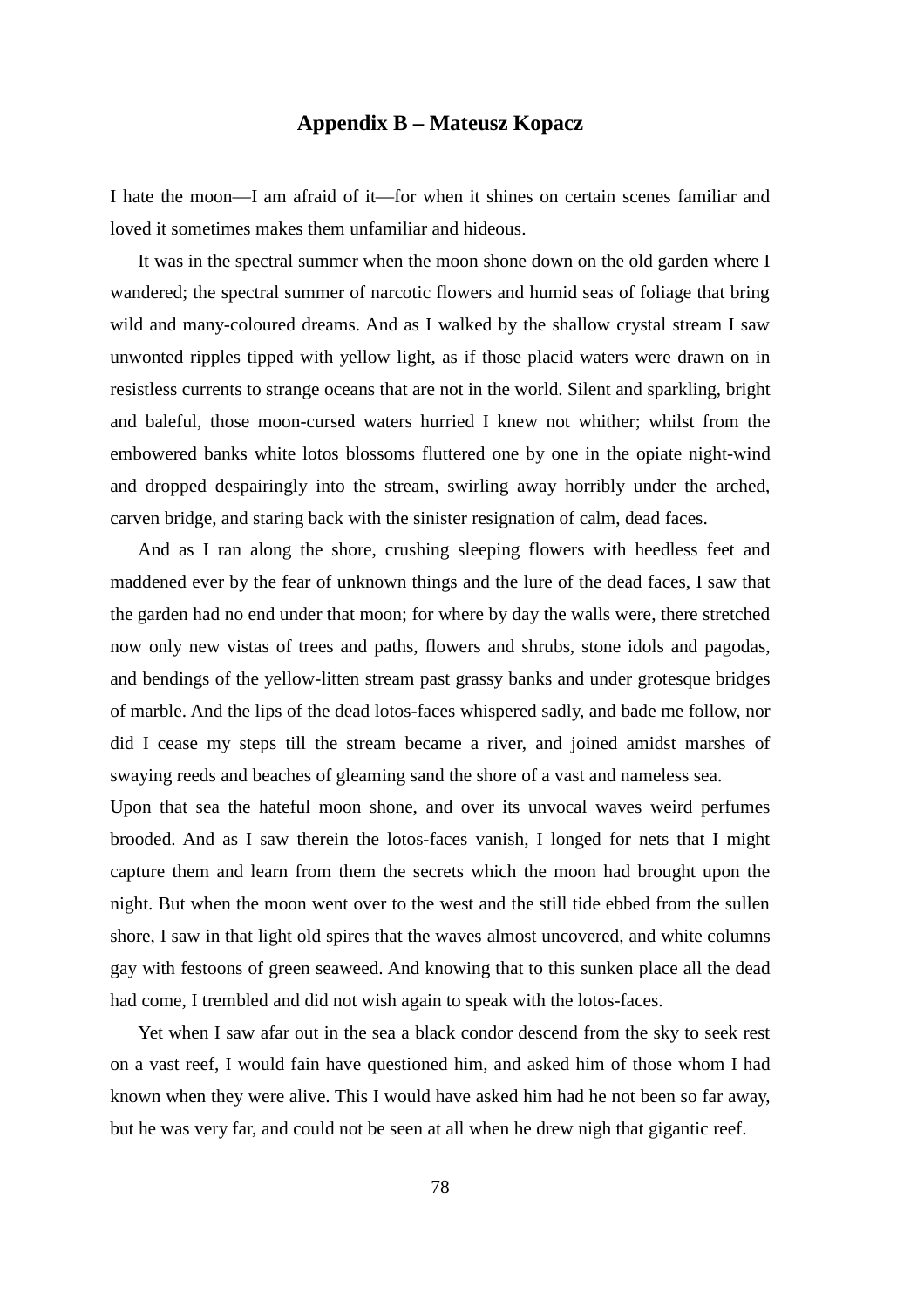So I watched the tide go out under that sinking moon, and saw gleaming the spires, the towers, and the roofs of that dead, dripping city. And as I watched, my nostrils tried to close against the perfume-conquering stench of the world's dead; for truly, in this unplaced and forgotten spot had all the flesh of the churchyards gathered for puffy seaworms to gnaw and glut upon.

 Over those horrors the evil moon now hung very low, but the puffy worms of the sea need no moon to feed by. And as I watched the ripples that told of the writhing of worms beneath, I felt a new chill from afar out whither the condor had flown, as if my flesh had caught a horror before my eyes had seen it.

 Nor had my flesh trembled without cause, for when I raised my eyes I saw that the waters had ebbed very low, shewing much of the vast reef whose rim I had seen before. And when I saw that this reef was but the black basalt crown of a shocking eikon whose monstrous forehead now shone in the dim moonlight and whose vile hooves must paw the hellish ooze miles below, I shrieked and shrieked lest the hidden face rise above the waters, and lest the hidden eyes look at me after the slinking away of that leering and treacherous yellow moon.

 And to escape this relentless thing I plunged gladly and unhesitatingly into the stinking shallows where amidst weedy walls and sunken streets fat sea-worms feast upon the world's dead. (Lovecraft, WMB)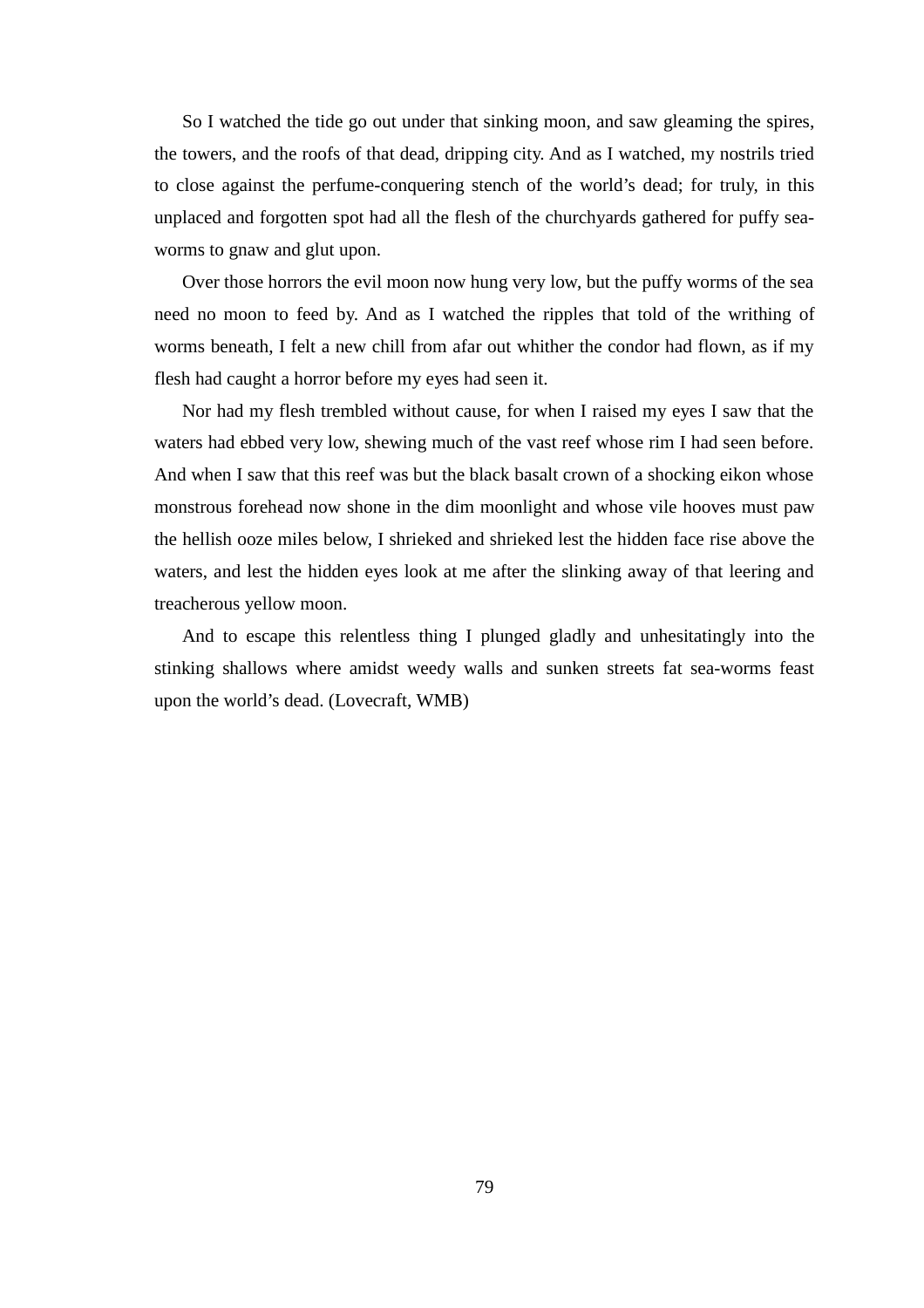Nienawidzę księżyca; więcej – boję się go, kiedy bowiem świeci, pewne ukochane i radosne sceny przeradzają się w odpychające i odrażające widowisko.

Zdarzyło się to w widmowe lato, gdy księżyc oświecał stary ogród, po którym często wędrowałem; widmowe lato narkotycznych kwiatów i wilgotnych mórz listowie, pełne dzikich, barwnych snów. I tak, przekraczając płytki, kryształowy strumień, zauważyłem na jego toni niezwykłe, oblane żółtym się wiatłem światłem się zauważyłem się z się z się z się z s zmarszczki, jakby te spokojne wody jakiś nieodparty nurt ciągnął ku falom osobliwych oceanów nie z tego świata. Ciche i skrzące, jasne i bałwochwalcze, owe przeklęte przez księżyc wody spieszyły nie wiadomo dokąd; w tym czasie z przybrzeżnych wydm białe kwiaty lotosu trzepotały w opiumowym, nocnym wietrze i jeden po drugim opadały rozpaczliwie w strumień, wirując straszliwie pod łukowym, rzeźbionym mostem i spoglądając wstecz z ponurą rezygnacją malującą się na spokojnych, martwych twarzach.

Gdy biegłem, miażdżąc nieostrożną stopą śpiące kwiaty, oszalały ze strachu przed nieznanym i powabem martwych twarzy, dostrzegłem, że pod tym księżycem ogród nie ma końca; gdzie za dnia stały mury, teraz ciągnęły się nowe perspektywy drzew i alei, kwiatów i krzewów, kamiennych idoli i pagód oraz żółto oświetlonego strumienia za trawiastymi nasypami i pod groteskowymi mostami z marmuru. Usta martwych twarzy lotosu szeptały ze smutkiem, sprawiając, że nie mogłem za nimi nie podążać; nie mogłem powstrzymać mych kroków nawet wtedy, gdy strumień stał się rzeką i dołączył wśród moczarów kołyszących się trzcin i plaż migoczącego piasku do kolosalnego i nienazwanego morza.

Ponad wodą świecił znienawidzony księżyc, a nad bezgłośnymi falami unosiły się dziwne wonie. Spostrzegłszy, że to właśnie w tych toniach rozpływają się twarze lotosu, miałem wielką ochotę łowić je sieciami, móc pochwycić i dowiedzieć się sekretów, które przyniósł ze sobą księżyc pod osłoną nocy. Kiedy miesiąc odszedł na zachód, a fale przypływu oddaliły się, odkrywając posępny brzeg, zauważyłem, w jego świetle stare iglice, odsłonięte przez fale prawie całkowicie, a także białe kolumny zabarwione festonami zielonych wodorostów. Wiedząc, że do tego zatopionego miejsca udali się wszyscy zmarli, zadrżałem i zaniechałem dalszych rozmów z twarzami lotosu.

Ujrzałem wtedy w oddali czarnego kondora szukającego z niebios miejsca do wypoczynku na obszernej rafie; mógłbym zapytać go o tych, którzy będąc żywymi,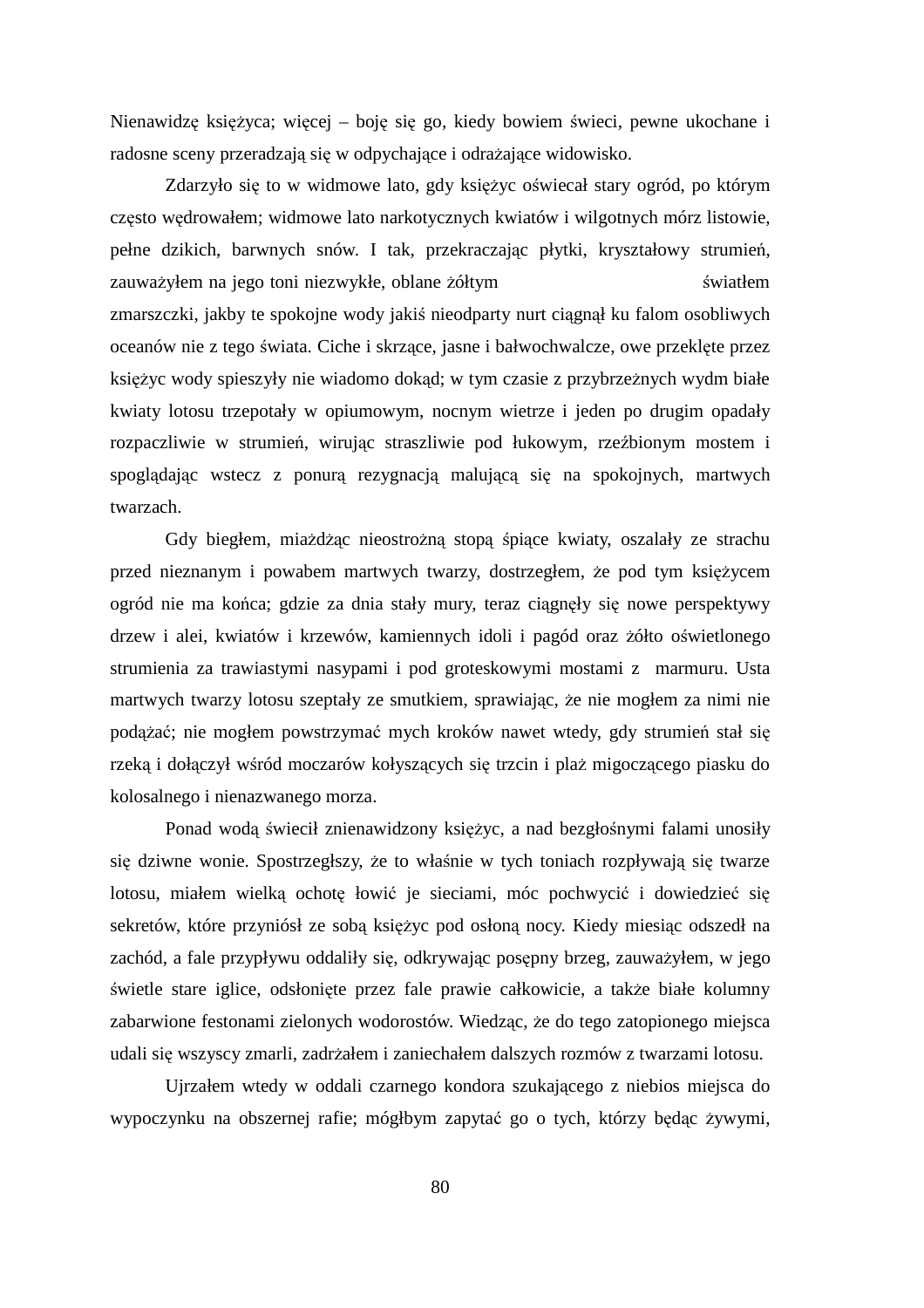dużo wiedzieli. Był on jednak bardzo daleko, a gdyby zaszył się w tej gigantycznej rafie, nie można by było go nawet zobaczyć.

Obserwowałem więc pod zanikającym księżycem, jak oddalają się fale przypływu, widziałem także migoczące iglice, wieże i dachy tego martwego, ociekającego miasta. I gdy tak patrzyłem, me nozdrza próbowały przeciwstawić się dominującemu odorowi martwych tego świata; tak naprawdę, wszelkie ciała z cmentarze zebrały się w tym nieznanym i zapomnianym miejscu wyłącznie dla pękatych morskich robaków, by glisty te mogły się nasycić.

Złowieszczy księżyc wisiał nisko ponad tymi koszmarami, lecz opasłe czerwie mórz nie potrzebują księżyca, by jeść. Obserwując zmarszczki na wodzie, świadczące o wijących się pod nią robakach, jednocześnie poczułem inny chłód z oddali, z miejsca, w które poleciał kondor, tak jakby moje ciało wychwyciło horror, zanim oczy go ujrzały.

Ciało me drży nie bez powodu, więc gdy podniosłem wzrok, nie zdziwiło mnie, że spostrzegłem odpływające w niewidzialną dal wody, odsłaniające dużą część ogromnych raf, których szczyty widziałem wcześniej. Spostrzegłem, że rafa była czarną bazaltową koroną plugawego widma, którego monstrualne czoło ukazało się w słabym świetle księżyca, a ohydne kopyta grzebały w mule na mile pod ziemią; wrzeszczałem przez cały czas, jak tajemna twarz unosiła się nad wodami, a ukryte oczy patrzyły na mnie, ześlizgnąwszy się ze zdradzieckiego żółtego księżyca.

Aby uciec od tej bezwzględnej istoty, zanurzyłem się rad i zdecydowany w śmierdzące mielizny, gdzie wśród zachwaszczonych murów i zatopionych ulic tłuste morskie czerwie żerują na zmarłych tego świata. (Lovecraft, 2008:143-145 [1963])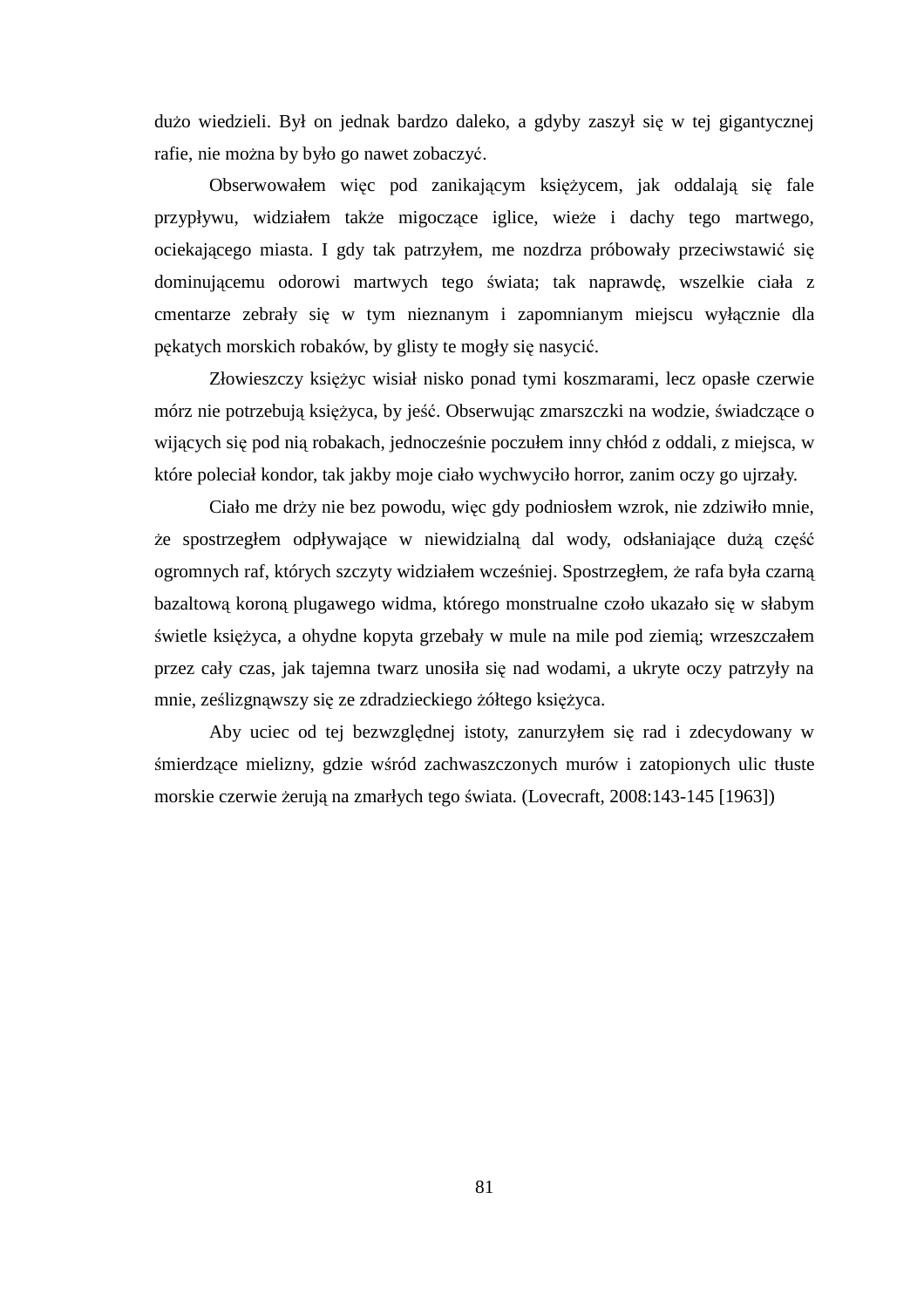#### **Appendix C – Michał Wroczy**ń**ski**

As the strong Argand blaze lit up the entire chamber the doctor saw that the wall opposite the door, between the two groups of torturing appliances in the corners, was covered with pegs from which hung a set of shapeless-looking robes of a rather dismal yellowish-white. But far more interesting were the two vacant walls, both of which were thickly covered with mystic symbols and formulae roughly chiselled in the smooth dressed stone. The damp floor also bore marks of carving; and with but little difficulty Willett deciphered a huge pentagram in the centre, with a plain circle about three feet wide half way between this and each corner. In one of these four circles, near where a yellowish robe had been flung carelessly down, there stood a shallow kylix of the sort found on the shelves above the whip-rack; and just outside the periphery was one of the Phaleron jugs from the shelves in the other room, its tag numbered 118. This was unstoppered, and proved upon inspection to be empty; but the explorer saw with a shiver that the kylix was not. Within its shallow area, and saved from scattering only by the absence of wind in this sequestered cavern, lay a small amount of a dry, dullgreenish efflorescent powder which must have belonged in the jug; and Willett almost reeled at the implications that came sweeping over him as he correlated little by little the several elements and antecedents of the scene. The whips and the instruments of torture, the dust or salts from the jug of "Materia", the two lekythoi from the "Custodes" shelf, the robes, the formulae on the walls, the notes on the pad, the hints from letters and legends, and the thousand glimpses, doubts, and suppositions which had come to torment the friends and parents of Charles Ward—all these engulfed the doctor in a tidal wave of horror as he looked at that dry greenish powder outspread in the pedestalled leaden kylix on the floor.

 With an effort, however, Willett pulled himself together and began studying the formulae chiselled on the walls. From the stained and incrusted letters it was obvious that they were carved in Joseph Curwen's time, and their text was such as to be vaguely familiar to one who had read much Curwen material or delved extensively into the history of magic. One the doctor clearly recognised as what Mrs. Ward heard her son chanting on that ominous Good Friday a year before, and what an authority had told him was a very terrible invocation addressed to secret gods outside the normal spheres. It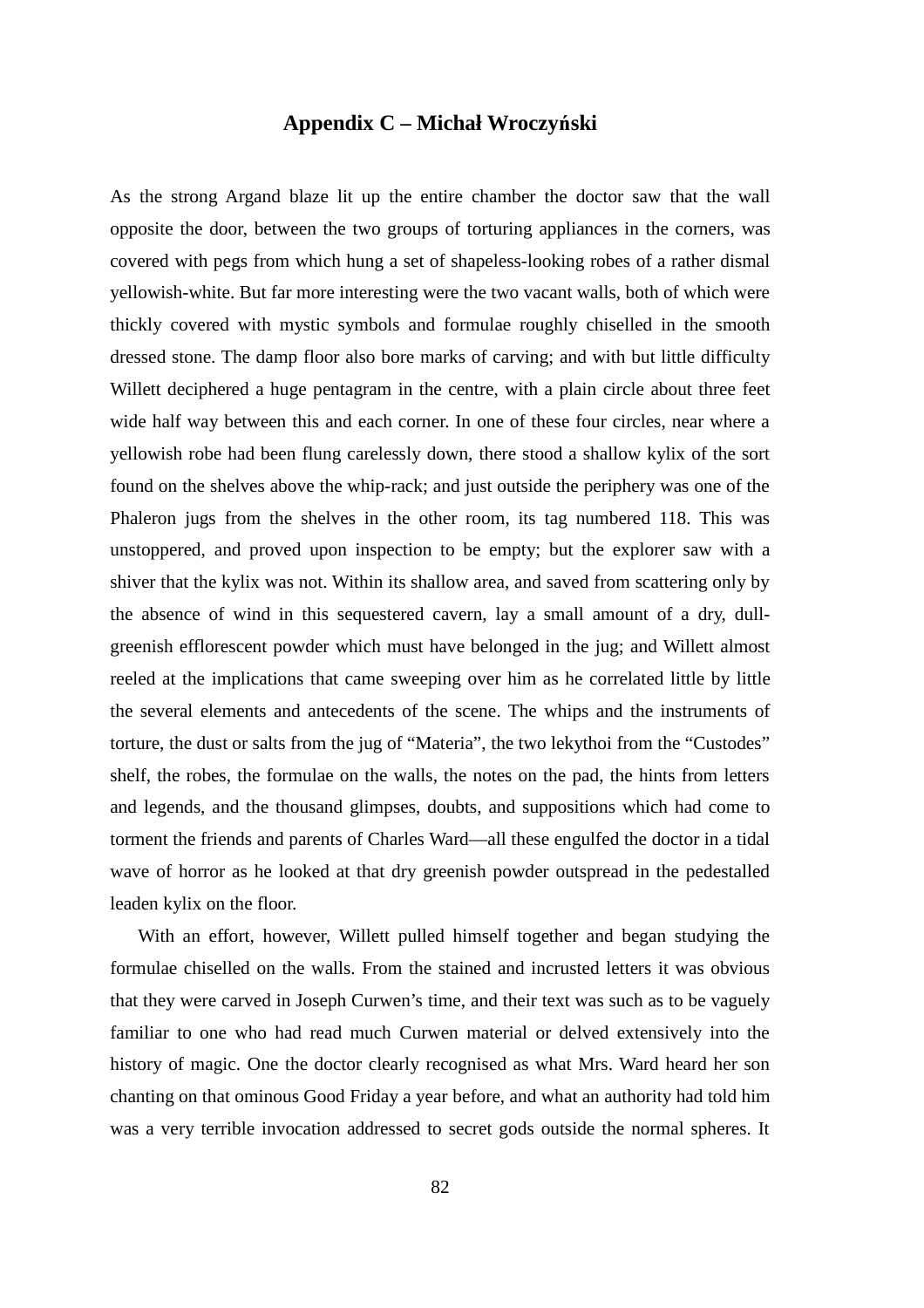was not spelled here exactly as Mrs. Ward had set it down from memory, nor yet as the authority had shewn it to him in the forbidden pages of "Eliphas Levi"; but its identity was unmistakable, and such words as *Sabaoth, Metraton, Almousin,* and *Zariatnatmik* sent a shudder of fright through the searcher who had seen and felt so much of cosmic abomination just around the corner.

 This was on the left-hand wall as one entered the room. The right-hand wall was no less thickly inscribed, and Willett felt a start of recognition as he came upon the pair of formulae so frequently occurring in the recent notes in the library. They were, roughly speaking, the same; with the ancient symbols of "Dragon's Head" and "Dragon's Tail" heading them as in Ward's scribblings. But the spelling differed quite widely from that of the modern versions, as if old Curwen had had a different way of recording sound, or as if later study had evolved more powerful and perfected variants of the invocations in question. The doctor tried to reconcile the chiselled version with the one which still ran persistently in his head, and found it hard to do. Where the script he had memorised began "*Y'ai 'ng'ngah, Yog-Sothoth",* this epigraph started out as "*Aye, engengah, Yogge-Sothotha";* which to his mind would seriously interfere with the syllabification of the second word.

 Ground as the later text was into his consciousness, the discrepancy disturbed him; and he found himself chanting the first of the formulae aloud in an effort to square the sound he conceived with the letters he found carved. Weird and menacing in that abyss of antique blasphemy rang his voice; its accents keyed to a droning sing-song either through the spell of the past and the unknown, or through the hellish example of that dull, godless wail from the pits whose inhuman cadences rose and fell rhythmically in the distance through the stench and the darkness.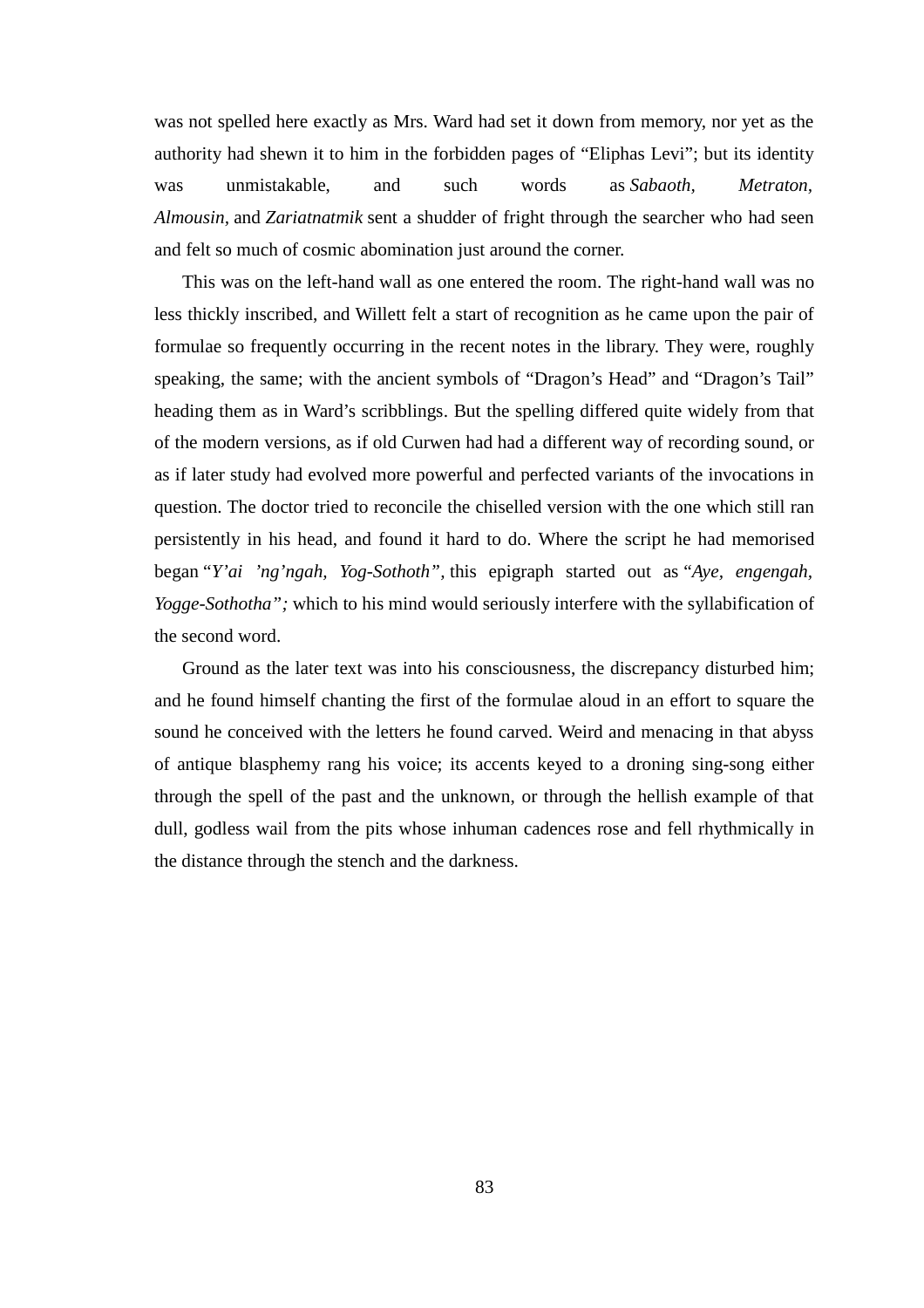Kiedy potęzny blask lampy Arganda rozjaśnił mrok, docierając do wszystkich zakamarków pomieszczenia, doktor ujrzał, że w ścianie naprzeciwko drzwi – pomiędzy urządzeniami do tortur – tkwią kołki ze zwieszającymi się niedbale szatami w posępnym, żółtawo-białym kolorze. Ale dużo bardziej interesujące okazały się dwie pozostałe, puste ściany; obie gęsto pokryte mistycznymi symbolami I formułami niezdarnie wykutymi w gładko wypolerowanym kamieniu. Wilgotna podłoga też nosiła ślady rytów I Willett rozpoznał ogromny pentagram pośrodku oraz cztery okręgi o średnicy trzech stóp każdy, usytuowane w połowie odległości między owym pentagramem a rogami pokoju. W jednym z okręgów, w pobliżu owych zawieszonych niedbale żółtawych szat, stał płytki kyliks, których tak wiele znajdowało się na półkach powyżej upiornego stojaka z pejczami. Natomiast tuż za obwodem koła Willett dostrzegł dzbanek phaleron, pochodzący z innego kręgu, w którym zachowało się nieco suchego, matowozielonkawego, zwietrzałego proszku; I Willett dostał prawie zawrotu głowy na myśl, co to wszystko znaczy I czym ów proszek może być. Pejcze I urządzenia do zadawania tortur, kurz lub prochy ze słoja "Materia", dwa lektyty z półki "Opieka", szaty, formuły na ścianach, notatki na papierze, reminescencje z listów I legend oraz tysiące drobnych spostrzeżeń, wątpliwości I podejrzeń, które tak dręczyły przyjaciół I rodziców Charlesa Warda; pod wpływem tego wszystkiego doktora ogarnęła fala grozy I stał, spoglądając nieruchomym wzrokiem na ów zielonkawy proszek w smukłym, postawionym na podłodze, ołowianym kyliksie.

Kiedy opanował się na tyle, by rozsądnie myśleć, Willett zaczął studiować wykute w kamieniu formuły. Inkrustowane, niewyraźne litery mówiły, że wzory te pochodzą jeszcze z czasów Curwena, ale komuś, kto przeczytał wiele kiego materiałów I przekopał się przez historię magii, treść tych formuł nie była całkiem obca. Doktor rozpoznał między innymi tą, którą pani Ward słyszała w niepokojący Wielki Piątek, rok wcześniej. Znawcy twierdzili, iż formuła ta to straszliwa inwokacja adresowana do tajemniczych bóstw spoza zwyczajnych sfer. Formuły te brzmiały nieco inaczej, niż zapamiętała je pani Ward; różniły się też od tekstu na zakazanych stronicach *Eliphasa levi,* które pokazali mu znawcy przedmiotu. Ich tożsamość jednak nie ulegała wątpliwości, a takiego słowa jak Sabaoth, Metraton, Almonsin czy Zariatnatmik ścinały doktorowi duszę lodem, gdy poczuł już i poznał wiele z tego kosmicznego obrzydlistwa.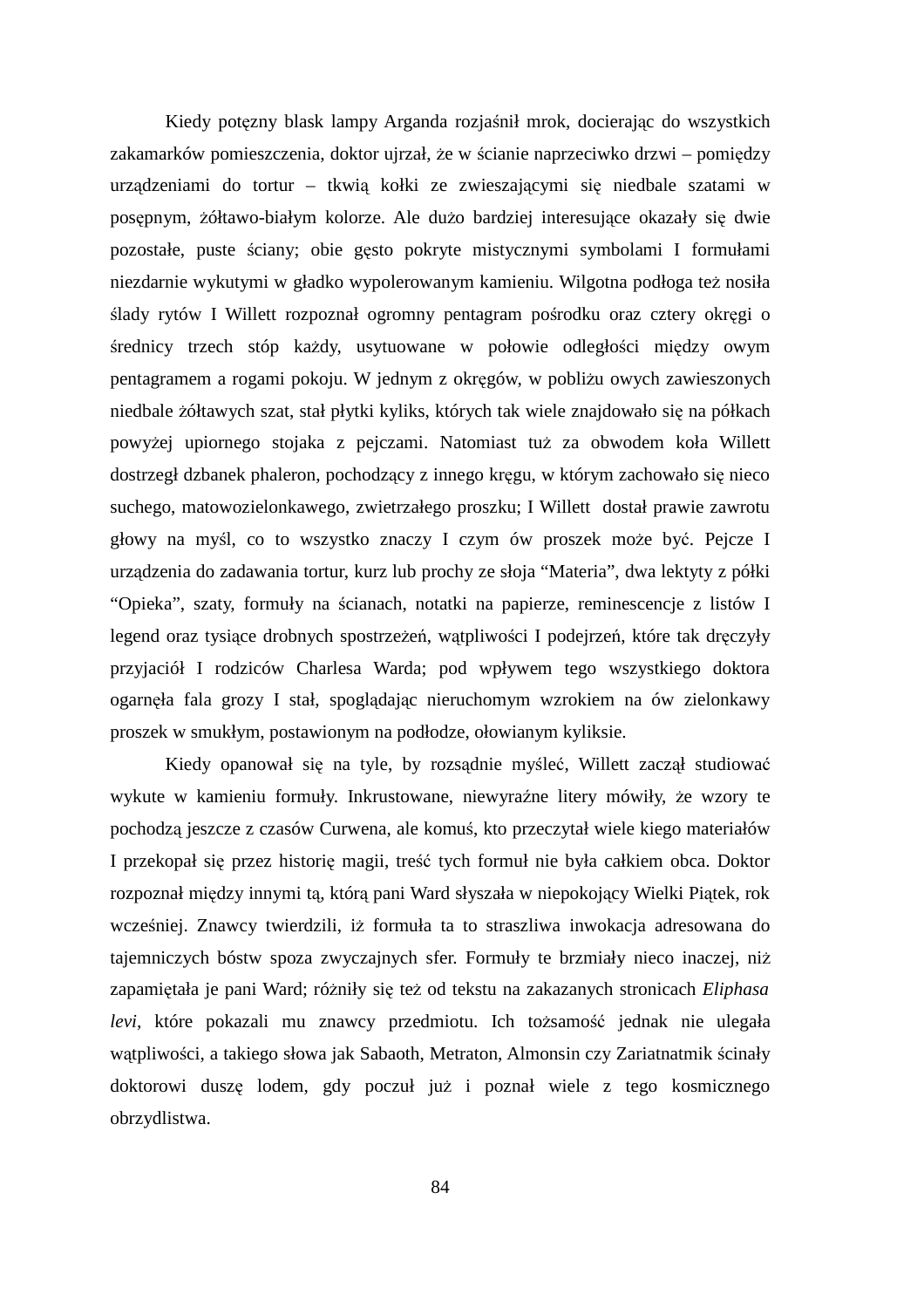Inskrypcje pokrywały zarówno ścianę po lewej, jak I po prawej ręce od wejścia. A na lewostronnej Willett, kiedy się zbliżył, natychmiast odnalazł parę formuł, która tak często występowała w notatkach w bibliotece. Ogólnie rzecz biorąc, były to formuły ze starożytnymi symbolami "Głowy Smoka" i "Ogona Smoka" w nagłówku. Ich pisownia jednak rózniła się od wersji współczesnej, jak gdyby Joseph Curwen posiadał inny sposób konotacji dźwięku lub też późniejsze studia rozwinęły jeszcze silniejsze I doskonalsze warianty inwokacji, o których mowa. Doktor próbował pogodzić wyrzeźbioną wersję z tą, która tak uporczywie drążyła mu pamięć. Podczas gdy wersja, którą pamiętał, zaczynała się: "Y'ai ng'ngah, Yog-Sothoth", ten epigraf brzmiał: "Aye, cngengah, *Yogge-Sothotha",* wyraźna różnica w drugim słowie.

Rozbieżność między dwoma tekstami – tym zapamiętanym oraz wykutym w kamieniu – nie dawała Willettowi spokoju; I naraz odkrył, że śpiewa na głos pierwszą formułę, próbując zestawić dźwięk, który sobie przypomniał, z wyrytymi na ścianie literami.Tajemniczo I złowrogo brzmiał jego głos w tej otchłani starożytnego bluźnierstwa. Grzmiał jego monotonny śpiew wzmacniany jeszcze, czy to czarem minionego I niezgłębionego, czy też piekielnym, ponurym I bezbożnym wyciem dochodzącym z dziur, których nieludzki chór wzrastał I opadał rytmicznie, docierając poprzez smród I ciemność aż tutaj. (Lovecraft, 2008: 415-417 [1963])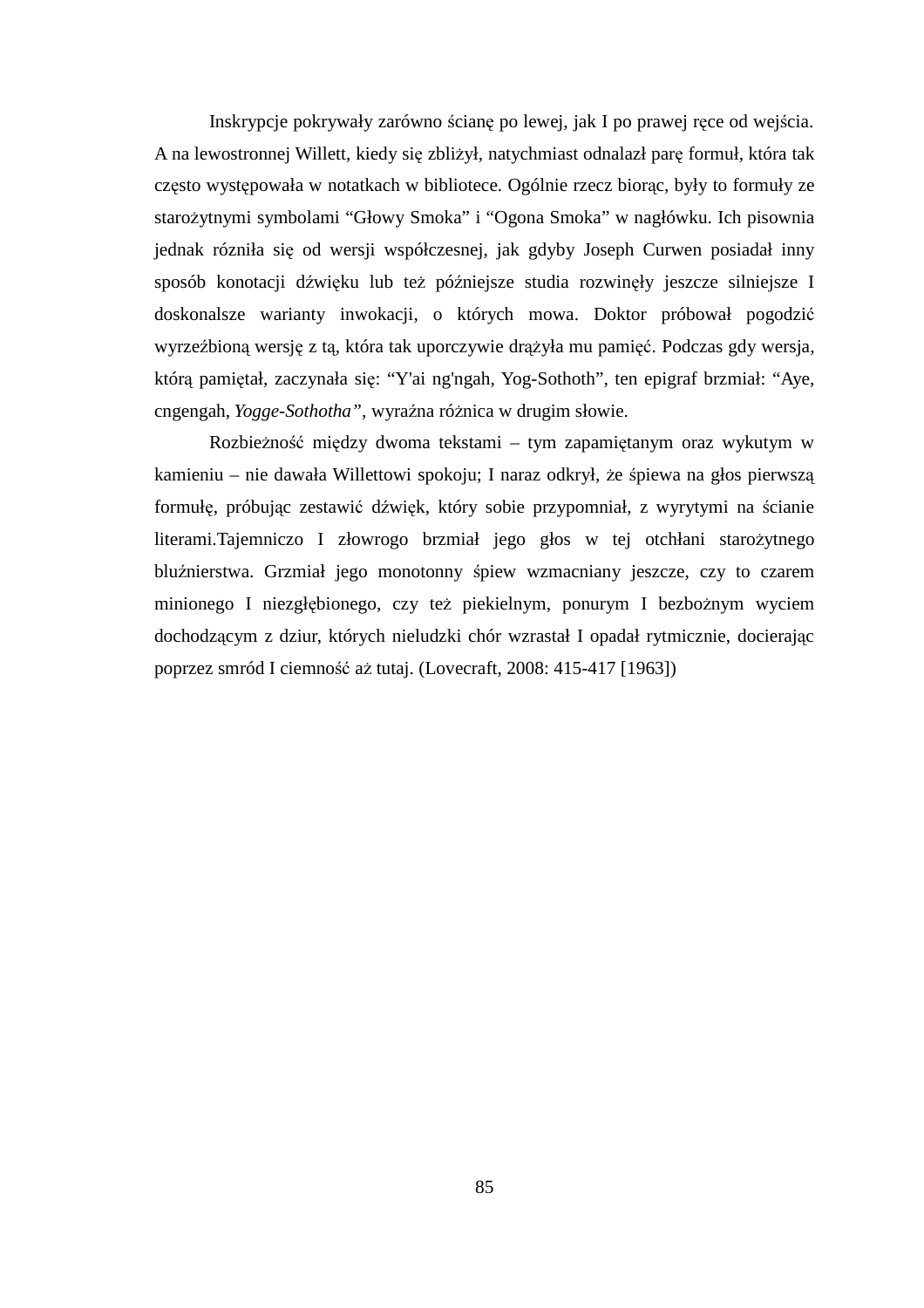# **Appendix D – Ryszarda Grzybowska**

 At this point, as the column of unknown colour flared suddenly stronger and began to weave itself into fantastic suggestions of shape which each spectator later described differently, there came from poor tethered Hero such a sound as no man before or since ever heard from a horse. Every person in that low-pitched sitting room stopped his ears, and Ammi turned away from the window in horror and nausea. Words could not convey it—when Ammi looked out again the hapless beast lay huddled inert on the moonlit ground between the splintered shafts of the buggy. That was the last of Hero till they buried him next day. But the present was no time to mourn, for almost at this instant a detective silently called attention to something terrible in the very room with them. In the absence of the lamplight it was clear that a faint phosphorescence had begun to pervade the entire apartment. It glowed on the broad-planked floor and the fragment of rag carpet, and shimmered over the sashes of the small-paned windows. It ran up and down the exposed corner-posts, coruscated about the shelf and mantel, and infected the very doors and furniture. Each minute saw it strengthen, and at last it was very plain that healthy living things must leave that house.

 Ammi shewed them the back door and the path up through the fields to the ten-acre pasture. They walked and stumbled as in a dream, and did not dare look back till they were far away on the high ground. They were glad of the path, for they could not have gone the front way, by that well. It was bad enough passing the glowing barn and sheds, and those shining orchard trees with their gnarled, fiendish contours; but thank heaven the branches did their worst twisting high up. The moon went under some very black clouds as they crossed the rustic bridge over Chapman's Brook, and it was blind groping from there to the open meadows.

 When they looked back toward the valley and the distant Gardner place at the bottom they saw a fearsome sight. All the farm was shining with the hideous unknown blend of colour; trees, buildings, and even such grass and herbage as had not been wholly changed to lethal grey brittleness. The boughs were all straining skyward, tipped with tongues of foul flame, and lambent tricklings of the same monstrous fire were creeping about the ridgepoles of the house, barn, and sheds. It was a scene from a vision of Fuseli, and over all the rest reigned that riot of luminous amorphousness, that alien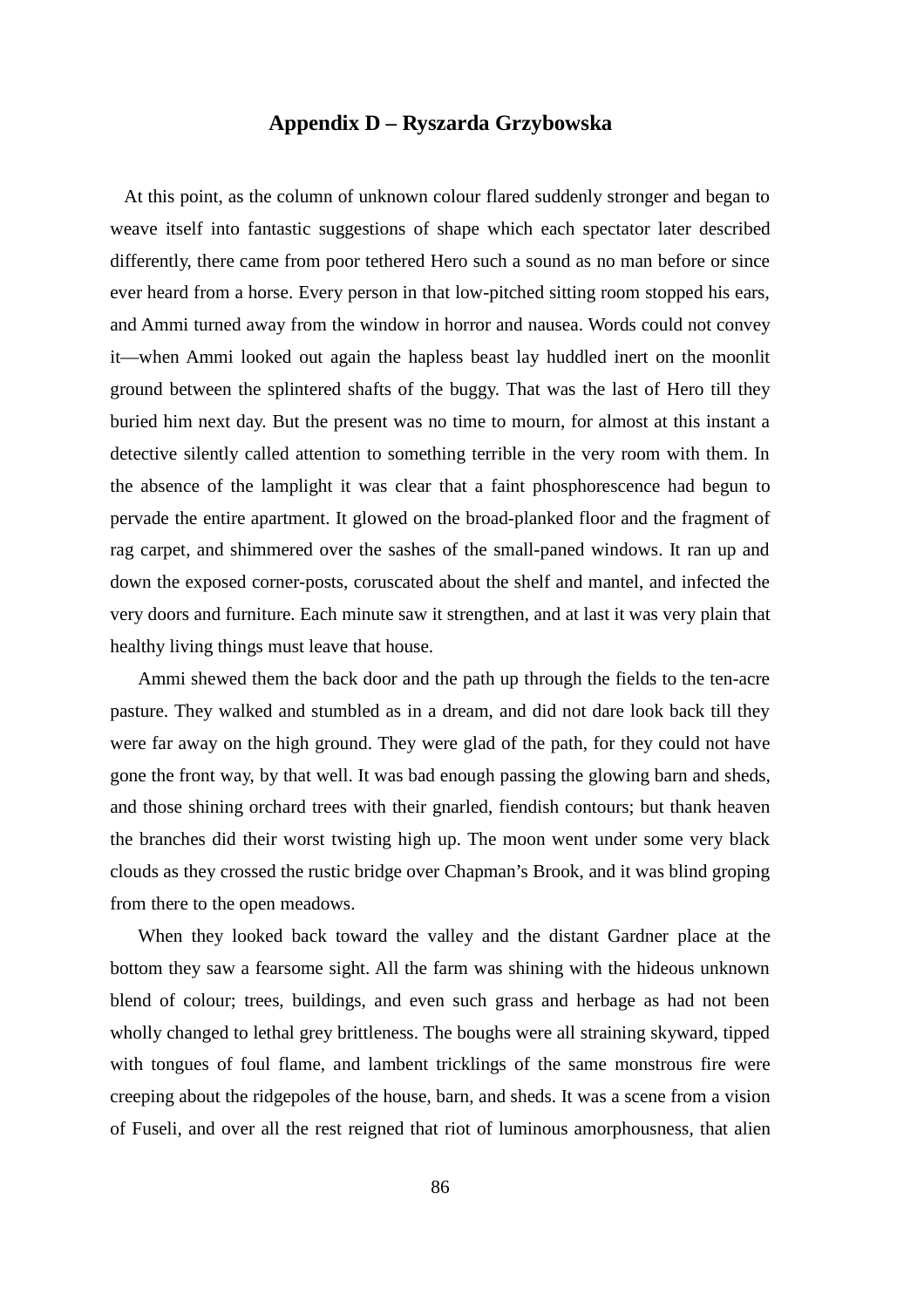and undimensioned rainbow of cryptic poison from the well—seething, feeling, lapping, reaching, scintillating, straining, and malignly bubbling in its cosmic and unrecognisable chromaticism.

 Then without warning the hideous thing shot vertically up toward the sky like a rocket or meteor, leaving behind no trail and disappearing through a round and curiously regular hole in the clouds before any man could gasp or cry out. No watcher can ever forget that sight, and Ammi stared blankly at the stars of Cygnus, Deneb twinkling above the others, where the unknown colour had melted into the Milky Way. But his gaze was the next moment called swiftly to earth by the crackling in the valley. It was just that. Only a wooden ripping and crackling, and not an explosion, as so many others of the party vowed. Yet the outcome was the same, for in one feverish, kaleidoscopic instant there burst up from that doomed and accursed farm a gleamingly eruptive cataclysm of unnatural sparks and substance; blurring the glance of the few who saw it, and sending forth to the zenith a bombarding cloudburst of such coloured and fantastic fragments as our universe must needs disown. Through quickly re-closing vapours they followed the great morbidity that had vanished, and in another second they had vanished too. Behind and below was only a darkness to which the men dared not return, and all about was a mounting wind which seemed to sweep down in black, frore gusts from interstellar space. It shrieked and howled, and lashed the fields and distorted woods in a mad cosmic frenzy, till soon the trembling party realised it would be no use waiting for the moon to shew what was left down there at Nahum's. (Lovecraft, CS)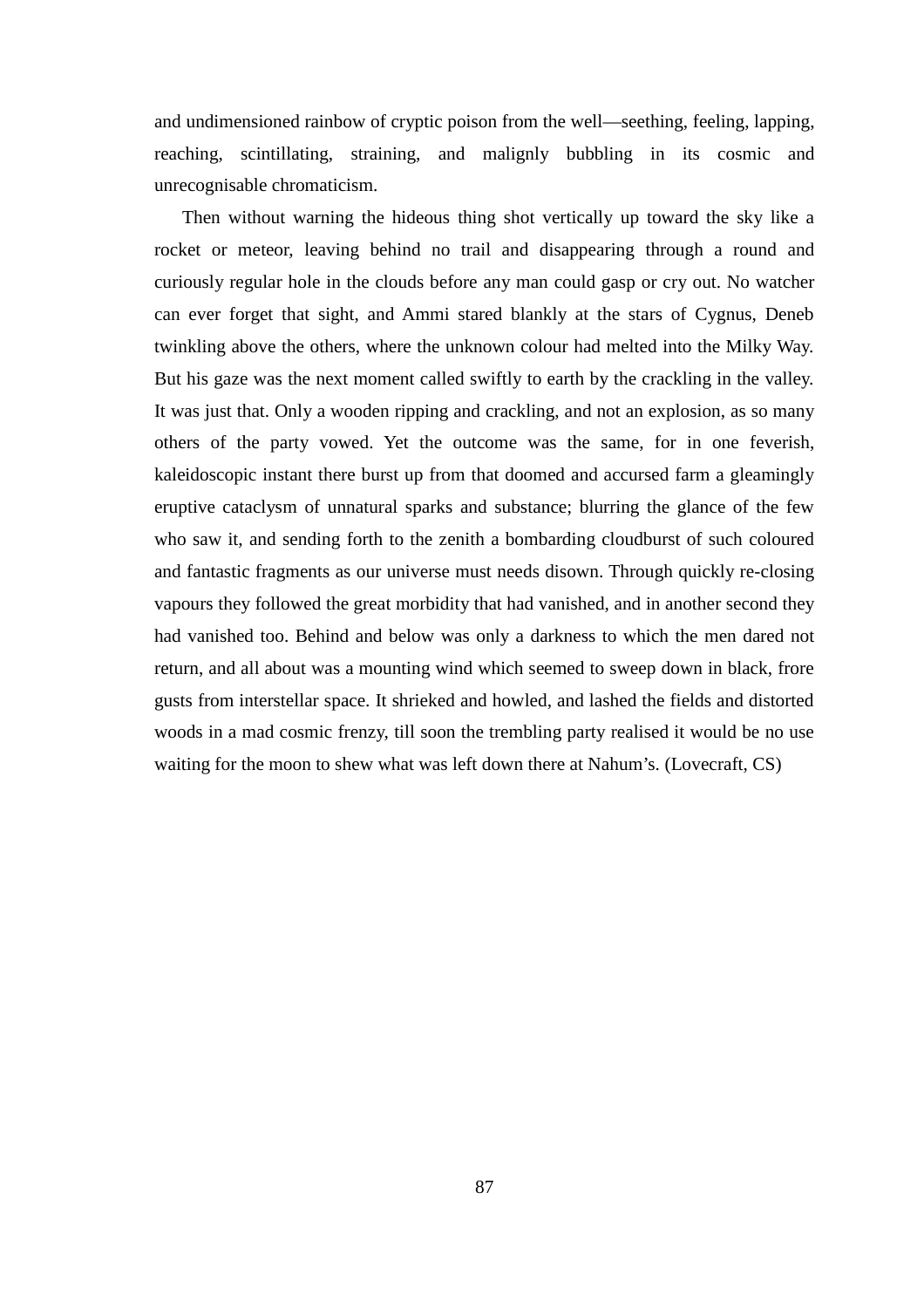W tym momencie, kiedy kolumna nieznanego na tym świecie koloru rozbłysła nagle z całą siłą i zaczęła przybierać najbardziej fantastyczne kształty, przekraczające wszelką wyobraźnię, a które każdy opisywał inaczej, uwiązany Mero wydał taki odgłos, jakiego nikt spośród obecnych jeszcze w życiu nie słyszał u konia, ani przedtem, ani potem. Wszyscy siedzący w tej izbie o niskim pułapie zakryli uszy, zaś Ammi odwrócił się od okna, panicznie przerażony. Słowa nie byłyby zdolne przekazać tego widowiska - bo kiedy Ammi wyjrzał znowu przez okno, biedne zwierzę leżało bezwładnie na oświetlonej księżycem ziemi pomiędzy rozłożonymi dyszlami. I tak Hero pozostał, póki nie pogrzebali go następnego dnia. Teraz jednak nie było czasu na żale, bo detektyw zwrócił nagle uwagę, że coś potwornego zaczyna się dziać w tym domu. Z chwilą przygaszenia lampy fosforescencja zaczęła ogarniać całą izbę. Świeciły się szerokie deski w podłodze i leżący na niej chodnik, a także futryny okien z małymi szybkami. Ten dziwny blask pełzał w górę i w dół po wystających belkach w rogach izby, skrzył się na półce i kominku, ogarniał wszystkie drzwi i meble. Z każdą minutą się wzmagał, aż wreszcie stało się oczywiste, że zdrowe i żywe istoty muszą opuścić ten dom.

Ammi wskazał tylne drzwi i ścieżkę prowadzącą przez pole w kierunku dziesięcioakrowego pastwiska. Szli potykając się jak we śnie, nikt nie miał odwagi się obejrzeć, dopóki nie znaleźli się daleko na wzniesieniu. Ucieszyli się z tej ścieżki, bo nikt nie odważyłby się wyjść frontowymi drzwiami i przejść koło tej studni. Wystarczająco okropne było przejście obok stodoły i szop, obok świecących drzew owocowych, powykrzywianych w szatańskie kształty; Bogu dzięki, że najgorzej się wykrzywiały te rosnące wysoko gałęzie. Kiedy przechodzili przez drewniany mostek z nieociosanych belek nad Chapman's Brook, księżyc skrył się za czarnymi chmurami i zapanowała taka ciemność, że po omacku musieli sobie torować drogę na rozległą łąkę.

Tam dopiero odwrócili się, żeby spojrzeć na dolinę i posiadłość Gardnera, a wtedy oczom ich ukazał się przerażający widok. Cała farma lśniła jakimś zupełnie nieprawdopodobnym kolorem; drzewa, zabudowania, nawet trawa i polne kwiaty, które jeszcze nie całkiem spopielały i uschły. Wszystkie gałęzie wyciągały się ku niebu, a na ich czubkach migotały języki ohydnych płomieni; taki sam monstrualny ogień przesączał się, lizał i pełzał po deskach kalenicy domu, stodoły i wszystkich przybudówek. Była to scena widzenia Fuseliego, a wszystkim, co jeszcze tam istniało, zawładnęła orgia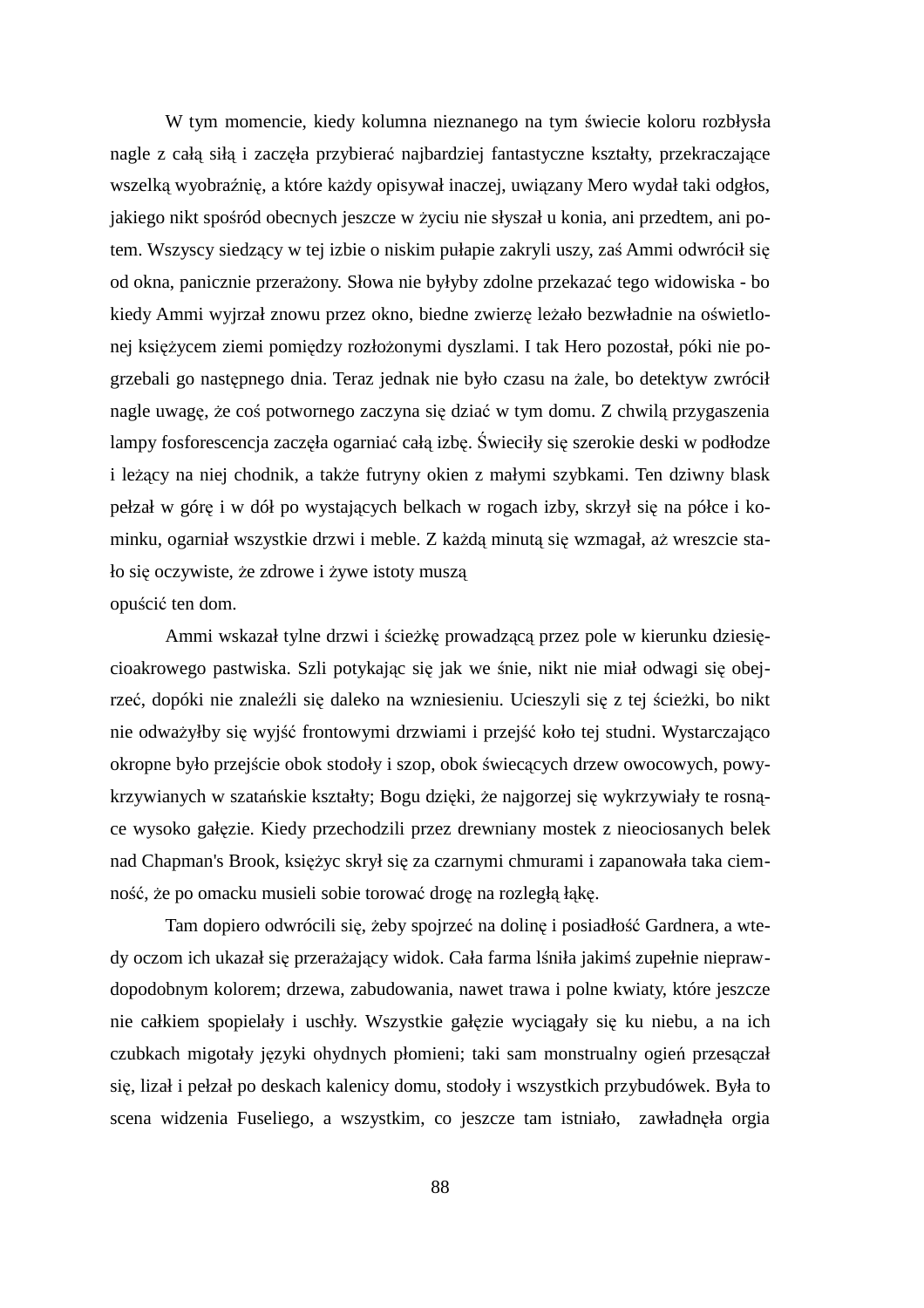świetlnego amorfizmu, obca, bezwymiarowa tęcza tajemnej trucizny sączącej się ze studni - kipiąca, wyczuwalna, lepka, sięgająca wszystkiego, iskrząca się, pełznąca w górę i jadowicie bulgocąca w swym kosmicznym, zupełnie nieznanym chromatyzmie. Wtem, niespodziewanie, ta ohydna rzecz wystrzeliła w górę, prosto w niebo, niczym rakieta albo meteor, nie pozostawiając po sobie żadnego śladu i zniknęła w okrągłym i zadziwiająco kształtnym otworze w chmurach, nim ktokolwiek zdążył złapać oddech albo wykrzyknąć. Kto to widział, nigdy nie zdoła tego zapomnieć. Ammi wpatrywał się pustym wzrokiem w gwiazdy Cygnus i Deneb skrzące się powyżej innych gwiazd, gdzie nieznany kolor rozpłynął się pośród Drogi Mlecznej. Jednakże jego wzrok musiał wkrótce powrócić znowu ku ziemi, gdyż w dolinie rozległ się trzask. Tak właśnie było. Tylko łomot i trzask drzewa, żadnej eksplozji, jak twierdzili członkowie tej wyprawy.

W każdym razie rezultat był taki sam, bo w jednej przerażającej, kalejdoskopowej chwili buchnął z tej skazanej na zagładę i przeklętej farmy roziskrzony erupcyjny kataklizm nienaturalnych iskier i jakiejś substancji; oślepił tych, którzy akurat patrzyli, a w górę, aż do zenitu buchnęła taka chmara kolorowych, o niespotykanych kształtach szczątków, do jakich nasz wszechświat nie mógłby się przyznać. Pośród szybko zanikających oparów pomknęły za schorzałą zjawą, która uniosła się w przestworza, po czym i zniknęły bez śladu, l na wzgórzu, i w dolinie rozlewała się tylko ciemność, do której nie mieli odwagi powrócić, wzmagał się wiatr, który zdawał się spływać czarnym, zimnym podmuchem z międzygwiezdnych przestworzy. Gwizdał i wył, i smagał pola i lasy z oszalałą, kosmiczną zaciekłością, a rozdygotani uczestnicy tej wyprawy zrozumieli, że nie ma sensu czekać na księżyc, by zobaczyć, co pozostało z domostwa Nahuma. (Lovecraft, 2007: 309-311 [1963])

89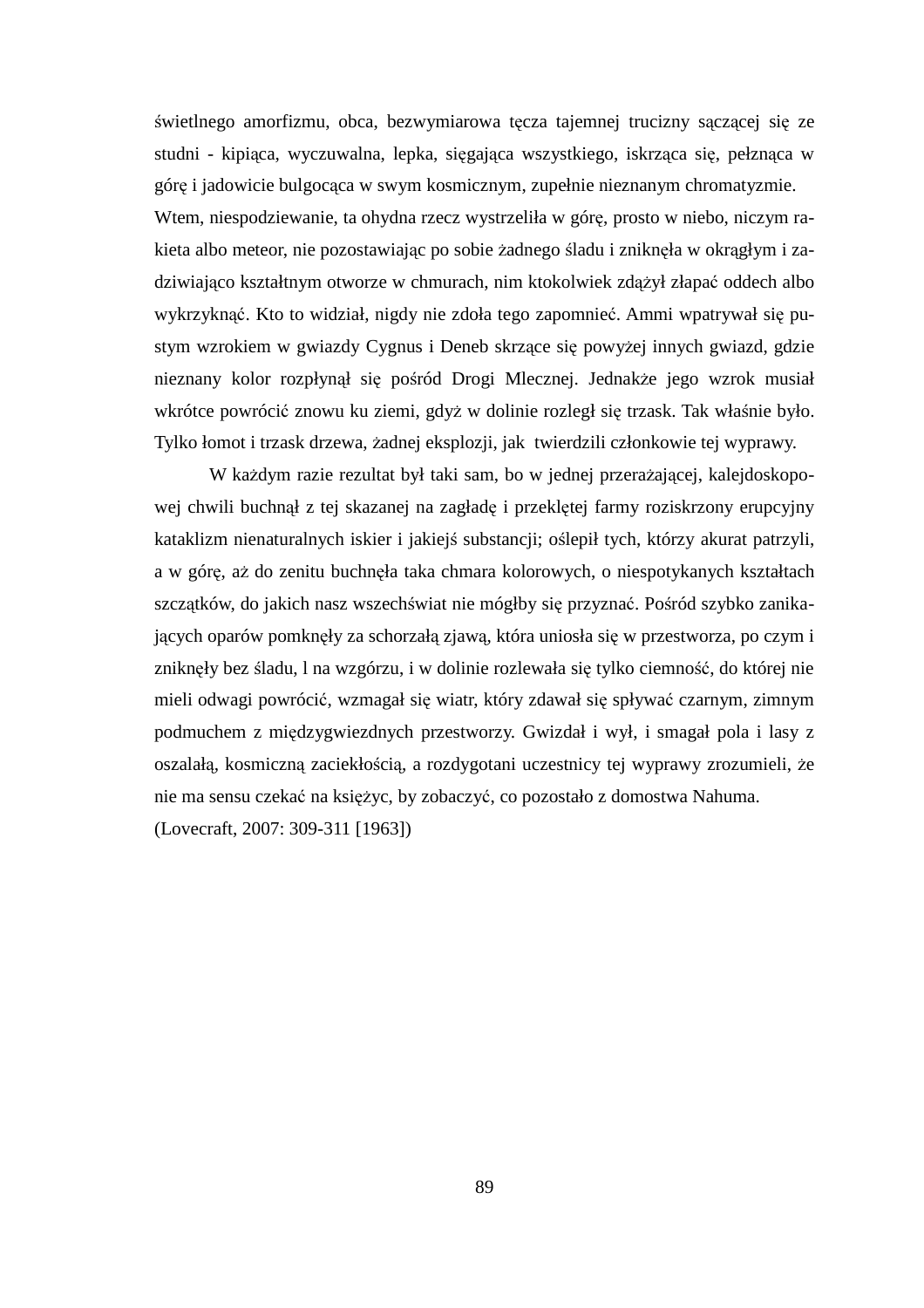# **Appendix E – Andrzej Ledwo**ż**yw**

 The slant-eyed merchant had now prodded Carter into a great domed space whose walls were carved in shocking bas-reliefs, and whose centre held a gaping circular pit surrounded by six malignly stained stone altars in a ring. There was no light in this vast and evil-smelling crypt, and the small lamp of the sinister merchant shone so feebly that one could grasp details only little by little. At the farther end was a high stone dais reached by five steps; and there on a golden throne sat a lumpish figure robed in yellow silk figured with red and having a yellow silken mask over its face. To this being the slant-eyed man made certain signs with his hands, and the lurker in the dark replied by raising a disgustingly carven flute of ivory in silk-covered paws and blowing certain loathsome sounds from beneath its flowing yellow mask. This colloquy went on for some time, and to Carter there was something sickeningly familiar in the sound of that flute and the stench of the malodorous place. It made him think of a frightful red-litten city and of the revolting procession that once filed through it; of that, and of an awful climb through lunar countryside beyond, before the rescuing rush of earth's friendly cats. He knew that the creature on the dais was without doubt the high-priest not to be described, of which legend whispers such fiendish and abnormal possibilities, but he feared to think just what that abhorred high-priest might be.

 Then the figured silk slipped a trifle from one of the greyish-white paws, and Carter knew what the noisome high-priest was. And in that hideous second stark fear drove him to something his reason would never have dared to attempt, for in all his shaken consciousness there was room only for one frantic will to escape from what squatted on that golden throne. He knew that hopeless labyrinths of stone lay betwixt him and the cold table-land outside, and that even on that table-land the noxious shantak still waited; yet in spite of all this there was in his mind only the instant need to get away from that wriggling, silk-robed monstrosity.

 The slant-eyed man had set his curious lamp upon one of the high and wickedly stained altar-stones by the pit, and had moved forward somewhat to talk to the highpriest with his hands. Carter, hitherto wholly passive, now gave that man a terrific push with all the wild strength of fear, so that the victim toppled at once into that gaping well which rumour holds to reach down to the hellish Vaults of Zin where gugs hunt ghasts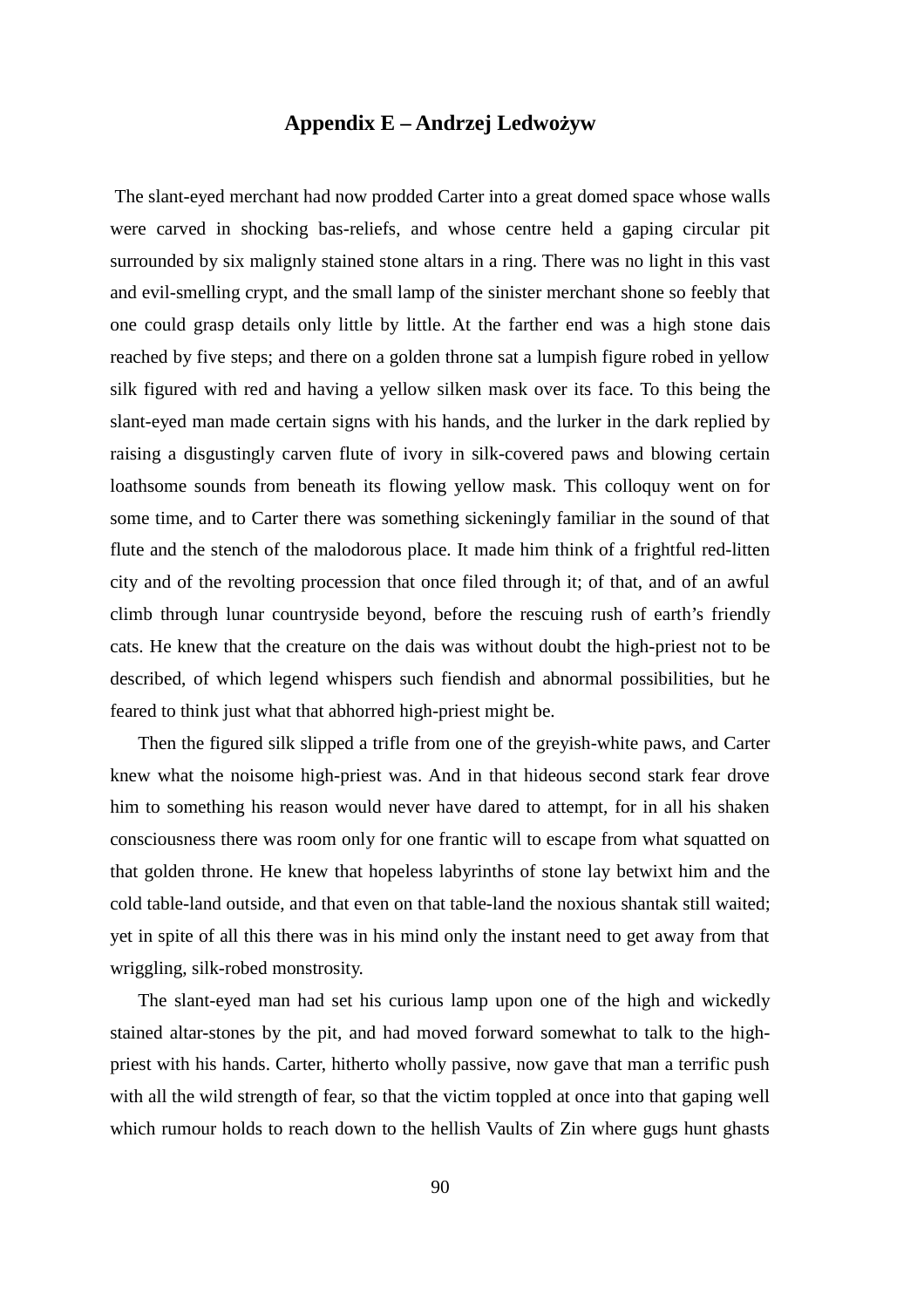in the dark. In almost the same second he seized the lamp from the altar and darted out into the frescoed labyrinths, racing this way and that as chance determined and trying not to think of the stealthy padding of shapeless paws on the stones behind him, or of the silent wrigglings and crawlings which must be going on back there in lightless corridors.

 After a few moments he regretted his thoughtless haste, and wished he had tried to follow backward the frescoes he had passed on the way in. True, they were so confused and duplicated that they could not have done him much good, but he wished none the less he had made the attempt. Those he now saw were even more horrible than those he had seen then, and he knew he was not in the corridors leading outside. In time he became quite sure he was not followed, and slackened his pace somewhat; but scarce had he breathed in half-relief when a new peril beset him. His lamp was waning, and he would soon be in pitch blackness with no means of sight or guidance.

 When the light was all gone he groped slowly in the dark, and prayed to the Great Ones for such help as they might afford. At times he felt the stone floor sloping up or down, and once he stumbled over a step for which no reason seemed to exist. The farther he went the damper it seemed to be, and when he was able to feel a junction or the mouth of a side passage he always chose the way which sloped downward the least. He believed, though, that his general course was down; and the vault-like smell and incrustations on the greasy walls and floor alike warned him he was burrowing deep in Leng's unwholesome table-land. But there was not any warning of the thing which came at last; only the thing itself with its terror and shock and breath-taking chaos. One moment he was groping slowly over the slippery floor of an almost level place, and the next he was shooting dizzily downward in the dark through a burrow which must have been well-nigh vertical. (Lovecraft, DQ)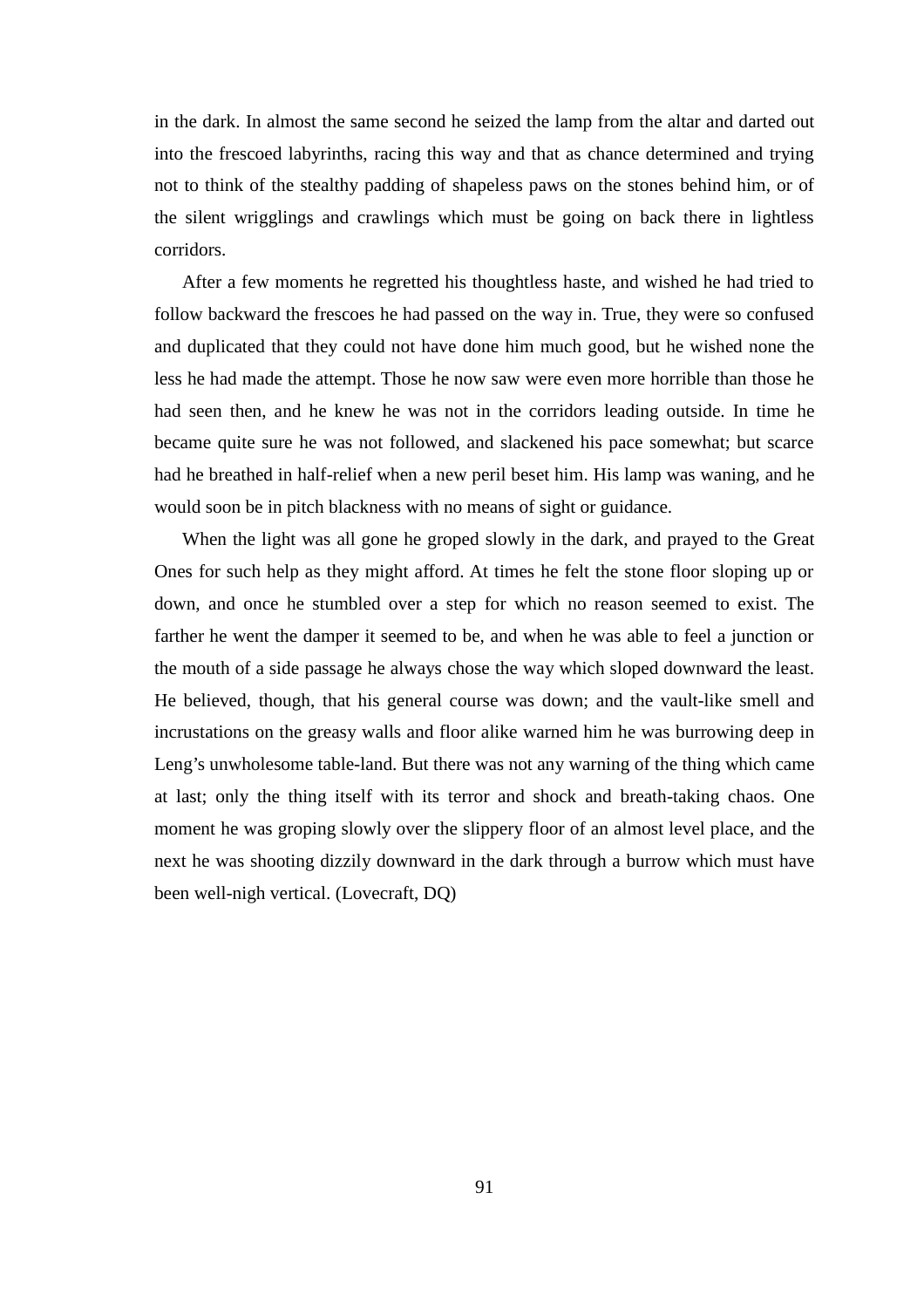Skośnooki kupiec popchnął teraz Cartera w wielką, przestrzeń nakrytą kopułą, której ściany rzeźbione były we wstrząsające bas-reliefy, a w środku której znajdowała się otwarta, okrągła dziura, otoczona sześcioma koszmarnie pomalowanymi kamiennymi ołtarzami. W tej śmierdzącej złem krypcie nie było światła - mała lampa złowrogiego kupca świeciła tak słabo, że poszczególne detale zauważyć można było z wielkim trudem. W dalszym końcu znajdowało się wysokie, kamienne podium, do którego prowadziło pięć stopni; siedziała tam na złotym tronie postać odziana w żółty jedwab przyozdobiony czerwienią, z żółtą, jedwabną maską na twarzy. Skośnooki kupiec wykonał pewne znaki swymi rękoma, a czający się w ciemności odpowiedział mu, podniósłszy bogato rzeźbiony flet z kości słoniowej. Wydał kilka przerażających dźwięków spod swej luźnej, żółtej maski. Rozmowa ta trwała przez pewien czas, a dla Cartera było coś obrzydliwie znajomego w dźwięku fletu i zapachu tego śmierdzącego miejsca. Sprawił, że pomyślał o przerażającym, czerwono oświetlonym mieście i o odrażającej procesji, która kiedyś miała tam miejsce. Wiedział, że stwór na tronie jest bez wątpienia arcykapłanem, o którym legendy głosiły, że posiada diabelskie i nienormalne możliwości, lecz bał się pomyśleć, czym w istocie jest ten przerażający arcykapłan.

Nagle postać w jedwabiu wypuściła flet z jednej z szarobiałych łap i Carter wiedział już, czym jest ten śmierdzący arcykapłan. W tej straszliwej sekundzie strach skłonił go do czegoś, na co chłodny umysł nigdy by się nie ośmielił, gdyż w jego roztrzaskanej świadomości było miejsce tylko dla gorączkowej ucieczki od tego, co przycupnęło na złotym tronie. Wiedział, że między nim a zimną pustynią na zewnątrz rozciąga się kamienny labirynt, że na pustyni czekają niebezpieczne shantaki, lecz mimo wszystko w jego umyśle była tylko natychmiastowa potrzeba odsunięcia się od tej wijącej się, odzianej w jedwab potworności.

Skośnooki mężczyzna postawił swą dziwną lampę na wysokim i złowróżbnie poplamionym kamiennym ołtarzu i ruszył do przodu, aby porozmawiać na migi z arcykapłanem. Carter, dotąd zupełnie bierny, teraz pchnął go z całą daną mu przez strach siłą, tak że ofiara wpadła do ziejącej studni, o której pogłoski mówiły, że sięga do samych piekielnych Otchłani Zin, gdzie Gugowie polowali w ciemnościach na duchy. W tej samej prawie chwili porwał z ołtarza lampę i rzucił się w pokryty freskami labirynt, biegnąc nim na oślep i usiłując nie myśleć o tupocie bezkształtnych łapza sobą,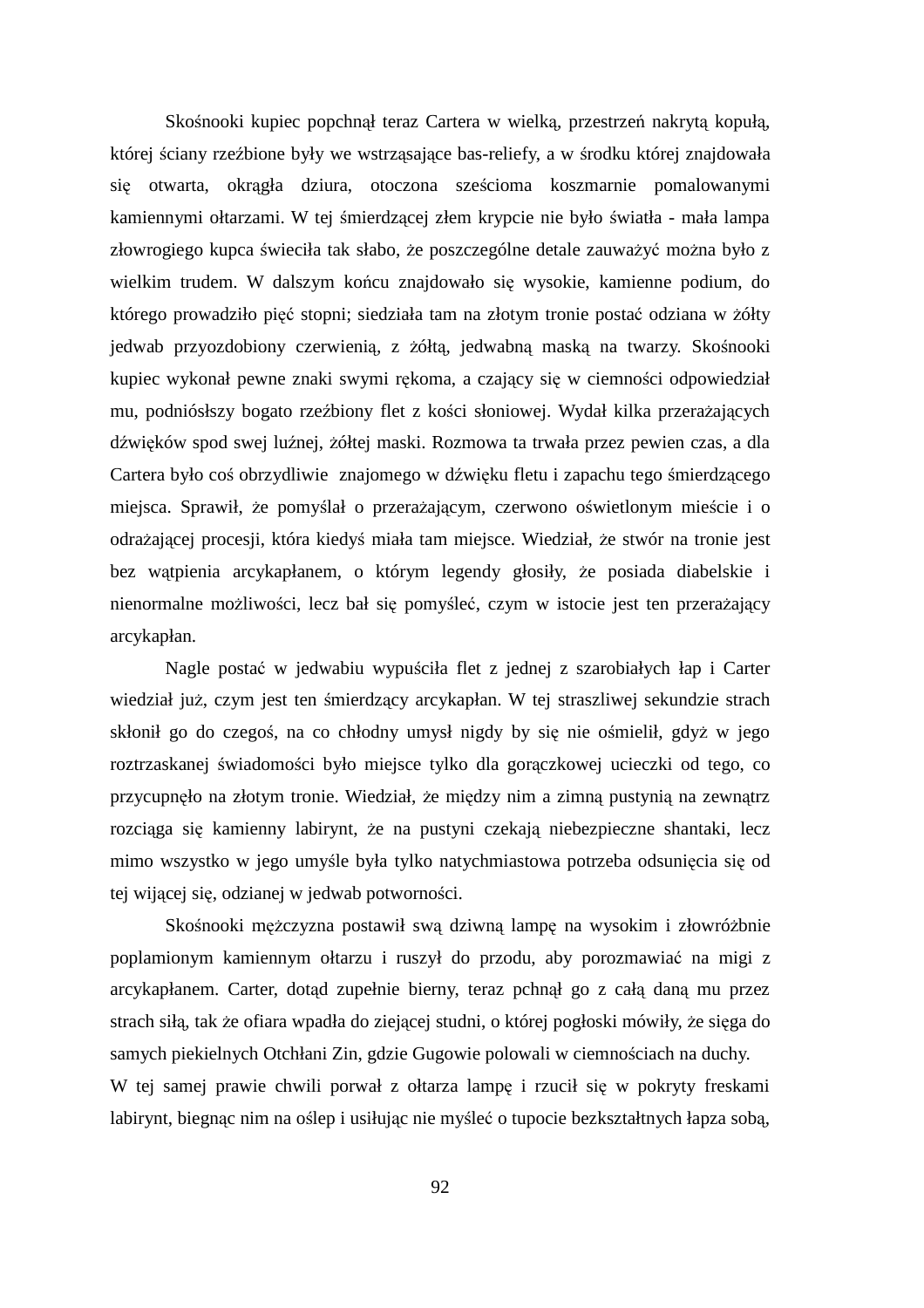ani o cichym wiciu się i pełzaniu w ciemnych korytarzach.

Po kilku chwilach pożałował swego bezmyślnego pośpiechu i pomyślał, że powinien postępować za freskami, które mijał idąc tu. W istocie jednak były one tak zawiłe i poplątane, że nie na wiele by mu się przydały, lecz nie wymyślił nic lepszego. Te, które widział teraz, były jeszcze bardziej przerażające niż poprzednie, również dlatego, że mówiły mu, iż nie jest w korytarzach prowadzących na zewnątrz. Po pewnym czasie zorientował się, że nie jest ścigany, zwolnił więc nieco kroku, lecz zaledwie odetchnął z ulgą, zawisło nad nim nowe niebezpieczeństwo. Jego lampa gasła i wkrótce powinien znaleźć się w smolistej ciemności.

Gdy światło zgasło, brnął w ciemności, modląc się do Wielkich o taką pomoc, jakiej mogli mu udzielić. Czuł, że czasami kamienna podłoga wznosi się lub opada, raz potknął się o stopień, który, jak się wydawało, nie miał w tym miejscu żadnej racji istnienia. Im dalej wędrował, tym powietrze wydawało się być bardziej wilgotne i gdy tylko czuł otwór bocznego korytarza, wybierał ten, który biegł bardziej w dół. Wydawało mu się, że ogólny bieg korytarza prowadzi w dół, a piwniczny zapach i inkrustacje na śliskich ścianach i podłodze ostrzegały go, że pogrążył się już głęboko pod potwornym płaskowyżem Leng. Mię było jednak żadnego ostrzeżenia przed rzeczą, która się w końcu wydarzyła, a która była przerażeniem, wstrząsem i wstrzymującym dech w piersiach chaosem. W jednej chwili brnął po śliskiej podłodze, a w następnej wystrzelił w dół opadającym prawie pionowo tunelem.

(Lovecraft, 2008: 231-233 [1963])

# **231-233**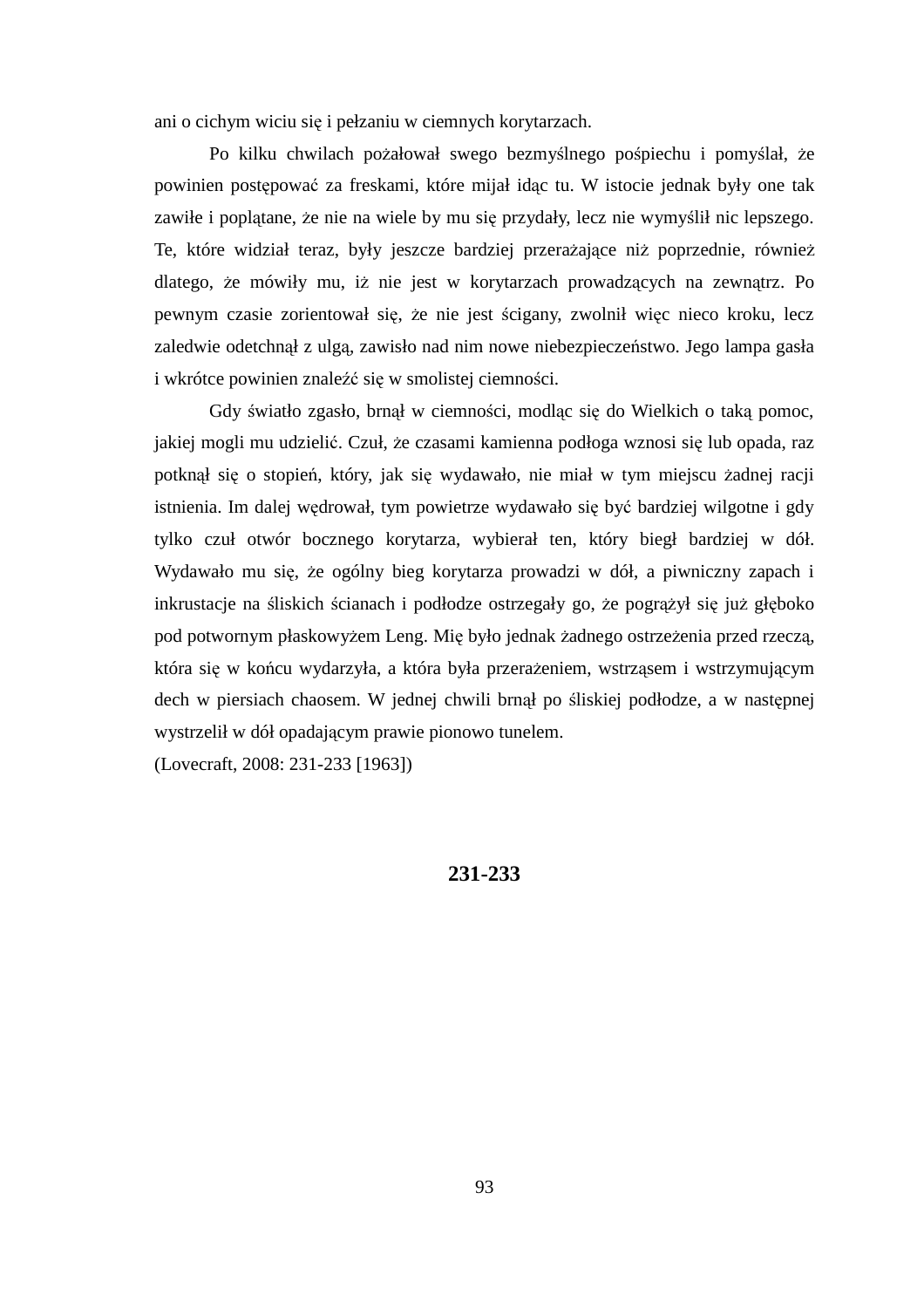# **Appendix F – Grzegorz Iwa**ń**ciw**

There now lay revealed such a horror as would have overwhelmed us had we not been prepared. Through a nearly square opening in the tiled floor, sprawling on a flight of stone steps so prodigiously worn that it was little more than an inclined plane at the centre, was a ghastly array of human or semi-human bones. Those which retained their collocation as skeletons shewed attitudes of panic fear, and over all were the marks of rodent gnawing. The skulls denoted nothing short of utter idiocy, cretinism, or primitive semi-apedom. Above the hellishly littered steps arched a descending passage seemingly chiselled from the solid rock, and conducting a current of air. This current was not a sudden and noxious rush as from a closed vault, but a cool breeze with something of freshness in it. We did not pause long, but shiveringly began to clear a passage down the steps. It was then that Sir William, examining the hewn walls, made the odd observation that the passage, according to the direction of the strokes, must have been chiselled *from beneath*.

I must be very deliberate now, and choose my words.

 After ploughing down a few steps amidst the gnawed bones we saw that there was light ahead; not any mystic phosphorescence, but a filtered daylight which could not come except from unknown fissures in the cliff that overlooked the waste valley. That such fissures had escaped notice from outside was hardly remarkable, for not only is the valley wholly uninhabited, but the cliff is so high and beetling that only an aëronaut could study its face in detail. A few steps more, and our breaths were literally snatched from us by what we saw; so literally that Thornton, the psychic investigator, actually fainted in the arms of the dazed man who stood behind him. Norrys, his plump face utterly white and flabby, simply cried out inarticulately; whilst I think that what I did was to gasp or hiss, and cover my eyes. The man behind me—the only one of the party older than I—croaked the hackneyed "My God!" in the most cracked voice I ever heard. Of seven cultivated men, only Sir William Brinton retained his composure; a thing more to his credit because he led the party and must have seen the sight first.

 It was a twilit grotto of enormous height, stretching away farther than any eye could see; a subterraneous world of limitless mystery and horrible suggestion. There were buildings and other architectural remains—in one terrified glance I saw a weird pattern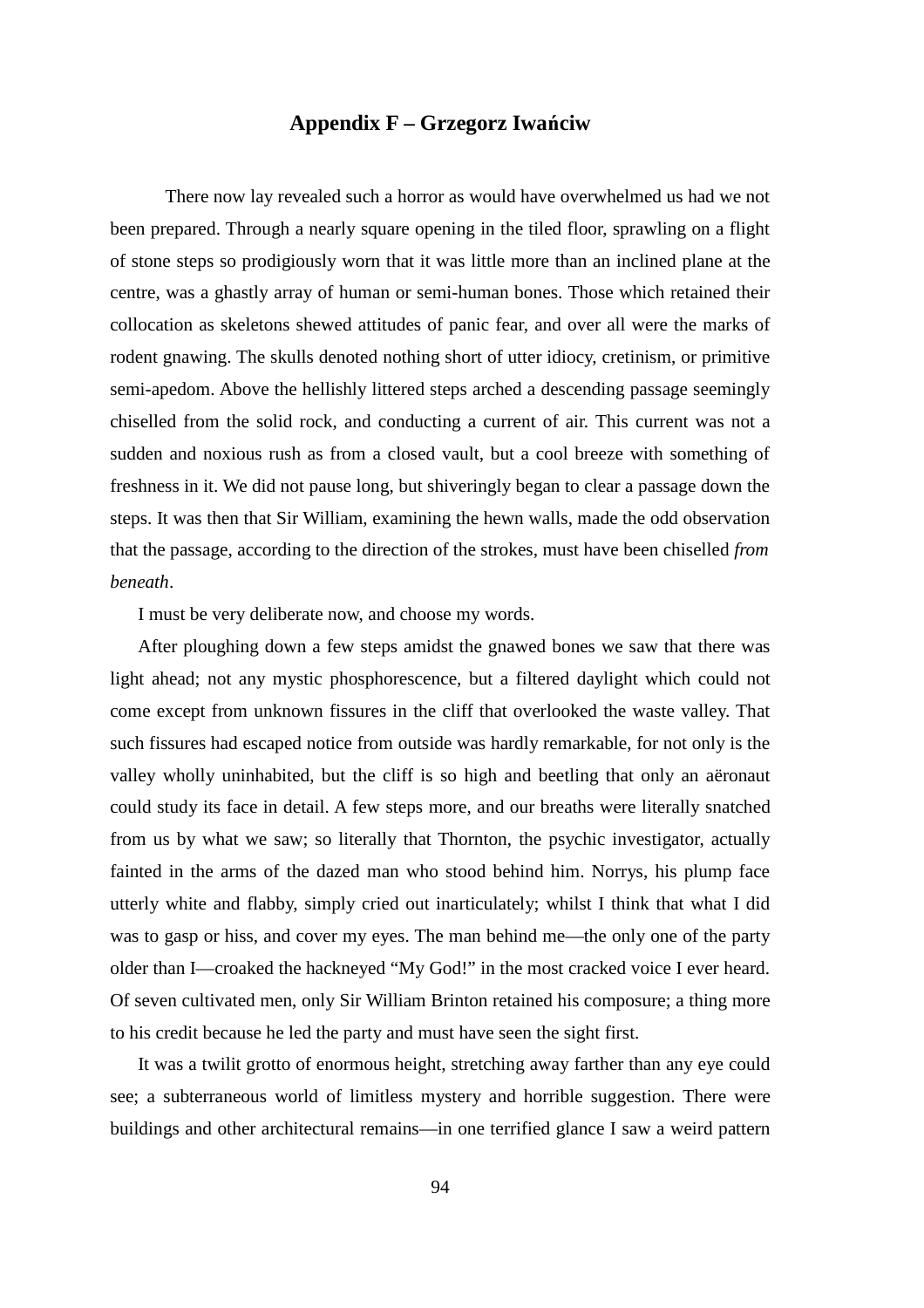of tumuli, a savage circle of monoliths, a low-domed Roman ruin, a sprawling Saxon pile, and an early English edifice of wood—but all these were dwarfed by the ghoulish spectacle presented by the general surface of the ground. For yards about the steps extended an insane tangle of human bones, or bones at least as human as those on the steps. Like a foamy sea they stretched, some fallen apart, but others wholly or partly articulated as skeletons; these latter invariably in postures of daemoniac frenzy, either fighting off some menace or clutching other forms with cannibal intent.

 When Dr. Trask, the anthropologist, stooped to classify the skulls, he found a degraded mixture which utterly baffled him. They were mostly lower than the Piltdown man in the scale of evolution, but in every case definitely human. Many were of higher grade, and a very few were the skulls of supremely and sensitively developed types. All the bones were gnawed, mostly by rats, but somewhat by others of the half-human drove. Mixed with them were many tiny bones of rats—fallen members of the lethal army which closed the ancient epic.

 I wonder that any man among us lived and kept his sanity through that hideous day of discovery. Not Hoffmann or Huysmans could conceive a scene more wildly incredible, more frenetically repellent, or more Gothically grotesque than the twilit grotto through which we seven staggered; each stumbling on revelation after revelation, and trying to keep for the nonce from thinking of the events which must have taken place there three hundred years, or a thousand, or two thousand, or ten thousand years ago. It was the antechamber of hell, and poor Thornton fainted again when Trask told him that some of the skeleton things must have descended as quadrupeds through the last twenty or more generations.

 Horror piled on horror as we began to interpret the architectural remains. The quadruped things—with their occasional recruits from the biped class—had been kept in stone pens, out of which they must have broken in their last delirium of hunger or ratfear. There had been great herds of them, evidently fattened on the coarse vegetables whose remains could be found as a sort of poisonous ensilage at the bottom of huge stone bins older than Rome. I knew now why my ancestors had had such excessive gardens—would to heaven I could forget! The purpose of the herds I did not have to ask. (Lovecraft, RW)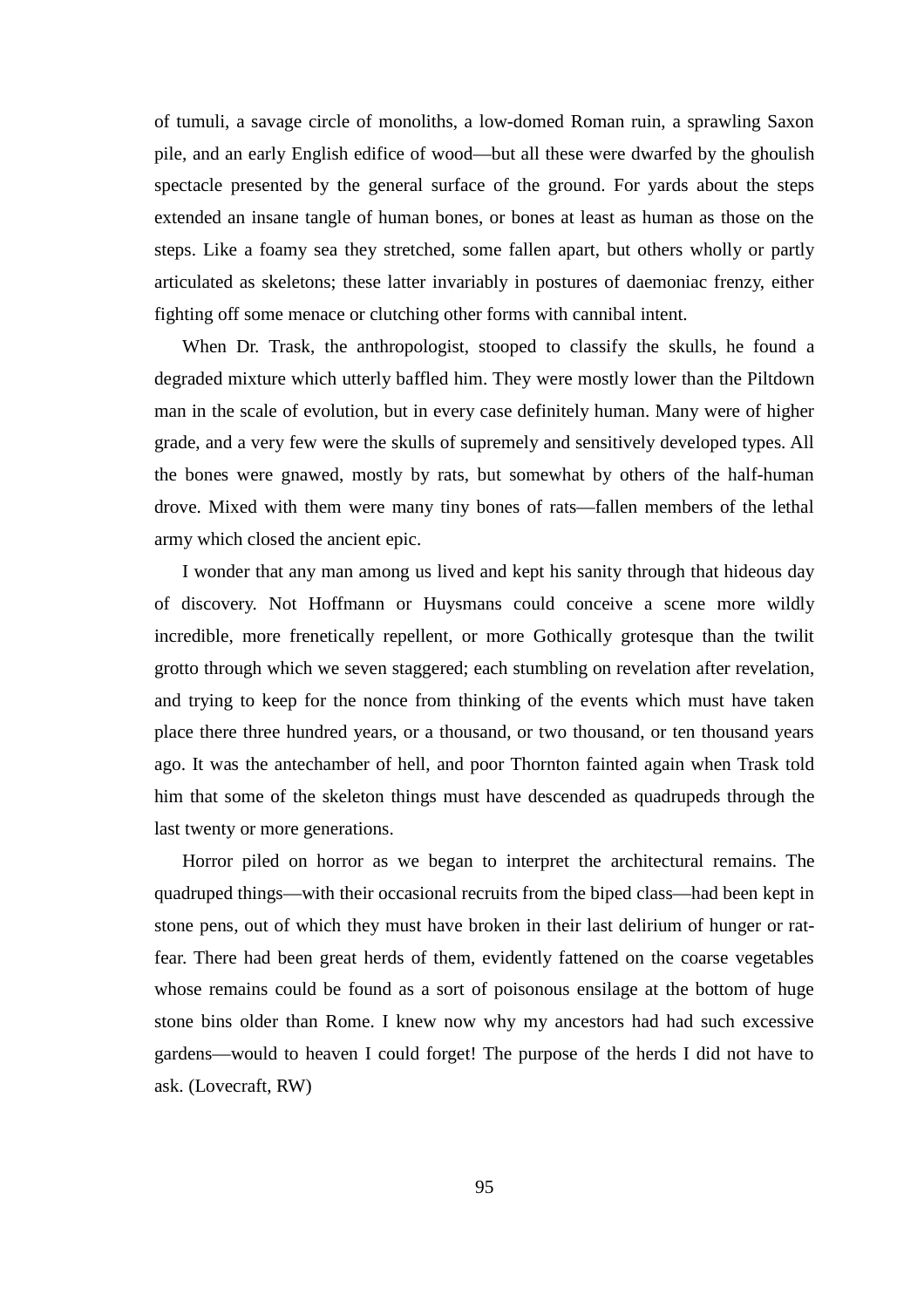Choć byliśmy przygotowani na niespodzianki, to jednak widok, który ujrzeliśmy, był szokujący. Na kamiennych schodach wiodących w dół leżały w upiornym szeregu szkielety. Wiele z nich zachowało się w całości, a z ich ułożenia można było odczytać wyraz panicznego strachu konających. Na kościach widniały liczne ślady zębów gryzoni. Kształt czaszki wskazywał na to, że szkielety należały do pół małp, pół ludzi.

Z wnętrza wykutego w skale korytarza dochodził do nas powiew powietrza, lecz nie zatęchłego, jak można by się spodziewać, lecz chłodnego i świeżego.

Nie zatrzymywaliśmy się na długo przy stercie szkieletów i po chwili zaczęliśmy schodzić w dół, torując sobie drogę wśród zwałów kości.

Wtedy właśnie sir William, badając ściany korytarza, doszedł do wniosku, że został on wykuty w skale od strony podziemi.

Posuwając się wśród ogryzionych szczątków, zauważyliśmy wkrótce jakieś światło w końcu tunelu. Nie była to żadna mistyczna fluorescencja, lecz łagodnie rozproszone światło dzienne, które musiało docierać przez jakąś szczelinę w ścianie skalnego urwiska, na którym stał zamek. Fakt, że wcześniej nie odkryto tej rozpadliny, wcale nie dziwi, gdyż dolina jest niezamieszkana, a urwisko tak wysokie, że jedynie z samolotu lub balonu można by je dokładnie zbadać.

Zeszliśmy jeszcze niżej i po chwili zaparło nam dech w piersiach. Thornton, specjalista od zjawisk psychicznych, zemdlał i osunął się w ramiona tego, który stał za nim. Norrys, z pobladłą twarzą, wydał z siebie nieartykułowany okrzyk, a ja westchnąłem głośno i zasłoniłem oczy rękoma. Stojący za mną profesor, jedyna w tym towarzystwie osoba starsza ode mnie, wykrzyknął: "Mój Boże!" łamiącym się głosem. Z całej siódemki jedynie sir William Brinton zachował spokój, pomimo że szedł na przedzie i jako pierwszy ujrzał ten straszny widok.Przed nami rozciągała się niezwykle wysoka grota, tak rozległa, że nie widać było jej końca – podziemny świat niezliczonych tajemnic i potworności. Wewnątrz stały różne budowle i ruiny. Jednym trwożnym spojrzeniem objąłem stare kurhany, magiczny krąg skalnych monolitów, ruiny z czasów rzymskich i anglosaskich oraz wczesnoangielską budowlę z drewna. Wszystko to jednak zaćmiewał inny makabryczny widok. U podstaw kamiennych stopni wyrastała ogromna sterta ludzkich szkieletów o takim samym rodowodzie jak te na schodach. Wiele z nich było zachowanych w całośći, w pozach znamionujących